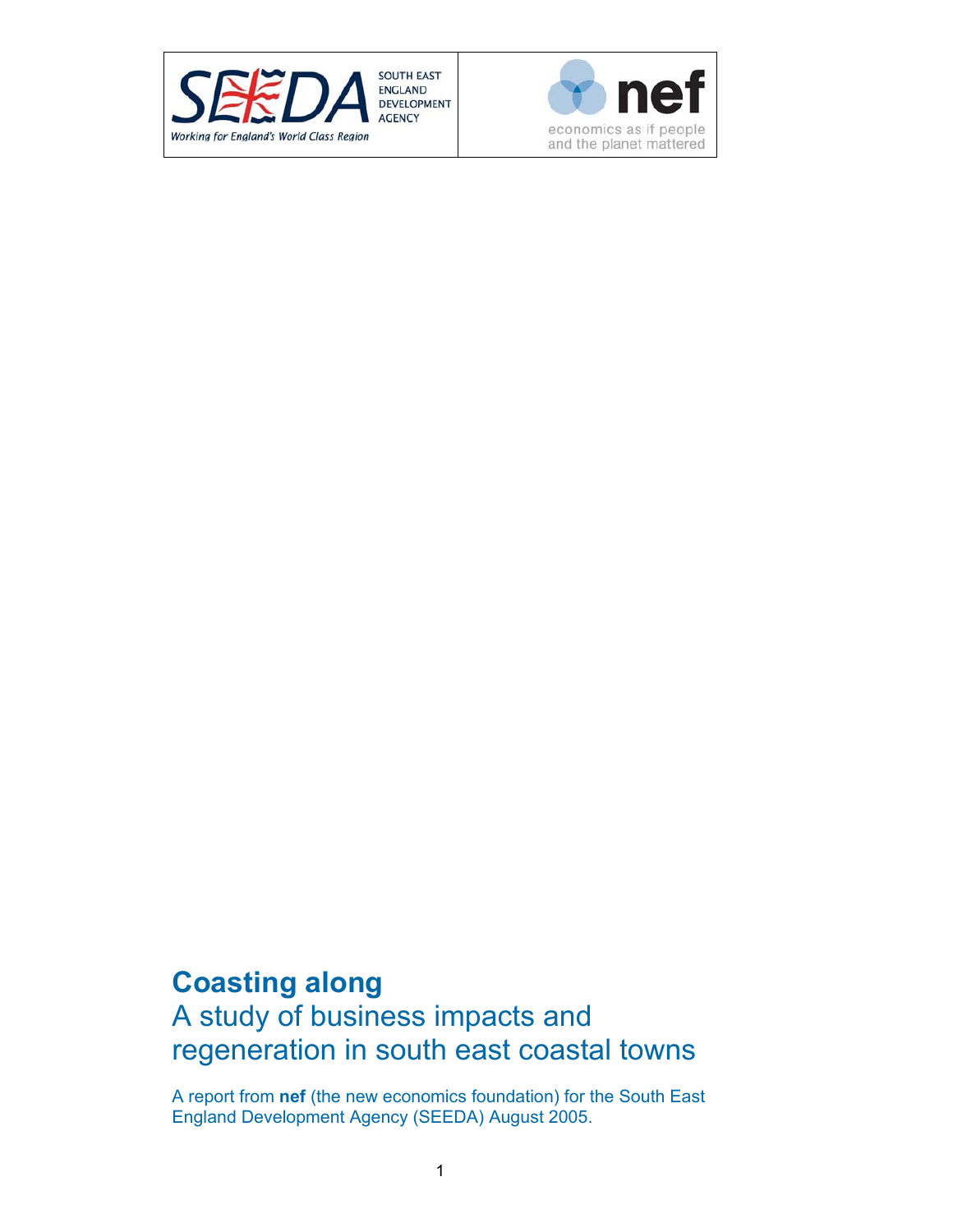# **Contents**

| <b>1.3 KEY CHARACTERISTICS AND CHALLENGES FACING COASTAL TOWNS  12</b> |
|------------------------------------------------------------------------|
| 2. COASTAL TOWNS PROFILES AND ECONOMIC IMPACT MODEL RESULTS 19         |
|                                                                        |
|                                                                        |
|                                                                        |
|                                                                        |
|                                                                        |
|                                                                        |
| 2.2.1 THE EAST HAMPSHIRE AND PORTSMOUTH CONTEXT 34                     |
|                                                                        |
|                                                                        |
|                                                                        |
|                                                                        |
|                                                                        |
|                                                                        |
|                                                                        |
|                                                                        |
|                                                                        |
|                                                                        |
|                                                                        |
|                                                                        |
|                                                                        |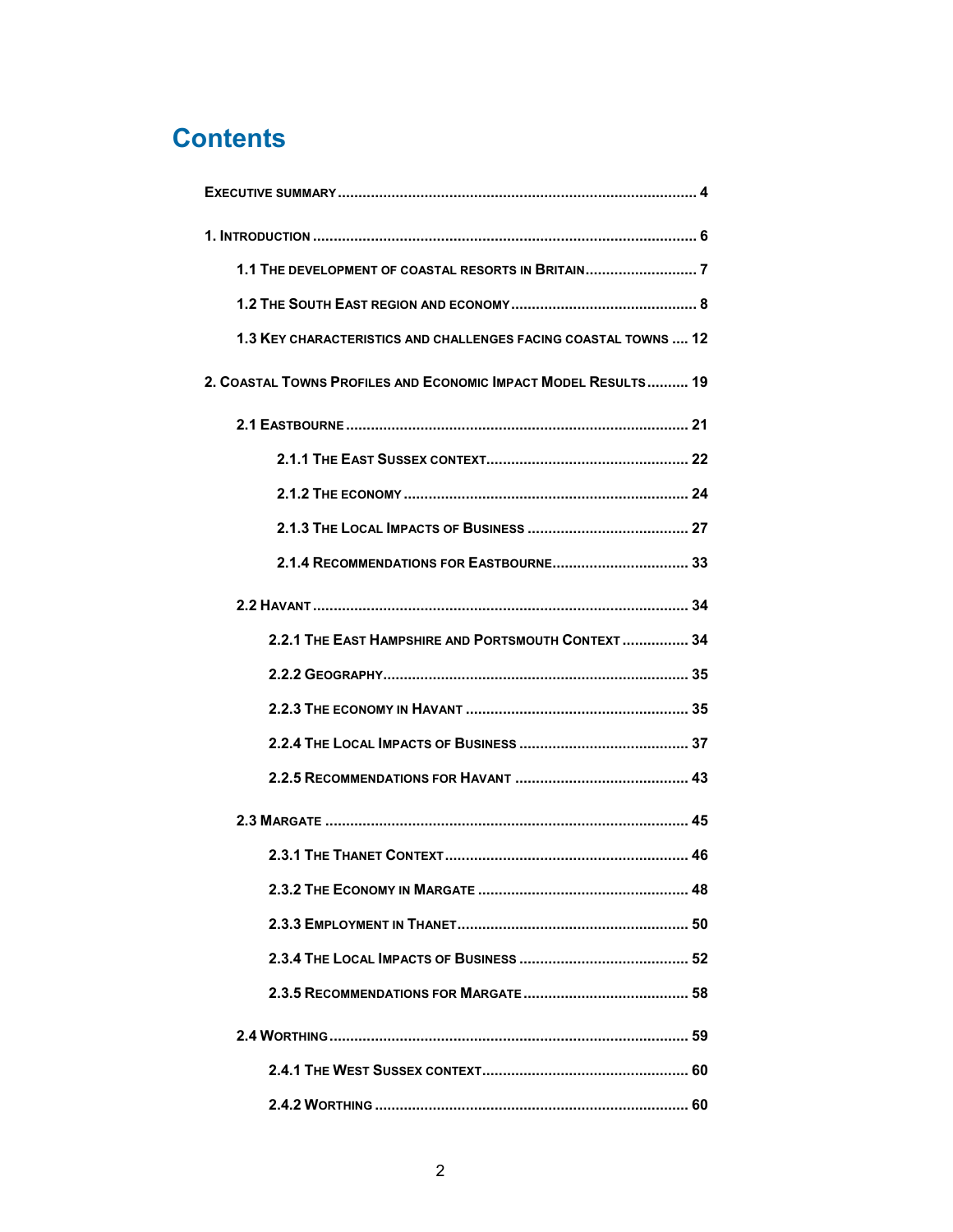| 3.7 PROMOTING LOCAL BUSINESS THROUGH THE MEDIA.  80 |
|-----------------------------------------------------|
|                                                     |
|                                                     |
|                                                     |
|                                                     |
|                                                     |
|                                                     |
|                                                     |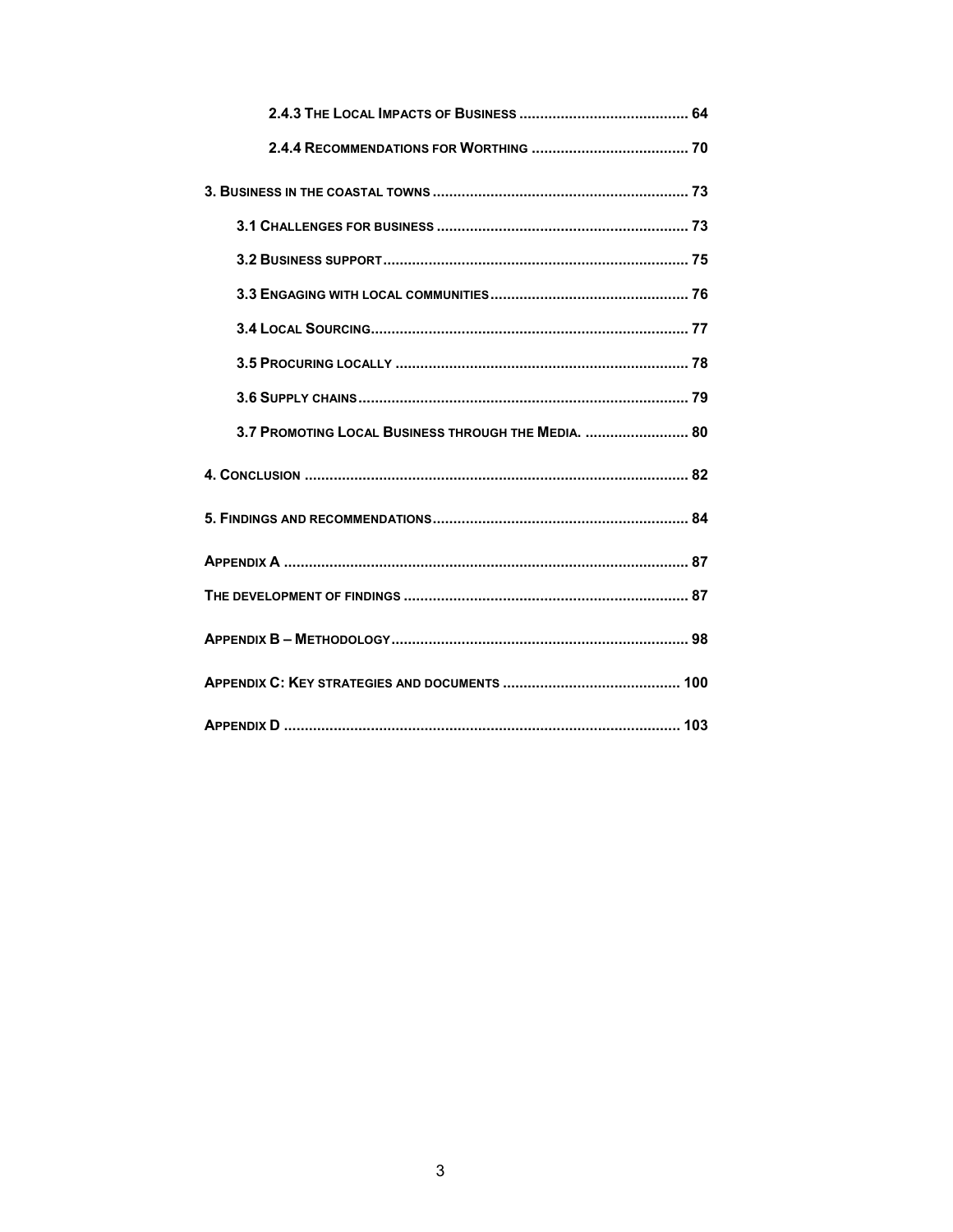# **Executive summary**

Coastal towns in the South East have suffered a slow decline since the 1950s and face severe challenges that require urgent action to prevent further deterioration, and to kick start the coastal renaissance. The fragility of the coastal town economies is holding back the performance of the South East region and creating a two-tier economy in which many people have restricted life chances. However, these coastal towns also have strong assets that, given the appropriate support, could drive their economies forward and create better environments for business and residents.

As we demonstrate in this Report, coastal towns are different from other geographical areas – for example, rural and urban – and therefore require different approaches to their economic revitalisation. Despite a history of decline, the poor state of coastal town economies in the UK has only been noticed in recent years. This is reflected in the relative paucity of funding that has reached these towns.

Commissioned by SEEDA, **nef**'s analysis presented in this Report focuses on the positive impacts businesses have on their local areas and their potential to create stronger, more resilient economies that can improve the well-being of residents. .

This Report identifies the role that business can play in regenerating coastal towns and the current barriers to a larger role for business and entrepreneurship. Examining four towns in depth – Eastbourne, Havant, Margate and Worthing – we discover that each has its own history, character, and set of issues, but there are important common trends between them. Following the analysis of each town, recommendations are presented to deliver improvements in key areas.

This report uses the term 'impact to refer to the to **economic impact** of Small and Medium Enterprises (SMEs) as derived from the **nef** Local Impact Model (LIM) which has been applied to each of the four Coastal towns (see chapter two) which measures and quantifies the importance and value of key business sectors to the local economy. This takes us beyond standard economic data to give a clearer picture of the scale and extent of the contribution and impacts of SMEs to the local economy. By quantifying the positive impacts that businesses are having on their local areas and presenting evidence of impacts based on firm size and industry sectors, we provide an evidence base that will enable more informed and targeted policy.

**Businesses in the four coastal towns are contributing over £350 million per year in direct local impacts**. The findings underline the importance of indigenous businesses to their coastal economies and the need to encourage improved supply-chain linkages and greater local employment.

Some coastal towns have a poor record of attracting inward investment and so focusing on this may be unrealistic given the relatively poor transport and communication infrastructure compared with high growth areas of the South East economy. The focus of business support should be on creating a resilient business base, and complementing the role of SMEs with an enhanced focus on recognising and retaining the important contribution of larger 'anchor' firms.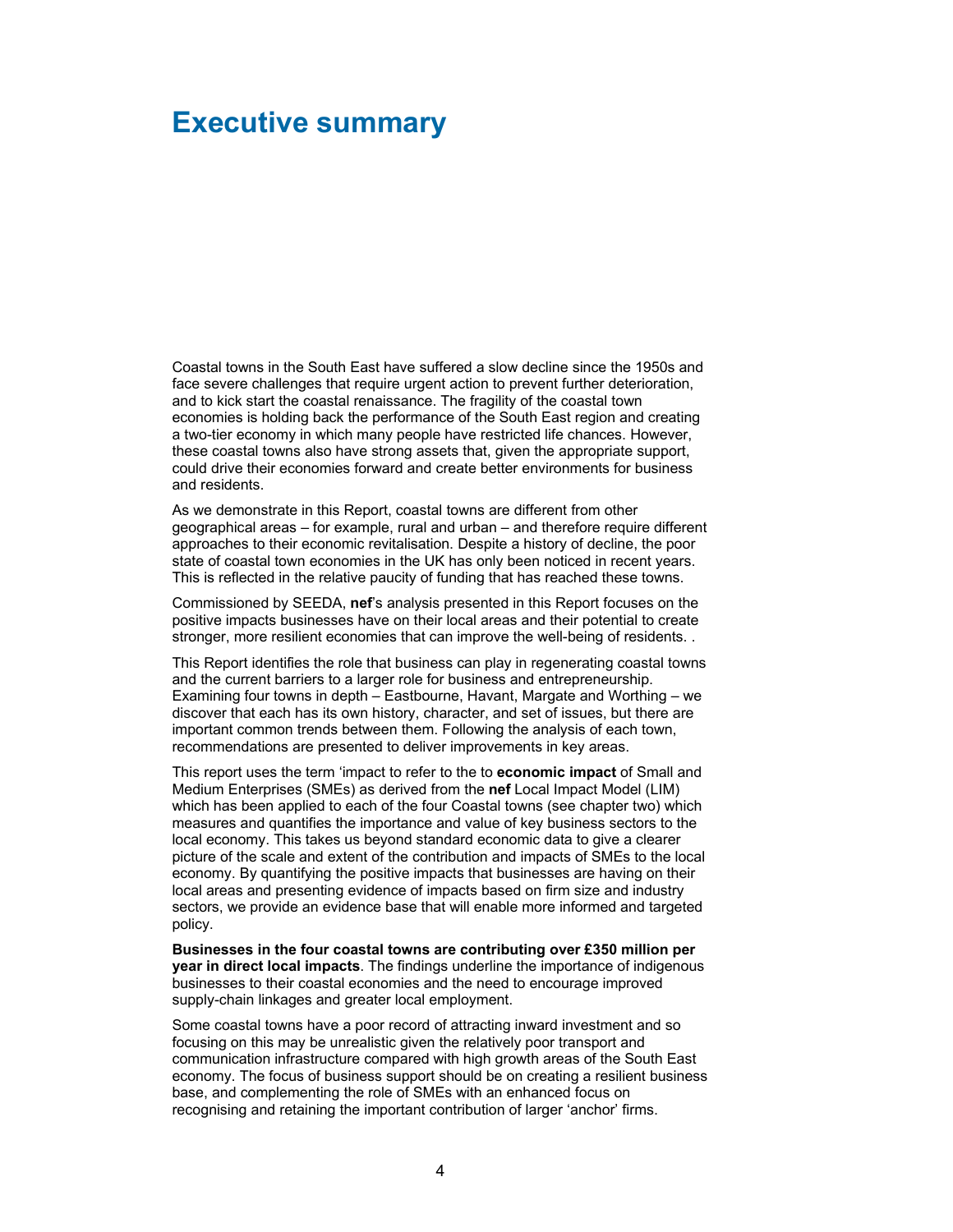This is reflected in the results of the Local Impact Model for the coastal towns which point to the importance of a balanced business support model for SMEs. **The total impact of micro businesses on the local economy is more than half the business contributions to the local economy, while the average impact of a single medium enterprise can be up to £500 000**,underlining the importance of strategies to retain and nurture these firms given their significance to the local business landscape.

This study found that the enterprise culture is in need of development in some South East coastal towns. Existing business support would benefit from being complemented by proactive community-based enterprise and business support approaches, for example, BizFizz, a community based entrepreneurship support project supported by **nef** and the Civic Trust and based in 10 communities in England.

Eastbourne, Havant and Margate/ Thanet are singled out for special interventions as their economies are in particularly poor condition and they contain significant areas of deprivation. Eastbourne in particular has the hallmarks of a failing economy and a range of social and economic problems that undermine its potential.

The final section of the Report presents the recommendations for the coastal towns. These build on the potential of the towns and include suggestions on how to embed and support local businesses, how to enhance the retail offers, and how to ensure local people can both participate and drive forward SEEDA's South Coastal Renaissance.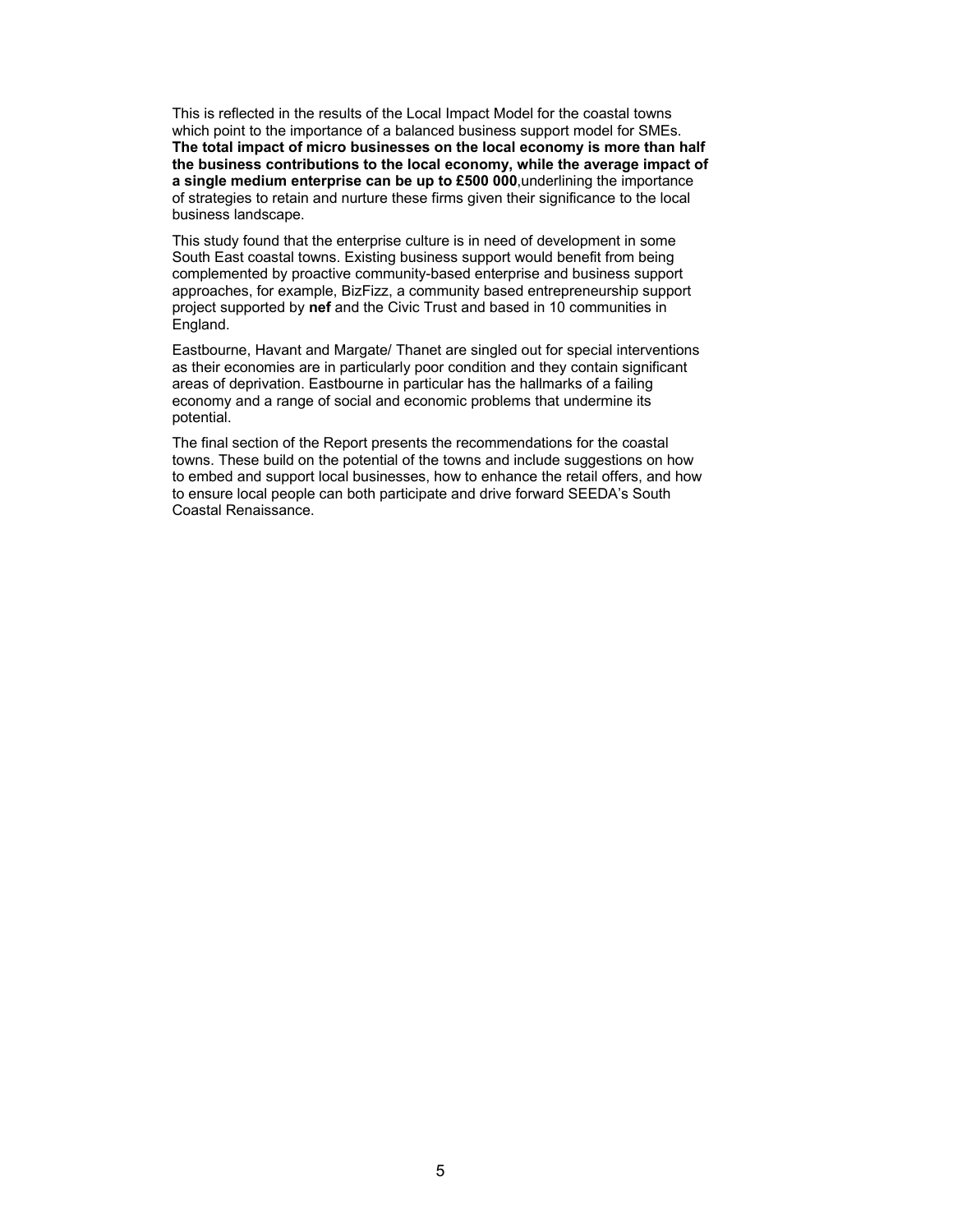# **1. Introduction**

The coastal towns that form the basis of this Report – Eastbourne, Havant, Margate and Worthing – would, at a first glance, seem to have some particular advantages. They are located in the most prosperous and fastest-growing part of the British economy, sometimes seen as the economic engine of the UK's growth and a regional economy of European and global significance. These coastal towns have among the best climates in the country and their high quality of life makes them increasingly attractive as places to live.

The only major economic national study of the economies of coastal towns, by Beatty and Fothergill which covers the period 1971–2001, found that, far from declining, coastal towns are experiencing increases in population and employment.<sup>1</sup> However, it is important to note that the study focused mainly on labour markets and employment rather than on providing a wider overview of enterprise and regeneration in coastal towns. However, the study presents evidence that employment in the towns is growing and that they remain attractive places to live and work. The study concludes, "The death of the seaside town seems to have been exaggerated."

However, Beatty's and Fothergill's study and first impressions may be deceptive. The picture is in fact complex. Paradoxically, although coastal towns may be growing in terms of population and employment, unemployment is higher than in adjacent areas, and many of the jobs are taken by in-migrants, often at the expense of local people.

In fact, coastal towns face a series of acute challenges to their development. Currently, many of their economies are unhealthy and lack dynamism; without more successful local economies these areas will continue to struggle. The role of business in creating and retaining wealth in these towns is central to building less fragile economies..In addition, their futures are inextricably linked to the success of the wider economy and this has significant implications for economic policy in the South East.

The economies of coastal towns demand detailed analysis, as they are complex and not amenable to simple classification. Current analyses have tended to subsume coastal towns within analyses of rural or inner-city urban economies thus obscuring the distinctive nature and specific challenges they face.

This Report has three main objectives:

**1.** To analyse and quantify the positive impacts that local businesses have in the economies of four coastal towns in the South East.

l

<sup>&</sup>lt;sup>1</sup> Beatty C and Fothergill S (2003) The seaside economy: the final report of the seaside *towns research project* (Sheffield Hallam University: Centre for Regional Economic and Social Research). Available at

http://www.shu.ac.uk/cresr/pub/The%20Seaside%20Economy%20-%20Final%20Report.pdf (accessed 4 June 2005)<br><sup>2</sup> Ibid p101

 $<sup>2</sup> Ibid p101$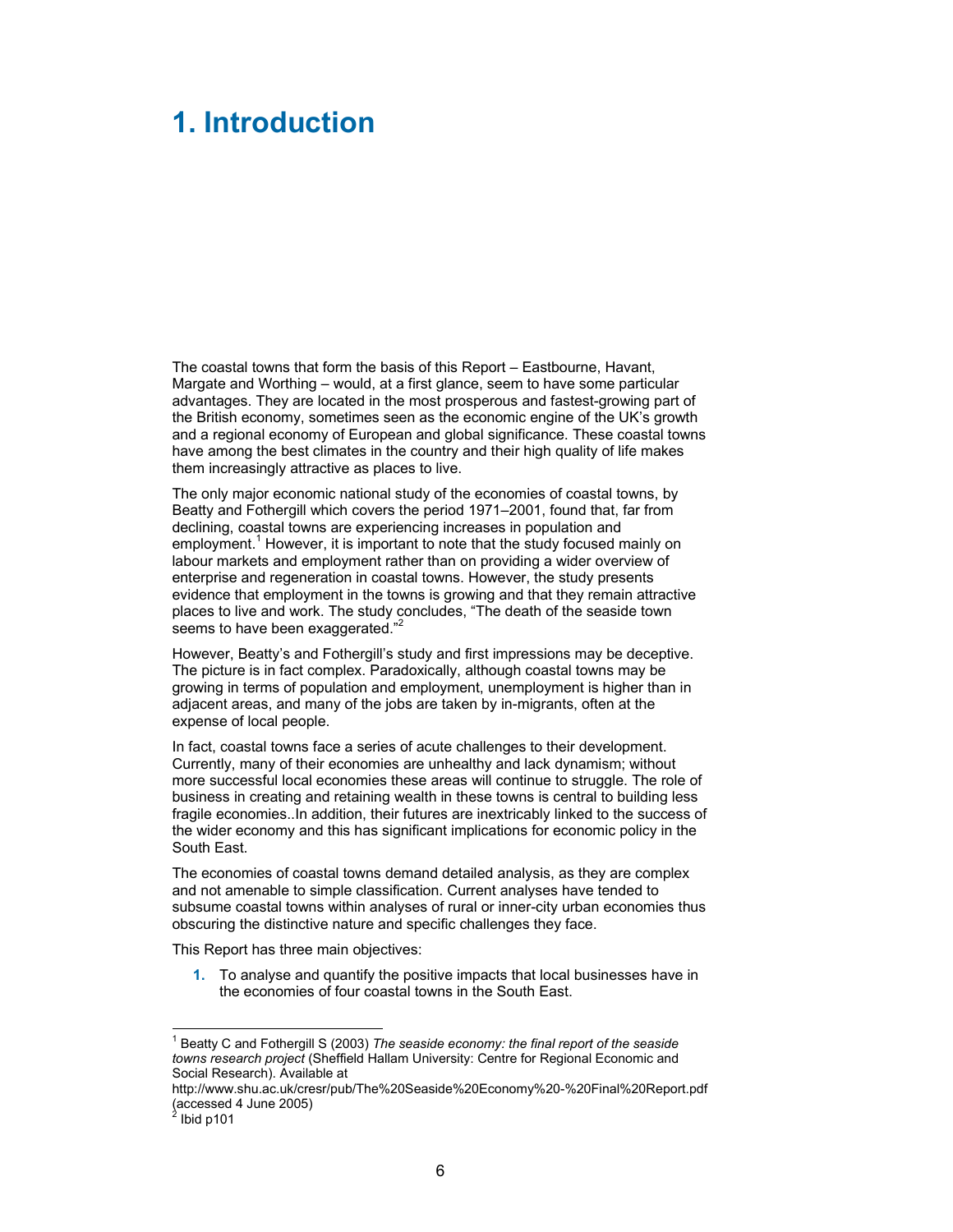- **2.** To identify practical ways in which local business can contribute to the regeneration of coastal towns in the South East.
- **3.** To identify where SEEDA and other agencies can improve the economic health of coastal towns and ensure greater collective and individual wellbeing for residents.

There are a number of secondary questions including:

- To what extent is attracting inward investment realistic given some of the competitive disadvantages of coastal towns ?
- What role can enterprise development and entrepreneurship play in diversifying the economy?

The project is structured around four in-depth case studies. These studies investigated the history, economies and challenges facing the following towns:

- 1. Worthing, Sussex
- 2. Eastbourne, Sussex
- 3. Margate/Thanet, Kent
- 4. Havant, Hampshire.

Recommendations are made for each of the towns regarding key areas for intervention and improvement.

## **1.1 The development of coastal resorts in Britain**

Coastal towns and resorts are deeply embedded in Britain's culture and history. An island country, Britain was the first to develop coastal resorts and by the end of the century had an unparalleled chain of resorts. Their significance to UK culture is reflected in the rich legacy of depictions of high and low culture in coastal towns, ranging from: Richard Attenborough in *Brighton Rock* to Tressell's *Ragged Trouser Philanthropist*, and from Matthew Arnold's *Dover Beach* to the Margate landscapes of Turner, who is recognised as perhaps our greatest landscape painter. The number of metaphors and references that draw upon coastal references is striking. From Winston Churchill's life and death war rhetoric of, "we will fight them on the beaches", to the end-of-the-pier salaciousness of ''*What the butler saw*''.

Coastal towns are integral to Britain's economic development, closely related to its position as the earliest industrialised and urbanised economy and society. The rise, decline and potential rise again is closely linked to the changing role of leisure in Britain's post-industrial economy and society.

The seaside became prominent in the eighteenth century offering fresh air, clean water and the newly fashionable pastime of sea bathing. The nineteenth century saw the beginning of mass tourism. Newly built roads and railways gave the expanding urbanised upper-working and middle classes access to the coast, while entrepreneurs and local governments provided the amenities and attractions for them to spend their income. Leisure as an entitlement was symbolised by the 1871 *Bank Holiday Act* with its introduction of paid holidays for all workers. Gradually an industrial approach to leisure and a significant leisure-industry sector developed, providing the distinctive range of entertainments and seaside attractions, exemplified by 'end-of-the-pier shows' and lidos.

Between 1880 and 1911, resorts expanded quickly with the population of the 145 resorts in England and Wales growing from 600,000 to 1.6 million.<sup>3</sup> A huge diverse range of seaside settlements sprung up, ranging from fishing villages in the North East looking for extra income, to large towns, like Brighton, which had a population

 3 Walton JK (2000) *The British Seaside: Holidays and Resorts in the Twentieth Century* by Manchester: Manchester University Press)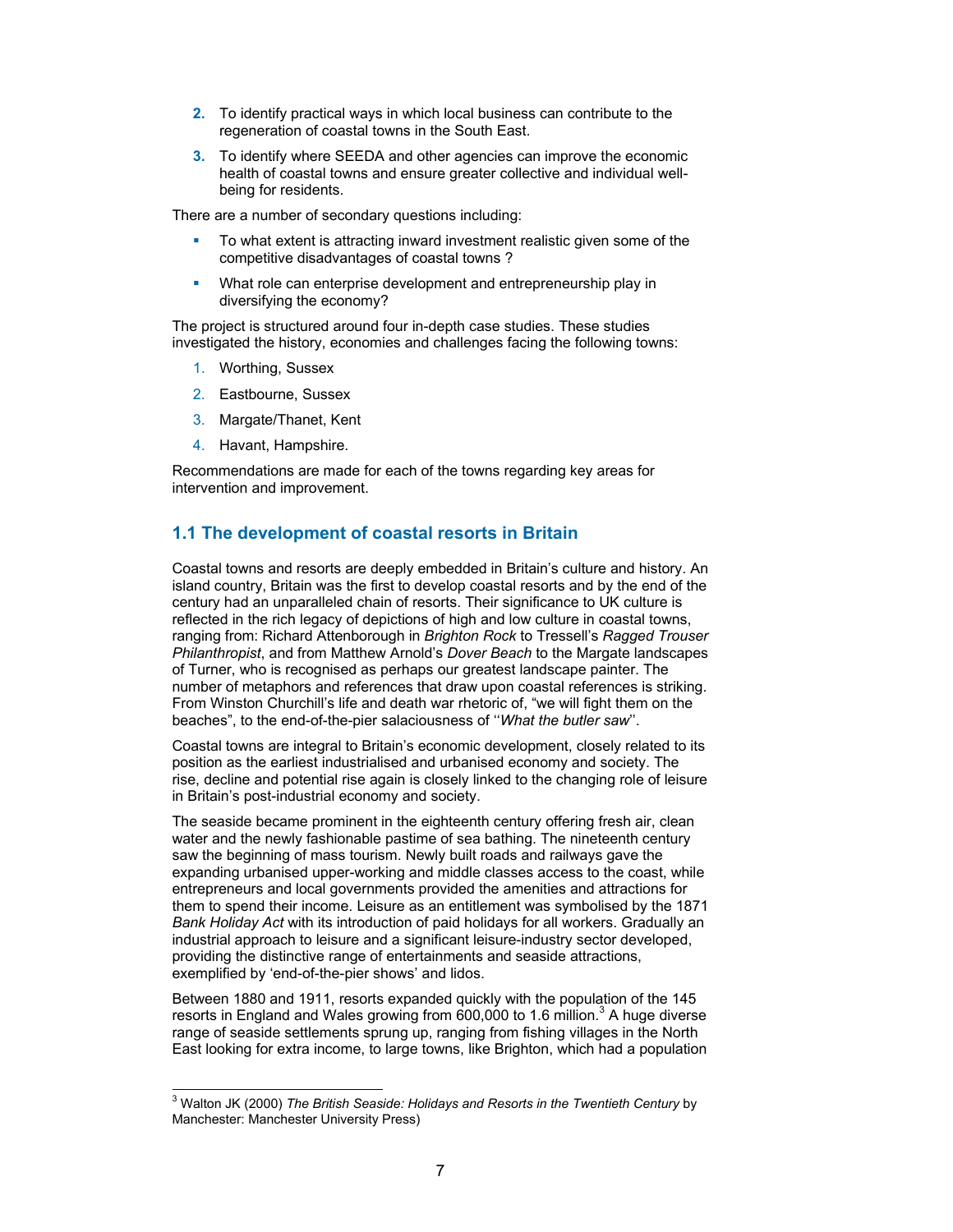of 100,000 by 1911. By the early twentieth century there were nearly 150 resorts with a permanent population of 1.5 million.<sup>4</sup> As John Walton notes:

*"Britain, and England in particular, had a system of coastal resorts whose scale and complexity was unmatched anywhere else in the world."5*

The inexorable rise of the coastal town was to continue with seaside towns some of the fastest growing in the country. By 1951, more than 2.6 million people (5.7 per cent of the population) living in resorts. Worthing, Eastbourne and Margate, with their London and South Eastern catchment areas, had more than 50,000 inhabitants. Although reliable visitor figures for this period do not exist, depictions of summertime in these towns and their economic structures indicate large numbers of visitors during the post-war peak.

The boom in tourism did not last. Between 1951 and 1971, the 39 main coastal towns and cities grew more slowly than the country as a whole. The 1960s and 1970s saw an inexorable decline in tourist numbers as package holidays, cheap air fares and 'guaranteed sunshine' put the Bed and Breakfasts, piers, funfairs and 'kiss-me-quick' offers of the English seaside town under pressure. In the 1930s, 15 million Britons took their holidays in the UK. Even in 1968, the post-war apogee of the holiday market, 75 per cent of all holidays were taken in the United Kingdom. However, by 1999, the numbers had declined to 44 per cent. $^6$  During this time, seaside resorts became more and more dependent on the home market with only five per cent of foreign visitors holidaying in the UK visiting coastal towns. This is a cruel paradox for many British coastal towns.

The sea itself began to receive less positive press with perception shifting away from its health benefits. This was compounded by a spate of adverse publicity regarding major oil spills, such as the *Torrey Canyon*, and stories of polluted beaches. This decline in appeal coincided with the raised expectations of the sun and sand in continental resorts, with considerable negative implications for UK resorts.

The English Tourism Council (now Visit Britain) found that over the last 25 years domestic tourism had stayed relatively constant at 100 million trips, but that seaside tourism had dropped to 22 million from 32 million over the same period.

Historically coastal towns in the South East have been dependent, to a lesser or greater extent, on tourism. The accelerated historic and structural decline of the Tourism sector has presented several key choices for coastal towns. However, research for the English Tourist Council found that,

*"There is still a demand for trips to the seaside, but that most resorts are falling short of consumer expectations of quality in a number of key areas, such as accommodation, beach facilities, retail opportunities and overall ambience."* 

This observation is borne out by the experience in the four coastal towns that we have visited.

### **1.2 The South East region and economy**

The South East is a region of extremes; some parts of the region are among the most affluent in the United Kingdom while others face long-term decline as a result of structural changes in the economy.

The gap between the economic performance of the coastal towns and the rest of the South East region is significant and growing. This uneven growth in the South

l

 $^4$  by 1911

<sup>5</sup> Walton JK op cit

<sup>&</sup>lt;sup>6</sup> Ibid.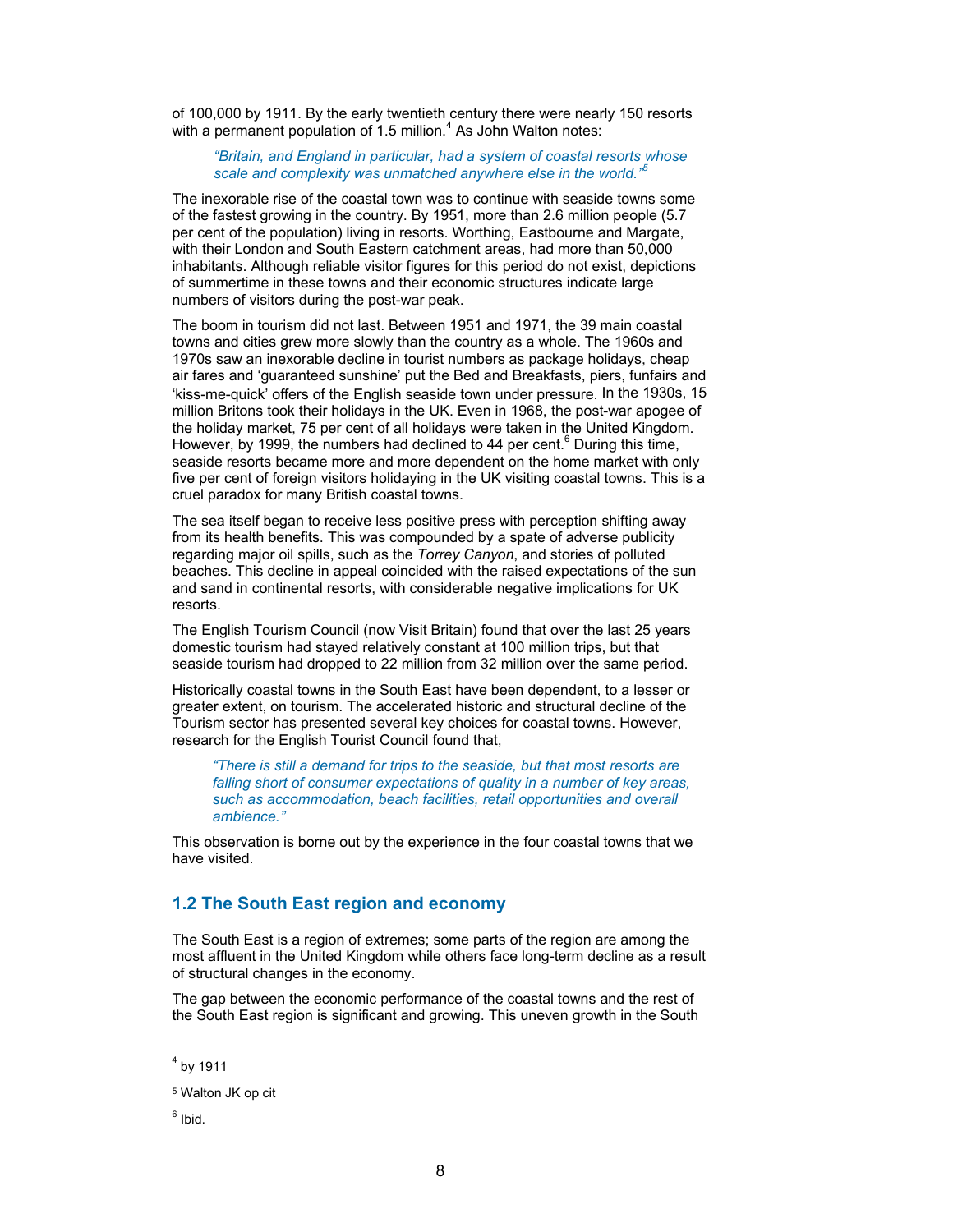East is unsustainable in the long run because of the social and economic inequalities it creates; significant lost opportunities result from important areas of the South East lagging behind the fast-growth areas. This uneven growth contributes to a South East economy that contains 'hot spots' in which the economy is overheating while other areas continue to decline.

The Government's *Index of Multiple Deprivation* for 2004 shows that there is a pattern of significant concentrations of deprivation located in coastal towns in the South East. Thirteen of the nineteen local authorities (69 per cent) in the South East that contain more than five Super Output Areas in the 20 per cent mostdeprived wards are coastal towns. Nine out of ten of the South East's most deprived wards are in coastal towns or cities.<sup>7</sup> There are also towns with high absolute levels of deprivation; for example, half of the population of Thanet lives in deprived areas.

The coastal towns can be characterised as places that are 'failing to thrive'. Their growth, and that of the wider South East economy, obscures a set of increasingly intractable economic and social problems. Coastal towns are largely failing to face up to the need to adapt and create more diverse and entrepreneurial economies while preserving their traditional strengths and the attributes of the English coastal town.

Without clear action to address these issues, these towns are at risk of being left behind – coasting along into decline and becoming economic and social backwaters, isolated from the mainstream of the regional economy.

The South East is the second-largest regional economy in the UK with a Gross Domestic Product of £140 billion.<sup>8</sup> Between 1990 and 2000, the economy grew faster than the national average and is predicted to continue doing so. Financial services, catering, distribution, and hotels are the largest sectors of the economy. However manufacturing remains important with employment and output the thirdhighest of all the regions. In terms of firm size, nine out of ten firms in the region are small and medium-size enterprises (SMEs). Regional differences mean that there is a significantly higher concentration of large firms in Berkshire and Surrey than in East and West Sussex and Kent.

Business start-ups for VAT-registered businesses and survival rates in the South East are the highest in United Kingdom. Business start-up rates in Windsor and Maidenhead, which have the highest start-up rate in the South East of 73 businesses per 10,000 population, is twice the level of Portsmouth (Havant forms part of the Portsmouth conurbation). Start-up rates for VAT-registered businesses average 21/10,000 in the deprived wards compared with a regional average of 31/10,000.

However, as alluded to by James Braithwaite, Chairman of SEEDA, the South East does not compare so well with other European regions in terms of key indicators, such as GNP and productivity. For example GDP per head in the South East, although the highest in the UK, only ranks 21 out of 23 European Regions in 1999.

### **The context: coastal towns in the South East**

Many of issues facing the coastal towns are summed up in an interview with James Braithwaite, Chairman of SEEDA. This sets out some of the deep-seated problems faced by coastal towns in particular and the South East in general.

*"The coastal plains are cut off from transport. We're spending a lot of time and*  effort to regenerate our coastal towns...the premise is still that the South East is all *right and the rest of the country needs fixing…look below the South East's surface and you'll find serious and pressing problems. We certainly don't have world-class transport, we have 80 per cent broadband coverage, but take-up is only 14 per* 

<sup>&</sup>lt;sup>7</sup> Pam Alexander 'Working Toward a South Coastal Renaissance', SEEDA website<br><sup>8</sup> Economic Profile of the South Foot SEEDA 2002

<sup>&</sup>lt;sup>8</sup> Economic Profile of the South East SEEDA 2002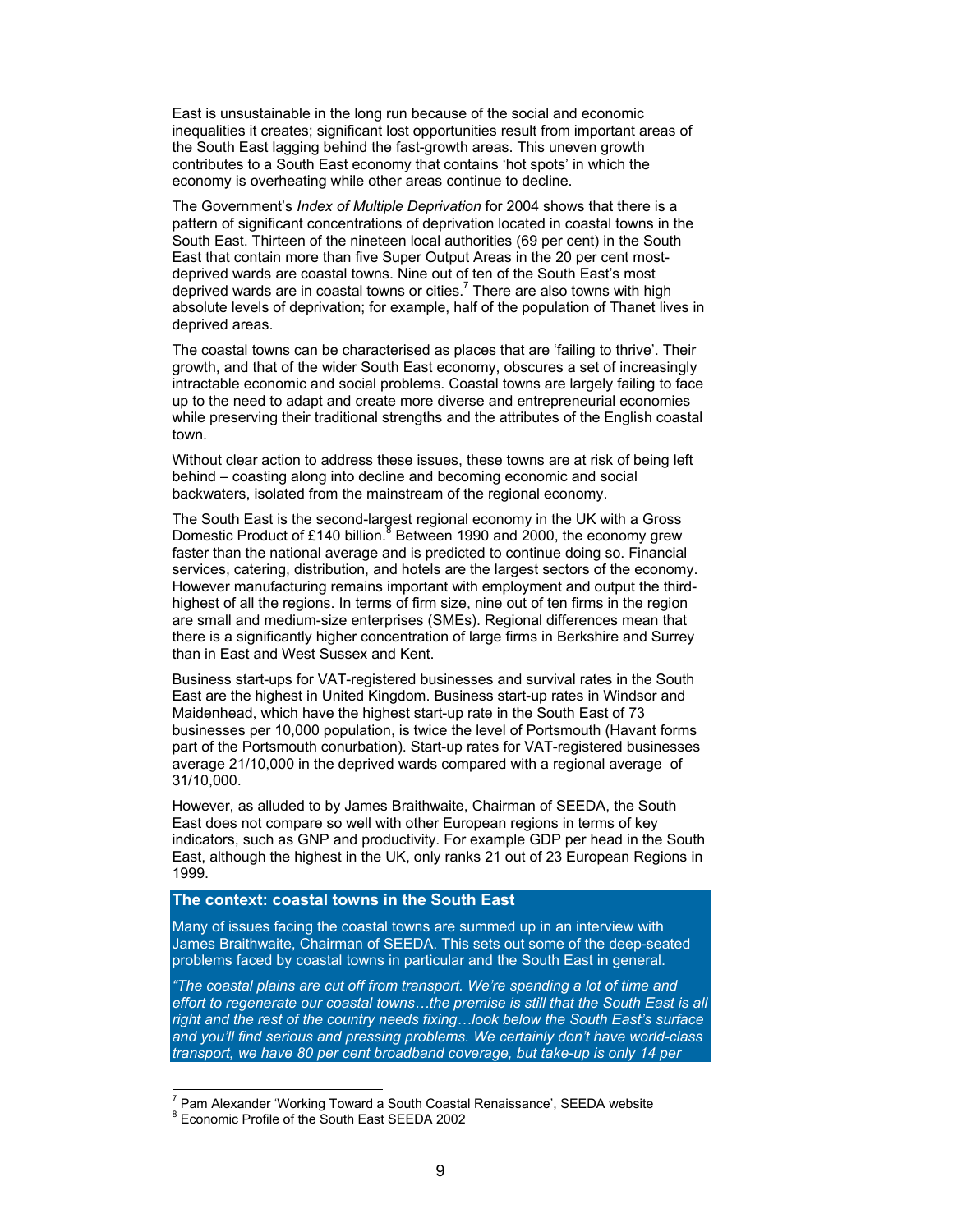*cent. Our job is about education and getting the skills: not just the skills gap that we know exists, but management skills too. We have one million people who are functionally illiterate. How can you be a world-class region with such a long tail?"* 

*Globally, we are behind the Japanese, the Americans, the French and the*  Germans.

*"Everybody always thinks the job is done in the South East: because we're the best in Britain it doesn't mean we are the best in Europe. We are 34th in the world among regions of our size. There's still a role for the South East to climb higher up that ladder. We're not comparing ourselves with the North East, we're comparing ourselves with the Isle de Paris or Frankfurt or southern California. If we achieve the level, we add to the prosperity of the country; we are not successful in terms of productivity. There are nearly 2.4 million people in East Sussex and Kent, with a GDP of less than the north east of England."'*

So if the South East is going to catch up or keep pace with its global and regional competitors, the relative decline of the coastal strip needs to be arrested. A healthy and prosperous economy on the coast would enable the South East economy as a whole to punch above its weight.

There are a number of barriers that constrain business and regional competitiveness. These include:

- **Inadequate transport infrastructure and congestion.**
- Skills shortages one million people lack basic skills.
- **Affordability of property.**
- **Low productivity growth.**
- **High levels of economic inactivity.**

The South East's ability to close this gap with its competitors is to a large extent bound up with improving its economic performance in under performing areas, such as the coastal towns. The widening regional disparities also lead to an unbalanced and unsustainable regional economy, as well as social exclusion.

This point is borne out by a closer look at the subregional economies for each of the coastal areas in the study.

- GDP in East Sussex where Eastbourne is located is the third lowest GDP in the country below Liverpool,Newcastle and Glasgow
- Havant's economy is similar to a Midlands industrial towns and has significant disinvestment by large employers in recent years
- Margate's had the weakest economy and the highest levels of poverty and deprivation of the towns studied.
- Worthing has the strongest economy of the four studied but this conceals significant gender inequality in the labour market with women's wage rates only 70% of the male equivalent and high levels of unpaid care for women.

In East Sussex, the county within which Eastbourne is situated, GDP per head is the third-lowest in the country and is below Liverpool, Newcastle and Glasgow.<sup>9</sup> East Sussex has high levels of economic inactivity and a weak industrial base. However, East Sussex has a higher-than-national-average proportion of people in work and lower unemployment.<sup>10</sup>

Havant has a weak economy in an underperforming sub-region and its local economy is overshadowed by Portsmouth which provides about half the jobs in the

<sup>-&</sup>lt;br>9 Hansard column 4197 November 2002

<sup>10</sup> SEEDA (2002) *Economic Profile of the South East*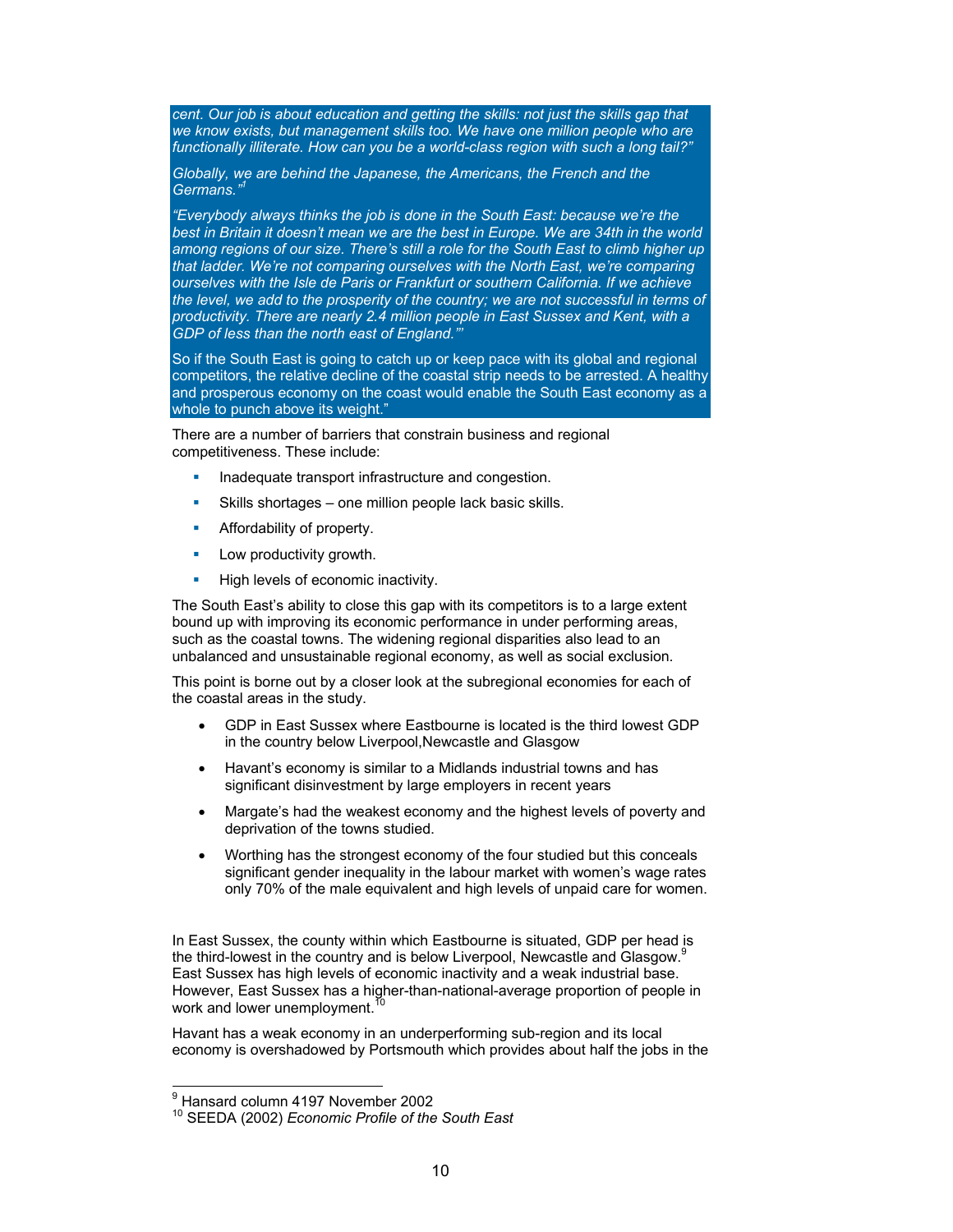conurbation. The South Hampshire economy is weaker than the Hampshire and South East economies and Havant is performing less strongly than South Hampshire. Havant's economic landscape has been compared with that of a Midlands industrial town and, in recent years, has experienced significant disinvestment by major businesses and employers. Though parts of Havant borough are affluent, there is a significant concentration of disadvantage in the Leigh Park area with poor educational outcomes and limited employment opportunities.

Margate has the weakest of the four coastal town economies. Margate forms part of the Thanet local authority area. A study of the Thanet economy in 2002 concluded, with characteristic understatement, that, "All is far from well in the local economy at present...a broader base for the economy is desperately needed.<sup>"11</sup> Growth in employment has been slower than most seaside towns and there are substantial structural problems with the local labour market. Almost all the job growth in Thanet is accounted for by immigration of the 30+ age group to the detriment of longer standing local residents who have to commute out of Thanet to find work (sometimes as far away as Canterbury). It also has the highest overall concentration of poverty and deprivation of the four towns studied.

Compared with the other coastal towns, Worthing has the most resilient economy. However, while West Sussex county has a Gross Value Added per capita per annum of £13,844, higher than national figures, it is lower than the regional average of £14,293. The proportion of economically active and unemployed people is lower than the South East and nationally.

The average gross weekly wage of employees is lower in West Sussex (£457) than in the South East and Great Britain as a whole. There are stark differentials in pay between men and women, particularly between low-paid men and women. On average women earn £10.31 an hour compared with £13.85 for men, that is 70 per cent of men's weekly wages. There is a high amount of unpaid care, especially performed by women, with 12 per cent of women compared to 1 per cent of men listing caring as their main activity.<sup>12</sup>

<sup>&</sup>lt;sup>11</sup> Beatty C and Fothergill S (2002) A case study of Thanet

<sup>&</sup>lt;sup>12</sup> Census Bulletin (2002) *Economic Activity in West Sussex*, (West Sussex County Council and Adur, Arun and Worthing Teaching Primary Care Trust).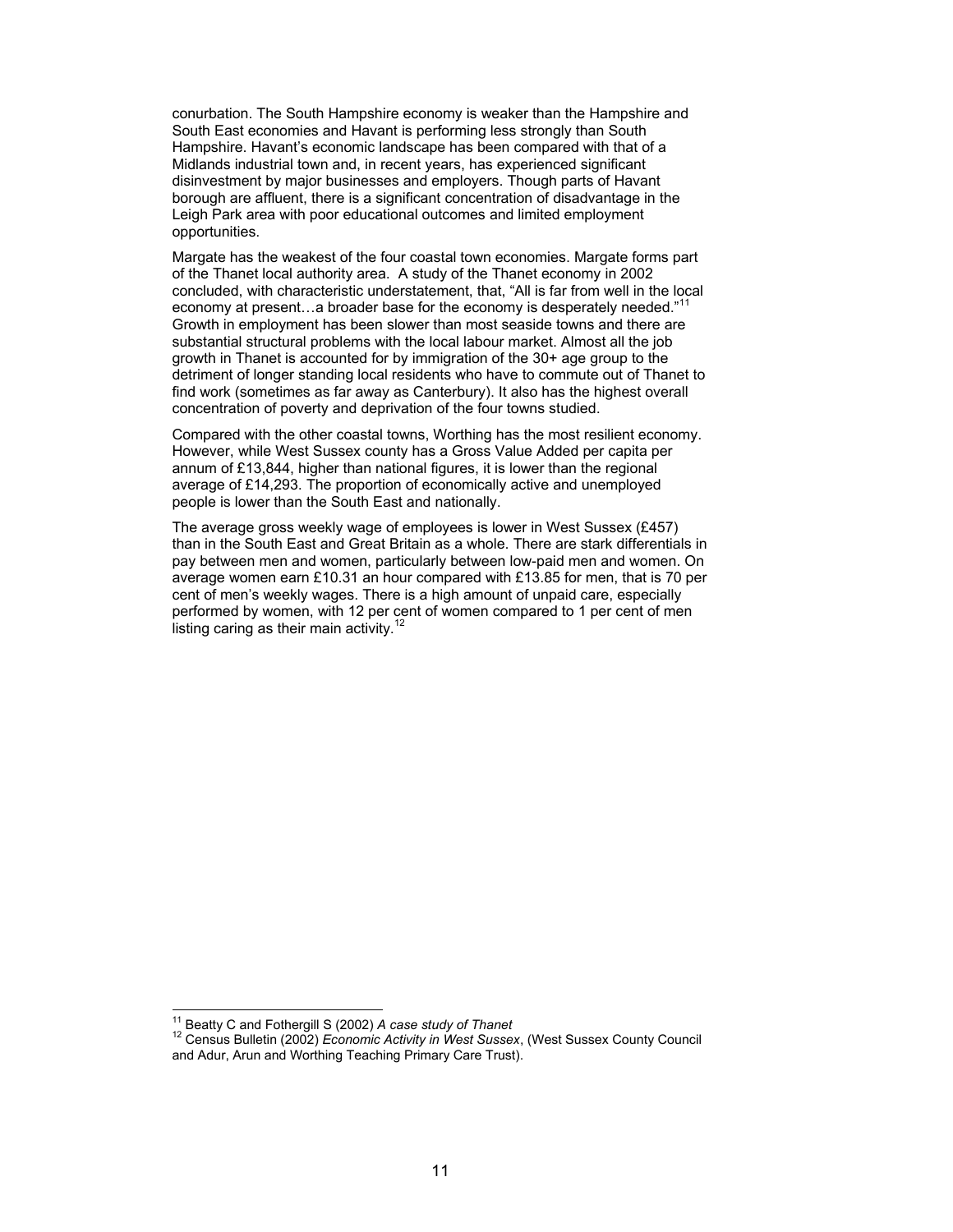## **1.3 Key characteristics and challenges facing coastal towns**

#### **1.3.1 What makes coastal towns and resorts different and distinctive?**

Coastal economies have a significantly different economic ecology than other areas and do not fit neatly into traditional economic typologies and models employed by practitioners, such as inner and outer urban areas. Coastal areas are often included as part of rural areas and lumped together with market towns for the purpose of analysis and regeneration funding. The Government to date has not accepted coastal towns as a distinct economic category, despite their having a set of features and characteristics that set them apart for other areas. Closer understanding and recognition of these distinctive features and needs is required in order to develop effective policy solutions. This section examines what makes coastal towns distinctive and different.

#### *The sea, 180-degree hinterland and peripherality*

At the risk of stating the obvious, the sea itself is a defining characteristic of the local coastal economy, reinforcing the peripherality of coastal towns. The sea, whether at high or low tide, determines the limits and borders of coastal towns. For some ports and seaside villages, the sea is an important economic resource providing revenue and employment via shipping or fisheries and contributing to the economy of the town through port and warehousing facilities. For the coastal towns and resorts considered in this study, however, the sea itself provides a physical barrier to development and is largely economically unproductive in its own right. These towns face the disadvantages of having a 180-degree hinterland potentially limiting their market to half the size of that enjoyed by most neighbouring towns.

#### *Poor transport infrastructure, isolation and remoteness*

Poor transport connections make links to local towns and urban centres difficult. Often there is only one major road in and out of the area and local businesses complain of severe congestion during peak months. The result is unreliable transport times with the associated costs these bring for businesses. The seasonal nature of transport demand can make it difficult to justify improving roads when competing against other road schemes facing all-year-round increases in demand.

The decline in freight services means that rail is no longer a realistic option for business transport to and from the coastal towns, while passenger services are often costly and unreliable. Branch line closures (the Beeching cuts) ended some direct rail lines to resorts such as Eastbourne. This compounds the economic and physical isolation facing many coastal towns. The seasonal nature of the economy means that the off–season months have lower levels of economic activity and can seem particularly bleak for businesses and residents. Relatively poor transport and communication infrastructure can serve to compound the sense of isolation and peripherality.

The transport infrastructure and seasonal pressures on the road networks can make coastal towns less attractive as places for businesses to remain, locate or re-locate. Being isolated from local, regional and national markets is a serious constraint for businesses. SEEDA has identified weak economic infrastructure as the main explanation for the under-performing economic status of the South East coastal town strip. SEEDA does not spell out the nature of this infrastructure but poor transport links and the consequent isolation of the coastal towns for the south eastern economic mainstream would seem to be key factors. Our analysis supports this conclusion, though it outlines a range of other challenges and their potential solutions.

#### *Distinctive urban and morphology*

Coastal towns have a distinctive geography and urban morphology making them difficult to fit into traditional economic morphology studies. For example, neither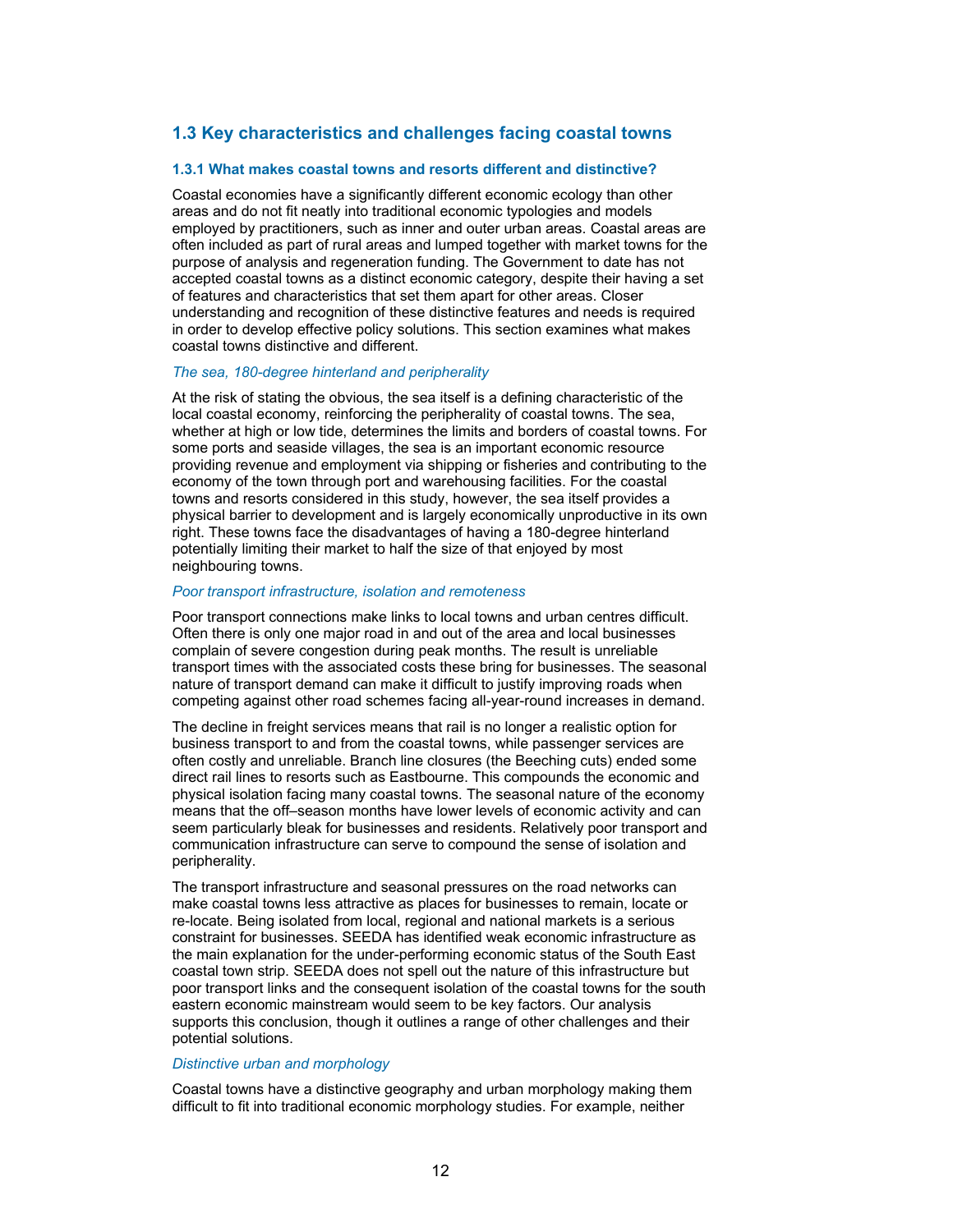Burgess's Concentric Ring Model nor Hoyt's Sector<sup>13</sup> urban land use model has significant explanatory power for coastal towns and are inappropriate.<sup>14</sup> Indeed, there is a lack of appropriate frameworks and typologies with which to explain and analyse coastal towns

The main seaside or coastal road is likely to be a distinct and separate focus for hotels, shops and visitor attractions, often located some distance from the central business area. Links between these two areas can be surprisingly poor with little footfall and throughput, and inadequate signposting between the two focal points. In Worthing, a council officer interviewed observed that it is quite possible to visit the town centre and be unaware that the coast is less than two minutes' walk away. This paucity of local signage and links creates an unhelpful separation between the town centre and its coastal assets.

#### *The paradox of growth and decline*

Coastal towns continue to grow because they are seen as attractive places to live and they are not suffering the acute population and employment losses or property value declines found in 'one-industry' towns and declining industrial areas. Indeed, employment appears to be growing, with one major study showing that there are now one-third more jobs in seaside towns than there was twenty years ago.<sup>15</sup> However, how many of these jobs go to local residents versus those taken by inmigrants is a key issue. In addition, the quality of the jobs created is in question, with many in the low-wage service sector. This growth in employment may explain some of the reluctance and tardiness of government to address the social and economic problems facing coastal towns.

As the Local Government Association reports, coastal resorts tend to have higher crime and unemployment rates than other areas and contain low levels of economic activity (eight per cent below the national average) and high levels of part-time (and often low-wage) employment.<sup>16</sup> These areas have many symptoms of decline:

- Out-of-date visitor attractions.
- **Unattractive town centres.**
- A range of severe social problems including high rates of substance abuse.
- **Pockets of severe deprivation.**
- Ageing and uneven population structure.
- **Lack of entrepreneurial culture.**
- **Dependence on a single industry.**
- **Poorly maintained housing.**
- **Lack of civic and business leadership.**

There is a real paradox of growth and decline that lies at the heart of the challenges faced by seaside towns in the South East of England.

*Industrial towns with a view? Tourism and coastal resorts* 

John Walton succinctly sums up the economies of coastal towns,

*"At bottom, the seaside resort is an industrial town selling access and enjoyment of a desirable environment. Its dominant employments involve servicing the needs of visitors and residents, building and maintaining accommodation, selling goods and entertainment, keeping up an attractive* 

<sup>&</sup>lt;sup>13</sup> e-mail from Ruth Townsley nef Associate to author.

<sup>&</sup>lt;sup>14</sup> Beatty and Fothergill *op. cit.* 15<br><sup>15</sup> Beatty and Forthergill op.cit. 15<br><sup>16</sup> Local Government Association Coastal Special Interest Group Report on Coastal Economic Development.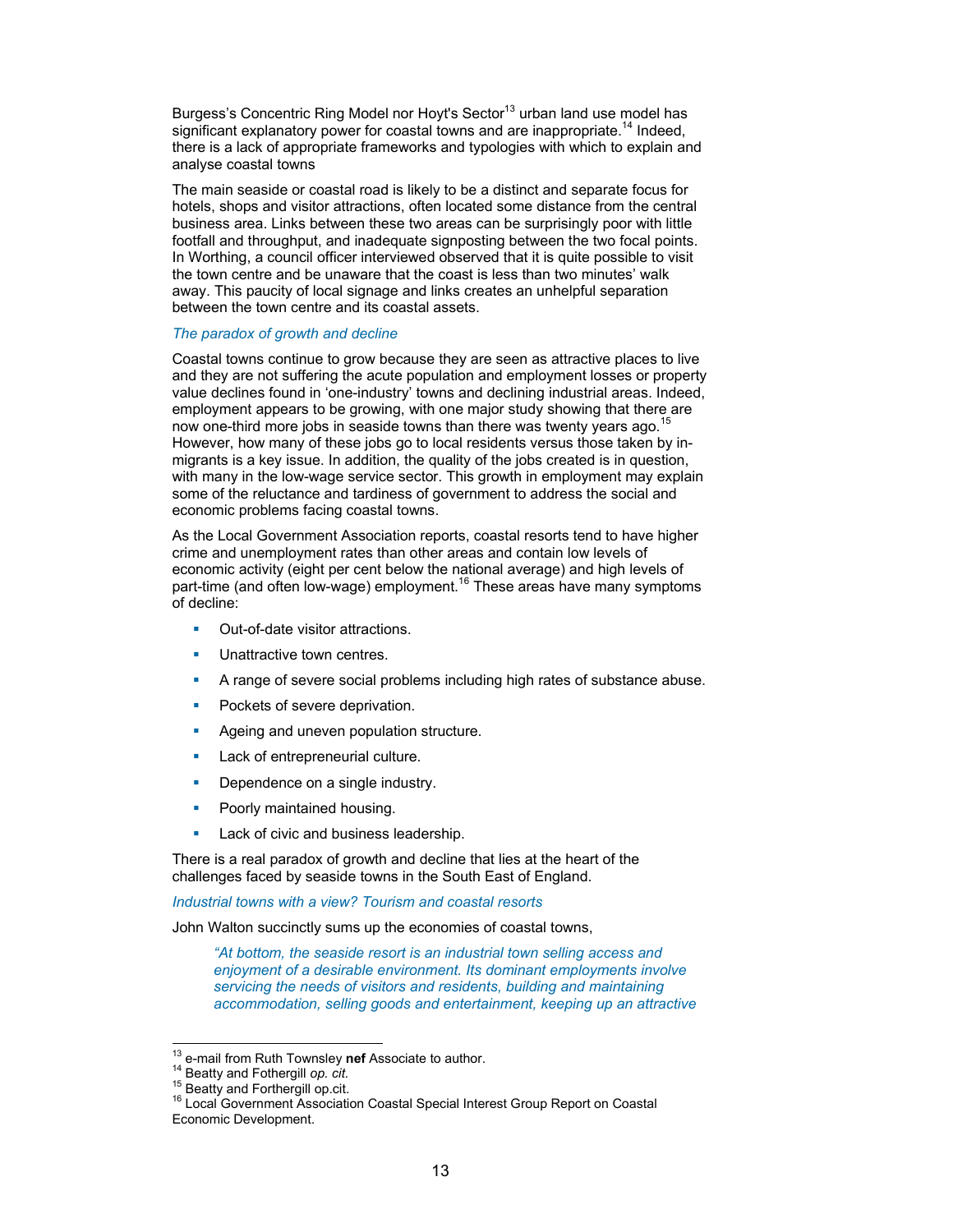#### environment, sustaining a sense of security, moving people to and fro and *ministering to their daily needs."17*

The situation of British coastal towns has some parallels with the fates of some of the American coastal towns, such as Asbury Park, New Jersey (as immortalised by Bruce Springsteen in his first album *Greetings from Asbury Park*). These towns were thriving in the 1960s and but had become 'ghost towns' by the 1990s as Americans increasingly chose the guaranteed sun and Disney package holidays in Florida and the extravagant casinos of Las Vegas and Atlantic City.<sup>1</sup>

Peter Moore, chair of the English Tourism Council Resort Regeneration Taskforce, in discussing the UK experience argued that:

*"The decline in resorts has been slow and subtle but therefore difficult to detect, but none the less serious for all that. It has left the resorts more dependent on their role as a place to retire or residential, weakening the*  economy while placing new demands on public services.<sup>"1</sup>

Historically, tourism has played a significant structural role in the economies of coastal towns and resorts in the South East. The resorts face key challenges in diversifying their economies and reducing their dependence on the tourism sector. A key focus of this Report is on the role enterprise development and entrepreneurship can play in diversifying and strengthening the economy.

In addition to addressing these core questions, the towns must meanwhile ensure that they continue to attract visitors with a tourism 'offer' that is in tune with the modern requirements of a changed tourism market.

#### **1.3.2 Seasonality**

The economies of coastal towns are seasonal, peaking during the spring and summer months between April and September. Employment and economic activity peak during this period with a range of temporary and part-time jobs in hotels, restaurants and the services sector. In-migrants, rather than local residents, take many of these jobs.

#### *Access to regeneration funds*

Unlike other declining industries, such as steel making and coalmining, tourism has not been recognised as such. Moreover, perhaps as a result of the physical isolation of coastal towns, their perceived good quality of life and continued population growth, warning signs of economic decline and deprivation were slow to be recognised. As John Walton points out, these trends were identifiable by end of the 1960s. $20$  However, the issues were not recognised as a regeneration problem requiring specific action until the turn of the millennium! In fact, no coherent targeted regeneration programme was directed at coastal towns until the late 1990s. The English Tourist Board's *Tourism Development Action Plan* gave some support to Torquay and Morecambe to modernise their tourism facilities from 1986, and followed on with a few local initiatives in resorts in the 1990s, but these efforts were largely piecemeal. Until 1999, seaside towns were not eligible for European Union structural funding, a major disadvantage given its availability to other areas facing similar levels of economic structural change.

Moreover, as the British Resort Association (BRA) argues, struggling resorts did not receive central government support like inner cities and did not get money for regeneration.<sup>21</sup> This is borne out by the record on two of the major sources of government regeneration funding, Single Regeneration Budget (SRB) and Neighbourhood Regeneration Fund (NRF) funding.

The BRA notes that in 1998 that:

<sup>&</sup>lt;sup>17</sup> Walton op. cit. p.143

<sup>18</sup> Ibid.<br><sup>19</sup> Locum Destination Review October 2003<br><sup>20</sup> Walton *op. cit.* 21 Andy Beckett Albion Limited The Guardian 23 May 2005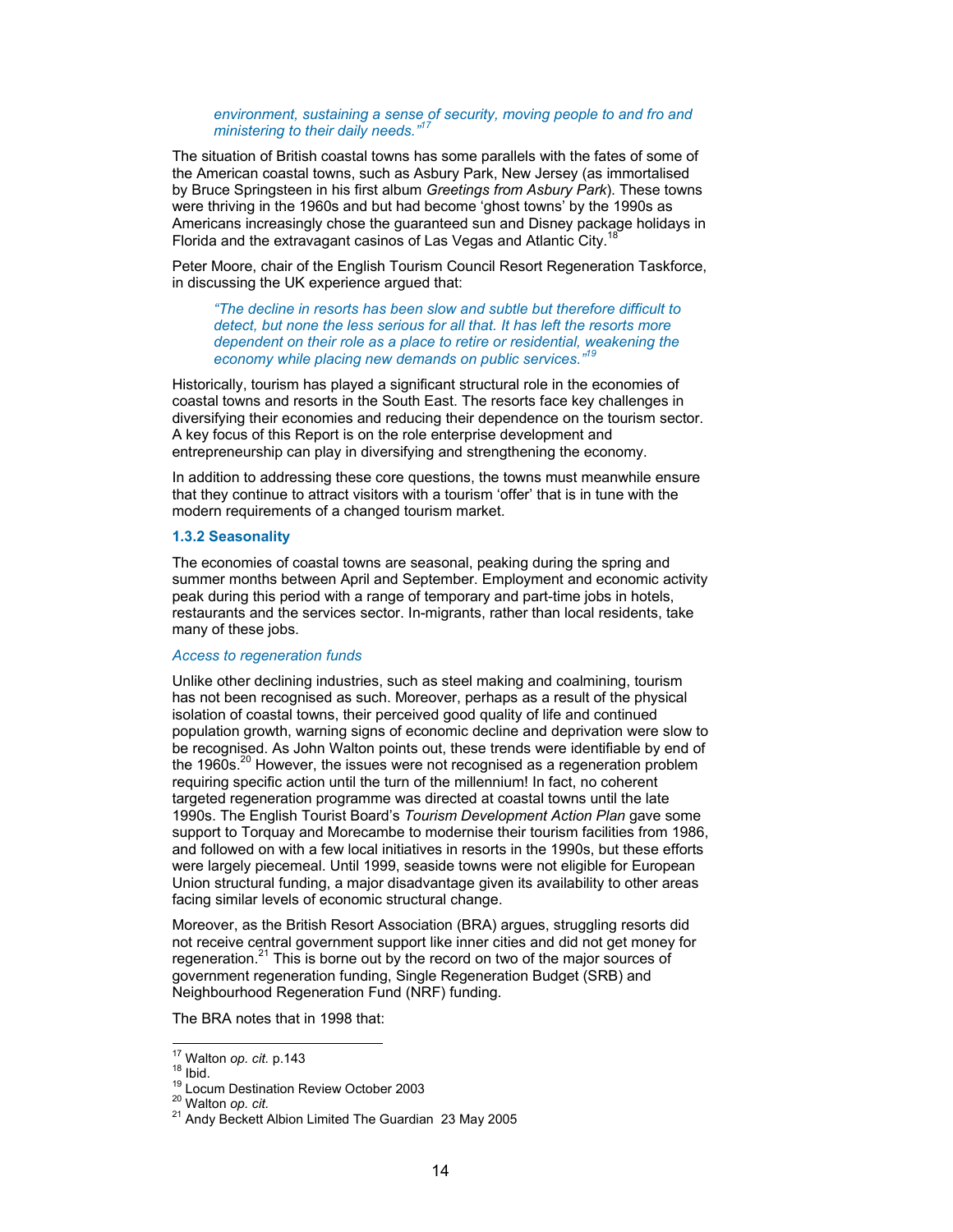*"Regrettably, access to SRB funding is severely limited. Few resorts currently qualify for assistance and where they do, tourism related issues often fail to be recognised as meeting the socio-economic criteria necessary*  to access funding."

Coastal resorts received less than 5 per cent of funding in SRB Rounds 1–3 and less than 3 per cent in Round 4. By Round 5, the Government had shown signs of recognising the problems and announced in 1998 that SRB would be used to target areas of deprivation outside the main area that had hitherto received funding. Coastal towns were specifically targeted and 44 of the bids for Round 5 were for regenerating coastal towns. The creation of the Regional Development Agencies (RDAs) has helped to focus attention on coastal towns. Their regeneration appears as a priority in some Regional Economic Strategies (RES) and features in SEEDA's priority regeneration areas and Area Investment Frameworks. Over the last five years there has been a significant increase in SRB/Single Pot for coastal towns and major coastal town renaissance initiatives in Hastings and Bexhill. $^{23}$ 

Few resorts – and none of the towns studied in this report – are in the 88 local authority areas that received Neighbourhood Regeneration Fund (NRF) resources. The 2000 *Index of Deprivation,* which was used as the basis for NRF funding, is not an effective mechanism for highlighting areas with more localised concentrations of deprivation in resorts. Members of Parliament representing coastal towns also argue that local-government-funding formulas failed to pick up the specific needs and demand in coastal towns for social services. In 1998, Southend estimated its shortfall for Social Services alone at £2.5 million, largely as a result of the ageing population becoming more dependent on social and health services.

This story has important implications for public policy on regeneration. Funding schemes and measures of deprivation at a European and national level were insufficiently dynamic and flexible to pick up a trend of decline in seaside resorts that set in from the 1960s onward. This failure meant that there was inadequate provision and insufficient action to prevent further decay and decline. As a result, urgent remedial action has become even more necessary if the situation in coastal towns is to be remedied, let alone to provide the basis for the 'Coastal Town Renaissance' that is so often discussed.

The results of this oversight are stark. As Andy Beckett pointed out in the Guardian

*"The result was a coastal England that became a familiar symbol of national decline during the 1980s and early 1990s: boarded-up buildings, dirty sand and shingle, residents and tourists who always looked defeated to visiting journalists.*"

#### *A mobile and transient population*

The availability of relatively cheap and plentiful rental accommodation in the form of B&Bs and small hotels, and the quality of life offered by south coast resorts, have made coastal towns an attractive location for benefit claimants. This provides a useful source of income for proprietors facing declining revenues from tourism. As a result, concentrations of claimants have built up in particular resorts bringing with them a new set of needs that place significant financial and managerial pressures on a range of public services. Claimants based in the coastal towns are facing services that are under severe pressures, stigmatisation, social exclusion and isolation from long-term residents. This has been a particular problem for resorts such as Brighton, Bournemouth and Margate.

<sup>&</sup>lt;sup>22</sup> Quoted in Hansard 2 December 2002 column 826

<sup>&</sup>lt;sup>23</sup> SEEDA (2004) *Coastal Town Regeneration* 12 May 2004 <sup>24</sup> Andy Beckett op cit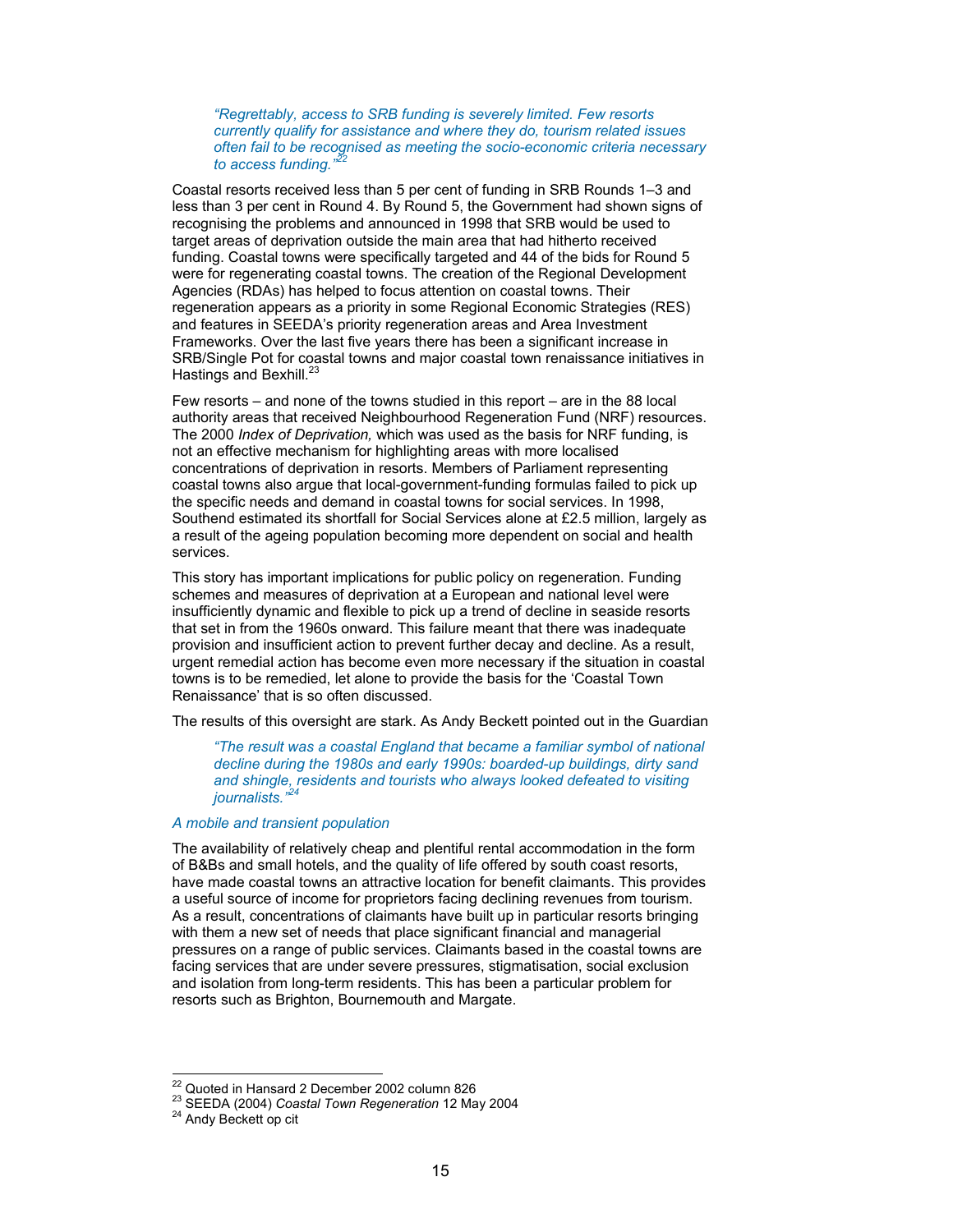#### *The cycle of property decline*

The decline in tourism has had serious consequences for the physical state of streets and neighbourhoods. B&Bs tend to cluster in streets adjacent to one another and to the sea front. The decline in tourism income for B&Bs has led to a cycle of decline with the first closure of a B&B in a street being swiftly followed by the closure of other neighbouring establishments. These premises then either remain vacant or are converted into unlicensed 'Housing of Multiple Occupation' providing low-quality rentals. The properties are poorly maintained and whole streets and neighbourhoods begin to take on the characteristics of slums, affecting property values and making the resorts less attractive to visitors.

#### *Low-wage, Low-skill jobs*

The character of employment is another important factor. There are a large number of low-wage, low-skill, and part-time jobs concentrated in the service sector of the economy, particularly in hotels, restaurants and ancillary sectors. These jobs have relatively high turnover rates and generally do not provide attractive long-term job prospects for young people. This has two main effects. The first is that little wealth is created for local people, making it difficult to break out of the low-wage cycles. Secondly, young, potentially highly productive people are tempted to leave the area to seek better employment opportunities.

#### *The informal economy*

No significant studies exist of the role and nature of the informal economy in coastal towns. However, leading commentators expect that there is a relatively large informal economy in the hotel, restaurant and entertainment sectors, with 'cash-in-hand' and undeclared income playing a major role.<sup>25</sup> There may be a great deal of untapped potential in this informal economy and this will be explored later.

#### *Asymmetric demography*

Resorts have become increasingly attractive as retirement and residential areas. Retirement has brought an influx of economically inactive elderly and very elderly residents with subsequent heavy demands on social and health services. Citizens looking for a 'life change' or attracted to the environment and quality of life of coastal towns have relocated to resort towns. At the younger end of the age range, school leavers and graduates tend to leave the towns because they are attracted to better educational and work opportunities in London and thriving parts of the South East.

The population structures of coastal towns tend to be particularly uneven. Fothergill found virtually no in-migration of the 25–35-age-group but rather a high out-migration rate for this cohort.<sup>26</sup> Conversely there is significant in-migration from the over-35 population and there is a large concentration of elderly people reflecting the town's retirement and residential roles. Add to this the presence of a large transient population, and there are significant weaknesses in the likely entrepreneurial and productive labour force.

#### *Social problems*

 $\overline{a}$ 

Many coastal towns face a set of deep-seated and interconnected social and economic problems, particularly drug and alcohol abuse, high long-term sickness rates and 'benefit tourism'. Moreover observers have pointed to a disturbing pattern with some of the country's highest suicide rates in coastal resorts; two of the top eleven were in South East seaside towns.

*"Suicide rates in Britain are at their lowest level for 30 years, but a high proportion of them take place in seaside towns. There were large regional* 

<sup>&</sup>lt;sup>25</sup> E-mails to author from Professor Williams, University of Leicester and Aaron Barbour Street UK. Conversation with Andrea Westall, Deputy Director, **nef**.<br><sup>26</sup> Beatty and Fothergill also found that "the age structure was skewed with young people

leaving and older population groups arriving" *op. cit.*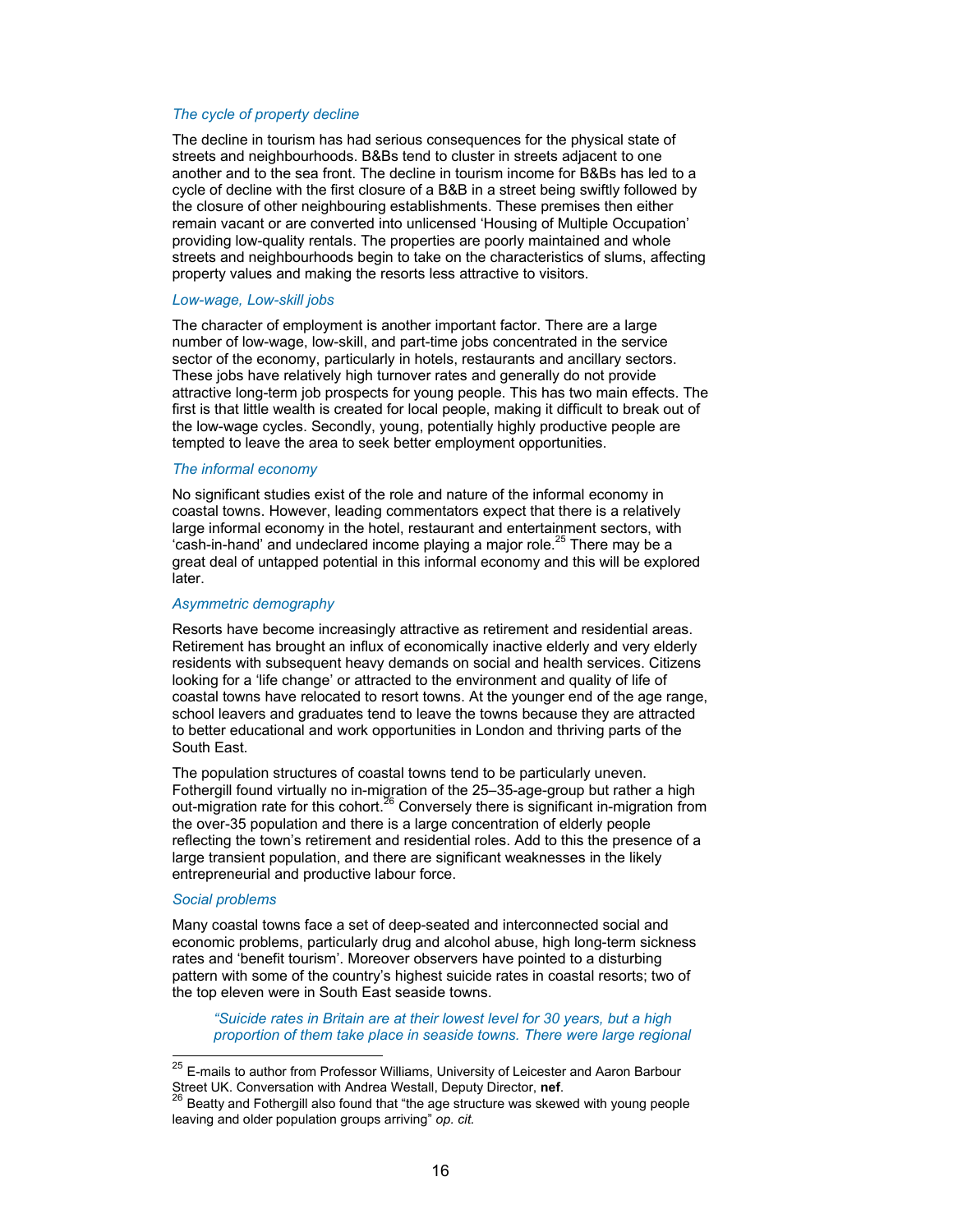*disparities across England and Wales. The highest suicide rates were in Blackpool, where there were 23.7 deaths per 100,000 population, followed by Torbay, Middlesbrough, Brighton and Hove, Conwy, Boston, Eastbourne, Neath Port Talbot, Wyre Forest and Barrow-in-Furness) seaside towns/resorts in bold"27* 

#### *Office for National Statistics*

#### *Unemployment and economic inactivity*

Unemployment is generally higher in seaside resorts than the national average. In some resorts it is twice the national average, and in some areas, the rate is comparable with the rates of inner city areas. The level of unemployment is often hidden and is higher than it initially appears. Resorts are often situated in large travel-to-work areas where the aggregate unemployment rate is lower, obscuring a higher local rate in the resort – three-quarters of the seaside towns studied have unemployment rates higher than those in adjacent areas, and, in some cases, unemployment is much higher. Secondly, there is hidden unemployment not captured in the figures. There are large numbers of economically inactive, including the long-term sick and women carers, many of whom are single parents who want to work. Beatty and Fothergill found that the real unemployment figure is 60 per cent higher than the official figures. $^{28}$ 

Creating a diversified and entrepreneurial economy in which tourism can continue to play a role is key to the future of thriving coastal towns.

All of these factors have combined to place traditional coastal resorts under severe pressure. Accommodation in British seaside resorts is of variable quality with the 'offer' from the traditional B&B looking somewhat dated and tired with often poorquality accommodations. At the same time, more up-market accommodation is often relatively expensive and has trouble competing on a 'value-for-money' comparison with continental equivalents.

#### **1.3.3 Beach facilities.**

Once again beach facilities suffer in comparison with competitors. Visiting Eastbourne and Worthing, there is little in the way of modern, state-of-the-art entertainment available on the beachfront. This was highlighted as a key issue in interviews with business and economic development staff. Worthing Pier, an attractive art-deco structure with great potential as an iconic centre piece for the resort, has little to offer the daytime visitor, especially families. It has a forbidding games arcade (blacked-out windows), a theatre offering a range of traditional variety concerts and a nightclub holding low-priced all-nighters. The Lido, also an attractive seaside feature for families, is awaiting redevelopment and currently provides a limited offering.

The retail sector often looks dated and unattractive. Many streets show signs of clone towns with 'tired' shopping centres, a preponderance of second- or third rank chain stores, and little to differentiate them from any other shopping centre in the South East.

In 1999, the Consumers' Association concluded:

#### *"The overriding impression of our traditional resorts is of ageing infrastructure, tired ideas and low quality accommodation."*

Moreover the trend in declining visitor numbers creates a vicious circle where it is difficult to generate or justify private-sector investment in better visitor facilities without an assurance that more visitors will be attracted. Without the extra investment, facilities become more and more inadequate and useless for customer needs.

 $\overline{a}$ 

<sup>&</sup>lt;sup>27</sup> Office for National Statistics source: netdoctor.co.uk/news 11 March 2005<br><sup>28</sup> Beatty and Fothergill op. cit.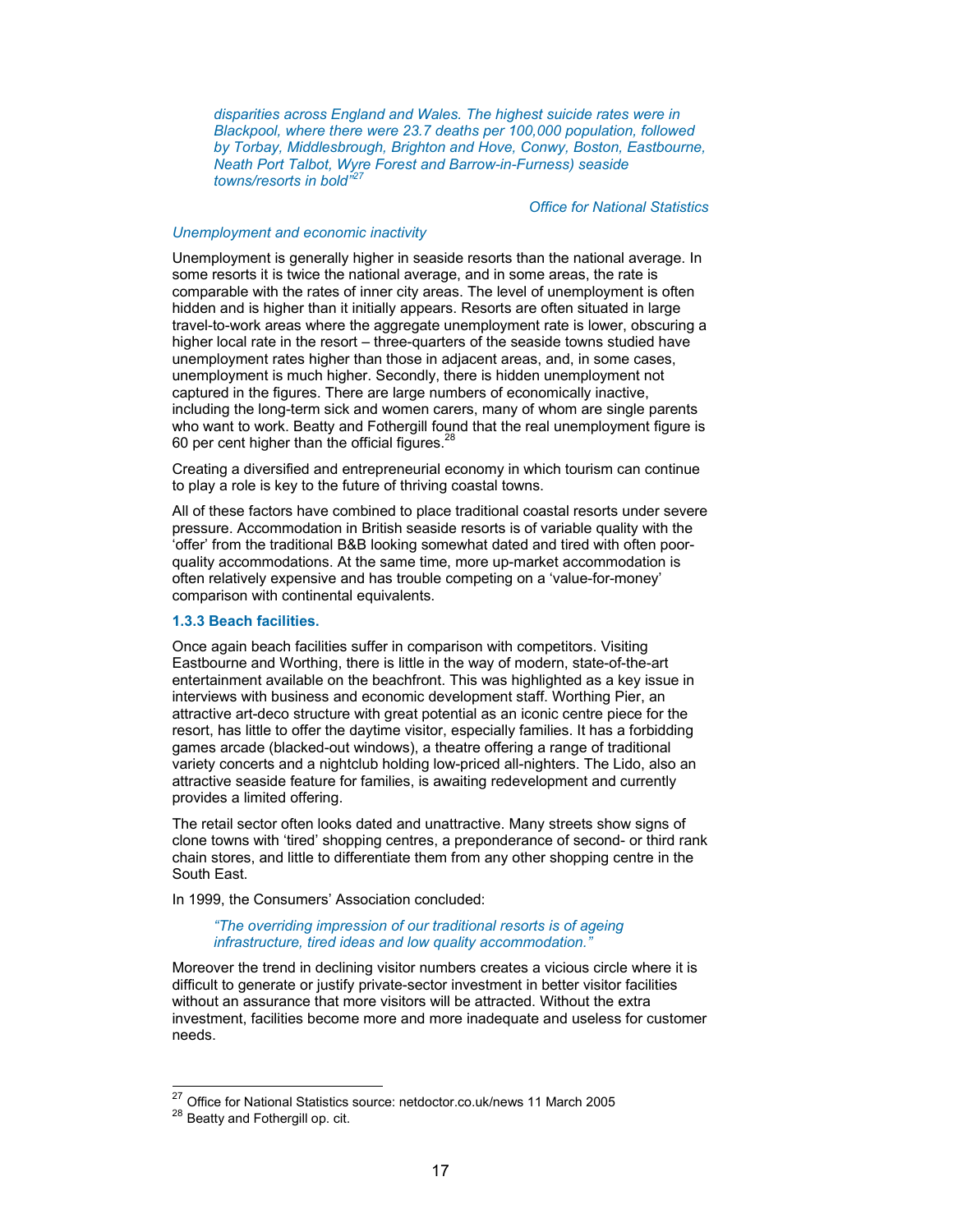One observer commented:

*"It would take a huge growth in day visitor and short stay business to supplant the long-stay business that the resorts are losing…they need to start thinking of themselves not as places where tourism dominates but as places where it simply plays an important role. Places to live and work and places where it simply plays an important role. Places to live and work and* offering high quality day visitor, short break and conference destinations.<sup>"2</sup>

A major study of the economies of coastal resorts concluded:

*"The British seaside tourist industry should not be written off as in terminal decline. Clearly there have been structural changes, but the resilience of employment in large swathes of the service sector in seaside towns' points towards a surprisingly successful economic adaptation in the tourist economy. There is a large and viable seaside tourist trade that needs to be nurtured ."30* 

However this perhaps underplays the low-job quality and low-wage/skill nature of much employment.

The challenge for coastal towns in the South East is to move toward a diversified economy while retaining a significant role for tourism that is in tune with the needs of today's more selective customers. The answer may be to develop them as places to live, with a range of attractions and facilities that appeal to residents' leisure interests in the hope that those precise elements would appeal to people as a place to visit.

 $\overline{a}$ 

<sup>&</sup>lt;sup>29</sup> Locum Destination Review Autumn 2003<br><sup>30</sup> Beatty and Fothergill op. cit.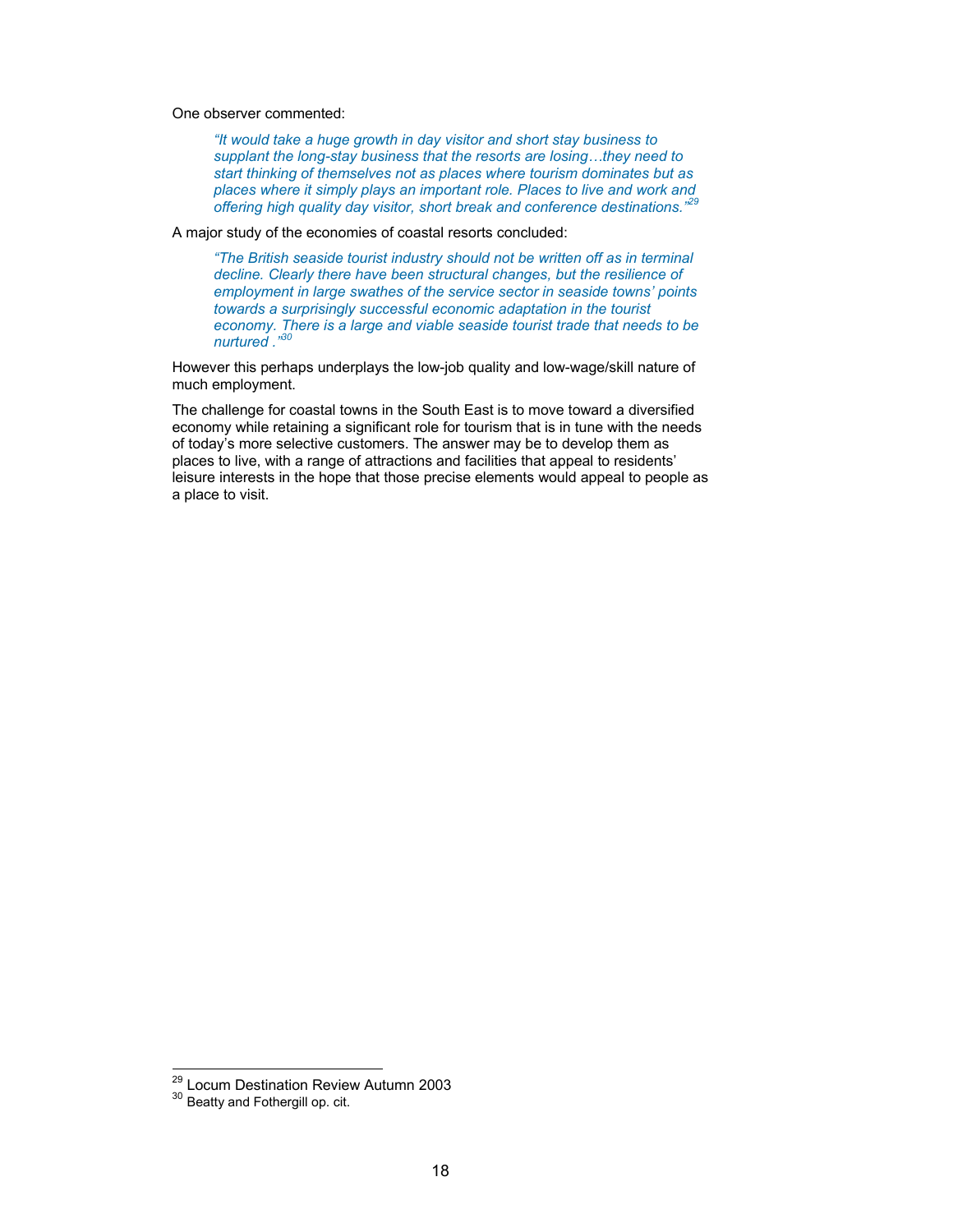# **2. Coastal towns profiles and economic impact model results**

This section of the Report presents profiles of the economies of each of the four coastal towns, setting them in their wider sub-regional context. The profiles also contain the results and analysis of **nef**'s Local Impact Model (LIM) for each town.

The LIM aims to measure and quantify the importance and value of key business sectors to the local economy. This takes us beyond standard economic data to give a clearer picture of the scale and extent of the contribution and impacts of SMEs to the local economy.

In disadvantaged areas, like those in the coastal towns studied, there are typically fewer employment opportunities and less wealth than in other more affluent areas. The role of the business sector is particularly important to revitalising these economies. Without a vibrant business base that benefits the local economy, the coastal towns will not move beyond their current economically fragile states.

It is widely accepted that regeneration is more sustainable where business engagement and connectivity between businesses and communities in deprived areas are high. Prevailing economic wisdom automatically associates business presence with positive local impact, but in reality, it is hard to provide evidence of what constitutes effective business impact at the local level. At a regional policy level, understanding the key elements that create positive business impacts within deprived areas is vital to maximising money flows from businesses within these areas to excluded communities.

The extent of benefits created in deprived areas rests, at least in part, on the degree to which businesses employ local people and purchase goods and services from the local businesses where they are based. In simple terms, if businesses employ people locally, the incomes earned by these employees will contribute to economic development if a proportion is then spent locally. Similarly, if an organisation purchases goods or services from a local firm, the supplier will receive income, some of which will be spent in turn on local procurement and on local employees.<sup>3</sup>

The key to understanding businesses' local impact is a careful evaluation of their spending and employment patterns. This spending is an essential component of the money circulating and re-circulating in a local economy and a determinant of the wealth an area is likely to generate and retain. Without sufficient money flowing through a disadvantaged area that incorporates local people, it is not possible to escape low incomes and low-wealth economies.

l 31 Ward B and Lewis J (2002) *Plugging the Leaks* (London: **nef**); Sacks J (2002) *The Money Trail* (London: **nef**)**.**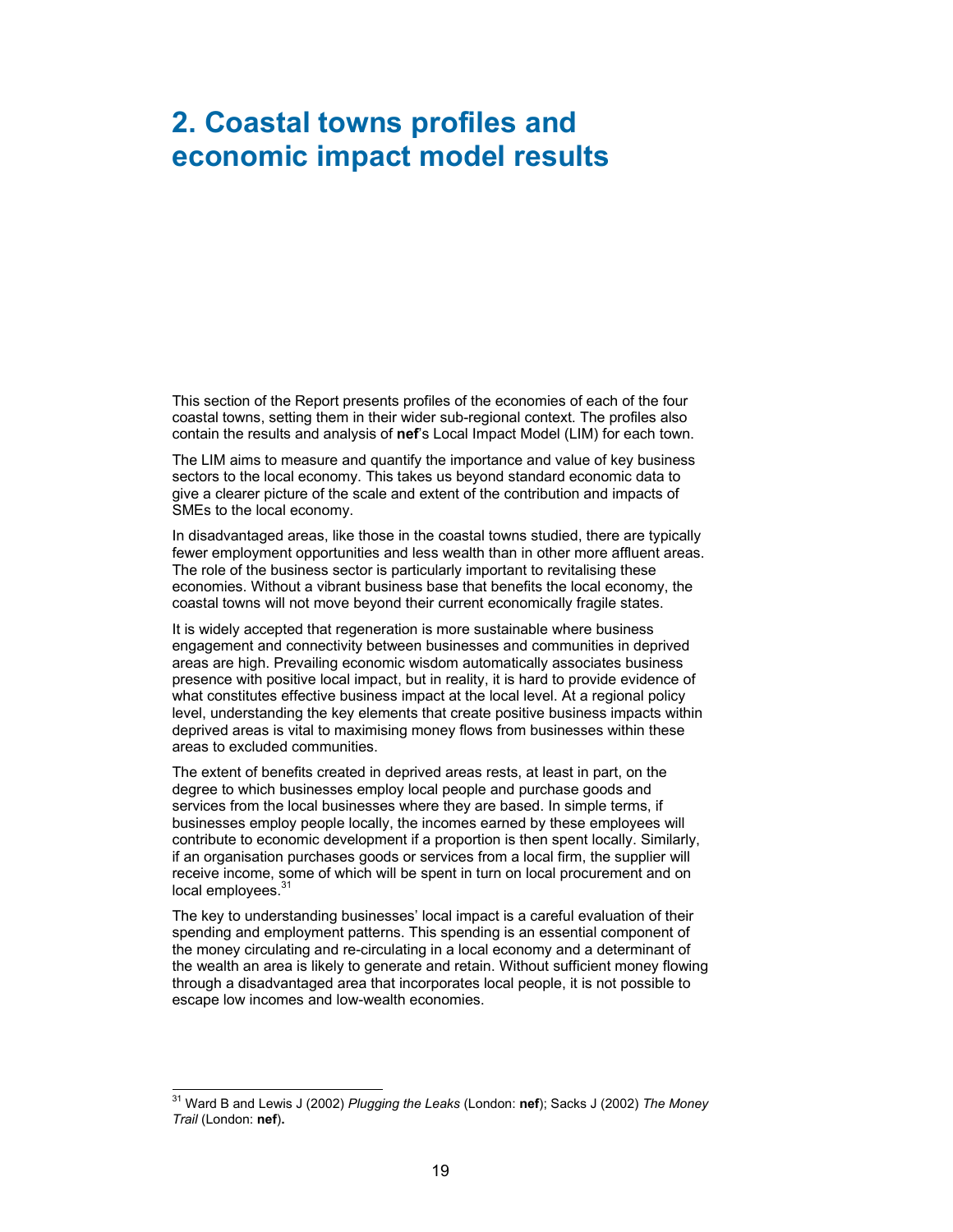Spending of businesses is examined in three areas:

- **1.** Spend on employing local people.
- **2.** Purchase of local goods and services.
- **3.** Financial and in-kind contributions to the local area, for example, donations to local schools and staff time devoted to local schemes.

Through examining these three areas of spending, insights can be gained into individual firm's impacts and its wider effects on the local economy..

This study focuses on four major sectors of the economy in the coastal towns studied:

- 1. Production industries (e.g. manufacturing)
- 2. Retail
- 3. Hotels and catering
- 4. Property and business services

Property and business services correspond to the Real Estate, Renting and Business Activities sector in the Standard Industrial Classifications. This includes all real estate activity, renting of machinery, computer and related activities, and a wide range of business services including legal, advertising, cleaning and consulting.

These sectors have been selected because of their importance to the economies studied and because robust data is available for analysis. However, to provide additional insight, where possible, analysis is included of other industry sectors.

Examining how impacts vary by firm size and by industry sector can help inform policy-making targeted at regeneration. Impact modelling provides approximate values for business effects based on rigorous data analysis. The results presented here provide a basis for investigating firms' impacts and for designing policies to enhance businesses' roles in coastal economies. The methodology and parameters of the LIM are presented in Appendix A.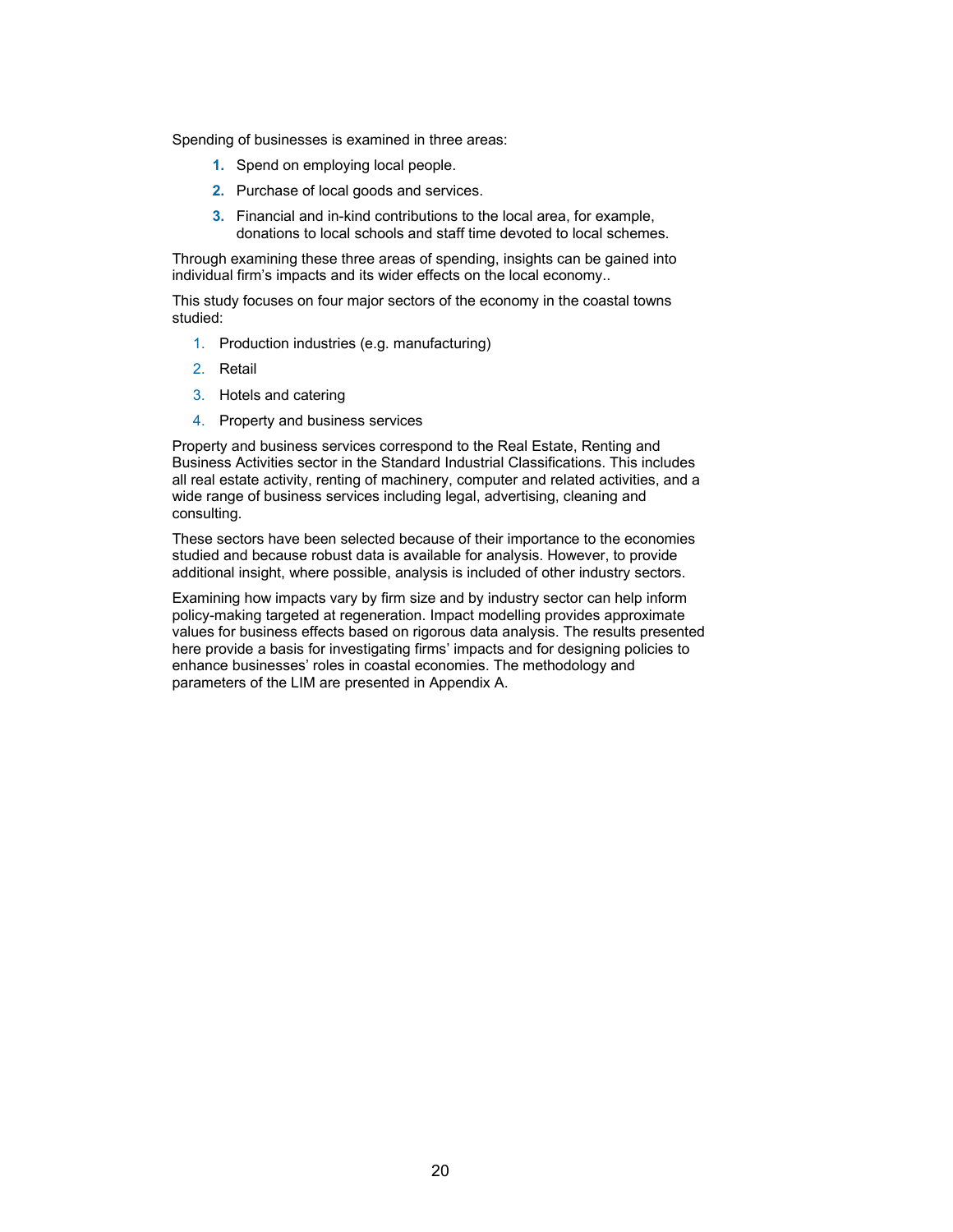# **2.1 Eastbourne**

- **Eastbourne is situated in a weak and rapidly declining sub-regional** economy and the gap with the rest of the economy is widening. East Sussex has a Gross Value Added (GVA) per head of only £9,983; only 69 per cent of the national average. It was 80 per cent in 1995.
- Businesses in Eastbourne contribute a total of £120.7 million to the economy in terms of impacts as outlined on page 19.
- **Micro firms contribute by far the largest proportion of that impact, with** nearly 63 per cent of the total.
- However, medium-sized firms have considerable average impacts per firm.
- **The property and business-service sector makes the largest total impact on** the local economy, followed by the production and retail sectors. Hotel and catering is now only the sixth-largest sector, reflecting the decline of tourism in the economy.
- Average company impact in the production sector is higher than in the retail, hotel and catering and business services sectors. Medium-sized companies provide the biggest average economic impacts. Retail businesses are generating relatively high average impacts pointing to the importance of this sector in generating local impacts on a firm-by-firm basis.
- In terms of SME firm size, micro businesses form the largest component of the retail and hotel and catering sectors with medium-sized businesses forming the largest section of the production sector.
- **Average full time earnings are £417 per week compared with a South East** average of £537. The percentage of the workforce earning under £250 per week is 33 per cent compared with 19 per cent for the South East and 23 per cent for the UK respectively.
- 80 per cent work in sectors where the wage levels are less than the national average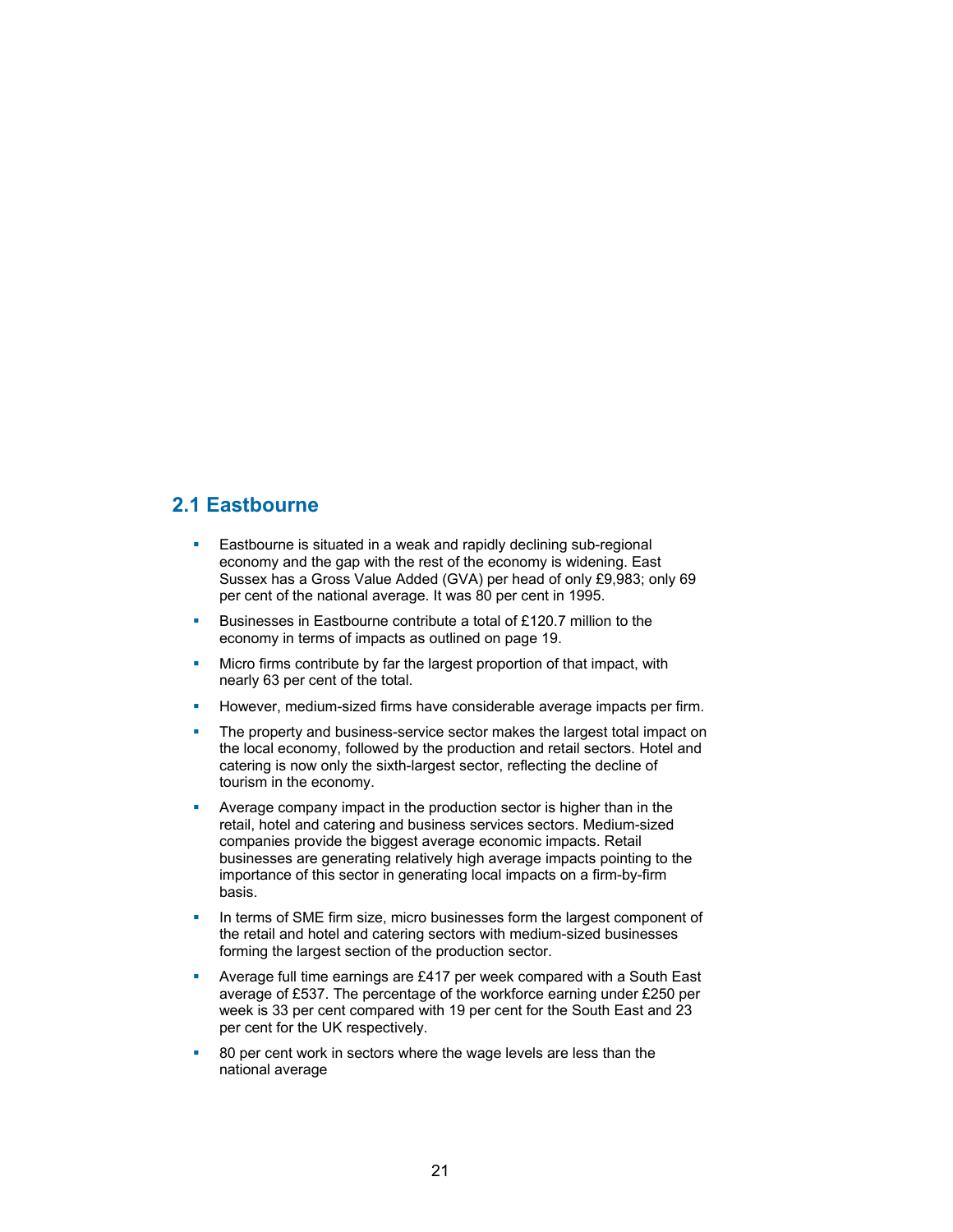- **Poor educational outcomes have led to skill mismatches with 16 per cent of** the workforce having no qualifications compared with 11 per cent nationally.
- The service sector comprises 80 per cent of the economy.
- The average firm employs 12 people.
- **Eastbourne is experiencing relatively fast population growth and this is** forecast to continue.
- **Poor transport infrastructure (road and rail) reduce the attractiveness of** Eastbourne for inward investment or as a place to do business.

Eastbourne was essentially a small fishing village until the nineteenth century. Its emergence as a seaside resort dates from the opening of the railway line in 1849. Described as a "town planned by gentlemen for gentlemen", $32$  in the second half of the nineteenth century elegant streets and boulevards were developed and the Winter Gardens and the pier opened in the 1870s. According to the Community Strategy, Eastbourne is located where the "chalk uplands of the South Downs, the Southern Vale Weald and the Coastal Marshes or Levels meet at the sea".<sup>33</sup>

Reverse J.K. Galbraith's famous dictum about private affluence and public squalor, Eastbourne is characterised by public affluence and private squalor. There is an attractive pier and seafront that was created at the apogee of mid-Victorian Britain, but this is juxtaposed with concentrations of unfit housing, high rates of mental illness, crime, poor access to services and high concentrations of deprivation. Eastbourne exhibits many of the characteristics of both a peripheral and a 180 degree economy, with poor transport links to other parts of the country and its rural hinterland. Business take-up and use of ICT and broadband appears to be patchy with many businesses unaware of how to unlock the potential of ICT to enhance their business offer.  $34$  This is vitally important since ICT can play an important connectivity role in improving communication, identifying new market opportunities, reducing costs, and streamlining procurement processes. These advantages could help to counteract Eastbourne's peripherality and poor transport infrastructure mentioned above.

## **2.1.1 The East Sussex context**

To understand the position of Eastbourne it is necessary to examine the East Sussex context. East Sussex has a population of approximately 500,000 with the highest proportion of elderly residents in the England. Gross Value Added (GVA) in East Sussex is £9,983 per annum, which is only 69 per cent of the national average and represents a decline from 80 per cent in 1995. East Sussex's GDP per head is the third-lowest in the country, below Liverpool, Newcastle and Glasgow.35 However, East Sussex has both a higher-than-national-average proportion of people in work and lower unemployment. East Sussex has high levels of economic inactivity and a weak industrial base. $36$ 

Small firms dominate the economy but growth in VAT-registered businesses is below the South East average. Average gross weekly wages for those working in East Sussex at £445 are 17 per cent (£91) below the South East average – the lowest average wage in the South East (excluding the Isle of Wight).

The latest *Index of Deprivation* figures show East Sussex as the most deprived county in the South East. The availability of social housing is very limited and has

<sup>&</sup>lt;sup>32</sup> Walton op.cit.

<sup>&</sup>lt;sup>33</sup> Shaping a Future Together Eastbourne Community Strategy 2005-2020<br><sup>34</sup> Conversations with Economic Development officers and Eastbourne hub

director. Interviews with local businesses.<br><sup>35</sup> Hansard column 4197 November 2002

<sup>&</sup>lt;sup>36</sup> SEEDA (2002) *Economic Profile of the South East*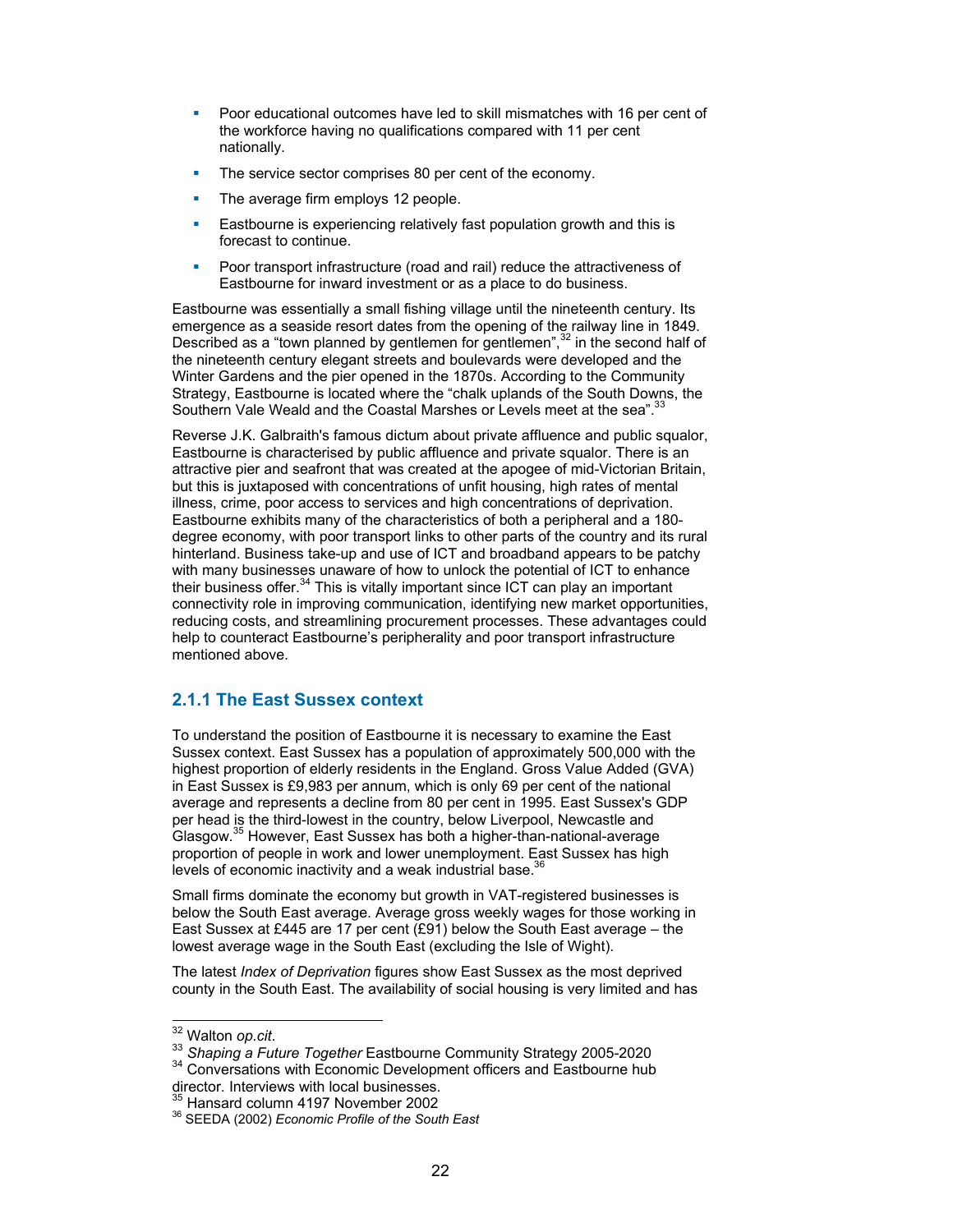actually fallen as proportion of the overall available housing over the last 25 years. $3$ 

Eastbourne has a population of 91,000. This population continues to grow, expanding by 8.3 per cent between 1991 and 2003; it is projected to grow by 7.6 per cent by 2011. The 2001 Census reported an increase in the number of young people and 30–59-year-olds but little change in the number of elderly residents. There appears to be two overall trends (but more data is needed):

- 1. Parents moving to the area so their children can attend (largely private) schools.
- 2. More general inward migration from people looking for an improved quality of life.

Eastbourne faces considerable stress on its housing stock as a consequence of house prices increasing significantly in the past decade.

- High ratio of wages-to-housing costs means locals are priced out of the market.
- Only 30 per cent of public housing meets the Government's Decent Homes Standard. Repair and upkeep is a particular problem for the elderly and disabled.
- **There is a significant shortfall of affordable housing. The East Sussex Area** Investment Framework estimates that 450 units are needed by 2006 but only 100 have been built.

#### *Transport*

Eastbourne has relatively poor infrastructure, both rail and road, and this serves to reinforce its peripheral situation. Given the transport difficulties, people largely do not choose Eastbourne as a place to commute from or to locate or re-locate businesses.

The A27 remains a major problem and Eastbourne still feels the effects of the Beeching cuts. Though there are high rates of car ownership in the county, almost half the households without cars live in Eastbourne and Hastings. Gatwick Airport is one hour away but the overall picture is of limited transport connectivity and communications.

#### *Deprivation*

The figures from the 2004 *Index of Deprivation* paint a clear picture of local concentrations of deprivation in Eastbourne.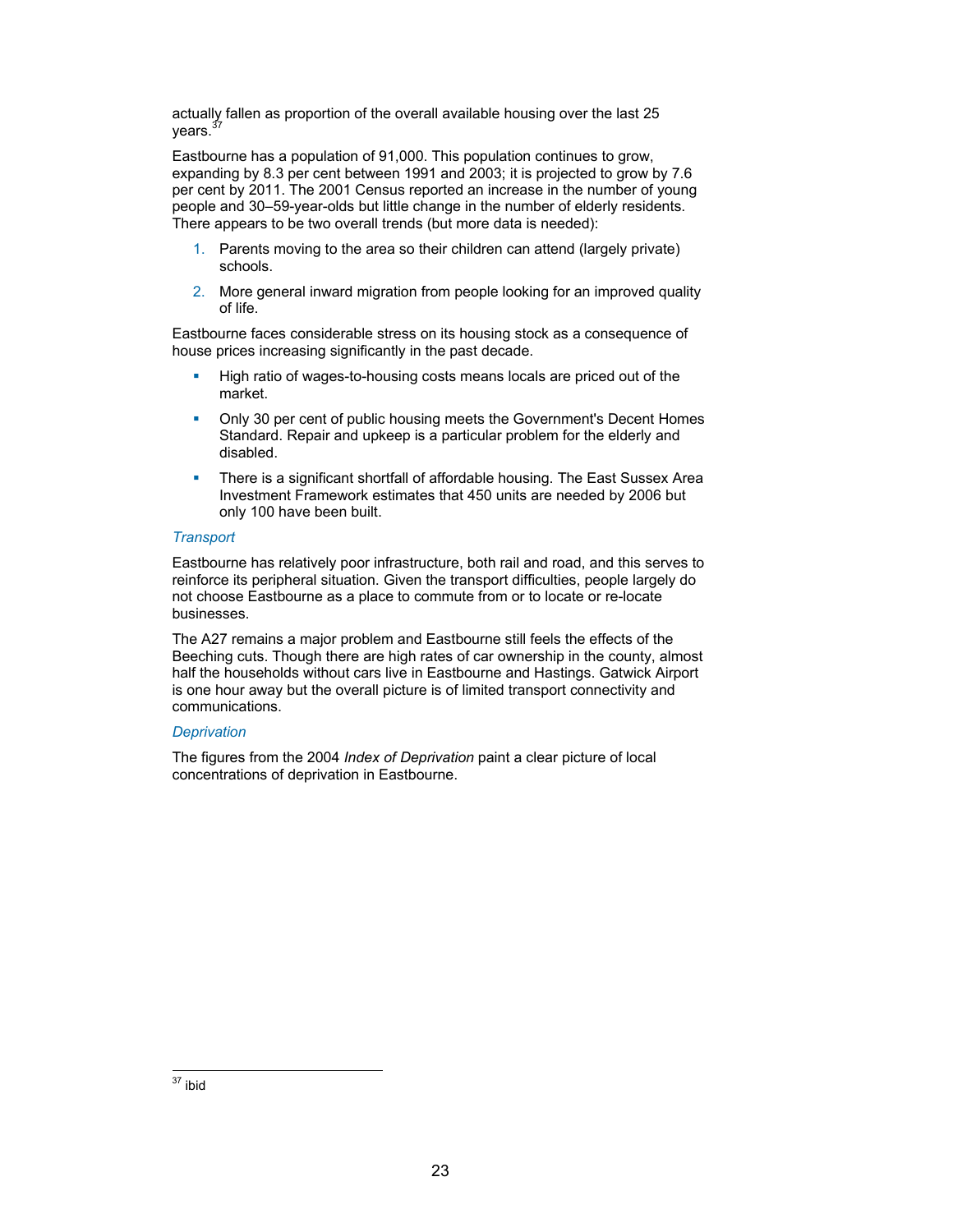| Table 1: Index of deprivation 2004 for Eastbourne |
|---------------------------------------------------|
|---------------------------------------------------|

|                                        | Number of SOA's<br>in bottom 10%<br>IMD | Number of SOAs<br>in bottom 20% | Most deprived<br>SOA ranking, out<br>of 32,482 SOAs in<br>England. 1= most<br>deprived. |
|----------------------------------------|-----------------------------------------|---------------------------------|-----------------------------------------------------------------------------------------|
| Overall I.D.                           | 1                                       | 4                               | 2730                                                                                    |
| Living<br>Environment                  | $\overline{2}$                          | $\overline{7}$                  | 2100                                                                                    |
| Health and<br><b>Disability</b>        |                                         | 5                               | 3953                                                                                    |
| Income                                 | 0                                       | 8                               | 3507                                                                                    |
| Barriers to<br>Housing and<br>Services | 9                                       | 25                              | 492                                                                                     |
| Education and<br>Skills                | 63                                      | 7                               | 2237                                                                                    |
| Crime                                  | 84                                      | 48                              | 455                                                                                     |

Aside from other patterns of crime, there is evidence of a high level of substance abuse particularly regarding crack cocaine. Health outcomes are also generally poor and one in four people suffer some kind of mental health problems. Eastbourne has one of the highest suicide rates in the country (a pattern also exhibited in other coastal resorts).

# **2.1.2 The economy**

 $\overline{a}$ 

Seventy-three and a half per cent of the population both live and work in Eastbourne (the highest proportion in East Sussex). Indeed, Eastbourne is a small net importer of labour.<sup>38</sup> Average gross full-time earnings are £366 per week, compared with £443 per week for the South East. Taking 100 as the average wage for the UK, wages in Eastbourne score 87 compared with the South East score of 106. The low-wage nature of the Eastbourne economy is underlined by the fact that more than 33 per cent receive wages of under £250 per week compared with 23 per cent for the UK and 19 per cent for the South East and 80 per cent of the workforce work in sectors in which wage levels are less than the national average.

There are two large public-sector employers in Eastbourne: East Sussex County Council with 2,000 employees, and the District General Hospital with 4,000 employees.

The manufacturing sector is under stress, with printing and distribution seen as likely to decline further. Smith and Ouzman (Queen's Award for Enterprise 2000) and Whiteline Windows, (the South East's largest producer of windows and conservatories), are examples of innovative and forward-looking companies that have chosen to locate in Eastbourne. Eastbourne is particularly proud of its group of four international pump manufacturers, forming a 'pump' cluster (page 41 of report for further details). SEEDA has also identified print and media, and tourism as other potential clusters.

<sup>&</sup>lt;sup>38</sup> Conversation with Economic Development Officer; research and information briefing note East Sussex County Council; New Earnings Survey 2000.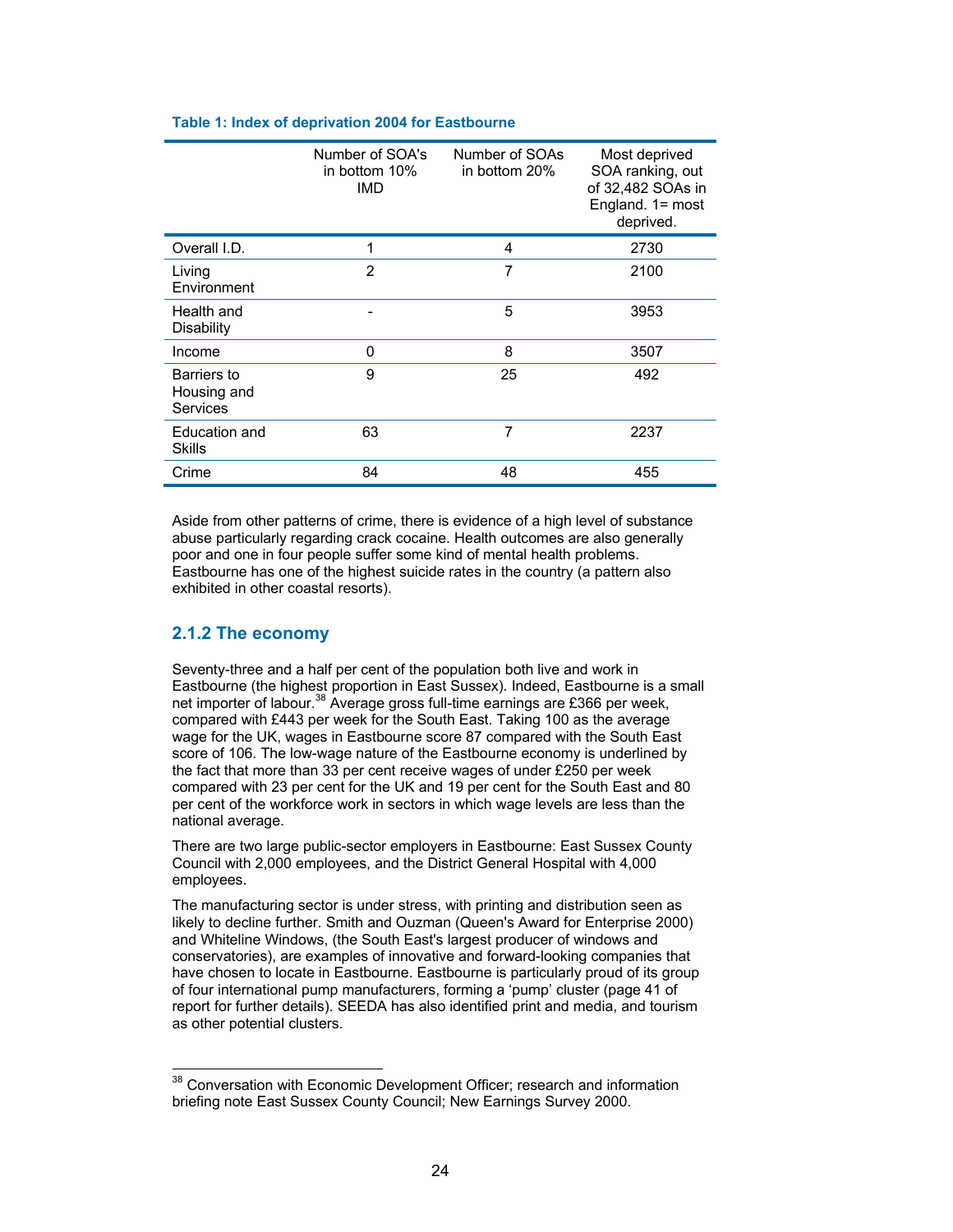| Type and industry sector               | Number employed | % of total employment |
|----------------------------------------|-----------------|-----------------------|
| Full-time                              | 20,992          | 57.7                  |
| Part-time                              | 15.384          | 42.3                  |
|                                        |                 |                       |
| Manufacturing                          | 2.846           | 7.8                   |
| Construction                           | 927             | 2.5                   |
| Services                               | 32,542          | 89.5                  |
| Distribution, hotels & restaurants     | 12,750          | 35.1                  |
| Transport & communications             | 1,248           | 3.4                   |
| Finance, IT, other business activities | 4.158           | 11.4                  |
| Public admin, education & health       | 12,588          | 34.6                  |
| Other services                         | 1.799           | 4.9                   |

#### **Table 2: Employment structure: sectoral analysis**

In October 2004, five wards had unemployment equal to or higher than the national average. Parts of the Devonshire, Langley and Hampden Park wards have the second highest unemployment levels in East Sussex.

- **Employment at 79 per cent is below the South East and East Sussex.**
- Nearly 22 per cent are economically inactive (South East average 17.9 per cent).

There is a clear two-tier employment structure in Eastbourne comprised of senior managers and a very substantial second tier of unskilled workers.<sup>39</sup> This problem is proving to be self-sustaining. Educational outcomes in Eastbourne are poor, except in the local private schools:

- **Diamage 16 per cent have no qualifications (compared with 11 per cent** nationally).
- **There are skills mismatches with employers who complain that the** workforce is low skilled.

### *Business in Eastbourne*

 $\overline{a}$ 

According to the Council website, Eastbourne has a vibrant and growing economy with key strengths across a number of sectors. However this is belied by the figures for GDP and GVA quoted earlier. There are thriving businesses and some large firms, including Lloyds Bank and Gardner Books (distributors for Amazon.com) that employ significant numbers (see Table 3).

Despite these large firms, the majority of businesses in Eastbourne are in the small-business sector.

- Two per cent of firms employ more than 100 people but provide 38 per cent of total employment.
- The average firm employs 12 people (2002).
- The service sector comprises 80 per cent of the local economy.

There is a low level of VAT-registered businesses; 65 per cent of the business stock against a county average of 75 per cent. $40$ 

<sup>&</sup>lt;sup>39</sup> Conversation with economic development officer Eastbourne Council<br>40 The Eastbourne and District Enterprise Agency and the Chamber of Commerce have a target of increasing the number of

VAT registered business by five per cent.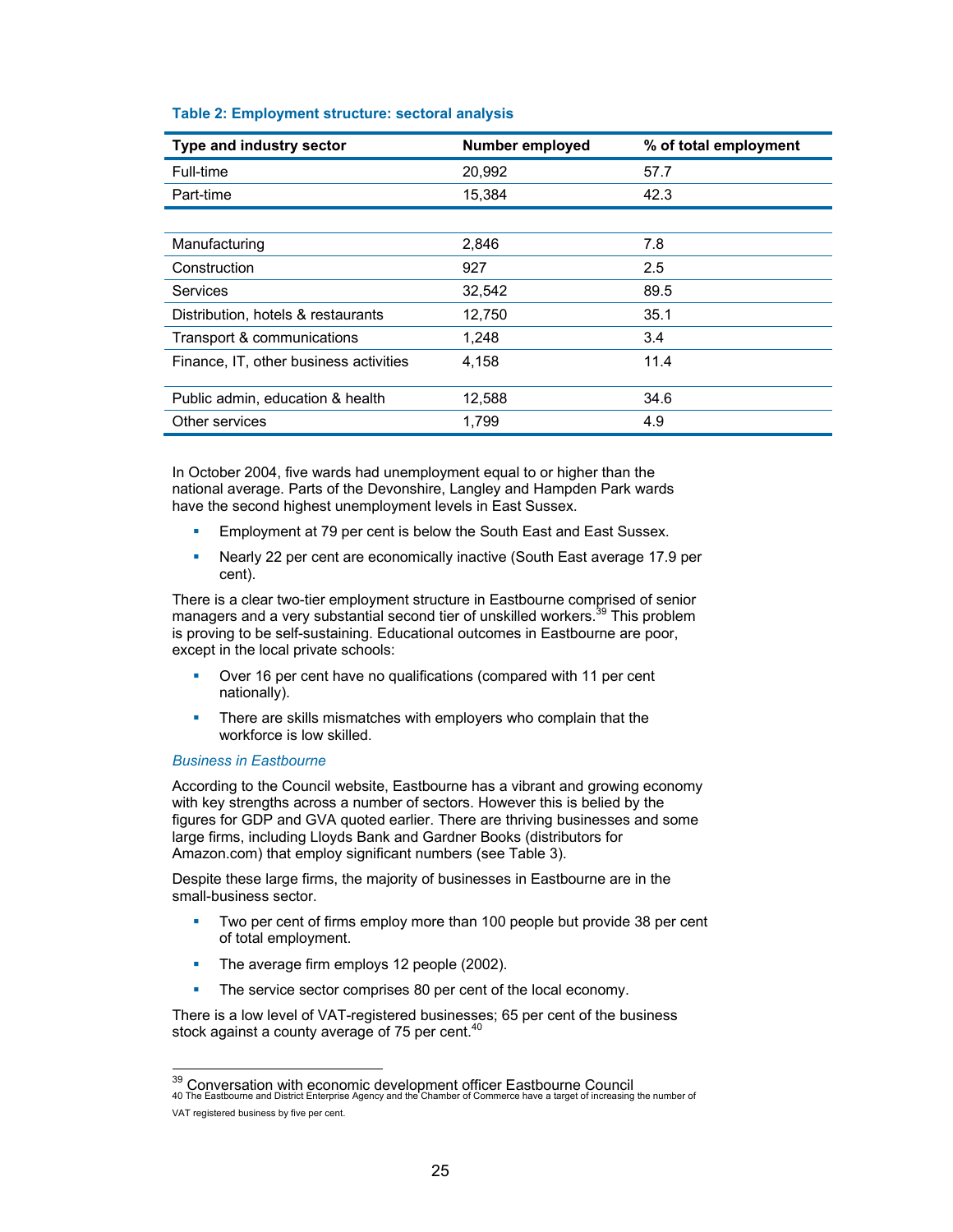| Company                                   | <b>Principal activity</b>        | Turnover (£m) | <b>Employees</b> |
|-------------------------------------------|----------------------------------|---------------|------------------|
| Little Group Ltd                          | <b>Book Supply</b>               | 137.8         | 974              |
| Gardners Books Ltd                        | Wholesale booksellers            | 136.8         | 945              |
| C. Brewer & Sons<br>Ltd                   | Decorators/Builders<br>Merchants | 92.3          | 954              |
| <b>Birchwood Garages</b><br>Ltd           | Motor Retail                     | 71.2          | 311              |
| Cibus Group Ltd                           | Meat Processing                  | 48            | 252              |
| Anglo-Dutch Meats                         | Meat Processing                  | 43.8          | 191              |
| A. Jones & Sons                           | Retail Footwear                  | 41.9          | 755              |
| <b>Birchwood Garages</b><br>(T.Wells) Ltd | Motor Retail                     | 34.5          | 108              |
| Hotchkiss Group Ltd                       | Air Conditioning                 | 30.5          | 355              |
| Eastbourne Motoring<br>Centre             | <b>Motor Trades</b>              | 27.8          | 93               |

#### **Table 3: Ten largest businesses in Eastbourne**

Despite these large firms, the majority of businesses in Eastbourne are in the small-business sector.

- **Two per cent of firms employ more than 100 people but provide 38 per cent** of total employment.
- The average firm employs 12 people (2002).
- The service sector comprises 80 per cent of the local economy.

There is a low level of VAT-registered businesses; 65 per cent of the business stock against a county average of 75 per cent. $41$ 

#### **Table 4: Churn and stock of VAT-registered firms**

| <b>VAT-registered firms</b> | <b>Number of firms</b> | Percentage of total |
|-----------------------------|------------------------|---------------------|
| Registrations               | 265                    | 12.5%               |
| Deregistrations             | 230                    | 10.8%               |
| Stock (at end of year)      | 2.125                  |                     |

#### **Source: VAT Registrations/Deregistrations by Industry (2003)**

#### *Tourism*

 $\overline{a}$ 

Eastbourne Council's *Tourism and Seafront Strategy* recognises that tourism is an important employment sector but that it is predominantly low paid and low skilled. The Council aims to work with local colleges to provide training to create highervalue jobs. Proposals for safeguarding existing jobs include a new cultural centre (near the Art gallery) and tourism jobs at Fisherman's wharf. Medium-term opportunities are identified as developing Eastbourne as a gateway to the South Downs National Park.

Eastbourne attracts significant conference tourism that leads to relatively high spending. Investment to safeguard and compete in this competitive market has

<sup>41</sup> The Eastbourne and District Enterprise Agency and the Chamber of Commerce have a target of increasing the number of VAT registered business by five per cent.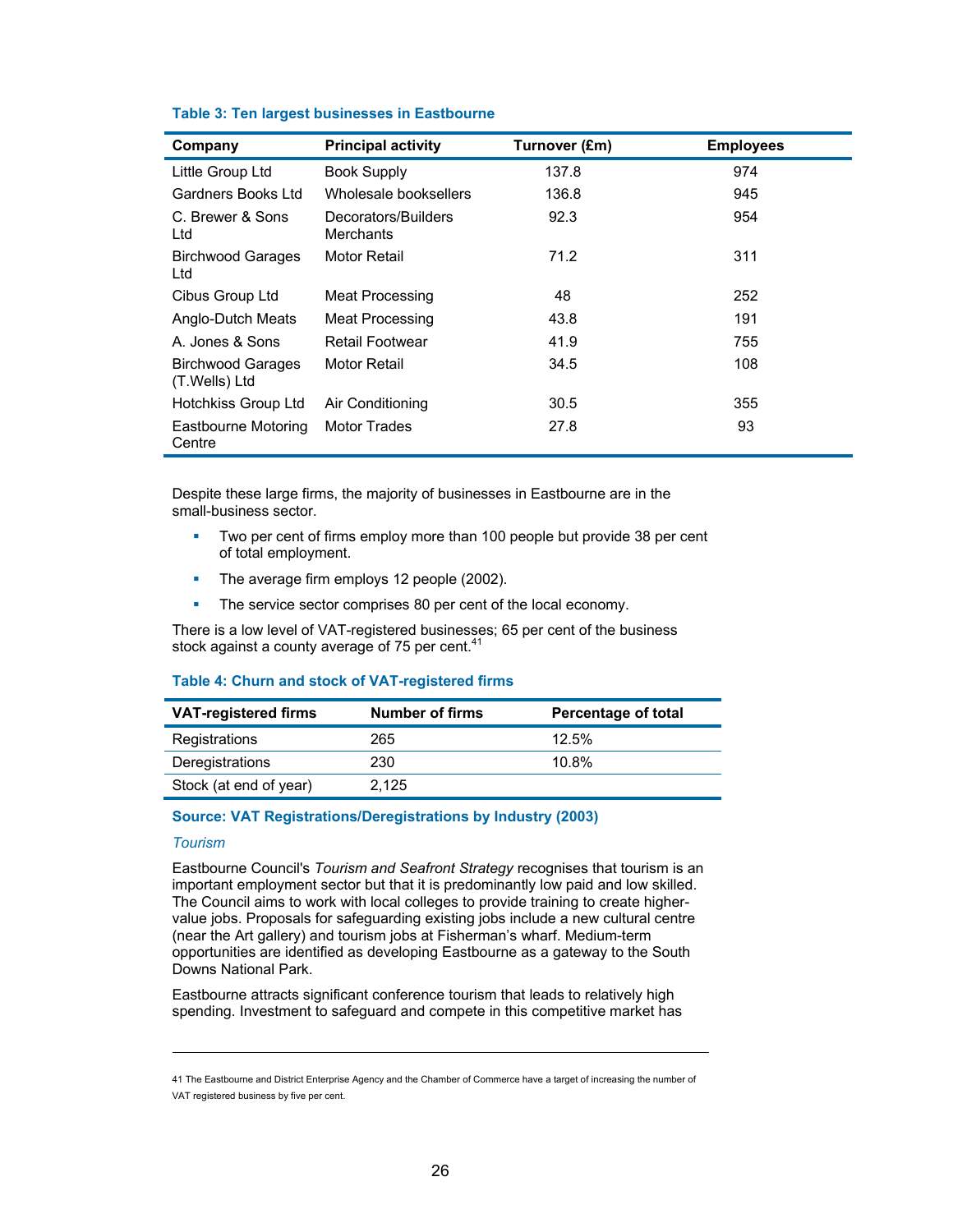been identified as a priority and may help to expand the length of the tourist season.

#### *Town centre redevelopment/retail*

Town centre development hopes to create 1,000 jobs attracting higher quality and a wider range of shops. Hitherto low spending power has resulted in a profusion of discount shops; however, the talk is of High Street names and a retail offer like those provided by Brighton, Tunbridge Wells and Bluewater. This may well be unrealistic given current provision and demand.

#### *Regeneration: Seaside Road*

Over the past five years £12 million has been invested in Seaside Road to regenerate and recreate an improved retail and housing offer. The Council aims to extend this approach to adjacent neighbouring streets that face similar problems. English Heritage and the Civic Trust have highlighted this as good practice.

#### *The Cultural Quarter*

SRB funds are being used to re-locate the Towner Art gallery from the Old Town to Devonshire Ward (one of the most deprived wards). The Gallery will be situated next to the Congress Theatre to create a cultural centre with the aim of developing a cultural hub.

#### *Sovereign Harbour*

At the Sovereign Harbour area development, lead by Karrilon (ex Tarmac), 3,000 homes are to be built with many weekenders buying property. However, Eastbourne Council has highlighted the failure to stimulate the local economy and provide work for local people. Local labour was not used in building and the development has largely failed to incorporate community facilities. The Sovereign Harbour project seems like a missed opportunity to regenerate the local economy.

## **2.1.3 The local impacts of business**

The following analyses present data drawn from the Local Impact Model when applied to businesses in Eastbourne.



## Figure 1: A sector analysis of Eastbourne enterprise<sup>42</sup>

 $\overline{a}$ 

<sup>&</sup>lt;sup>42</sup> Source: IDBR (adjusted to eliminate large businesses)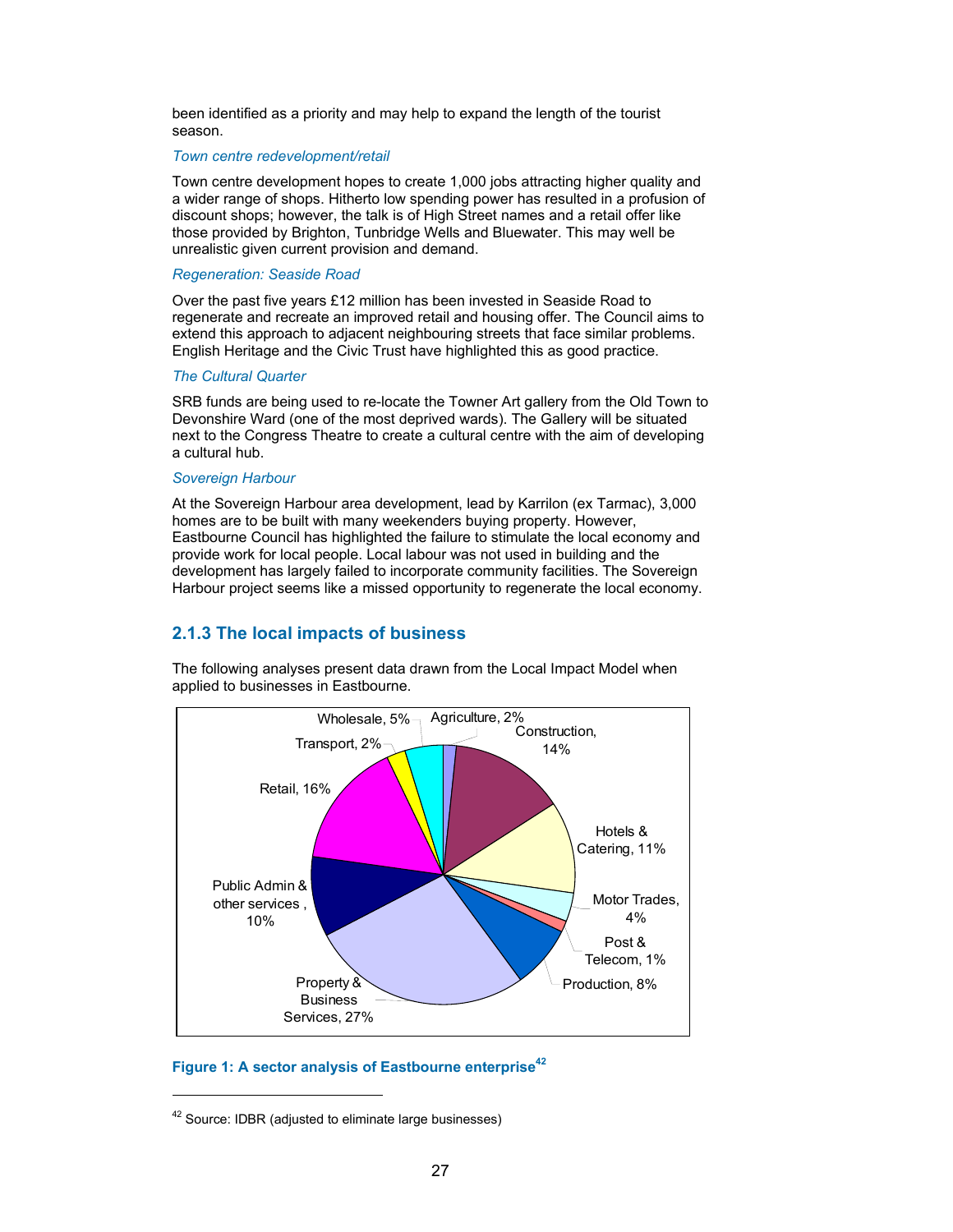As Figure 1 illustrates, the property and business services sector is significantly larger than other sectors in Eastbourne based on business distribution. Retail, construction, and hotels and catering follow in this order.

|                                           | <b>Eastbourne</b><br>Number of<br><b>Enterprises</b> | %                        | <b>Tower Hamlets</b><br>Number of<br><b>Enterprises</b> | %    | <b>Great Britain</b><br>Number of<br><b>Enterprises</b> | %    |
|-------------------------------------------|------------------------------------------------------|--------------------------|---------------------------------------------------------|------|---------------------------------------------------------|------|
| Agriculture                               | 30                                                   | 0.02                     | 5                                                       | 0.00 | 137,480                                                 | 0.09 |
| Construction                              | 255                                                  | 0.14                     | 260                                                     | 0.04 | 182,145                                                 | 0.11 |
| Education                                 | -                                                    | $\overline{\phantom{a}}$ | 40                                                      | 0.01 | 11,045                                                  | 0.01 |
| Health                                    | -                                                    |                          | 45                                                      | 0.01 | 8,880                                                   | 0.01 |
| Hotels & Catering                         | 205                                                  | 0.11                     | 460                                                     | 0.07 | 111,055                                                 | 0.07 |
| Finance                                   | $\overline{\phantom{a}}$                             |                          | 195                                                     | 0.03 | 10,075                                                  | 0.01 |
| <b>Motor Trades</b>                       | 66                                                   | 0.04                     | 85                                                      | 0.01 | 65,510                                                  | 0.04 |
| Post & Telecom                            | 25                                                   | 0.01                     | 100                                                     | 0.02 | 15,395                                                  | 0.01 |
| Production                                | 139                                                  | 0.08                     | 610                                                     | 0.09 | 140,335                                                 | 0.09 |
| Property &<br><b>Business</b><br>Services | 493                                                  | 0.27                     | 2,390                                                   | 0.36 | 445,090                                                 | 0.28 |
| Public Admin &<br>other services          | 180                                                  | 0.10                     | 660                                                     | 0.10 | 136,490                                                 | 0.08 |
| Retail                                    | 285                                                  | 0.16                     | 720                                                     | 0.11 | 184,695                                                 | 0.11 |
| Transport                                 | 40                                                   | 0.02                     | 205                                                     | 0.03 | 58,225                                                  | 0.04 |
| Wholesale                                 | 85                                                   | 0.05                     | 780                                                     | 0.12 | 105,115                                                 | 0.07 |
|                                           | 1803                                                 |                          | 6,555                                                   |      | 1,611,535                                               |      |

#### **Table 5: Sector distribution of enterprises in Eastbourne, Tower Hamlets and Great Britain**

#### *Source: IDBR (where Eastbourne figures are adjusted to eliminate large businesses)*

On the whole Eastbourne's enterprise distribution reflects the national picture as seen in Table 5. One of the major differences is in the higher proportion of hotel and catering companies in Eastbourne compared with the national picture, reflecting Eastbourne's tourism status. Eastbourne also has a bigger construction sector compared with the national landscape. It has a slightly bigger public administration sector, as large as in a typical inner-city area where the public sector is often one of, if not *the* dominant employer. The plan for continued expansion of the Health Service and other public administration underlines its strategic importance as a local employer given the weakness of the wider local economy.

The Tower Hamlets distribution has been included to allow comparison between Eastbourne and a more deprived inner-city location in London. Here we can see that the major differences are the property and business services sector, which is significantly larger in Tower Hamlets. Also relatively bigger in Tower Hamlets is the

 $\overline{a}$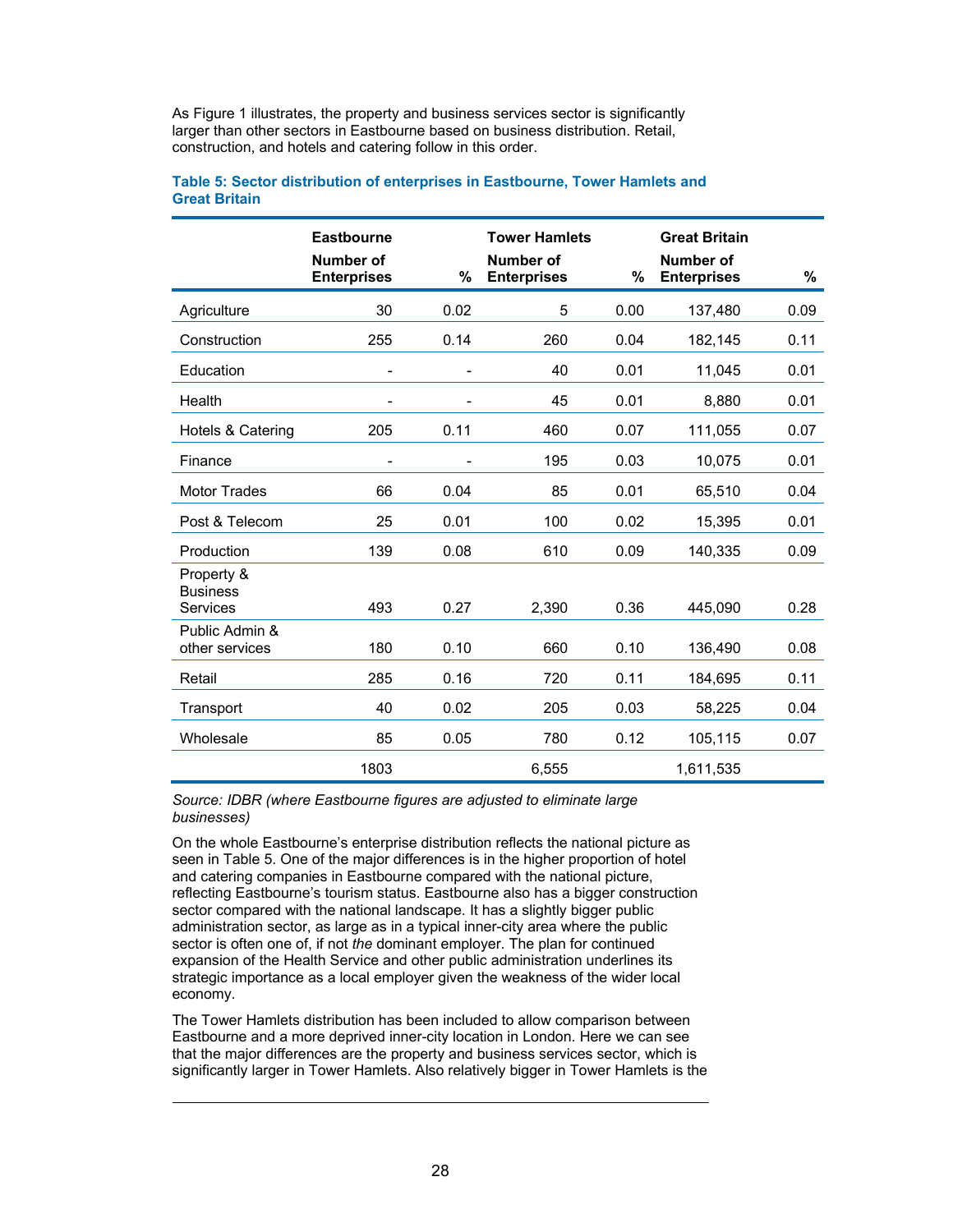wholesale sector – this reflects the relatively favourable logistical conditions needed for wholesale activities that are present in an inner city location.

The absence of education, health and finance companies in Eastbourne's distribution is a reflection of their low numbers and they are not captured in the Local Impact Model.

|  |  | Table 6: Firm distributions by size in Eastbourne <sup>43</sup> |
|--|--|-----------------------------------------------------------------|
|  |  |                                                                 |

| Firm size:             | Micro | 3mall | Medium | AI.  |
|------------------------|-------|-------|--------|------|
| <b>Number of firms</b> | .694  | -91   |        | .803 |

Table 6 indicates the predominance of micro firms in Eastbourne.

#### **Table 7: Size distribution of impact values**

| Firm size:        | Micro      | Small      | Medium     | Αll         |
|-------------------|------------|------------|------------|-------------|
| Total Impact (£s) | 75.778.644 | 32.404.774 | 12.542.188 | 120.725.605 |

Table 7 shows that businesses in Eastbourne contribute a total of £120.7 million per year towards their local economy. Figure 3 illustrates total impacts in Eastbourne by firm size and reveals the contribution of micro firms in terms of local impacts with nearly 63 per cent of total local impacts in Eastbourne.





l

<sup>&</sup>lt;sup>43</sup> SBS/EU definitions of business size based on turnover. The sizebands are based on the small business service categories. These approximate to micro firms having turnover up to £1.4 million, small firms between £1.4 million and £7 million and medium firms having turnover between £7 million and £25.5 million.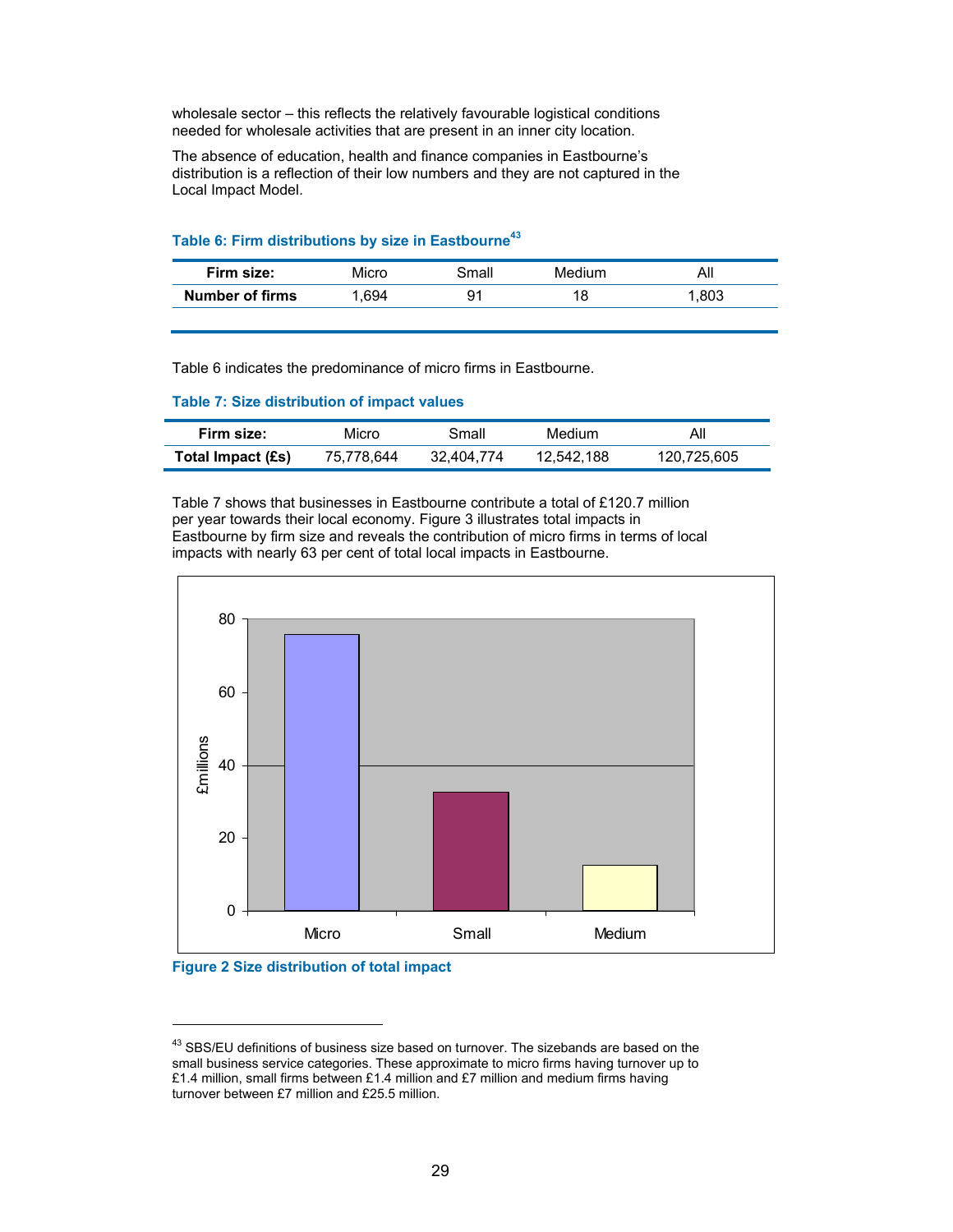Clearly, micro firms have a very significant role in the Eastbourne economy but it is important not to under-estimate the importance of other SMEs.



#### **Figure 3: Size distribution of average impacts**

Figure 3 presents average impacts by company size and demonstrates the opposing relationship between the contribution of different firm sizes to total and average impacts. It shows that micro firms generate impacts through their high numbers while small and medium companies make significant contributions through the high impacts created by each individual firm.

#### **An industry sector view**

Tables 8a and 8b below give total and average impact values for each sector in Eastbourne. The greatest contributors include production, retail, and property and business services. Graphs representing this data can be found in Appendix A.

The four key sectors in this analysis are the subject of Figures 4 and 5. They show the distribution of total and average impact values across the four sectors: hotels and catering, production, property and business services and retail sectors. As illustrated in table 8a, these sectors, with the exception of hotels and catering, are the most significant contributors to the local economy.

In the hotels and catering sector micro firms have the most significant impacts, reflecting the number of small businesses providing accommodation, small restaurants and eateries. There are no medium-sized businesses in the data for Eastbourne in this sector.

As Figure 4 illustrates, total impacts are more evenly distributed within the production sector, with medium-sized firms making the largest contribution but complemented by significant impacts, particularly for micro firms.

Property and business services have an impact distribution more similar to that of the hotels and catering sector. Although small businesses contribute £4.6 million in direct local impacts, the micro-sized businesses are the largest contributors at £16 million.

The retail sector is interesting in the importance that micro-sized retailers play to the local economy. The importance of these relatively modest sized businesses is clear.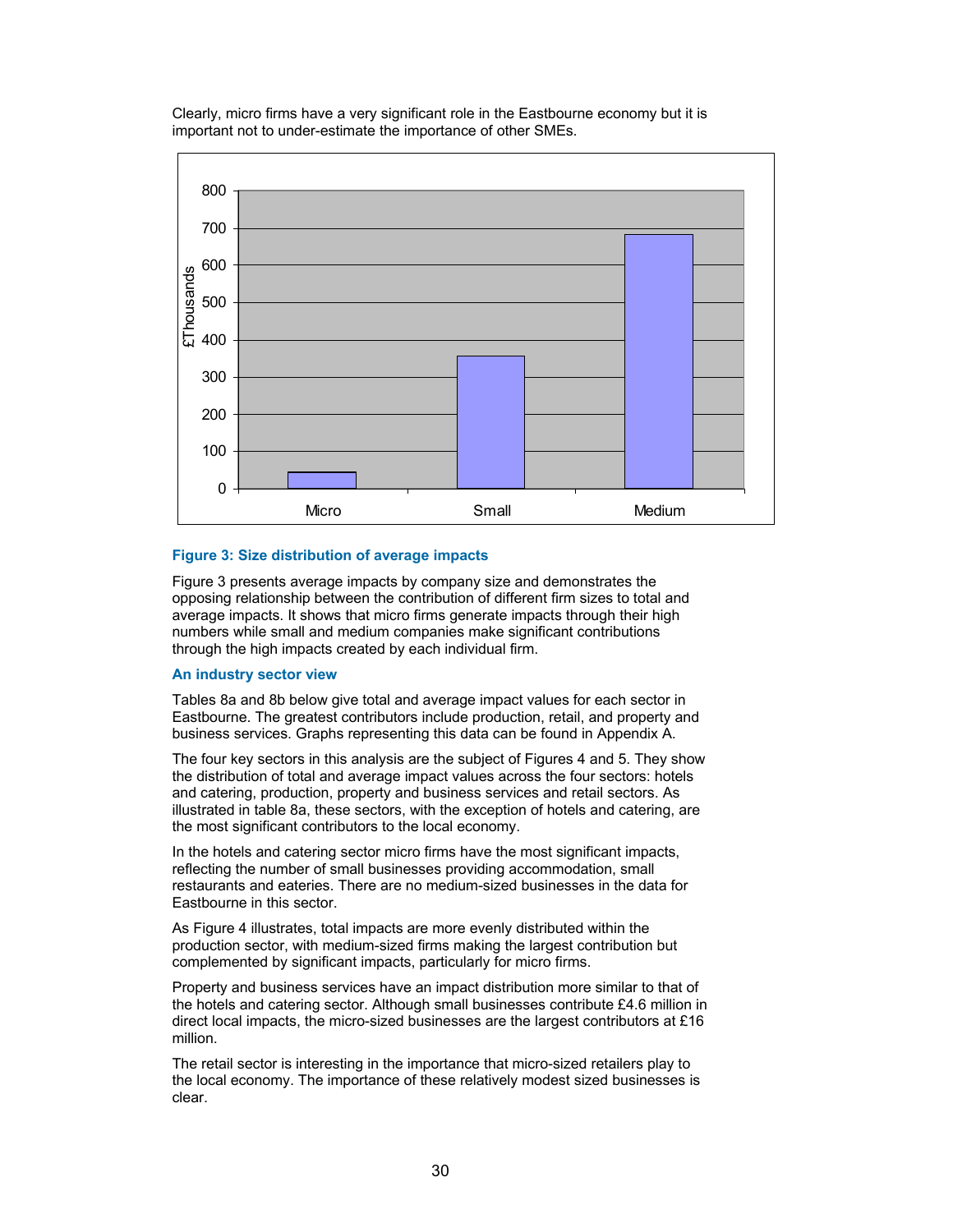|                                  | <b>Total Impacts</b> |              |               |            |
|----------------------------------|----------------------|--------------|---------------|------------|
|                                  | <b>Micro</b>         | <b>Small</b> | <b>Medium</b> | All        |
| Agriculture                      | 335,976              | 104,932      | 0             | 440.908    |
| Construction                     | 8,104,811            | 3,645,947    | 0             | 11,750,758 |
| Hotels & Catering                | 10,771,906           | 609,239      | 0             | 11,381,145 |
| <b>Motor Trades</b>              | 5,948,269            | 3,596,457    | 1,366,305     | 10,911,031 |
| Post & Telecom                   | 480,134              | 0            | 0             | 480,134    |
| Production                       | 7,400,872            | 4,680,529    | 8,902,904     | 20,984,305 |
| Property & Business<br>Services  | 16,023,829           | 4,614,341    | 466,808       | 21,104,977 |
| Public Admin & other<br>services | 5,396,010            | 3,408,941    | 0             | 8,804,951  |
| Retail                           | 10,228,863           | 5,977,171    | 0             | 16,206,035 |
| Transport                        | 5,115,873            | 2,122,226    | 0             | 7,238,098  |
| Wholesale                        | 5,972,102            | 3,644,990    | 1,806,171     | 11,423,263 |

# **Table 8b: Average Industry sector impacts in Eastbourne**

| <b>Average Impacts</b>                     |         |              |               |         |  |  |
|--------------------------------------------|---------|--------------|---------------|---------|--|--|
|                                            | Micro   | <b>Small</b> | <b>Medium</b> | All     |  |  |
| Agriculture                                | 11,199  | 0            | 0             | 14,697  |  |  |
| Construction                               | 33,275  | 319,020      | 0             | 46,081  |  |  |
| Hotels & Catering                          | 53,541  | 159.925      | 0             | 55,518  |  |  |
| Motor Trades                               | 103,663 | 472,035      | 1,093,044     | 164,695 |  |  |
| Post & Telecom                             | 19,205  | 0            | 0             | 19,205  |  |  |
| Production                                 | 66,703  | 245,728      | 989,212       | 150,966 |  |  |
| <b>Property &amp; Business</b><br>Services | 34,302  | 201,877      | 150,416       | 42.800  |  |  |
| Public Admin & other<br>services           | 31,303  | 447,424      | 0             | 48,916  |  |  |
| Retail                                     | 36,877  | 784,504      |               | 56,863  |  |  |
| Transport                                  | 141,360 | 557.084      | 0             | 180.952 |  |  |
| Wholesale                                  | 82,509  | 478,405      | 361,234       | 134,391 |  |  |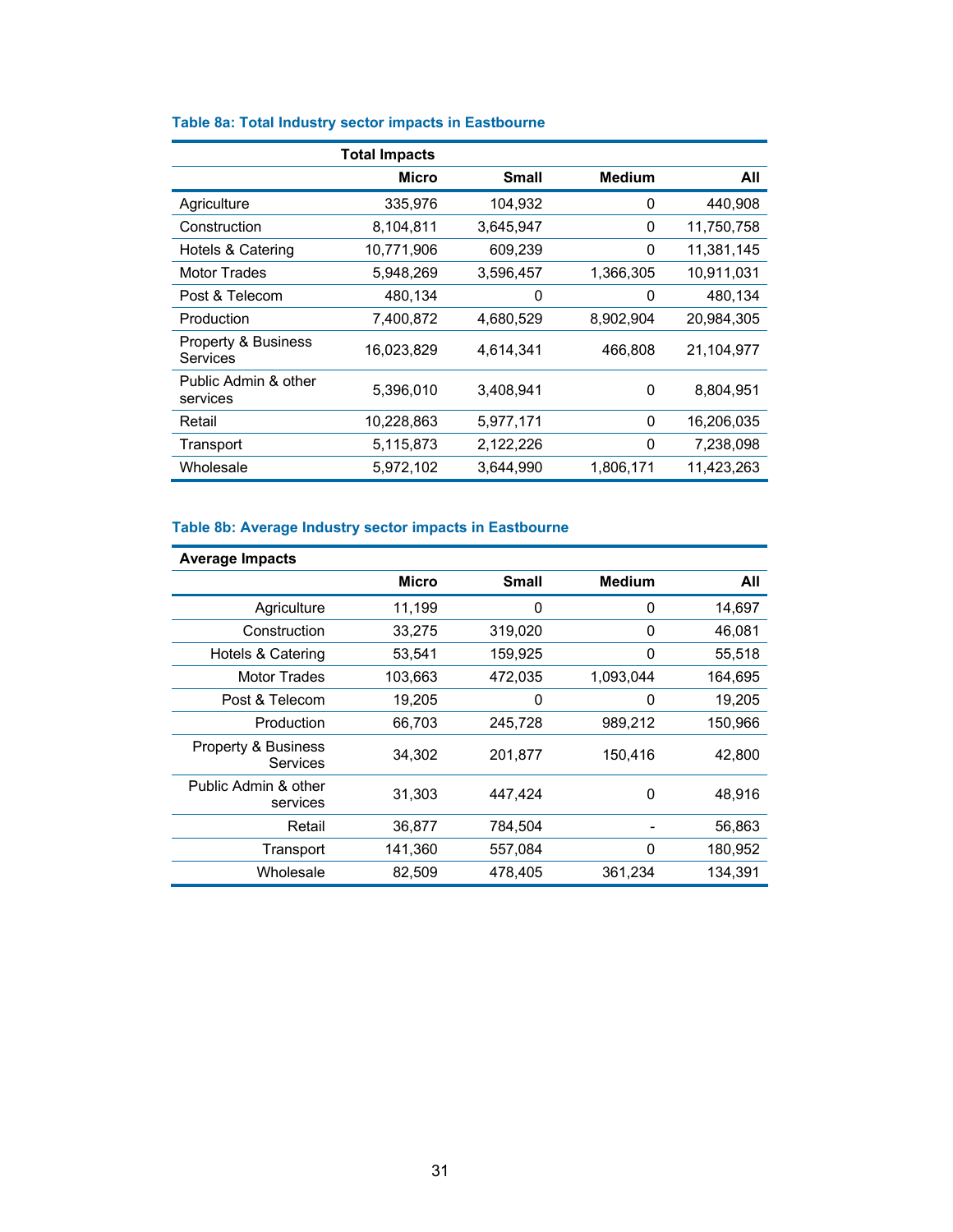

#### **Figure 4: Size and sector distribution of total impact values for four key sectors in Eastbourne**

Micro businesses play a large part in the contribution of all enterprises to the local economy. Production companies as a whole are the largest contributor of the four key sectors.



### **Figure 5: Size and sector distribution of average impacts for four key sectors in Eastbourne**

Having analysed the contributions of the four sectors to total impacts in Eastbourne, it is important to examine the average impacts of firms.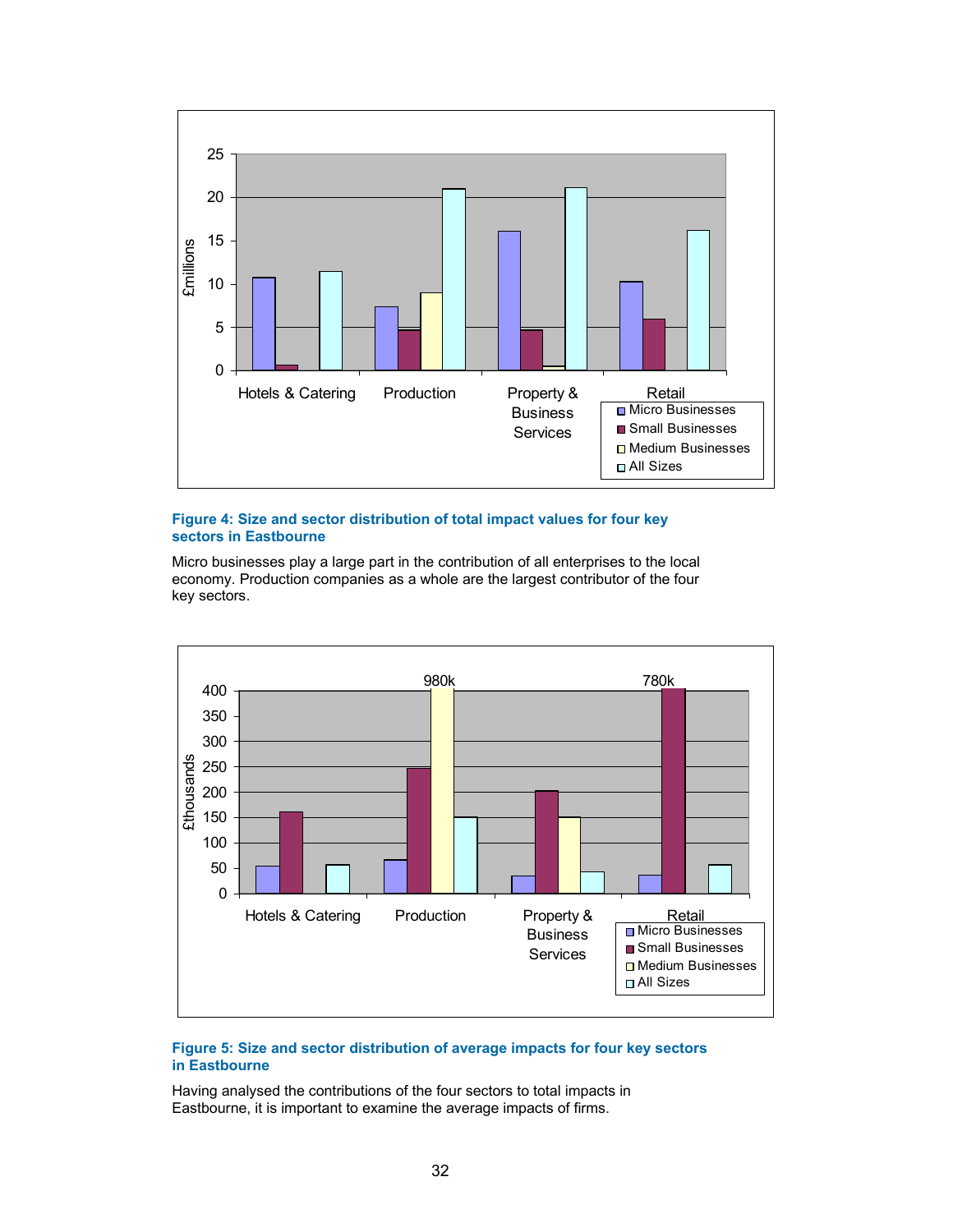Figure 5 illustrates that the average impacts of all companies in the production sector is considerably higher than in the other sectors. Within the production sector, medium-sized businesses are generating the highest average impact values compared with those generated by small firms in other sectors (this reflects the lack of medium-sized businesses in these sectors). What is clear from examining average impacts is the importance of the production sector. However, another clear finding is the relatively high average impacts of retail businesses. Despite their lower total contribution, these businesses are clearly having very significant local impacts on a firm-by-firm basis.

## **2.1.4 Recommendations for Eastbourne**

Eastbourne's precarious economy is defined by its location in a declining subregional economy characterised by high rates of economic inactivity and a weak economic base. Combined with Eastbourne's peripherality, poor transport and communications infrastructure, low-wage economy, acute housing and health needs (symbolised by substance abuse and one of the highest suicide rates in the country), this means that it faces very significant challenges. There is also a need for clear civic leadership and a clear image and branding for the town.

- SEEDA should launch a task force to act immediately to avert economic decline. The priorities should be: business retention, supply-chain linkages, skills deficits, liveability, business premises, short-term transport solutions, promotion of positive business impacts.
- **SEEDA and Eastbourne Borough Council should prepare a strategy to** attract cultural industries and retail to the cultural quarter in Devonshire Ward and to ensure that wealth is retained. In order to succeed, it needs to be combined with action on the liveability agenda to improve the environment and tackle crime.
- The decline of local independent retail in Eastbourne is a key concern for local businesses. SEEDA should work with Eastbourne Borough Council to use its planning and general powers to improve the resilience of and preserve local independent retail outlets.
- **SEEDA** should ensure that future developments in Eastbourne take account of the requirement for community facilities and use the local labour, unlike in the Sovereign Harbour example.
- SEEDA should explore the potential for piloting a community-based approach to stimulating entrepreneurship and business culture in Eastbourne, such as Bizfizz, to complement and enhance the work of the Eastbourne Hub.
- Local businesses feel that opportunities for them to tender and run services at festivals and events in Eastbourne were not being maximised. Eastbourne Borough Council should work with local businesses to streamline procedures and maximise take up.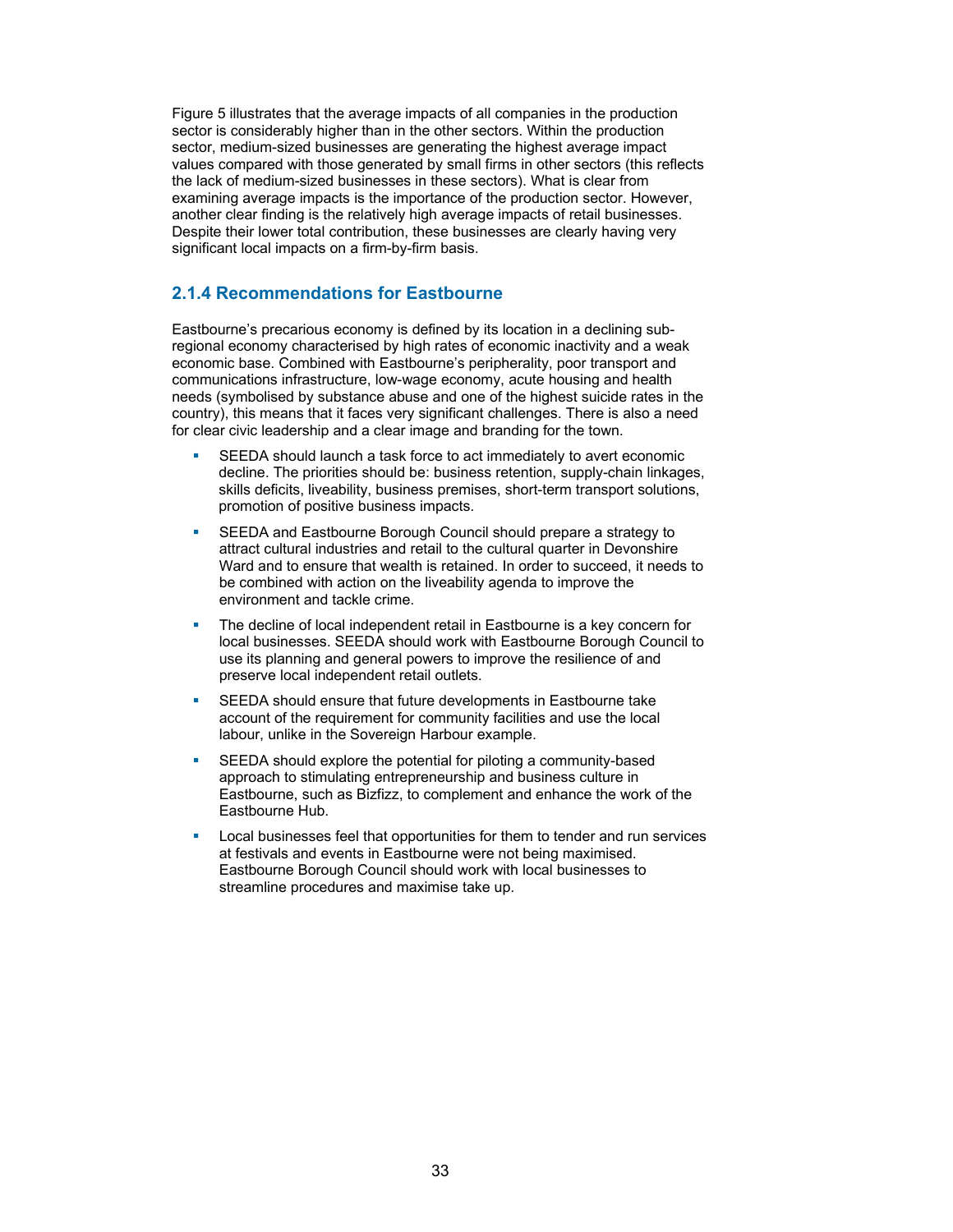# **2.2 Havant**

- Businesses in Havant have a total direct local economic impact of £45 million.
- Each firm has an average impact of  $£66,190$ .
- In terms of firm size, the majority of the impacts are generated by the town's micro businesses, while the highest average impacts come from the medium-sized businesses.
- The impact of a medium-sized firm is almost £0.5 million per annum. Consequently attracting and retaining a single firm of this size has significant implications for the local economy.
- Construction, production and property and business services are the sectors generating the most impact.
- Retailers make lower-than-average impacts on the local economy.
- Business start-up rates and survival rates are higher than the national average.
- Transport links to London and to the rest of the South East are relatively good in contrast to other coastal towns covered in the report.
- Much of Havant borough is affluent but there is a significant concentration of multiple deprivation in the isolated Leigh Park area.
- **Havant has an economic profile similar to a Midlands industrial town and** has been dependent on a declining manufacturing sector facing disinvestment and major structural change.
- **High house prices and lack of affordable childcare may be factors** explaining high staff turnover and recruitment and retention problems.

## **2.2.1 The East Hampshire and Portsmouth context**

Havant is a town of 117,000 people and forms part of the wider Portsmouth conurbation comprising Fareham, Gosport, Havant, and the city of Portsmouth itself with a population of 500,000. Part of South East Hampshire sub-region, Havant is situated in Hampshire.

Havant comprises four neighbourhoods: Emsworth (which describes itself as the gastronomic capital of the South East), Waterlooville, Hayling Island and Havant. Its origins can be traced to Roman times when it was the crossroads between two major Roman roads. It grew into a market town serving the rural hinterland, with rapid post-war growth. Portsmouth expanded, characterised by affluent residential housing for commuters as well as major overspill housing estates built and still managed by Portsmouth City Council.

Havant is a town of contrasts with areas of great prosperity (in both regional and national terms) but also with pockets of substantial and persistent multiple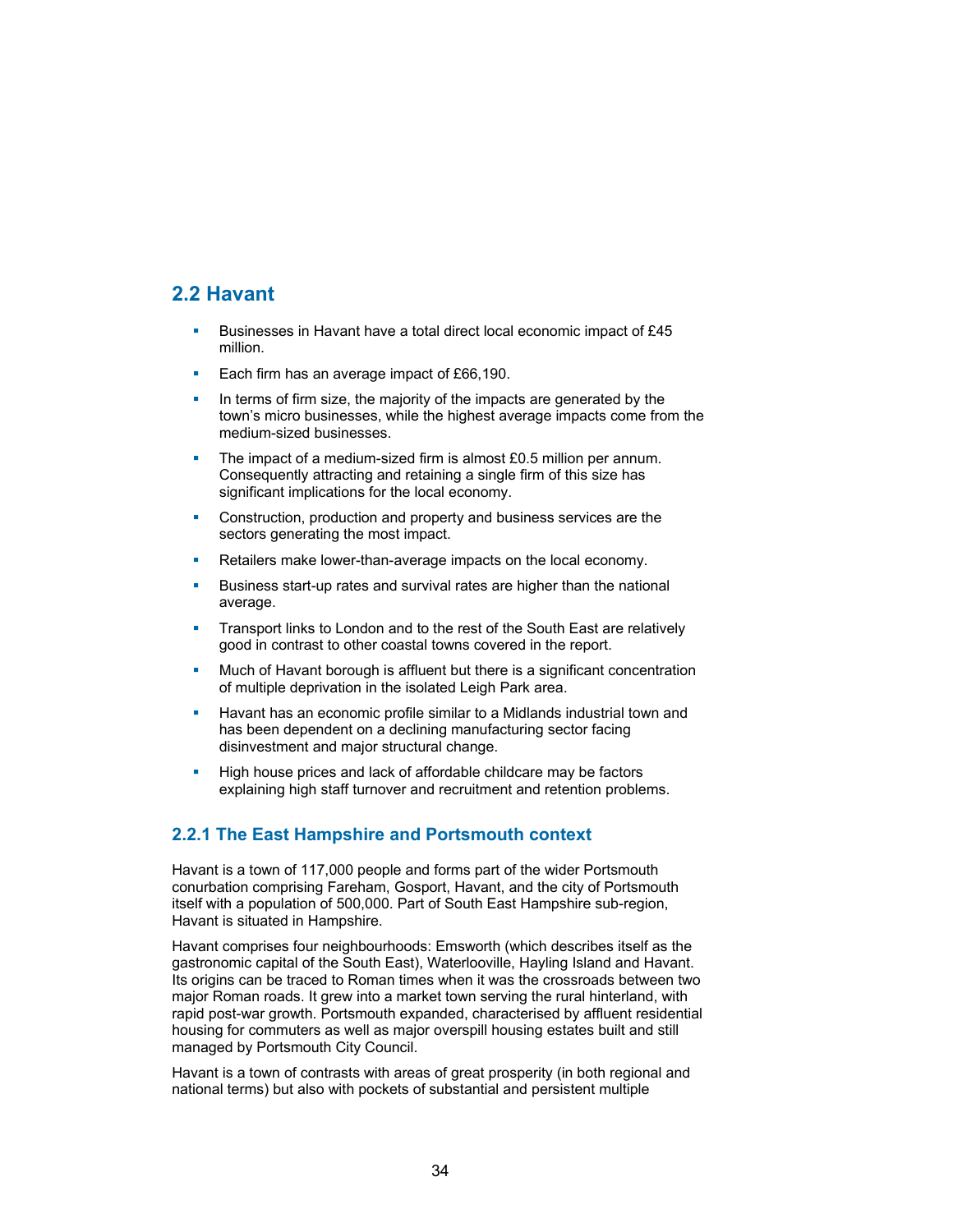deprivations. Average income in Havant is £19,300 per annum (2003) and 79 per cent of households own one or more cars.

House prices in the Havant Borough are unaffordable based on the average income. Average house prices are £117,000 whereas a mortgage based on three times the average income would only raise £44,000, though the area's housing is considered more affordable than in many other areas of the South.<sup>4</sup>

## **2.2.2 Geography**

#### **The Wards**

Havant Borough is made up of 14 wards. Poverty is concentrated in the four wards in the Leigh Park area of the town, which are characterised by high levels of multiple deprivations. Absolute levels of deprivation are in contrast to the relatively affluent areas of Havant that surround them.

The key issues faced in these areas are:

- Poor housing
- **Low educational attainment**
- $\blacksquare$  Low incomes
- **EXECUTE:** Limited employment prospects
- **High levels of child poverty**
- **III** health

There has been significant investment in tackling these problems in Leigh Park and Weecock Farm, for example, through SRB programmes. However, there is much left to do.

#### **Relative poverty**

An analysis prepared by Havant Borough Council for each ward found that:

- In Barncroft, 34.6 per cent were income deprived, 14.4 per cent were employment deprived. Barncroft is the 853rd most deprived ward according to the 2000 Index of Multiple Deprivation (out of 8414 wards in England).
- Bondfield is the 870rd most deprived ward in England. 58.4 per cent of children under 16 are from income-deprived families..
- In Battins, 34.3 per cent are income deprived and 56.7 per cent of households are low income. Battins is the 889th most deprived ward in England.
- In Warren Park, 42.7 per cent of the population is income deprived and 20 per cent employment deprived. In terms of child poverty, 64 per cent live in income-deprived families. Warren Park is the 286th most deprived ward in England.

## **2.2.3 The economy in Havant**

The economy of the local area, unsurprisingly, is dominated by Portsmouth, which provides about half the jobs in the conurbation. Economic performance within and surrounding Havant is relatively poor. The South Hampshire economy is weaker than the Hampshire and South East economies and Havant is performing less strongly than South Hampshire.

Unemployment in Havant is significantly higher than the county average. Hampshire in general and South East Hampshire face particularly acute problems

l 44 Housing Strategy Statement 2000-2007, Havant Borough Council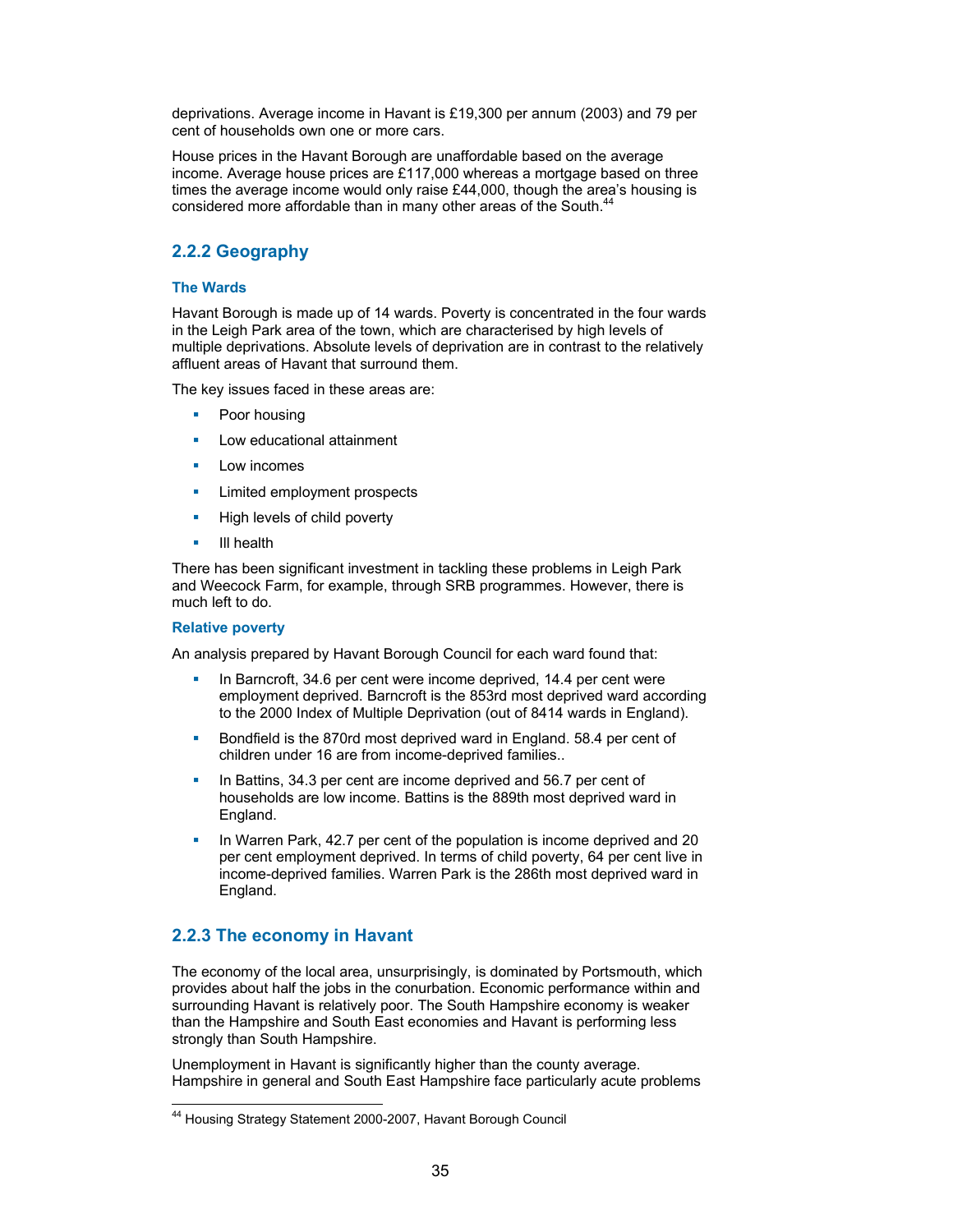with recruitment and retention of staff, according to Hampshire County Council. In recent years Hampshire has had the second-highest staff turnover rate in the country.<sup>45</sup> High house prices and the lack of affordable childcare are two of the key fortened<sup>46</sup> factors.

Havant has traditionally had a larger manufacturing sector, particularly with engineering comprising 15 per cent (of the local economy) compared with the average for manufacturing of 8 per cent regionally. However this sector is now in decline. Major companies situated in the area are Wyeth, and Lockheed. Proctor and Gamble have recently disinvested and moved out of the area as have Autoliv (car components).

Tourism is a key sector with 300,000 staying visitors and 1.89 million day visitors per year.

#### *Key challenges:*

- **Relatively small economy facing strong competition for inward investment** and growth from stronger and more powerful regional and national rivals.
- **•** Dependence on declining manufacturing sector facing major structural change (globalisation, off shoring etc).
- **Productivity substantially below regional and Hampshire average.**
- GVA growth 58 per cent compared with 83 per cent average for South East.
- Low levels of educational attainment and basic skills.
- **Recruitment and retention of staff.**
- **Skill shortages.**
- Unemployment in Havant at 2 per cent is significantly above the regional and county average (1.1 per cent).

#### *Key strengths:*

- Business start-up and survival rates higher than national average.
- **Significant knowledge economy.**
- **Good transport links.**
- Availability of three major industrial sites (Broadmarsh, Dunsbury Hill and Leigh Park).
- **Existing enterprise centres and technology park.**

#### **Key players for local businesses**

Within SEEDA's *Regional Economic Strategy,* Havant is a SEEDA *'*Priority Area for Economic Regeneration' and £20 million has been invested in the Havant area since 1999 through initiatives, including direct development and infrastructure. This has included Enterprise Centres, The Single Regeneration Programme (principally in the Leigh Park area), and the South Hampshire Area Investment Framework (AIF)*.* 

The AIF, initially prepared by external consultants, is a key document for regeneration in Havant. It identifies the replacement of manufacturing jobs with

 $\overline{a}$ 

<sup>45</sup> Hampshire Strategic Partnership (2002) *Shaping our future together* 

*A Community Strategy for Hampshire 2004 – 2007* (Hampshire: Hampshire County Council).<br><sup>46</sup> Ibid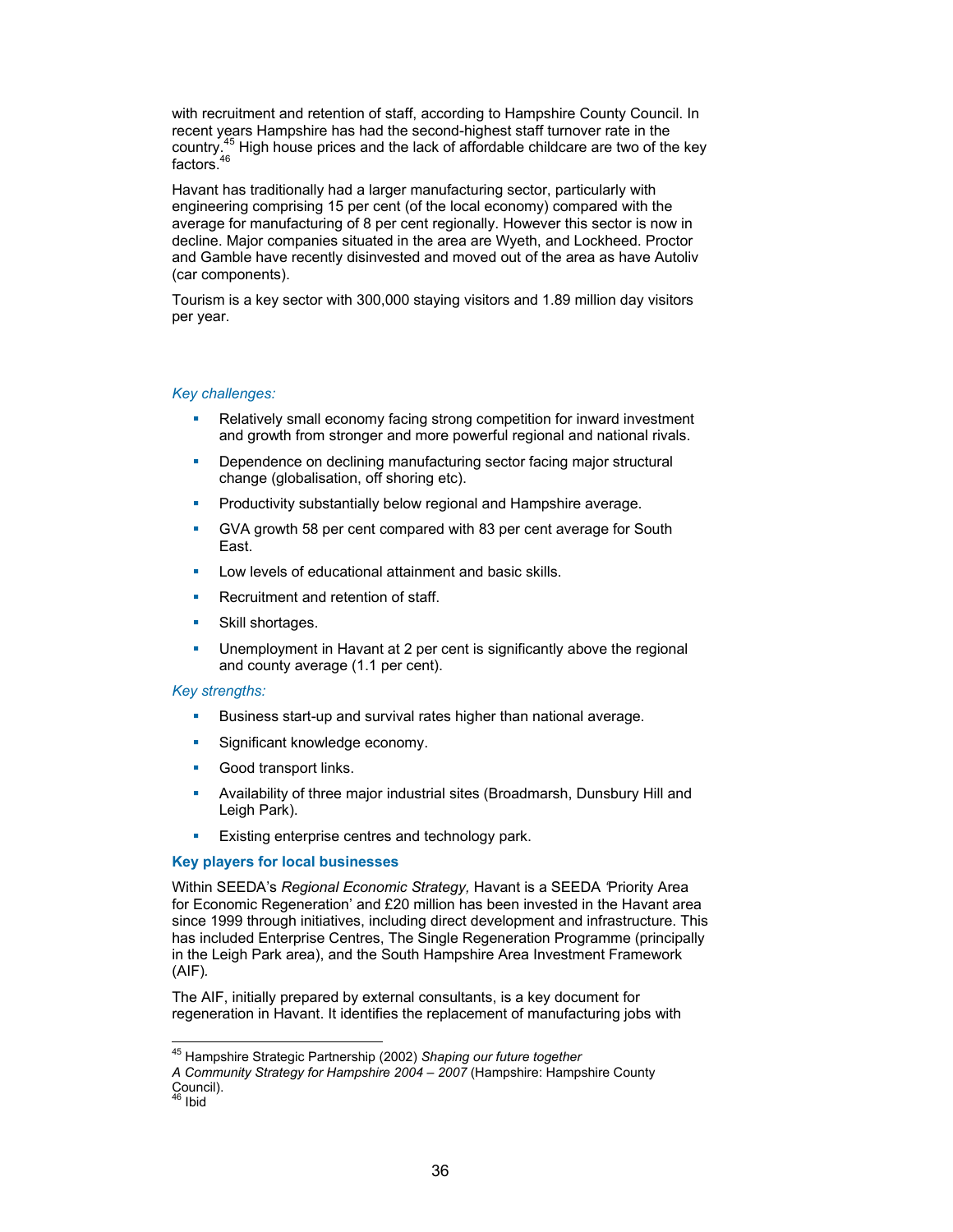high-value-added jobs, particularly in knowledge-based employment. Several key sectors are identified for support, including Marine, Tourism, and Financial and Business services. Key priorities for investment are skills training, key industrial sites, marine technologies, the Enterprise Hubs and Gateways, and social enterprise.

The Havant Local Strategic Partnership has published the Community Strategy *Stronger Togethe*r organised around three key themes: the economy, social inclusion, and the environment. The Strategy includes policies for increasing business start-up and survival rates; creating more local jobs through the development of three major industrial sites in Havant; improving basic skills and educational attainment, regenerating the town centre; and plans for establishing a Business Improvement District by 2008.

Havant Borough Council has economic development staff and provides a range of advice to businesses in the area. It has recently published its regeneration strategy, which takes account of the SEEDA regional economic strategy and particularly the key elements of the AIF for Havant, as well as playing a major part in delivering the Local Strategic Partnership (LSP). The themes of the strategy are:

- Diversifying the economy through growth in high-value-added sectors (i.e. ICT, knowledge economy) while strengthening the construction, retail, tourism and marine base.
- **IMPROVING business and innovation support and sustaining growing** businesses.
- **Establishing a social enterprise sector through best practice network and** links with existing social investment organisations, such as Portsmouth Area Regeneration Trust (South Coast Money Line).
- **IMPROVING basic skills and employability through education partnerships** (Further Education sector and universities).
- **Attracting businesses to Leigh Park through the Government's enterprise** area initiative.
- **Providing affordable housing at key development sites in the borough**

Hampshire County Council has published the Hampshire Community Strategy, *Shaping our future together: A Community Strategy for Hampshire 2004–2007* which "provides a framework for all other plans and strategies in Hampshire, and reflects and informs the priorities set for the South East region". It stresses:

- The importance of an integrated approach between LSPs and AIFs.
- Addressing the needs of relatively small (2.2 per cent) and widely dispersed ethnic minority communities.
- **Focusing resources on areas of high multiple deprivations.**
- Businesses should support and encourage the involvement of staff in community initiatives and volunteering.
- Support the needs of local businesses and the practice of using local suppliers.
- Lobby regional and central government for support to LSPs in addressing local priorities.

## **2.2.4 The local impacts of business**

The following analyses present data drawn from the Local Impact Model when applied to enterprise in Havant.

As Figure 6 illustrates, the property and business services sector is significantly larger than other sectors in Havant based on business distribution. Construction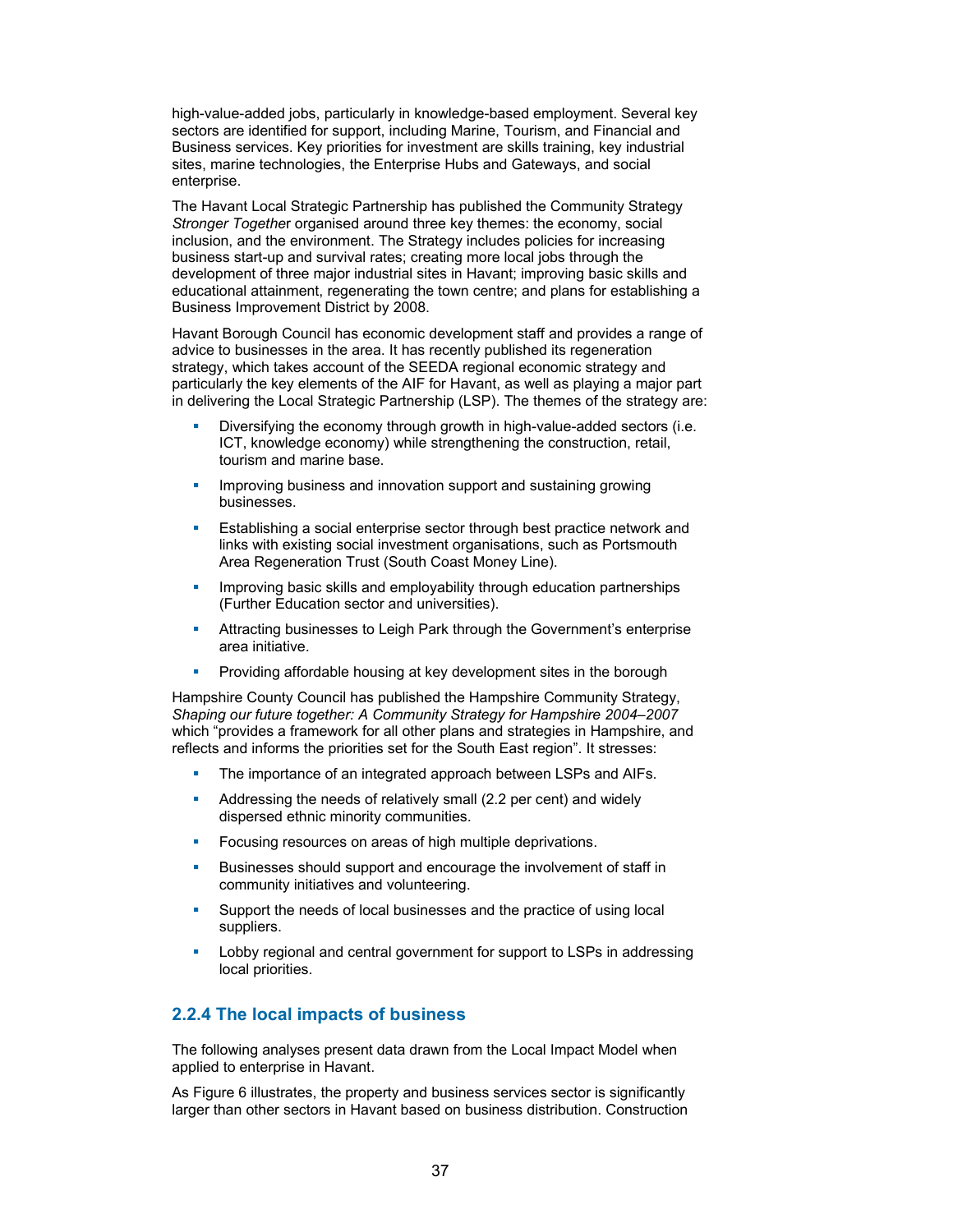and production are the next two largest sectors as measured by number of businesses. Havant has a relatively diverse business base with the main standard industry sectors present.

Compared to the national distribution, Havant's construction sector is much larger. It also has a significantly larger production section, which reflects a relatively high manufacturing base. As illustrated in Table 9, when compared to a deprived inner city enterprise distribution such as Tower Hamlets you can see that wholesale, like in Eastbourne, is relatively smaller, as is property and business services.

Table 10 shows the number of businesses and their total and average impact broken down into basic sizebands. Overall businesses in Havant contribute a total of £45 million per year towards their local economy. As in the Eastbourne study, the majority of impact is generated by the town's micro businesses while the highest average impact comes from the medium businesses.



#### **Figure 6: Sector distribution of businesses**

*Source: IDBR (adjusted to eliminate large businesses)* 

## **Table 9: Sector distribution of enterprises in Havant, Tower Hamlets and Great Britain**

|                     | <b>Havant</b>                   |      | <b>Tower Hamlets</b>            |      | <b>Great Britain</b>             |      |
|---------------------|---------------------------------|------|---------------------------------|------|----------------------------------|------|
| <b>Sector</b>       | Number of<br><b>Enterprises</b> | $\%$ | Number of<br><b>Enterprises</b> | $\%$ | Number of.<br><b>Enterprises</b> | %    |
| Agriculture         | 10                              | 0.01 | 5                               | 0.00 | 137,480                          | 0.09 |
| Construction        | 137                             | 0.20 | 260                             | 0.04 | 182,145                          | 0.11 |
| Education           | 0                               | 0.00 | 40                              | 0.01 | 11.045                           | 0.01 |
| Finance             | 0                               | 0.00 | 45                              | 0.01 | 8.880                            | 0.01 |
| Health              | 0                               | 0.00 | 460                             | 0.07 | 111,055                          | 0.07 |
| Hotels & Catering   | 45                              | 0.07 | 195                             | 0.03 | 10.075                           | 0.01 |
| <b>Motor Trades</b> | 30                              | 0.04 | 85                              | 0.01 | 65.510                           | 0.04 |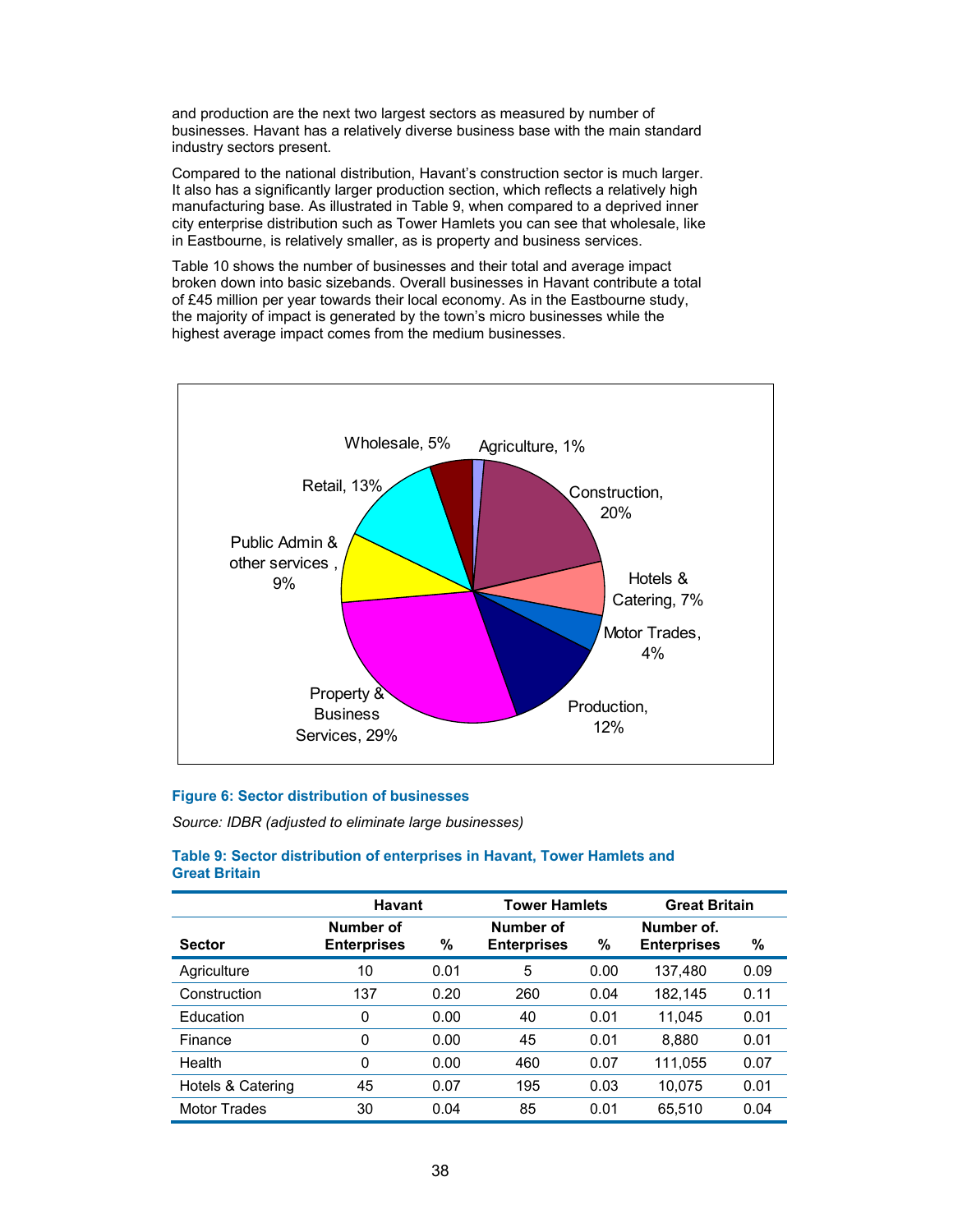| Post & Telecom                         | 0   | 0.00 | 100   | 0.02 | 15,395    | 0.01 |
|----------------------------------------|-----|------|-------|------|-----------|------|
| Production                             | 82  | 0.12 | 610   | 0.09 | 140,335   | 0.09 |
| Property &<br><b>Business Services</b> | 197 | 0.29 | 2,390 | 0.36 | 445.090   | 0.28 |
| Public Admin &<br>other services       | 60  | 0.09 | 660   | 0.10 | 136,490   | 0.08 |
| Retail                                 | 85  | 0.13 | 720   | 0.11 | 184,695   | 0.11 |
| Transport                              | 0   | 0.00 | 205   | 0.03 | 58,225    | 0.04 |
| Wholesale                              | 35  | 0.05 | 780   | 0.12 | 105,115   | 0.07 |
| TOTAL                                  | 681 |      | 6.555 |      | 1,611,535 |      |

*Source: IDBR (where Havant figures are adjusted to eliminate large businesses)* 

## **Table 10: Firm distributions by size in Havant**

|                      | Micro      | Small      | Medium    | All        |
|----------------------|------------|------------|-----------|------------|
| Number of Businesses | 606        | 60         | 15        | 681        |
| Total Impact (£s)    | 22,544,865 | 15.318.815 | 7.200.482 | 45.064.163 |
| Average Impact (£s)  | 37.215     | 255.567    | 477.256   | 66.190     |



# **Figure 7: Size distribution of total impact value**

Micro firms have a very significant role in the Havant economy contributing £22.5 million per year. However, as in Eastbourne, it is important not to under-estimate the importance of SMEs. Figure 8 presents average impacts by company size.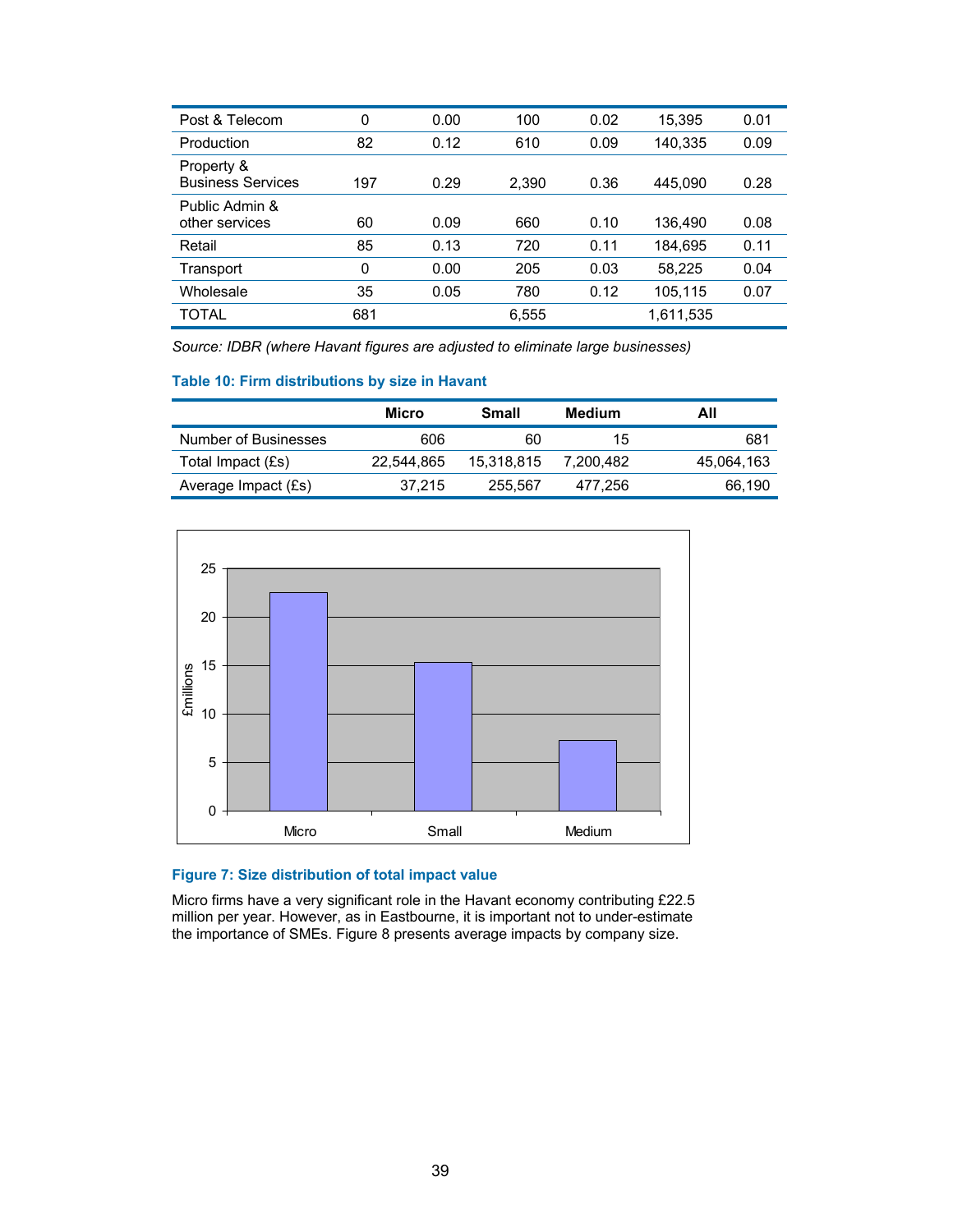

## **Figure 8: Size distribution of average impact value**

This shows that medium-sized firms in Havant contribute on average almost £500,000 per year to the local economy. The addition of another medium-sized firm to this economy would create a significant increase in impact on the local economy.



## **Figure 9: Size and sector distribution of Total Impact Values for four key sectors**

Havant's hotels and catering sector's overall impact is kept low because of the absence of small and medium sized companies and the low level of micro firm activity. The retail sector has a similar pattern. The production and property and business services sectors are both boosted by a broad range of impacts across the sizebands.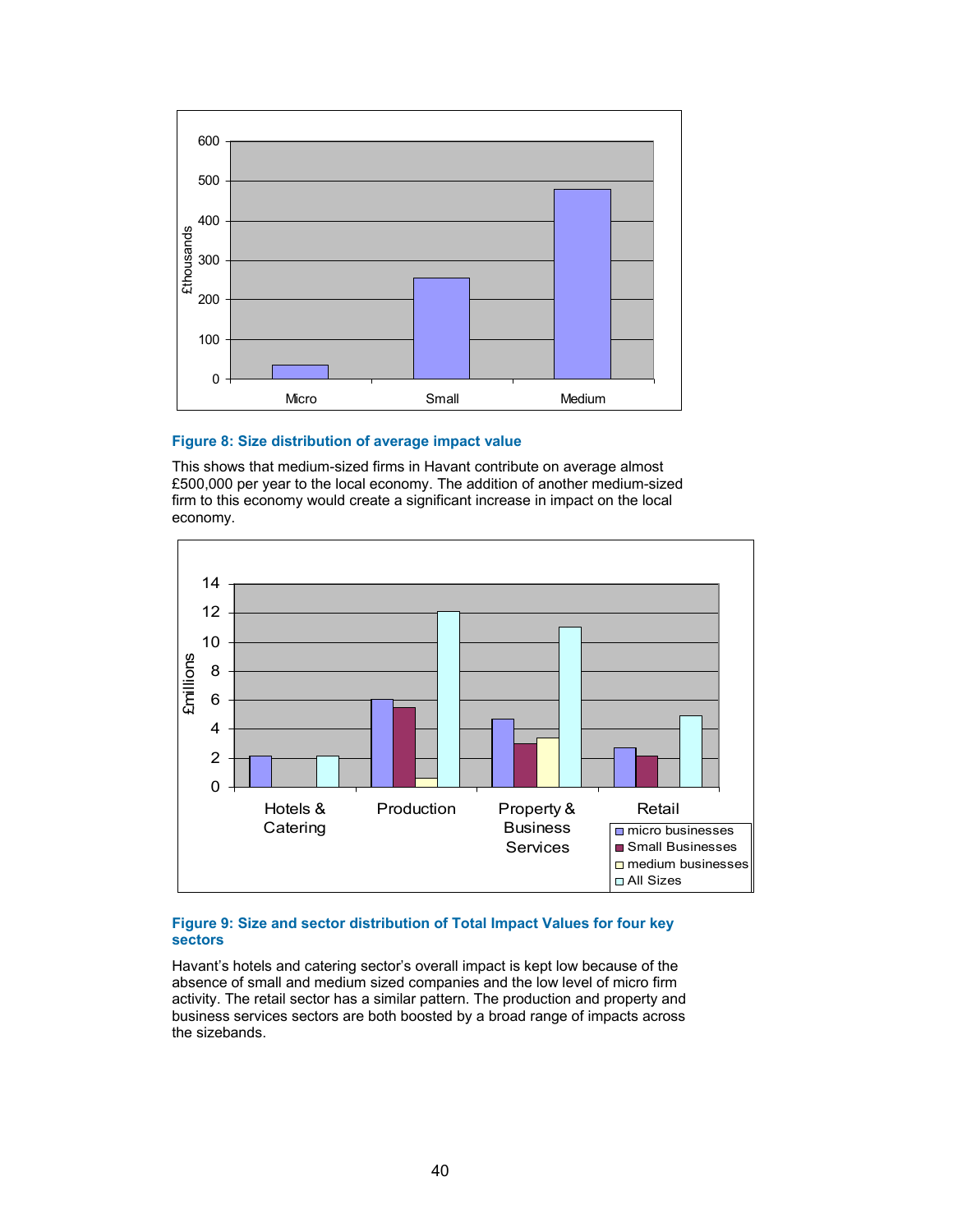

#### **Figure 10: Size and sector distribution of average impact values for four key sectors**

Once again Figure 10 illustrates the importance of small and medium-sized firms. It shows that micro firms generate impacts through their high numbers while small and medium-sized companies make significant contributions through the value of individual firms.

Micro firms play a very significant role in the Havant economy contributing £22.5 million of impact per year, but again, as in the case of Eastbourne, it is important not to under-estimate the role of SMEs.

Tables 11a and 11b present the total and average impacts split by micro, small and medium-sized companies within each sector. It shows that it is the construction, production and property and business services sectors that are generating the most impact. Graphs representing this data can be found in Appendix A.

The four key sectors are the subject of Figures 9 and 10. They show the distribution of total and average impact values across hotels and catering, production, property and business services and retail sectors. As is reflected in table 11a, these sectors, apart from retail, are the highest contributors to the local economy.

|                   | <b>Total Impacts</b> |              |               |            |
|-------------------|----------------------|--------------|---------------|------------|
|                   | Micro                | <b>Small</b> | <b>Medium</b> | All        |
| Agriculture       | 215,748              | 38,803       | 131,565       | 386,117    |
| Construction      | 4,383,156            | 3,563,805    | 2,410,362     | 10,357,323 |
| Education         | 0                    | 0            |               | 0          |
| Finance           | 0                    | 0            | 0             | 0          |
| Health            | 0                    | 0            | 0             | 0          |
| Hotels & Catering | 2,088,953            |              | 0             | 2,088,953  |

## **Table 11a: Total Industry sector impacts in Havant**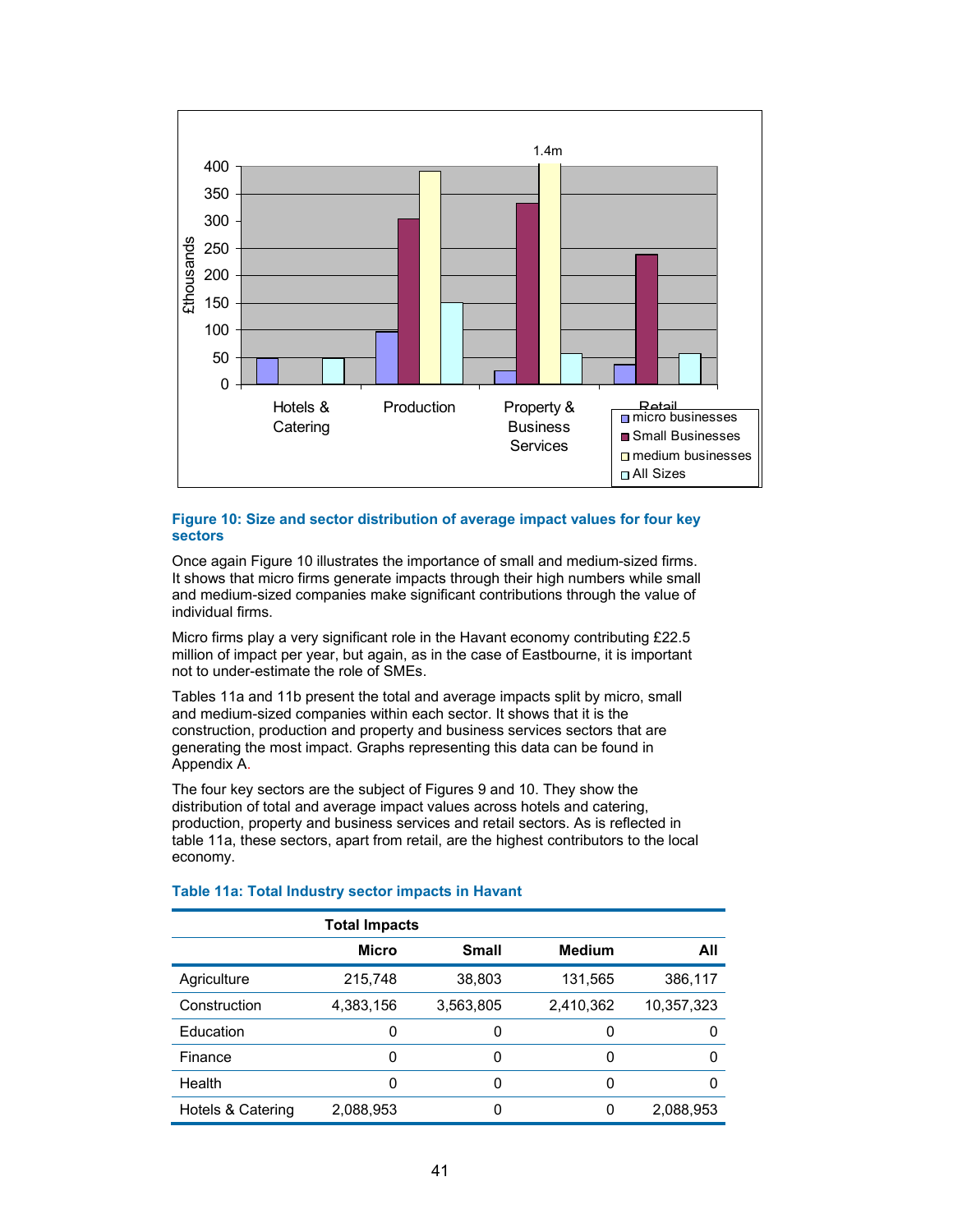| <b>Motor Trades</b>                    | 89,758    | 143.011   | 716.974   | 949.743    |
|----------------------------------------|-----------|-----------|-----------|------------|
| Post & Telecom                         | 0         | 0         | 0         | 0          |
| Production                             | 6.009.843 | 5,501,728 | 586,173   | 12.097.744 |
| Property &<br><b>Business Services</b> | 4,680,516 | 3,003,751 | 3,355,407 | 11,039,673 |
| Public Admin &<br>other services       | 1.775.742 | 167.479   | 0         | 1.943.221  |
| Retail                                 | 2.732.907 | 2.142.496 | 0         | 4.875.403  |
| Transport                              | 0         | 0         | 0         | 0          |
| Wholesale                              | 568,242   | 757.744   | 0         | 1,325,986  |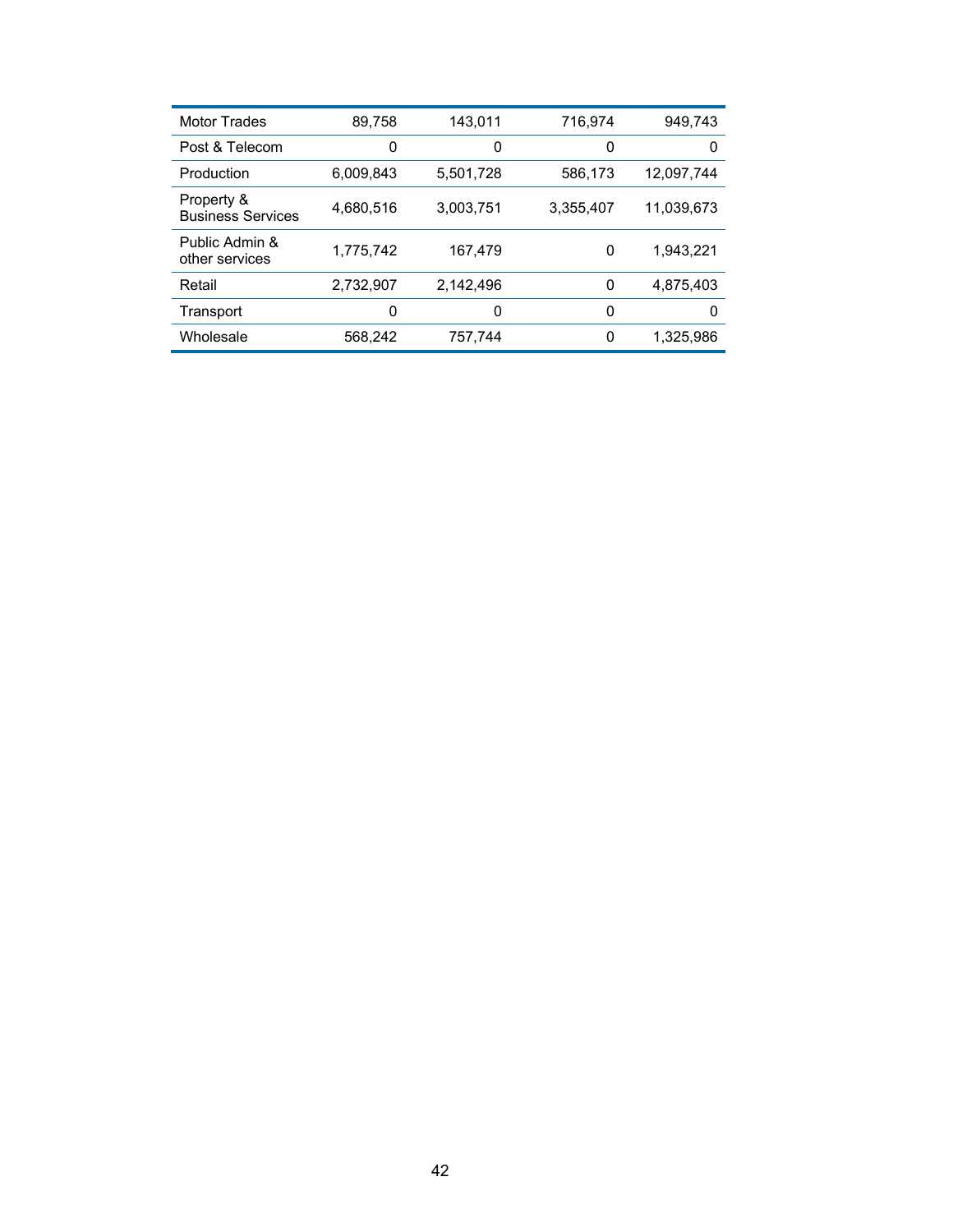| <b>Average Impacts</b>                 |        |              |               |         |
|----------------------------------------|--------|--------------|---------------|---------|
|                                        | Micro  | <b>Small</b> | <b>Medium</b> | All     |
| Agriculture                            | 46,749 | 34,309       | 30,928        | 38,612  |
| Construction                           | 33,594 | 787,788      | 1,205,181     | 75,601  |
| Education                              | 0      | 0            | 0             | 0       |
| Finance                                | 0      | 0            | 0             | 0       |
| Health                                 | 0      | 0            | 0             | 0       |
| Hotels & Catering                      | 46,421 |              |               | 46,421  |
| <b>Motor Trades</b>                    | 4,384  | 31,613       | 143,395       | 31,658  |
| Post & Telecom                         |        |              |               |         |
| Production                             | 97,082 | 304,043      | 390,782       | 148,439 |
| Property &<br><b>Business Services</b> | 25,171 | 331,993      | 1,438,032     | 55,944  |
| Public Admin &<br>other services       | 32,009 | 37,022       |               | 32,387  |
| Retail                                 | 35,982 | 236,802      |               | 57,358  |
| Transport                              |        |              |               |         |
| Wholesale                              | 21,896 | 83,751       |               | 37,885  |

### **Table 11b: Average Industry sector impacts in Havant**

## **2.2.5 Recommendations for Havant**

Havant has a different economic profile from the other three towns studied; it is less dependent on tourism and has a significant manufacturing sector. Indeed, its economic profile is similar to a Midlands industrial town. In recent years, Havant has been affected by disinvestment and de-industrialisation with three major employers relocating in as many years. It has not had a proactive strategy for retaining, sustaining and supporting businesses. Both the town centre and the retail offer in Havant centre are unattractive. The Leigh Park estate, one of the largest council estates in the South East, has significant concentrations of disadvantage; low-skilled workers on the estate have been particularly affected by the business closures.

However, Havant has enormous potential with good transport infrastructure in the form of road and railway links, a strong range of business parks, a pro-active Enterprise Hub covering Portsmouth and Havant, available land for inward investment and further business premises. There are also effective economic partnerships with Portsmouth City Council and opportunities to expand tourism in Emsworth and Hayling Island. Havant could fulfil its potential but this will require strong strategic leadership.

- Reduce economic vulnerability by developing a business retention strategy with medium and large firms in order to reduce manufacturing disinvestment. Havant Borough Council to develop effective strategic business involvement mechanisms for enabling local business to contribute to local economic development and regeneration. Worthing First may provide a useful model for promoting business-led regeneration.
- **Promote the town as a good place for sustainable inward investment based** on good transport infrastructure and availability of good business premises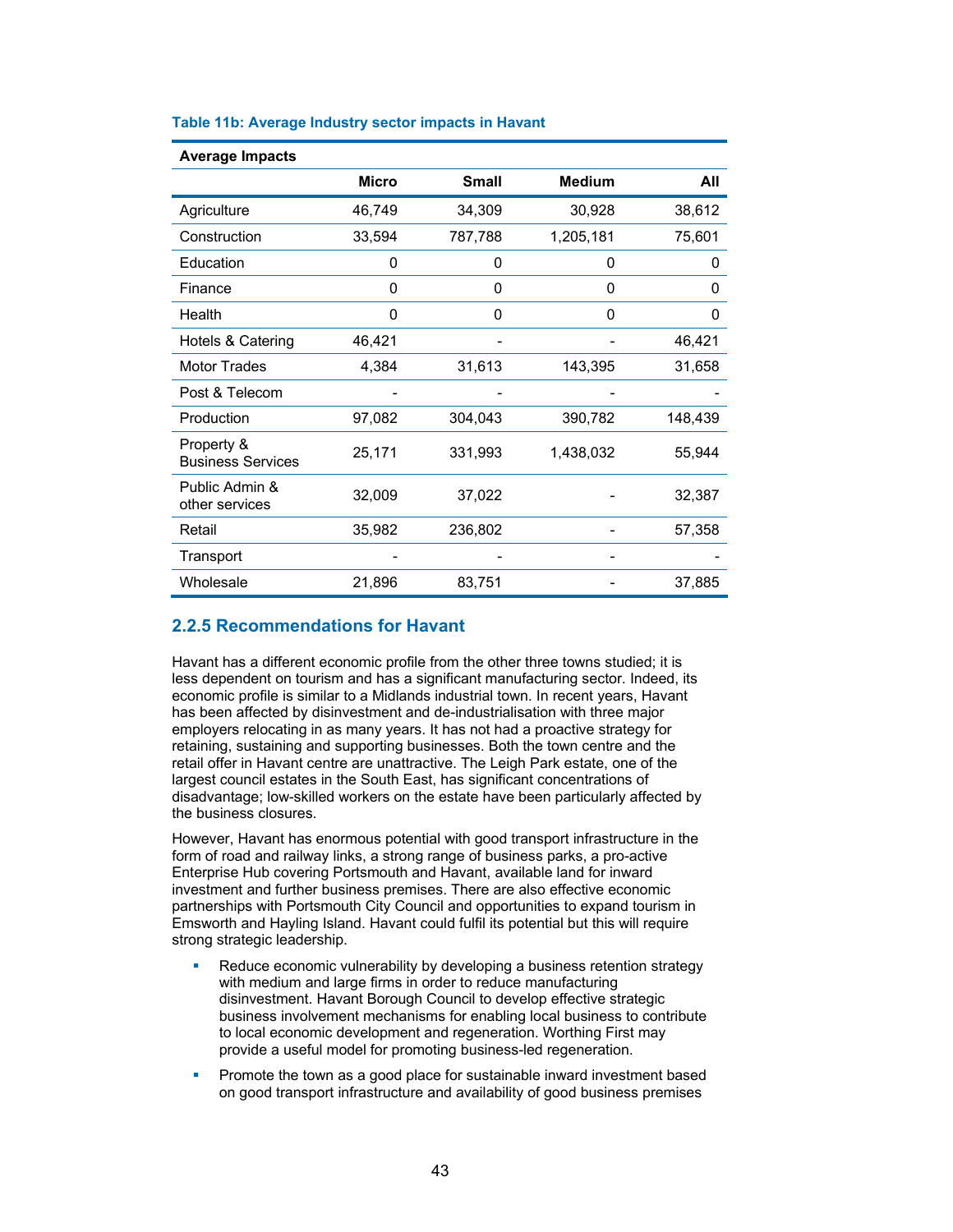at Broadmarsh Business and Innovation Centre and at Langstone Technology Park.

- **Exploit Havant's tourism potential through marketing and branding** strategies. Develop hotel and transport links to enable Hayling Island to maximise its status as a nationally renowned sailing area. Examine the potential for promoting Emsworth's status as a regional centre of gastronomy.
- **Explore the potential for community land trusts to offer a model for land** ownership in the Leigh Park area.
- **Ensure good quality transport links to Leigh Park to enable residents to** compete for jobs across the Portsmouth/Havant travel-to-work area.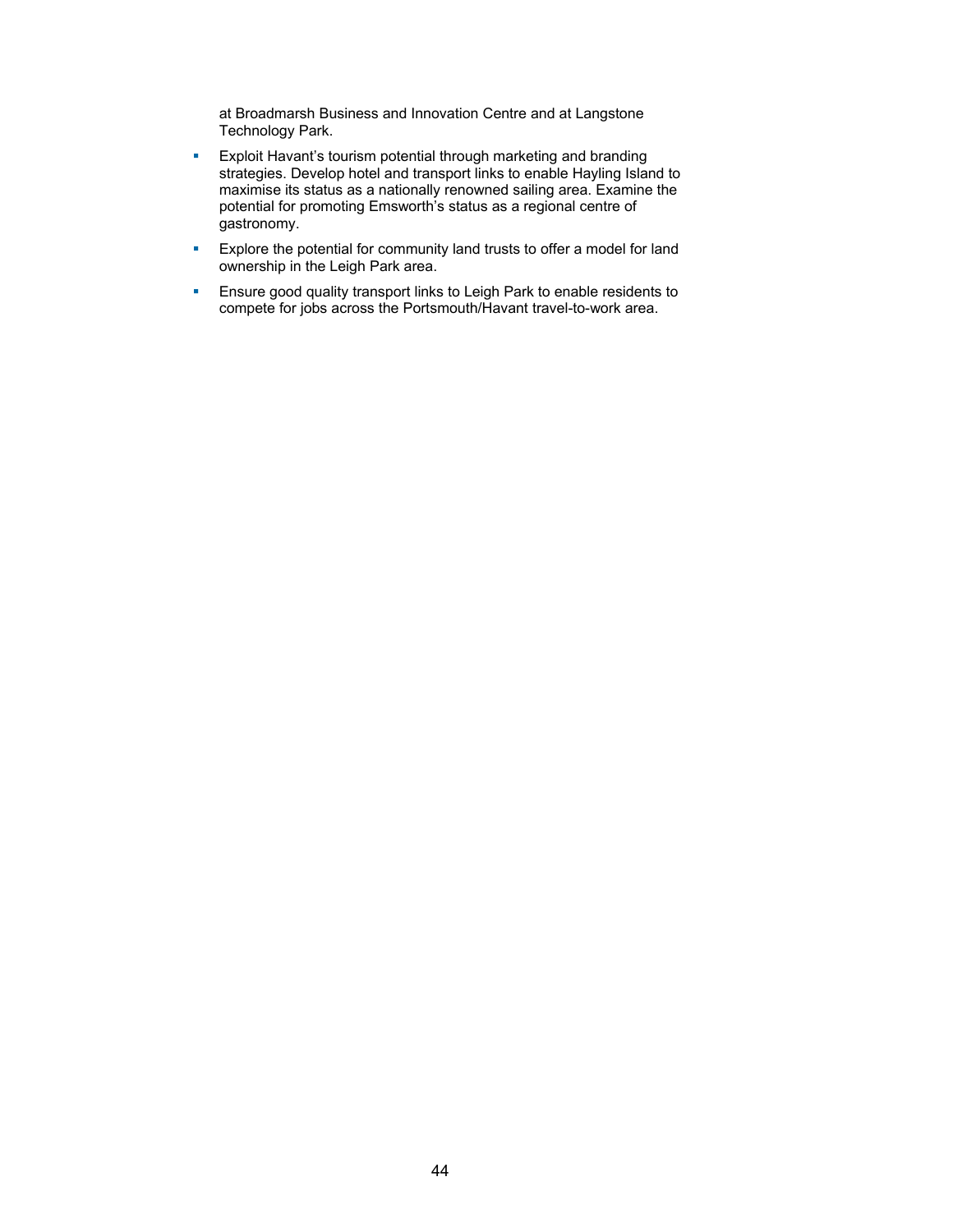# **2.3 Margate/Thanet**

Margate is part of the Thanet local authority area. This study looks at the economy in Thanet. However, this report also draws upon the research data and reports about Thanet where relevant to Margate

à.

- A high proportion of the employment growth in Thanet is derived from incoming 30+ age group, leaving many local residents having to commute out of Thanet to find work.
- A particular feature of the Margate economy is the large number of people claiming sickness-related benefits, many of whom, though wanting work have dropped out of the economy.
- In Margate local businesses contribute £25.4 million to the local economy. This figure is substantially lower than the equivalent for the other coastal towns, reflecting the relative fragility of the Margate economy.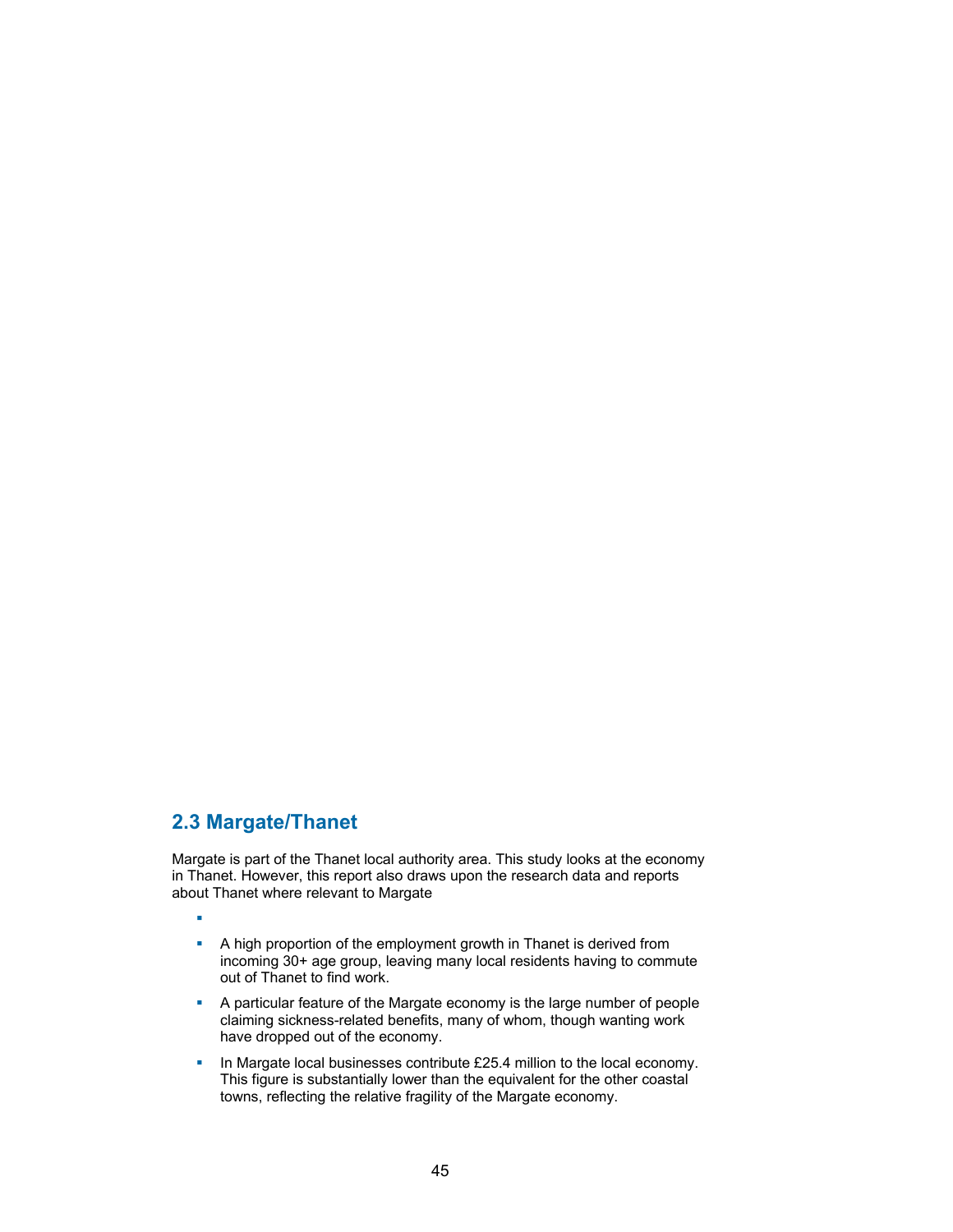- **Micro firms contribute £14.6 million, more than half the overall impact of** businesses in Margate. Each micro firm has an average impact of £31,000.
- In terms of firm size, small firms generate the highest average impacts in Margate, unlike Eastbourne and Havant where medium-sized firms have the highest average impacts.
- Retail makes the largest contribution to the local economy, with the microbusinesses constituting the largest element.
- Hotel and catering sector, dominated by micro businesses with low average impact values, makes a relatively small contribution to economy reflecting the substantial decline in this sector.
- Unemployment in Thanet is twice the national average and three times the regional average.
- The opening of a large out-of-town shopping centre at Westwood Cross provides a major threat to local retail, which the local impact model identifies as the highest impact sector of the economy.
- The decline in tourism began in 1950s, earlier than in most comparable resorts.
- Margate's physical isolation, poor transport links and lack of suitable business premises led the council to abandon attempts to attract inward investment in favour of a focus on SMEs and high-growth and value companies.
- The Turner Contemporary Art gallery, due to open in 2007, aims to attract high-value visitors to the town, while the historic Margate town centre is to focus on a cultural quarter and independent retail.
- Town centre footfall may be adversely affected by the opening of a major out of town shopping centre (Westwood Cross).
- There is some concern that there are several diverse and potentially conflicting approaches to regeneration that lack a strategic overview and may leave some areas of the town in decline.

# **2.3.1 The Margate/Thanet context**

Thanet claims a rich historical heritage with Vikings landing here, Romans building fortifications and St Augustine, after landing at nearby Ebbsfleet, having brought Christianity to the UK. The Council claims it was England's first seaside resort with tourism beginning in 1736 when it was considered an up-market resort.<sup>47</sup>

Margate exemplifies the classic coastal tourist town cycle, peaking in the 1950s and early 1960s before suffering a drop in the number of visitors with the arrival of cheap air travel in the late 1960s. Margate is linked to London and the South East by the M25/M2 and the A2/299, both of which suffer from congestion. The Council has been lobbying for road improvements. There is a regular train service to London, though journey times are relatively long.

 $\overline{a}$ 

<sup>&</sup>lt;sup>47</sup> http://www.tourism.thanet.gov.uk/pages/walking\_cycling.aspx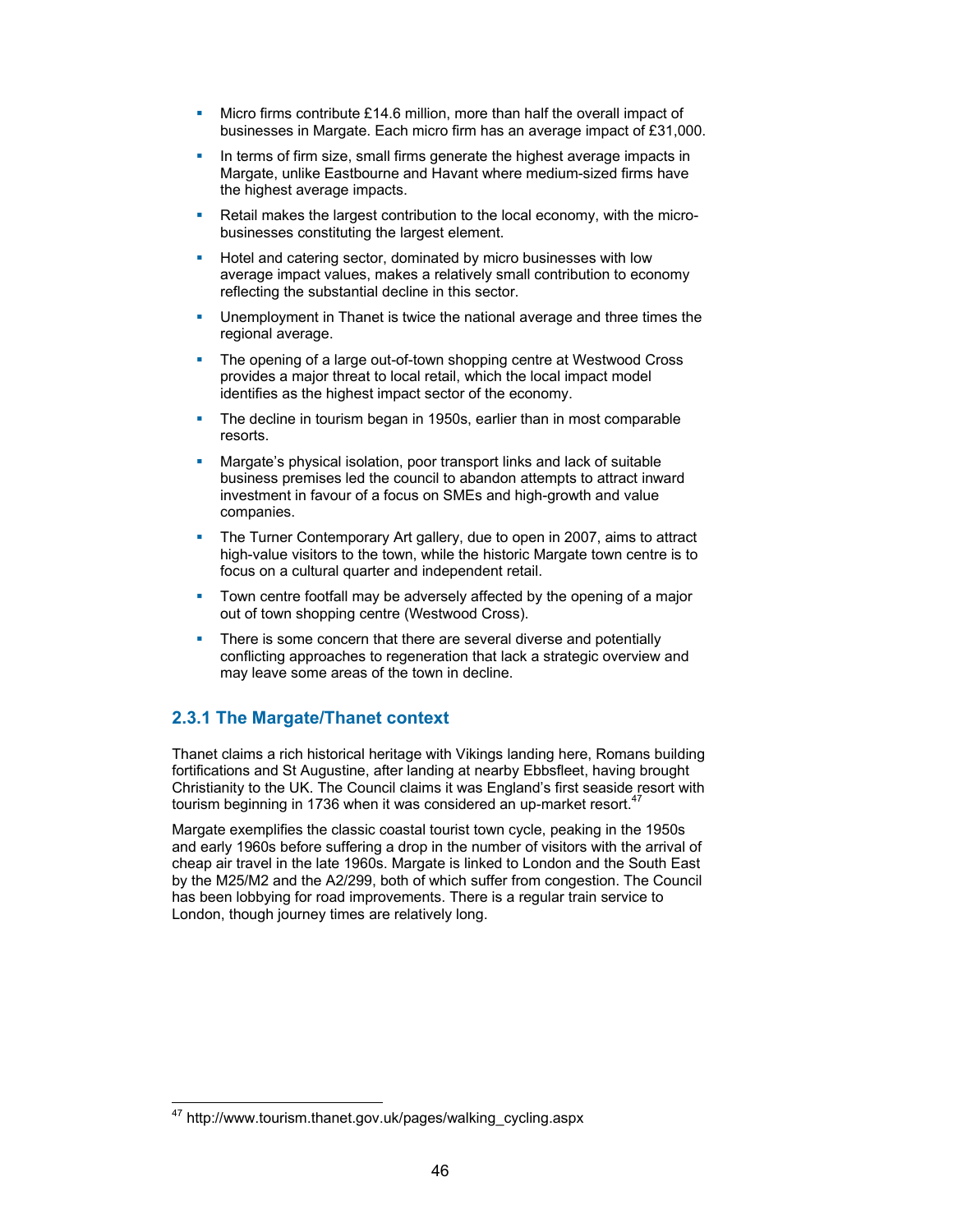

## **Figure 11: Transport connections to Margate**

### *Source: Thanet council website*

Thanet District has a population of 127,000 and is ranked as the 85th most deprived area in the country, according to the 2004 *Indices of Deprivation*. Half the population of Margate within the district of Thanet lives in deprived wards. It qualified for Objective 2 regional development aid from the European Social Fund as well as Single Regeneration Budget funding. In tourism in Margate has been in decline since the 1960s, though it still makes a significant contribution to the local economy.

Margate has been a home to famous artists. JMW Turner visited here often and painted local landscapes and seascapes, while contemporary artist Tracy Emin still lives in Margate. The town hopes to capitalise on this heritage by developing the historic town centre as a cultural quarter with the new Turner Contemporary Art gallery, due to open in 2007 as its centrepiece.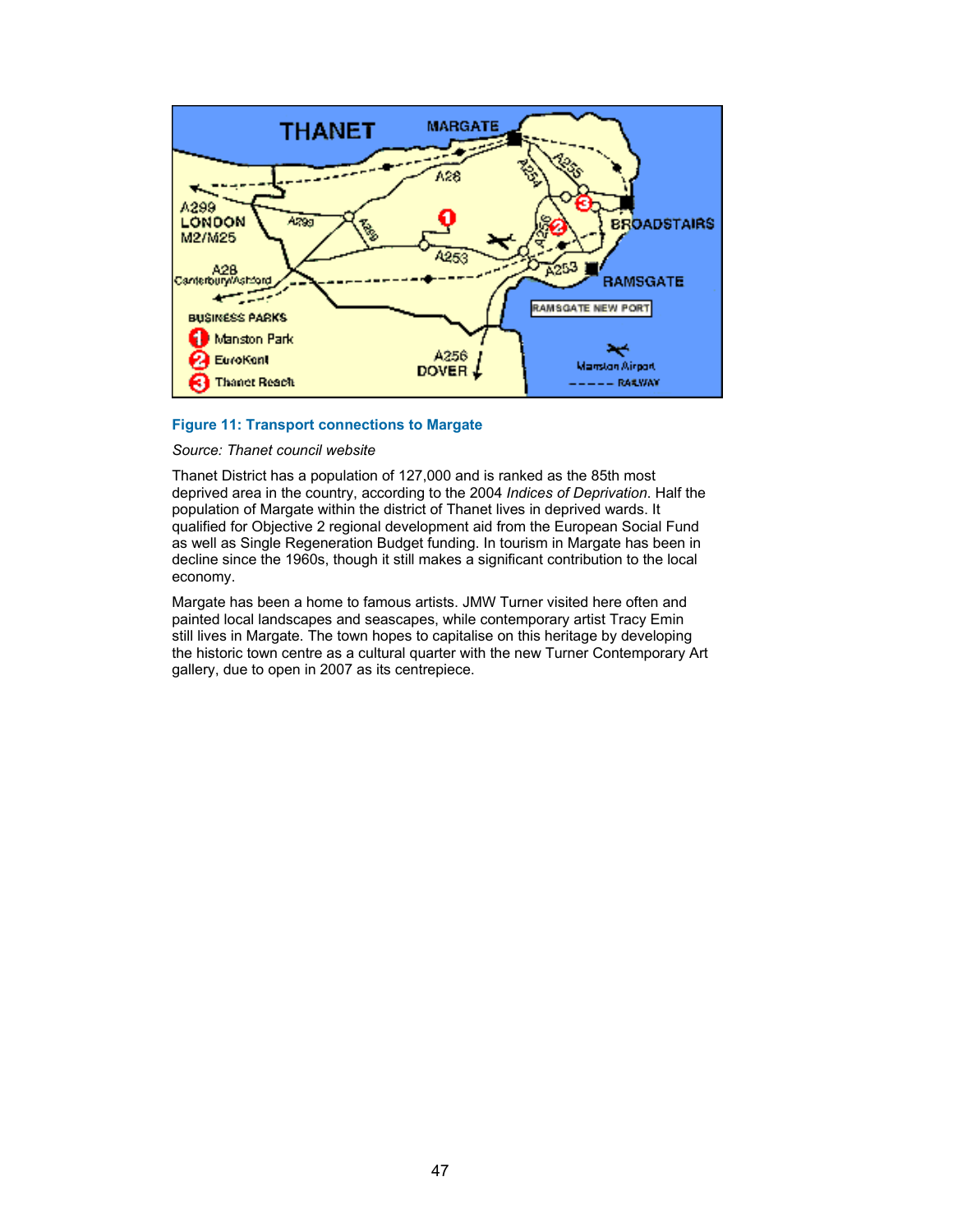## **Artists image of the Turner Contemporary Art gallery**



## *Source: Turner Gallery website*

The Gallery will provide 7,500ft<sup>2</sup> of gallery space and will include a café, shop and a restaurant.

#### **Artist's impression Turner Contemporary Art gallery, Margate**





The Margate Media Centre opened in 2004 providing support for media-related businesses. A number of cultural activities and industries are now located in the town centre. These include 'not-for-profit' music and arts organisations, local galleries and arts and crafts shops (including book binders and jewellery makers). The Council's economic development strategy talks of developing new artist galleries and workshops. There is considerable potential for building on this thriving sector by developing the town centre to cater for high-value specialist retail. While a number of the visitor attractions (funfairs etc) are out of date and are eyesores for visitors, there are plans for the redevelopment and upgrading of the Margate seafront.

## **2.3.2 The economy in Thanet/Margate**

A study of the Thanet economy in 2002, concluded with characteristic understatement that, "All is far from well in the local economy at present. …a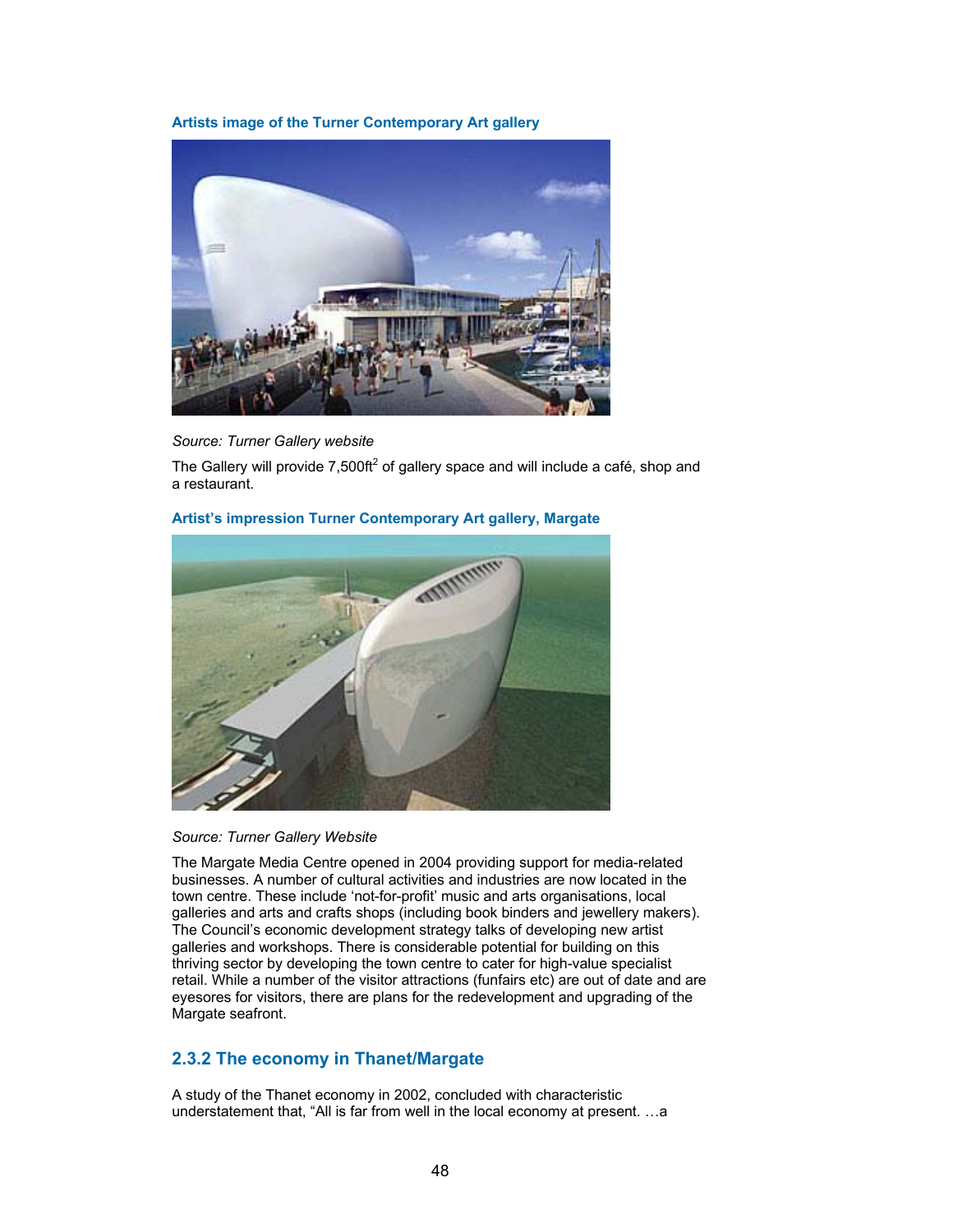broader base for the economy is desperately needed."<sup>48</sup> Growth in employment has been slower than in most seaside towns. There are substantial structural problems with the local labour market. Almost all the jobs growth in Thanet is accounted for by immigration of the 30+ age group to the detriment of longer standing local residents who have to commute (sometimes as far as Canterbury) out of Thanet to find work.49 Beatty and Forthergill note "only a big increase in outcommuting to neighbouring areas and further afield has maintained a degree of balance in the local labour market and prevented far worse joblessness". Creating jobs for local residents and improving public transport to the wider travel-to-work economy are key priorities for Margate and Thanet.

Historically, tourism was the main driving force of the local economy. The Thanet Tourism website claims that Margate was the first resort to have donkey rides in 1790 and the first to introduce deck chairs in 1898.

A study of Thanet economy suggests that the decline in tourism began in the 1950. $50$  As tourism has declined, there has been a severe lack of investment in upgrading and modernising visitor attractions to appeal to the changing market. This is symbolised by *The Dreamland* amusement park – the largest amusement park on the South Coast whose roller-coaster opened in 1921. It occupies a prime site in the town centre and is currently up for sale. There is also lack of high quality hotel and conference facilities, making it difficult to attract the potentially lucrative business trade.

There are approximately 300 manufacturing companies in Thanet, although the sector has declined significantly as a result of globalisation and outsourcing. Pfizer is located in the borough, providing large-scale employment. The Kent Coal mines provided large-scale employment locally but the last coal mine closed in 1995.

Since the 1990s, Thanet Council has tried to attract large-scale inward investment to Margate. Margate's physical isolation and lack of suitable business premises made it unattractive to businesses looking to relocate. This approach has now largely been abandoned in favour of a focus on SMEs and an attempt to attract fast-growth companies through the Kent Innovation Centre.<sup>52</sup> Thanet Council is now concentrating on diversifying the manufacturing base and identifying opportunities for more specialist and niche manufacturing. This is combined with targeting local businesses with the potential to develop into high value businesses.<sup>53</sup>

Thanet Council points to the emergence of a sign-making cluster with three companies providing significant employment (150–200 employees each) and specialising in printing inks, plastic processing and precision engineering.

There is an emerging cultural industry and media cluster in the Old Town area, and this is seen as a potential growth area with the opening of the Turner Contemporary art gallery and a new media centre.

#### **Business support**

There is a low skill base, but any strategy for developing a more skilled workforce needs to be combined with attracting a range of companies requiring a wider skills base. The objectives of the Thanet Business Support Strategy include supporting existing companies, supporting IT development and encouraging start-ups and self employment.

<sup>&</sup>lt;sup>48</sup> Beatty C and Fothergill S (2002) A case study of Thanet

<sup>49</sup> bid<br>  $\frac{49}{100}$  bid<br>  $\frac{50}{100}$  bid and Interview with Anne Fox, Head of Policy and Strategy, Thanet Council<br>  $\frac{52}{100}$  Interview with Anne Fox.<br>  $\frac{52}{100}$  Interview with Anne Fox.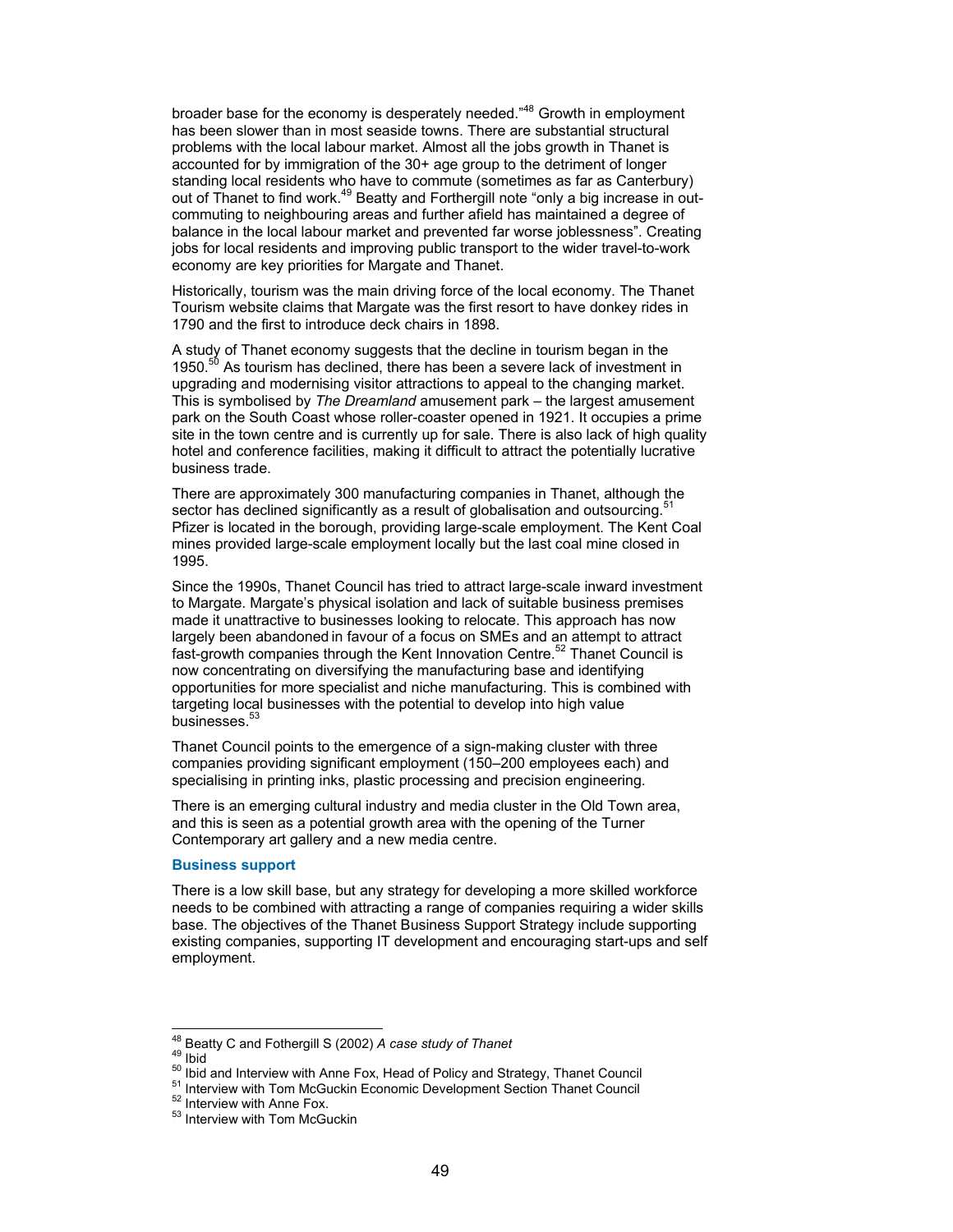The Margate Media Centre opened in 2000 to provide specialist support and state of the art facilities for media industries. The Kent Innovation Centre, owned and run by Thanet District Council and located in neighbouring Broadstairs, has identified a number of objectives over the next three years including:

- Improving the start-up and survival rates of ambitious companies in Thanet.
- Improving Thanet SMEs knowledge and access to ICT to equip them to compete in regional, national and global markets.
- Gaining recognition as one of SEEDA's Enterprise Gateways.<sup>54</sup>

#### **Retail**

The Council is adopting a two-pronged approach to improving retail opportunities in Margate. A new out-of-town shopping centre is opening at Westwood Cross and is attracting a range of chain stores (for example Debenhams and Next) who would not have been inclined to open up in Margate itself. The Council claims that Westwood Cross is providing a range of new job opportunities and is particularly attractive to Margate residents who have to commute out of town (for example to Canterbury) to find work. However, many of these are likely to be low paid and part time.

Retail in Margate Old Town will aim to focus on galleries, cafés and a range of independent specialist shops, along with a cultural quarter adjacent to the Turner Contemporary Art gallery. A number of new media/cultural businesses have opened up including a not-for-profit community arts centre, music-making opportunities, and social enterprises including a Fair Trade retailer. The Council hopes that shoppers visiting Westwood Cross will also visit Margate Centre.

It remains to be seen whether this is realistic, given the experience of other towns that have experienced a fall off of demand following the opening of large out-oftown shopping centre. There are significant transport problems associated with Westwood Cross. Thanet Council points out that public transport access is insufficient, road links have not been expanded, and parking provision is inadequate.<sup>55</sup>

## **2.3.3 Employment in Margate/Thanet**

Unemployment in Margate/Thanet has been historically high by sub-regional, regional and national standards. Beatty and Fothergill found that unemployment has been consistently higher in Thanet since comparable statistics were first published in 1986; the number of benefit claimants is 50 per cent higher than the national average between 1986 and 2002.<sup>56</sup>

They conclude that "The real level of unemployment in Thanet (and even the claimant rate) remains disturbingly high."<sup>57</sup> A feature of the Margate economy is the large number of people claiming sickness-related benefits, many of whom, though wanting work, have dropped out of the economy.

Thanet is performing less well than the South East and national averages for all indices, except for self-employment. This is particularly noteworthy in relation to unemployment, which is twice the national average and three times the regional average. Beatty and Fothergill found that there was extensive hidden unemployment and estimated the real rate of unemployment to be above 12 per cent in 2002. Unemployment in February 2005 was 3.5 per cent in Thanet compared with 2 per cent in Kent and 1.5 per cent in the South East.

 $\overline{a}$ 

<sup>&</sup>lt;sup>54</sup> http://www.kentinnovationcentre.com/<br><sup>55</sup> Interview with Anne Fox<br><sup>56</sup> Beatty and Fothergill op. cit.<br><sup>57</sup> Beatty and Fothergill op. cit.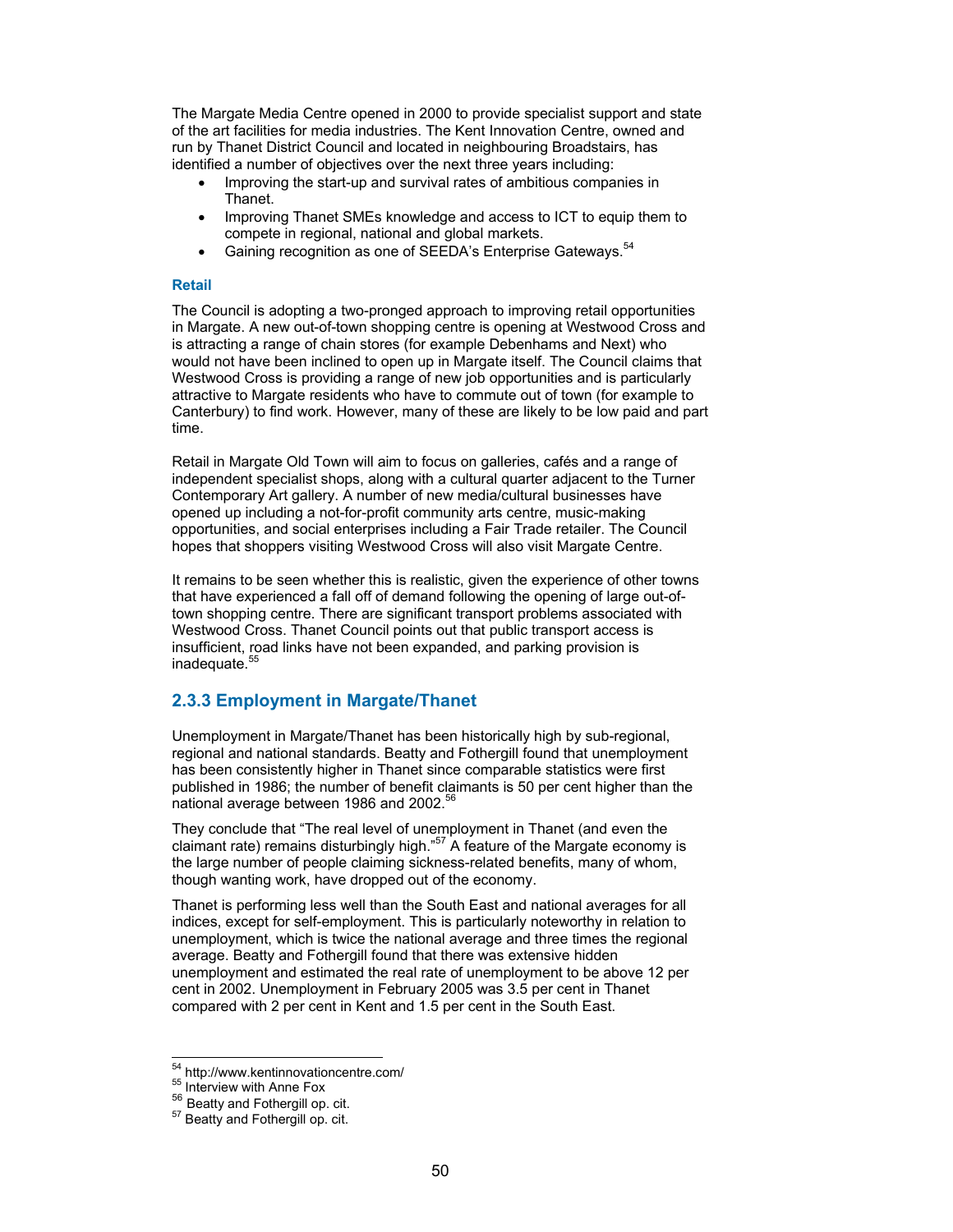| Category            | Thanet % | <b>South East Average %</b> | <b>Great Britain Average %</b> |
|---------------------|----------|-----------------------------|--------------------------------|
| Economically active | 69.8     | 82.1                        | 78.2                           |
| In employment       | 62.4     | 78.9                        | 74.3                           |
| Employees           | 48.9     | 67.9                        | 64.8                           |
| Self employed       | 13.5     | 19.7                        | 9                              |
| Unemployed          | 10.6     | 3.9                         | 5                              |

## **Table 12: Employment in Thanet**

#### **Source: Local Labour Area Force Statistics 2000-2004**

There are initiatives underway to improve employment prospects and opportunities. The Action Team for Jobs is providing direct support to residents of the six wards in the town with high multiple deprivation: Cecil, Marine, Pier, Ethelbert, Cliftonville, and Northdown.

The Council's regeneration strategy has the following objectives:

- **Increase employment opportunities across the business sectors throughout** the district.
- **Increase average wages to closer to the Kent and national averages.**
- **Increase GDP to nearer the Kent and national average levels.**
- **Promote social inclusion/anti-poverty/equal-opportunities activities.**

There are a number of large employers in Margate.

| Company                           | <b>Sector</b>                             | <b>Employees</b> | Turnover (£m) |
|-----------------------------------|-------------------------------------------|------------------|---------------|
| Hornby                            | <b>Holding Company</b>                    | 154              | 39.9          |
|                                   | Services/Manufacturing                    |                  |               |
| Hornby Hobbies Ltd                | <b>Toy Manufacturers</b>                  | 138              | 37.5          |
| Silent Glass Ltd                  | <b>Curtain Suppliers</b>                  | 164              | 17.1          |
| <b>Charles River Laboratories</b> | <b>Holding Company</b>                    | 209              | 16.9          |
|                                   | Animal Products (rodents,<br>poultry)     |                  |               |
| Simrad Ltd                        | Marine Instruments<br><b>Distribution</b> | 109              | 11.9          |
| Thor Overseas Ltd                 | <b>Chemical Manufacturers</b>             | 50               | 10.8          |
| J.C. Rook and Sons Ltd            | <b>Butcher/Retail Meat</b>                | 180              | 10.4          |

## **Table 13: Large companies in Margate**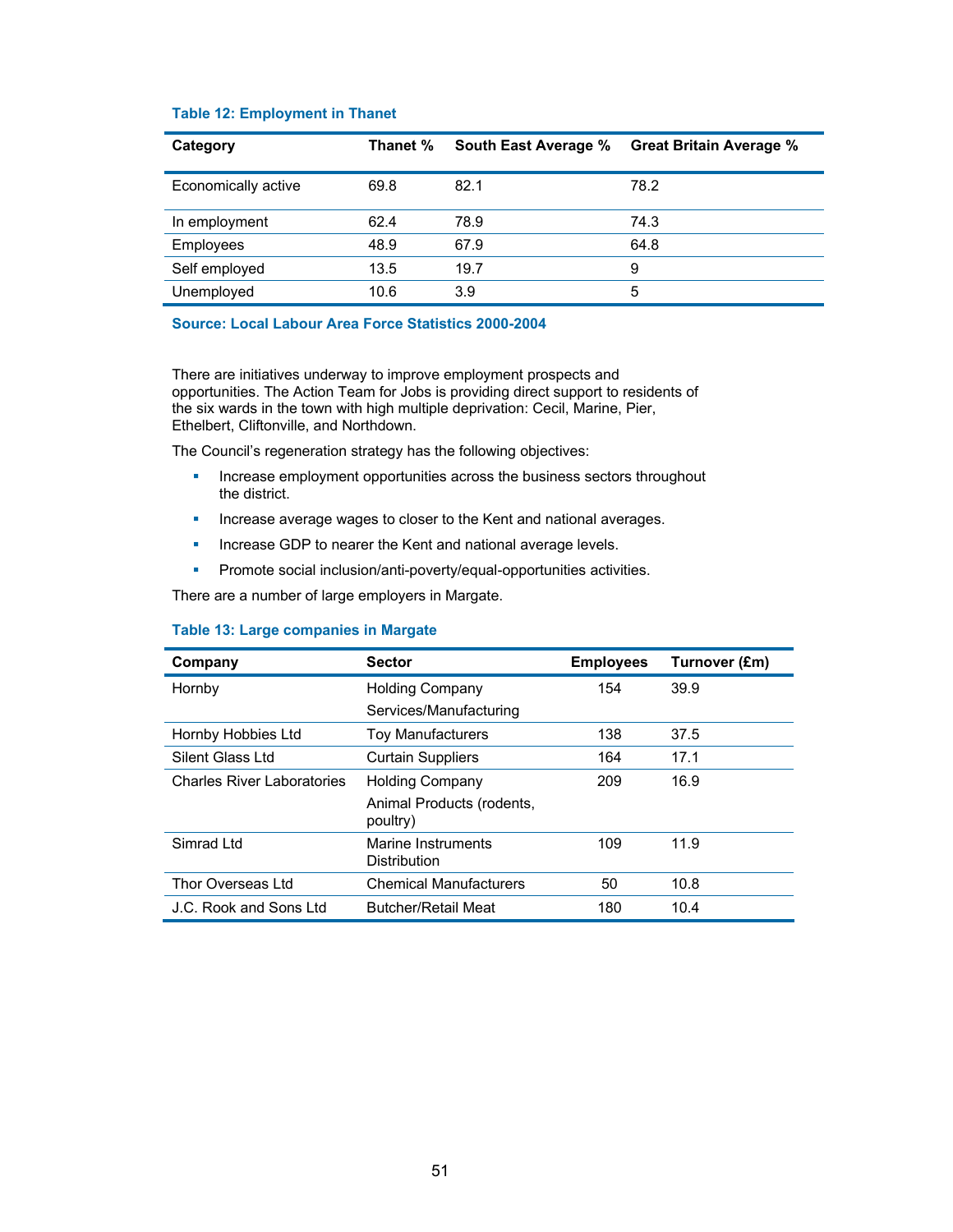# **2.3.4 The local impacts of business**

The following analyses present data drawn from the Local Impact Model when applied to enterprise in Margate.



# Figure 12: Sector distribution of businesses<sup>58</sup>

Margate is dominated like the other towns by property and business services but closely after that comes retail, construction and hotels and catering.

The most remarkable difference between the distribution of enterprises in Margate, compared with that in deprived inner-city borough Tower Hamlets and the national landscape, is the hotels and catering sector, which is much larger in Margate. The property and business services sector in Margate is significantly smaller than the national and inner-city distribution and also when compared with Eastbourne and Havant in the previous two sections. See Table 14.

Table 15 presents the number of firms and total and average impact values generated by firms across the size bands. Overall, businesses in Margate contribute a total of £25.4 million per year towards their local economy. Micro firms are again the chief contributor to the local economy with an overall impact value of £14.6 million. On average those firms generated £31,000. It is interesting to note

l

<sup>&</sup>lt;sup>58</sup> IDBR (adjusted to eliminate large businesses)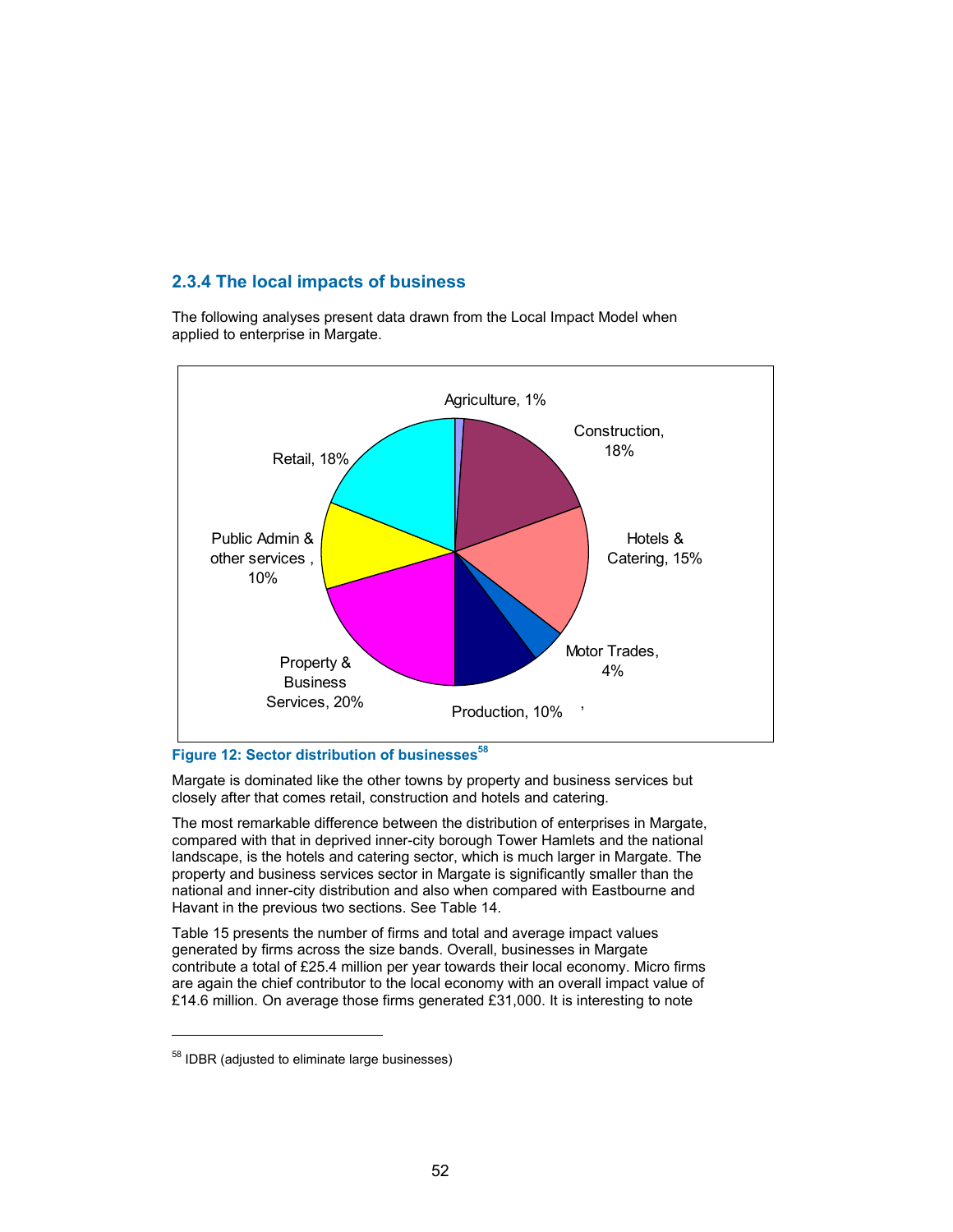that it is the small firms that have a higher average impact value than the mediumsized firms. This is compared to the distribution of average impact in both Eastbourne and Havant in which medium firms had the higher average impacts.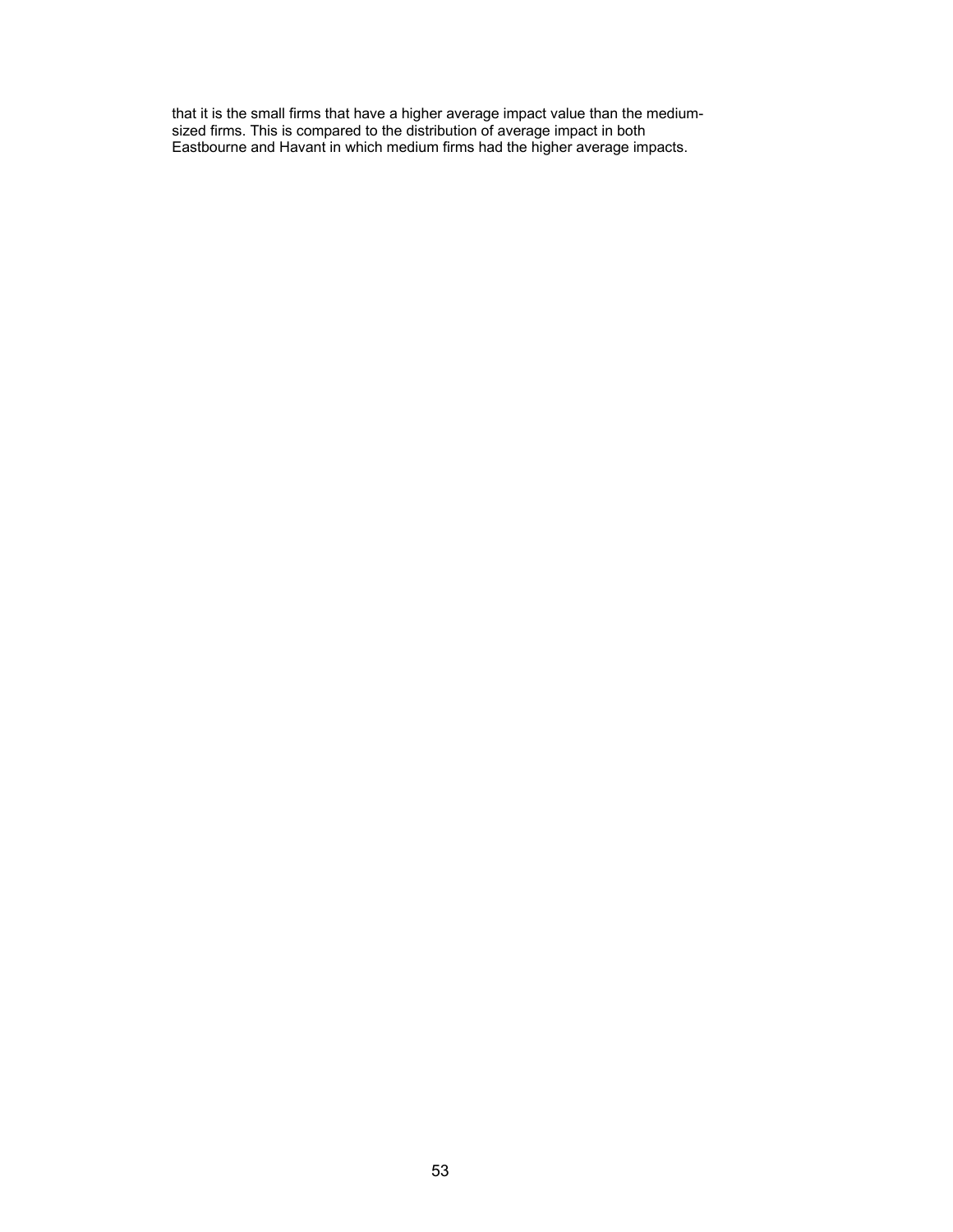|                                        | <b>Margate</b>            |      | <b>Tower Hamlets</b>      |      | <b>Great Britain</b>      |      |
|----------------------------------------|---------------------------|------|---------------------------|------|---------------------------|------|
| <b>Sector</b>                          | No.<br><b>Enterprises</b> | %    | No.<br><b>Enterprises</b> | %    | No.<br><b>Enterprises</b> | %    |
| Agriculture                            | 5                         | 0.01 | 5                         | 0.00 | 137,480                   | 0.09 |
| Construction                           | 95                        | 0.18 | 260                       | 0.04 | 182,145                   | 0.11 |
| Education                              | 0                         | 0.00 | 40                        | 0.01 | 11,045                    | 0.01 |
| Finance                                | 0                         | 0.00 | 45                        | 0.01 | 8,880                     | 0.01 |
| Health                                 | 0                         | 0.00 | 460                       | 0.07 | 111,055                   | 0.07 |
| Hotels & Catering                      | 82                        | 0.15 | 195                       | 0.03 | 10,075                    | 0.01 |
| <b>Motor Trades</b>                    | 21                        | 0.04 | 85                        | 0.01 | 65,510                    | 0.04 |
| Post & Telecom                         | $\Omega$                  | 0.00 | 100                       | 0.02 | 15,395                    | 0.01 |
| Production                             | 53                        | 0.10 | 610                       | 0.09 | 140,335                   | 0.09 |
| Property & Business<br><b>Services</b> | 105                       | 0.20 | 2,390                     | 0.36 | 445,090                   | 0.28 |
| Public Admin & other<br>services       | 55                        | 0.10 | 660                       | 0.10 | 136,490                   | 0.08 |
| Retail                                 | 97                        | 0.18 | 720                       | 0.11 | 184,695                   | 0.11 |
| Transport                              | 0                         | 0.00 | 205                       | 0.03 | 58,225                    | 0.04 |
| Wholesale                              | 16                        | 0.03 | 780                       | 0.12 | 105,115                   | 0.07 |
| TOTAL                                  | 530                       |      | 6,555                     |      | 1,611,535                 |      |

## **Table 14: Sector distribution of enterprises in Margate, Tower Hamlets and Great Britain<sup>59</sup>**

## **Table 15: Enterprise numbers, total and average impact values by size in Margate**

|                                | Micro      | Small     | Medium    | <b>All Sizes</b> |
|--------------------------------|------------|-----------|-----------|------------------|
| Number of<br><b>Businesses</b> | 468        | 28        | 34        | 530              |
| Total Impact                   | 14,607,653 | 5.329.335 | 5,510,096 | 25,447,084       |
| Average Impact                 | 31,234     | 191.241   | 159,976   | 48,014           |

.

 $\overline{a}$ 

**<sup>59</sup>** IDBR (where Margate figures are adjusted to eliminate large businesses)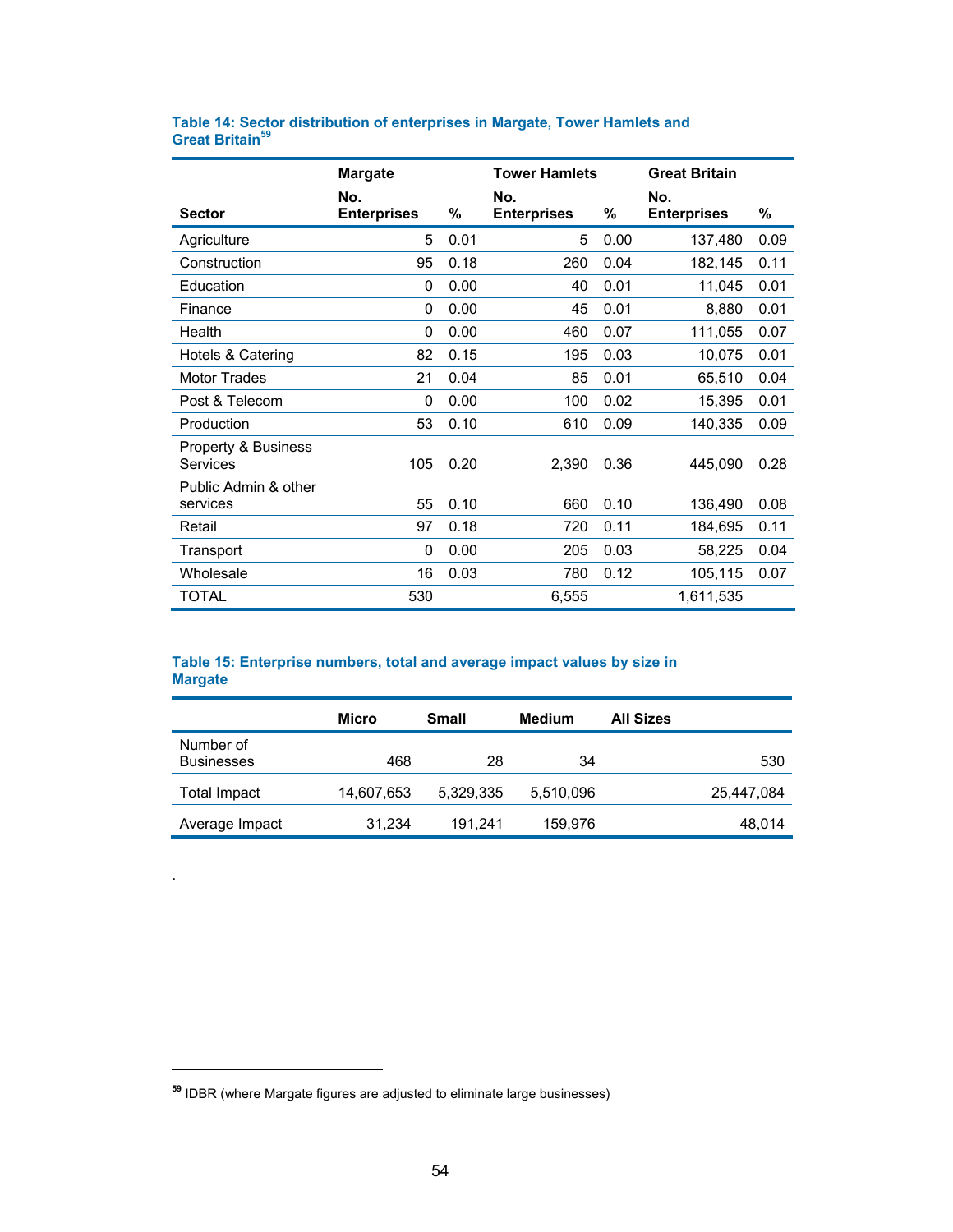





## **Figure 14: Average impacts by firm size**

Figures 13 and 14 illustrate the relative value of the micro, small and mediumsized firms to the Margate economy. Figure 13 shows that micro firms are once again the largest contributors toward total impact. Interestingly there is a divergence from the last two towns in that medium-sized businesses create more impact than small businesses.

Figures 13 and 14 also demonstrate the extent to which small businesses 'punch above their weight' as the average impact is significantly higher than mediumsized businesses despite there being fewer of them. This points to the critical importance of small companies in Margate in terms of impact.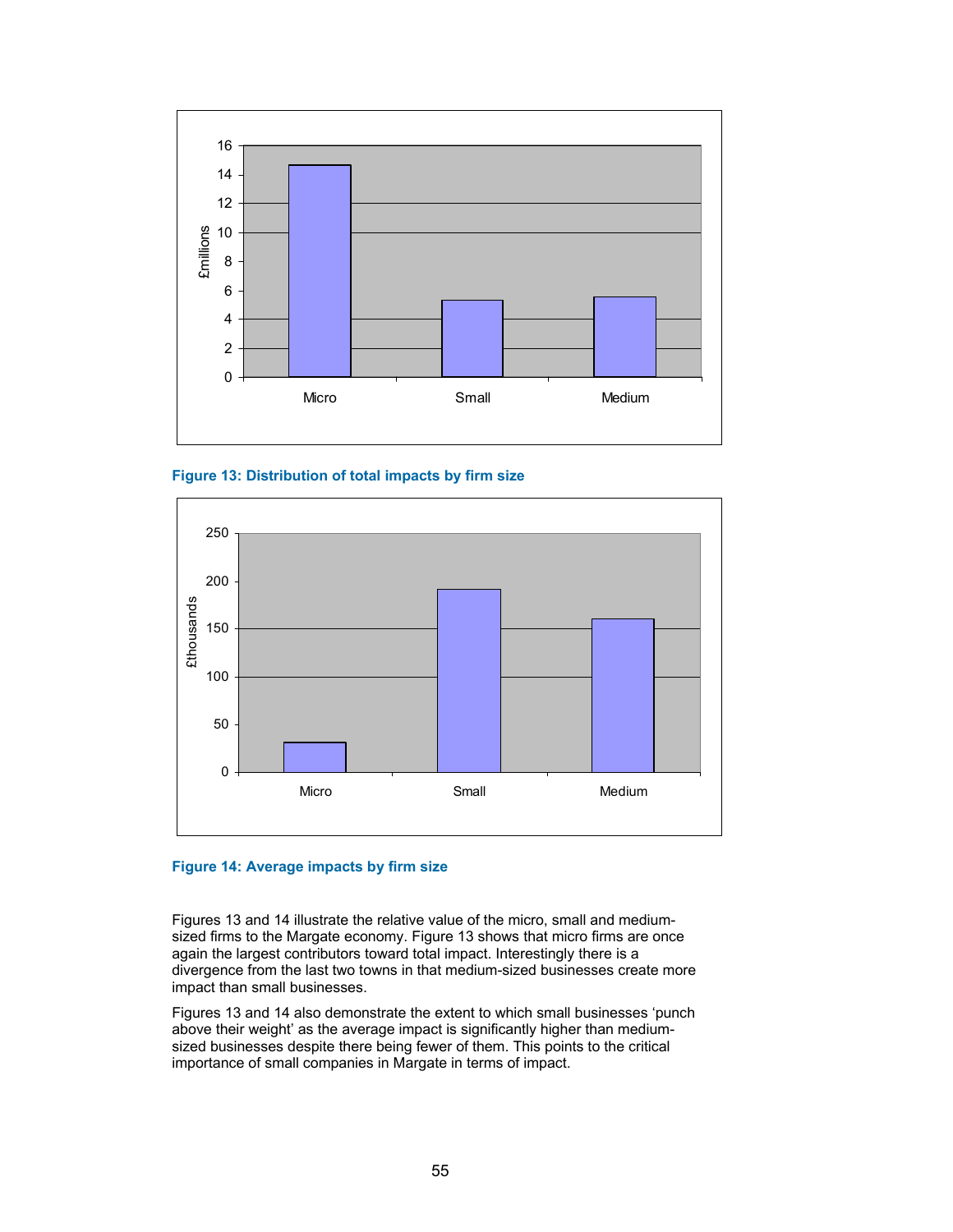Tables 16a and 16b present the total and average impacts split by micro, small and medium-sized companies within each sector. Production, property and business services, public administration and retail are all the main contributing sectors to the local economy. The hotels and catering sector is relatively smaller. Graphs representing this data can be found in Appendix A.

|                                        | <b>Total Impacts</b> |              |               |           |
|----------------------------------------|----------------------|--------------|---------------|-----------|
| <b>Sector</b>                          | Micro                | <b>Small</b> | <b>Medium</b> | All       |
| Agriculture                            | 195,617              | 45,646       | 0             | 241,263   |
| Construction                           | 714,929              | 197,105      | 539,206       | 1,451,240 |
| Education                              | 0                    | 0            | 0             | 0         |
| Finance                                | 0                    | 0            | 0             | 0         |
| Health                                 | 0                    | 0            | 0             | 0         |
| Hotels & Catering                      | 1,253,908            | 187,458      | 0             | 1,441,366 |
| <b>Motor Trades</b>                    | 361,691              | 455,206      | 0             | 816,897   |
| Post & Telecom                         | 0                    | 0            | 0             | O         |
| Production                             | 1,590,911            | 769,693      | 2,422,593     | 4,783,197 |
| Property &<br><b>Business Services</b> | 4,233,522            | 1,064,403    | 0             | 5,297,925 |
| Public Admin &<br>other services       | 1,867,406            | 1,144,575    | 1,506,434     | 4,518,416 |
| Retail                                 | 4,091,642            | 496,812      | 1,041,862     | 5,630,317 |
| Transport                              | 0                    | 0            | 0             | O         |
| Wholesale                              | 298,028              | 968,436      | 0             | 1,266,463 |

## **Table 16a: Total Industry sector impacts in Margate**

## **Table 16b: Average Industry sector impacts in Margate**

| <b>Average Impacts</b>                 |              |              |               |        |
|----------------------------------------|--------------|--------------|---------------|--------|
|                                        | <b>Micro</b> | <b>Small</b> | <b>Medium</b> | All    |
| Agriculture                            | 81,435       | 45,646       | 0             | 44,650 |
| Construction                           | 9,387        | 55,219       | 35,322        | 15,276 |
| Education                              | 0            | 0            | 0             | 0      |
| Finance                                | 0            | 0            | 0             | 0      |
| Health                                 | 0            | 0            | 0             | 0      |
| Hotels & Catering                      | 15,674       | 93,729       | 0             | 17,578 |
| <b>Motor Trades</b>                    | 17,518       | 733,557      |               | 38,412 |
| Post & Telecom                         | 0            | 0            | 0             | O      |
| Production                             | 36,364       | 123,151      | 726,778       | 89,685 |
| Property &<br><b>Business Services</b> | 41,556       | 340,609      |               | 50,456 |
| Public Admin &<br>other services       | 45,500       | 546,538      | 127,198       | 82,184 |
| Retail                                 | 44,535       | 158,980      | 520,931       | 58,045 |
| Transport                              | 0            | 0            | 0             | O      |
| Wholesale                              | 30,008       | 159,207      |               | 79,082 |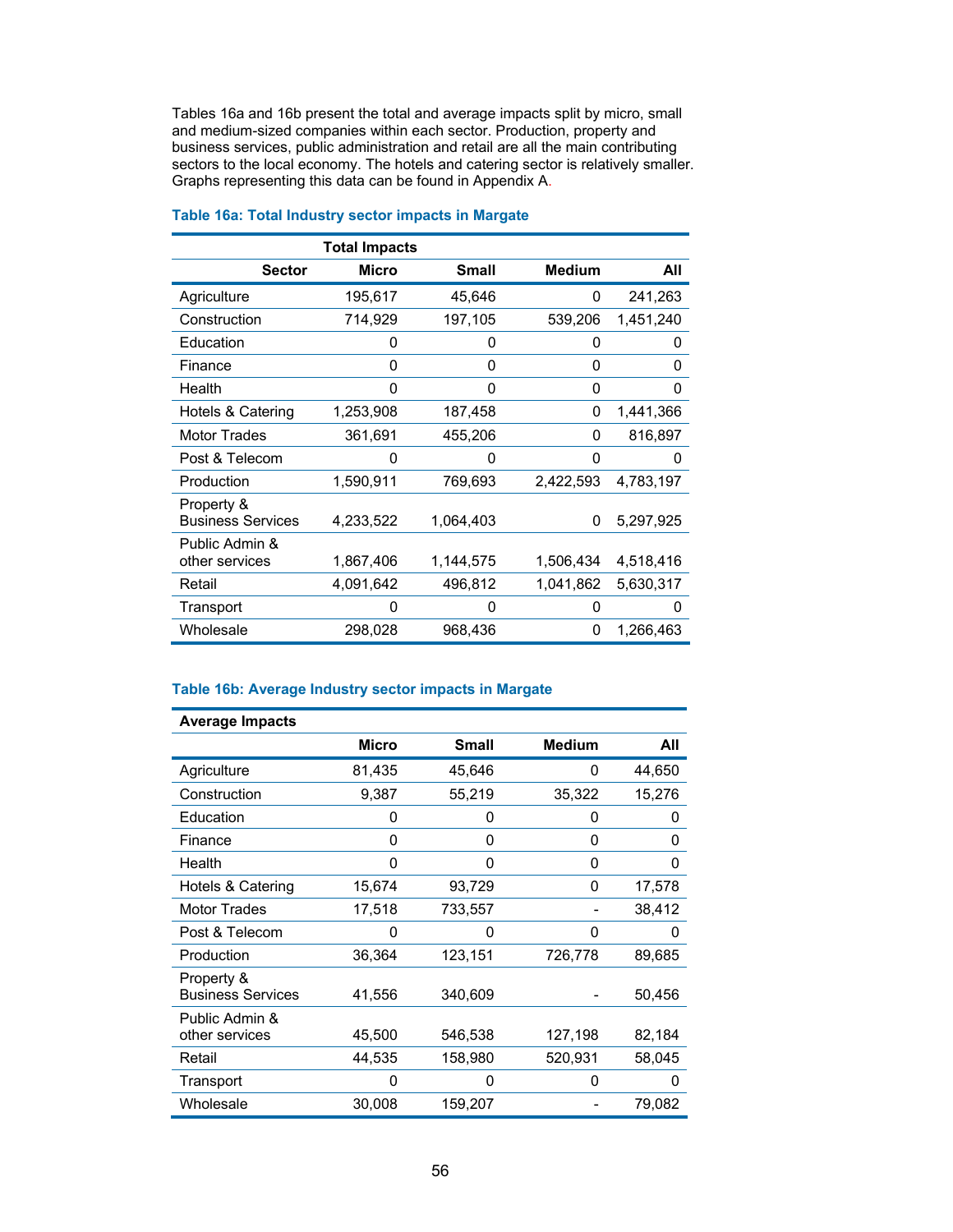The four key sectors are the subject of Figures 15 and 16. They show the distribution of total and average impact values across the hotels and catering, production, property and business services and retail sectors.



### **Figure 15: Size and sector distribution of total impact values for four key sectors**

The retail sector plays the biggest role in impacting on the local economy of Margate. Of this total, it is the micro businesses that are most active. The hotels and catering sector makes relatively little impact, even though it is one of the largest sectors in the town. This is because micro firms contribute most of the impact in this sector with relatively few small and no medium-sized businesses adding to this total.

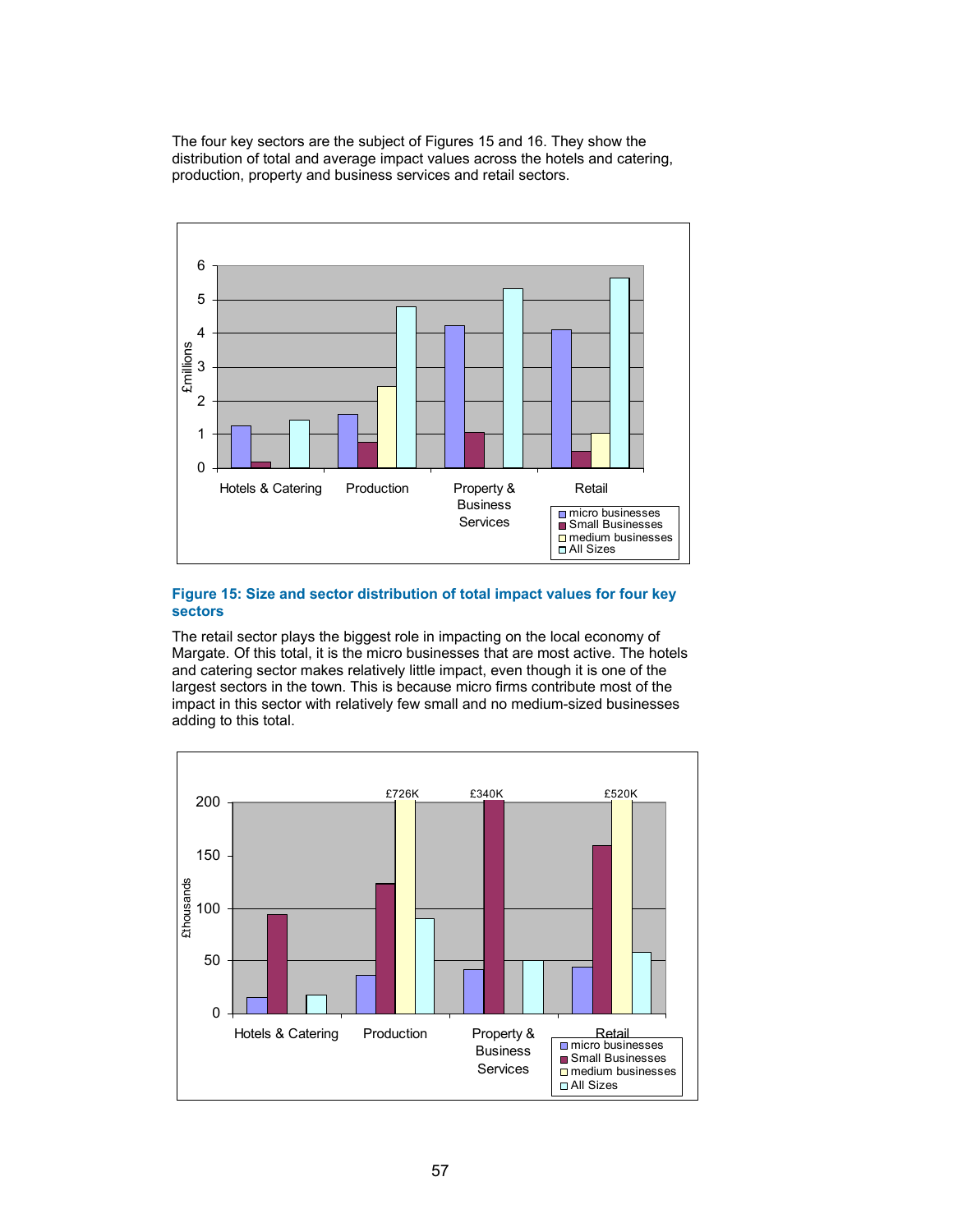#### **Figure 16: Size and sector distribution of average impact values for four key sectors**

Margate's production and retail sectors medium-sized businesses are responsible for the high impact of their overall sector as is illustrated by Figure 16.

# **2.3.5 Recommendations for Margate**

Margate has the highest concentration of deprivation and disadvantage of the four coastal towns studied and is perhaps the town most severely affected by the decline in tourism. Development of the Turner Contemporary Art gallery and regeneration of Margate Old Town offer progress in regenerating the town.

- **•** Develop a longitudinal study of the economic impact of the opening of the Turner Contemporary Art gallery on the local economy. This would measure the benefits that the gallery is generating for local businesses and the local workforce and the wider community It would also provide a useful case study for SEEDA of the benefits of 'iconic'-buildings-based cultural regeneration.
- Carry out a study to evaluate the effect on retail of the opening of Westwood Cross in Margate Centre with particular reference to the Council's stated objective of encouraging independent high-value retail in Margate Old Town and taking account of the importance of local retention to the Margate economy as demonstrated by the results of the LIM for Margate.
- Develop a coherent and strategic and integrated approach to development in Margate to avoid the danger of very real danger of growth having the knock on effect in some parts of accelerating further decline in other parts of the town.
- **Margate is not currently served by a nearby SEEDA Enterprise Hub or** Gateway. However, the Kent Innovation Centre may play an important role.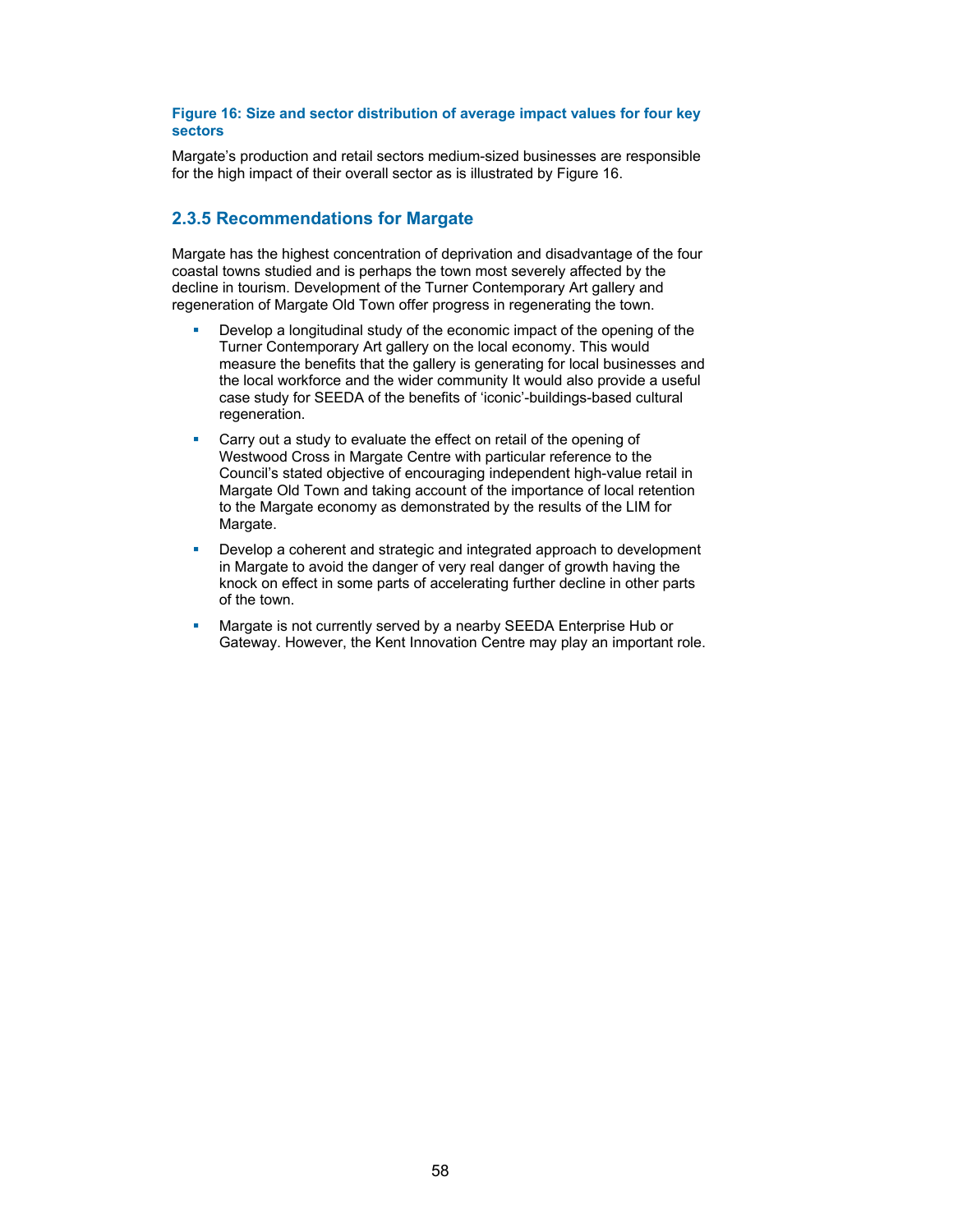# **2.4 Worthing**

- Businesses in Worthing contribute £168 million toward the local economy, by far the largest contribution of the four towns in this study, reflecting the relative robustness of the economy.
- **Micro businesses contribute £80 million to the local economy, almost half of** the total impact. Medium-sized firms contribute £63 million.
- **There are significant numbers of micro firms but they have small average** impacts per firm.
- **Finance is the largest sector in Worthing followed by wholesale. Its value to** the Worthing economy is highly significant and provides an anchor contributing to resilience and employment that distinguishes it from the more fragile economies of the other towns in the study.
- The average impact per business is £74,000.
- The importance of medium-sized firms to the Worthing economy cannot be overstated. Each medium-sized firm has an average impact value of over £2 million, more than 55 times that of a micro firm and seven times that of a small firm.
- In terms of firm size, small businesses make the most impact in the hotels and catering, production, property and business services and retail sectors.
- **Worthing has a large elderly population and the highest number of over 85s** in the country. There are relatively few young people (under 15) though this is increasing six times as fast as the rest of the South East.
- **Employment rates in Worthing are high but wages are significantly lower** than the country average.
- There are a number of large 'blue chip' firms in Worthing which provide a solid anchor of employment in the area.
- **There is a thriving cultural industries sector in Worthing.**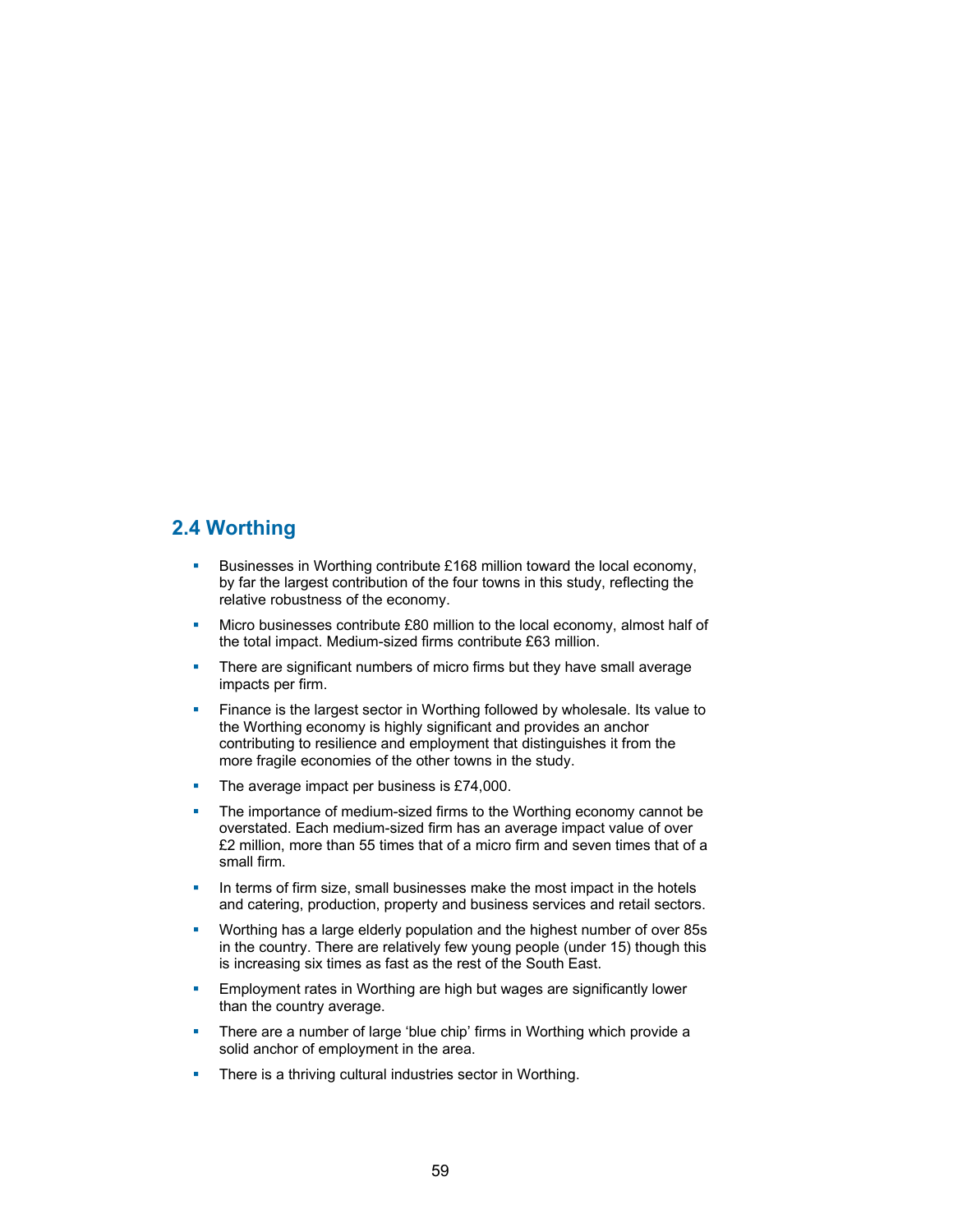- **The Worthing First business partnership provides a useful model for** business involvement in regeneration and a master plan for planning and regenerating Worthing is currently being developed.
- There are signs of a change in the demographics with an influx of young families.
- **There is currently no prospect of substantial public investment or** regeneration money.
- Transport access to the town is poor. SEEDA is currently funding a feasibility study into improving access.
- The Teville Gate shopping centre is a symbol of urban blight. Strategically placed near the railway station, it provides an unsightly introduction to the Town.
- There is an unpopular large greenfield housing development strongly opposed to by local residents at Titnore Woods. They would prefer to see brownfield site development.
- There is a shortage of leasehold business premises of the kind required by business.

Worthing originated as a series of small villages and its development as a town was closely associated with tourism. It has an Area of Outstanding Natural Beauty to the north, coastline to the south, and rural land to the east and west. The Wealden Woods create a geographical barrier between Worthing and its hinterland rural areas in the East and West.

## **2.4.1 The West Sussex context**

West Sussex has a population of 754,000. The over-60s make up 30 per cent of coastal West Sussex's population and the number of under-15s is below the county average. The county has a Gross Value Added of £13,844 per capita per annum, higher than national figures but lower than the regional average (£14,293). The proportion of economically active and unemployed is lower than the South East and nationally. The average gross weekly wage of employees is lower in West Sussex (£457) than in the South East and Great Britain as a whole. There are stark differentials in pay between men and women, particularly between lowpaid men and women. On average women earn £10.31 an hour compared with £13.85 for men or 70 per cent of men's weekly wages. There is a high amount of unpaid care, especially performed by women, with 12 per cent of women compared to 1 per cent of men listing caring as their economic inactivity. 60

Small businesses and the service sector dominate the economy.<sup>61</sup> The VATregistration rate is slightly lower than the South East or English average and startup rates are relatively low. However, employment is forecast to grow, particularly in the service and public sectors, though manufacturing continues to decline. The proportion of highly skilled workers at 19 per cent is less than regional average of 22 per cent.

# **2.4.2 Worthing**

Worthing has a population of 102,844 and the town is comprised of 13 wards. The population has a high number of elderly (and particularly high numbers of the very elderly); 17 per cent are aged over 75 compared with 9 per cent nationally. Indeed, Worthing has the highest proportion of people over 85 in the UK.

l 60 Census Bulletin (2002) *Economic Activity in West Sussex* (West Sussex County Council and Adur: Arun and Worthing Teaching Primary Care Trust).

 $61$  The Areas Investment Fund estimates that 71.6 per cent of firms employ between one and four staff.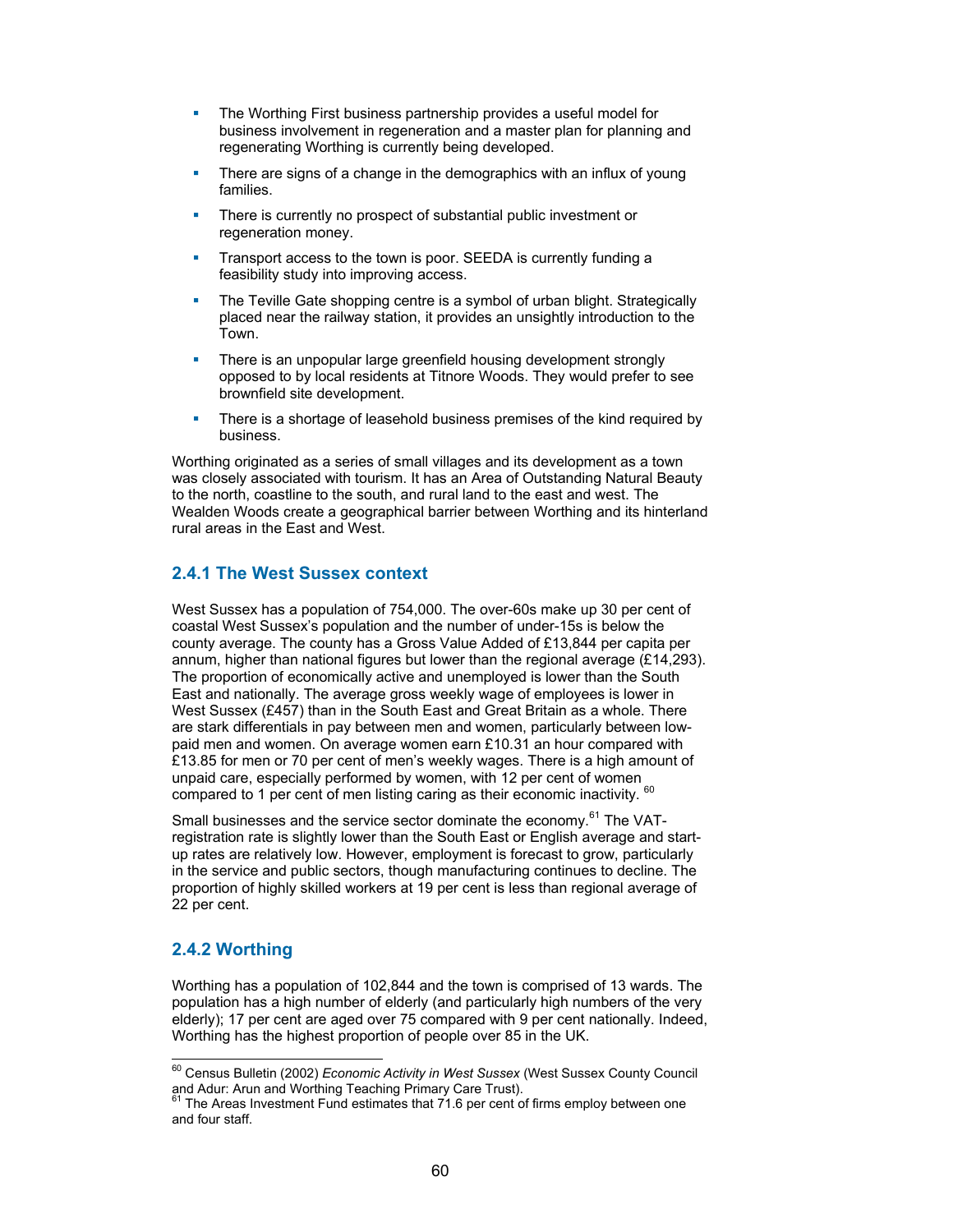However, the demographics may be changing. In the period 1991–2002 there was a 10 per cent increase in the number of under-15s compared with a decline of 14 per cent in the number at retirement age. The number of young people is increasing at twice the national average growth rate and six times as fast as the rest of the South East. Inward migration is principally concentrated in the 16–24 and 25–34 age groups.

Poor transport links means that Worthing is not particularly attractive for logistics or conference business. SEEDA is part funding a feasibility study into building an East Worthing access road to redress this.

The AIF suggests that there are good road and rail links to Worthing with the A27 serving as a link to the M27, and the A23 to Brighton. However, this is not a view shared by business or Worthing Council who point to severe congestion problems as you enter the town.

#### **Deprivation**

Worthing has one ward with concentrated deprivation; the Central Ward ranks 4,742 out of 32,482 Super Output Areas (SOAs). There is a greater proportion of people who are economically inactive through sickness and disability than in the county as a whole; 33.5 per cent of people have a limiting long-term illness and deaths exceed births significantly.

Though near the national average, life expectancy is much lower in Worthing than in other parts of the region. Five per cent more men than the national average have a life-limiting long-term illness. The teenage pregnancy rate at 43.6 per cent, with a 50 per cent abortion rate, is well above the South East and regional average.

Within Worthing, there is considerable affluence alongside the deprivation. The influx of young people, particularly families who have moved in as a result of house prices being relatively reasonable, is leading to a change in terms of range of shops and services (e.g. David Lloyd Centre). This inward migration provides more spending power and opens new markets to improve the retail 'offer'.

Worthing has a high proportion of unfit housing and a high proportion of single households; over 20 per cent are single pensioner households.

Employment levels are high in Worthing but wages are low – £404 per week compared with the West Sussex average of £457. While there are increases in the banking and finance sectors, manufacturing employment is continuing to decline. There has been a significant increase in part-time work for both men and women in distribution, hotels, and restaurants.

Estimates indicate that home working makes up five per cent of the economy and the number of self-employed residents is greater than in West Sussex. $6$ 

There is a lower proportion of quality jobs requiring higher skills and qualifications than the sub-regional average. $63$  The sub-region has low basic skills. There is a high proportion of unemployed school leavers and a high proportion of residents without qualifications. Schools in Worthing are performing below the average national level.

#### **Businesses in Worthing**

 $\overline{a}$ 

There are five Blue Chip firms in Worthing – including Southern Water, Norwich Union and Lloyds Register – that provide a solid anchor of employment. In addition, there is significant public-sector employment at the Inland Revenue. The large service sector includes banks, like HSBC, and manufacturing specialists, including Bowers and Wilkins, a world-renowned loudspeaker maker that has

 $62$  A study commissioned by Worthing Borough Council. There is no current information about the value of the home-working sector but Worthing Council considers it is important to the economy of Worthing

 $63$  Conversation with economic development officer.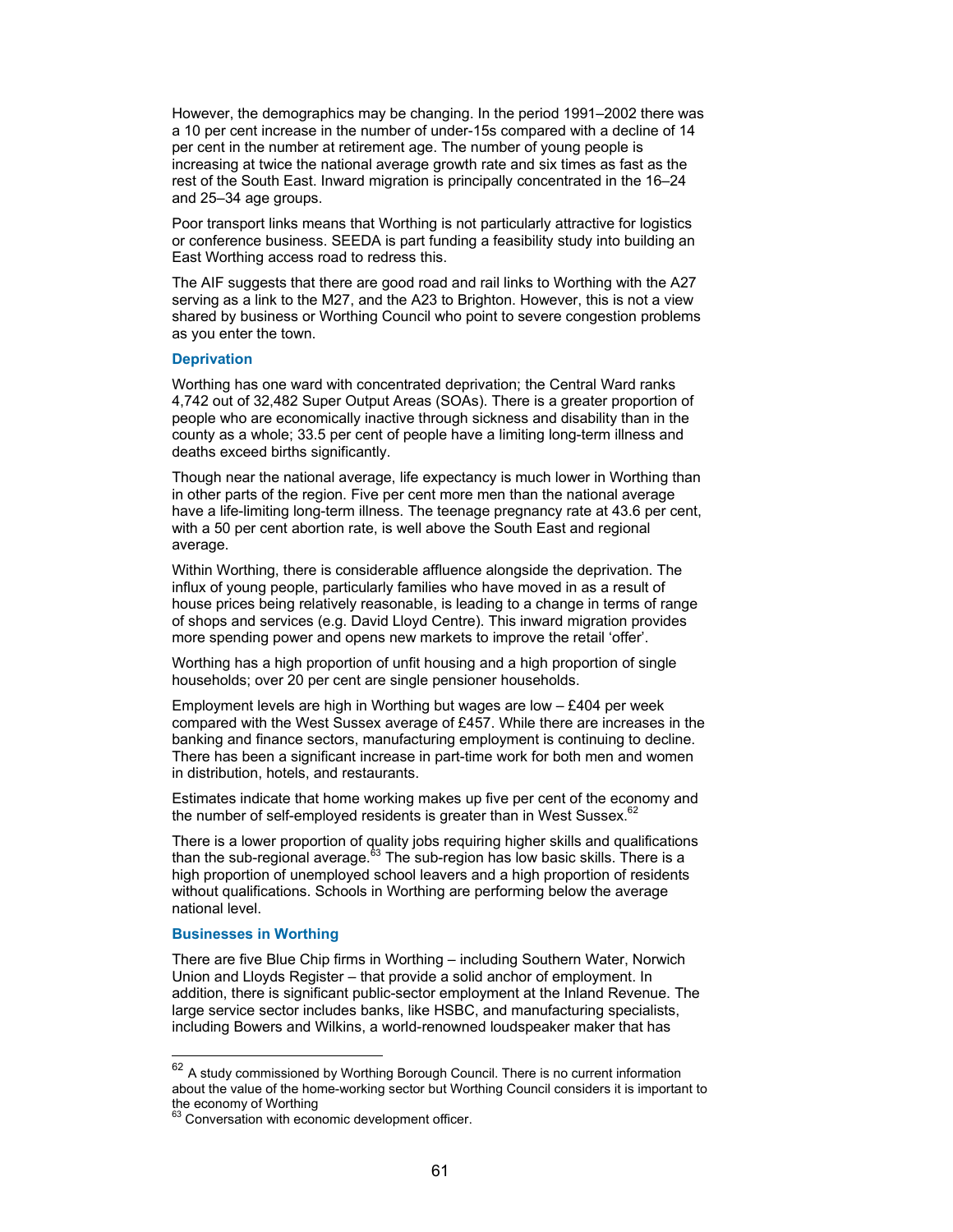received the Queen's Award for Enterprise. The creative industries are regarded as strong. An Arts and Heritage survey is assessing the economic contribution of this sector to the town. The Economic Development Strategy that Worthing is currently preparing is likely to reflect specific proposals to site a cultural quarter at Teville Gate shopping centre or by the seafront.

Although there is a range of good business units, they have low occupancy rates due to their freehold status; demand is now overwhelmingly for leasehold. The seafront offers substantial development potential with seven sites identified. Development of one of the sites would assist in meeting the shortfall of quality follow-on accommodation for businesses. Worthing Council recently carried out an audit of Industrial Estates to give a clear picture of what is available. It found that there was a wide range of good quality industrial estates. However, all are privately owned so it is difficult for the Council to intervene in these to stimulate business creation and retention.

A five-town network has been established to improve economic co-operation with other towns in the AIF. In addition, businesses in Worthing have access to the SEEDA enterprise hub in Shoreham in the neighbouring local authority of Adur.

Regarding business, there is a promising new network building links between local businesses. Worthing First is a business-led economic partnership with 80 members. As well as businesses, the Federation of Small Businesses, Worthing Chamber of Commerce and the Local Strategic Partnership are involved. The launch in 2004 was an auspicious start with over 200 businesses, including 20 business-support organisations. The conference was part funded by SEEDA.

The Worthing First initiative provides a voice for business and seven working groups have now been established to enable business involvement and input into key priority areas for Worthing. These include workforce development and recruitment; small and home-based business; and industrial estates and large companies.

#### **Issues facing Worthing**

Worthing Council has been a hung council for many years and this has resulted in a lack of clear leadership and commitment to economic and tourism policy. In recent years there has been no economic development function at the Council and no coherent approach to tourism. These issues were not seen as priorities and have resulted in there being no clear economic strategy for the town. In addition, there is no existing Master plan for Worthing, although a tendering process is underway. The Council is considering a merger with the adjacent Adur District Council to create a large and more integrated local authority, although it is unclear whether this will provide greater leadership on economic issues.

There are a number of assets in Worthing that could provide greater benefits. The attractive pier is an underused asset and is only active at night for a nightclub, Vaudeville Theatre and an amusement arcade. There is little to attract families. Given demographic changes, there is very little in the way of attractions/facilities for young families.

In terms of town layout, there is no clear linkage between the main shopping centre/town centre area and the Worthing seafront. This has negative repercussions on the number of visitors to attractions. There is also considerable town-centre congestion with the one road to the seafront being very congested. Given the proximity of an Area of Outstanding Natural Beauty there is little prospect of a bypass.

#### *Teville Gate*

A national 'eyesore', Teville Gate is a declining shopping centre occupying a key strategic site near the railway station. The centre provides a poor first impression to visitors and its future has been debated for the past 20 years. In April 2004, Radio 5 Live listeners voted Teville Gate as the 'shabbiest' street in Britain. The site is primed for re-development and is currently awaiting a planning application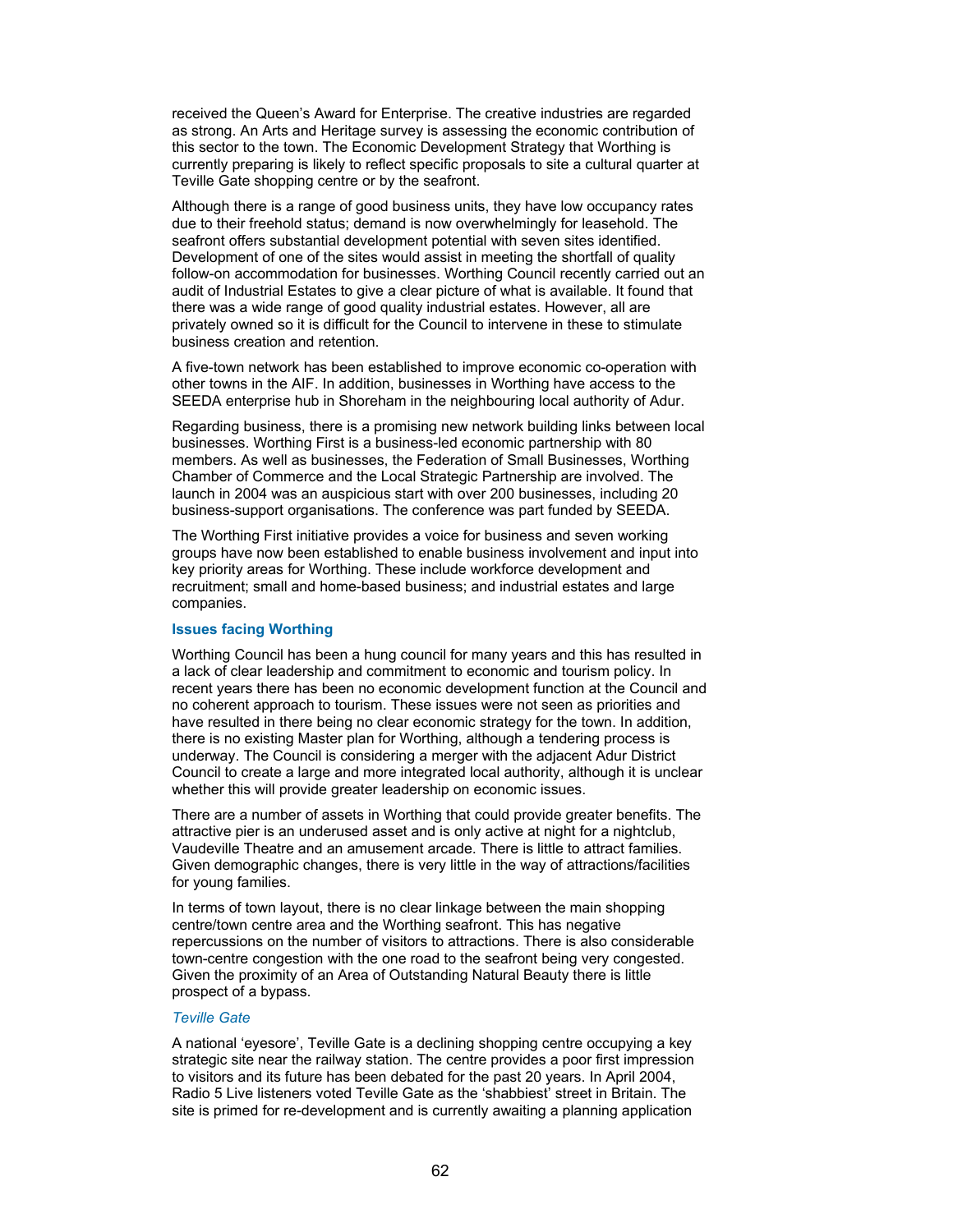from developers and owners. There has been some talk about a new swimming pool being developed there and some suggestion that it could house the cultural hub.

In July 2004, there was a major protest march about the redevelopment of Teville Gate highlighting the need for social housing and shops. This was linked to opposition to the development of 850 houses in Titnore Lane on a greenfield site near a nature conservation. A quarter of the houses are social housing and a business park is planned. This was a major election issue at the 2004 Council elections where a single-issue protest candidate standing against the redevelopment received 25 per cent of the votes!

Teville Gate offers the potential to develop niche retail leading down the streets to the seafront and to encourage local ownership.



### **Key strategies**

In the *Economic Strategy for West Sussex County Council*, regenerating the coastal economy is one of the five themes but only £35,000 has been set aside for coastal projects. Other key priorities include: town centre revival; use of brownfield land; and diversification into higher-value-added tourism.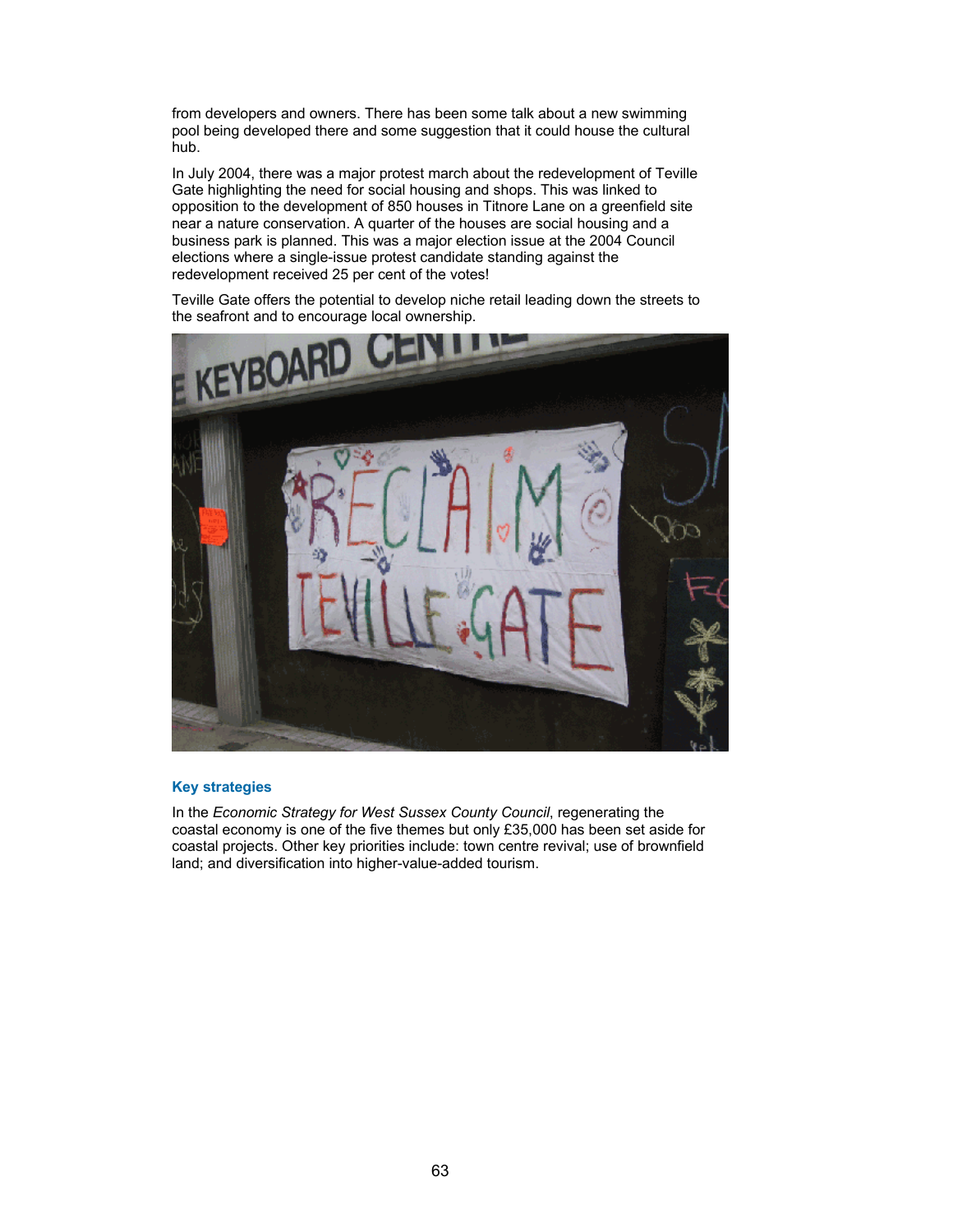# **2.4.3 The local impacts of business**



The following analyses present data drawn from the Local Impact Model when applied to enterprise in Worthing.

## Figure 17: Sector distribution of businesses<sup>64</sup>

Worthing has a diverse enterprise base dominated by property and business services, retail, construction and the public sector.

Table 17 offers a comparison of the sector distribution within Worthing with that of a deprived inner-city local authority (Tower Hamlets) and the landscape across the whole of Great Britain. Comparison with Tower Hamlets shows a significantly smaller property and services sector and wholesale sector, but a bigger construction and hotels and catering which is a similar story across the four seaside towns of this study. When comparing with the national picture it is retail, hotels and catering, and construction that show the greatest variation.

Table 18 presents the number of firms and total and average impact values generated by firms across size bands. Overall, businesses in Worthing contribute a considerable amount (£168 million) per year towards their local economy. Micro firms are again the chief contributor to the local economy with an overall impact value of almost £80 million per year. Small businesses contribute considerably

 $\overline{a}$ 

 $64$  Source: IDBR (adjusted to eliminate large businesses)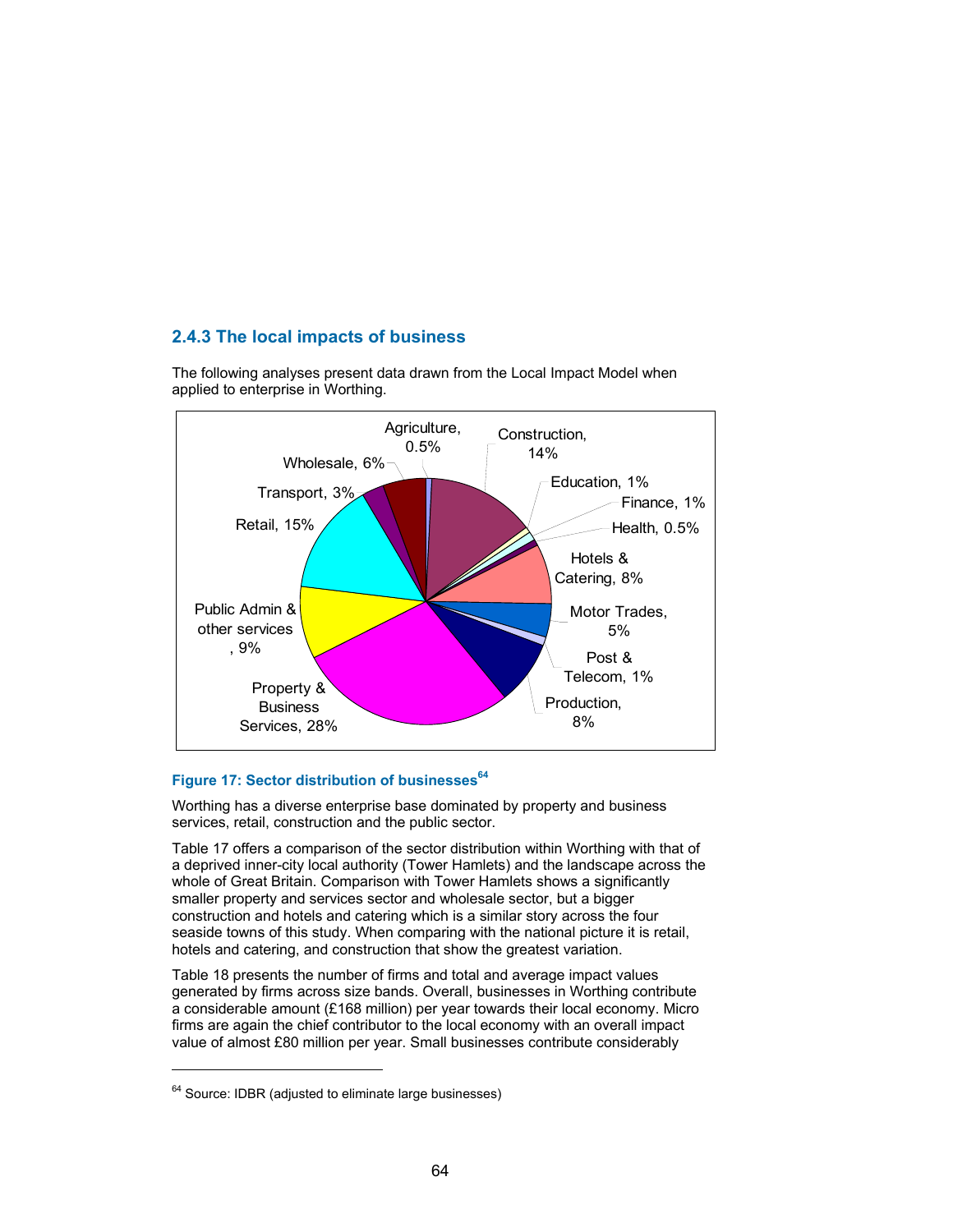less than medium-sized companies. This can be explained by the relatively low average value generated by small businesses compared to the £2 million by medium businesses.

|                                  | Worthing                        |      | <b>Tower Hamlets</b>            |      | <b>Great Britain</b>            |      |
|----------------------------------|---------------------------------|------|---------------------------------|------|---------------------------------|------|
| <b>Sector</b>                    | Number of<br><b>Enterprises</b> | %    | Number of<br><b>Enterprises</b> | %    | Number of<br><b>Enterprises</b> | %    |
| Agriculture                      | 20                              | 0.01 | 5                               | 0.00 | 137,480                         | 0.09 |
| Construction                     | 310                             | 0.14 | 260                             | 0.04 | 182,145                         | 0.11 |
| Education                        | 22                              | 0.01 | 40                              | 0.01 | 11,045                          | 0.01 |
| Finance                          | 25                              | 0.01 | 45                              | 0.01 | 8,880                           | 0.01 |
| Health                           | 17                              | 0.01 | 460                             | 0.07 | 111,055                         | 0.07 |
| Hotels & Catering                | 175                             | 0.08 | 195                             | 0.03 | 10,075                          | 0.01 |
| <b>Motor Trades</b>              | 103                             | 0.05 | 85                              | 0.01 | 65,510                          | 0.04 |
| Post & Telecom                   | 21                              | 0.01 | 100                             | 0.02 | 15,395                          | 0.01 |
| Production                       | 190                             | 0.08 | 610                             | 0.09 | 140,335                         | 0.09 |
| Property & Business<br>Services  | 642                             | 0.28 | 2,390                           | 0.36 | 445,090                         | 0.28 |
| Public Admin & other<br>services | 210                             | 0.09 | 660                             | 0.10 | 136,490                         | 0.08 |
| Retail                           | 335                             | 0.15 | 720                             | 0.11 | 184,695                         | 0.11 |
| Transport                        | 61                              | 0.03 | 205                             | 0.03 | 58,225                          | 0.04 |
| Wholesale                        | 125                             | 0.06 | 780                             | 0.12 | 105,115                         | 0.07 |
| TOTAL                            | 2,256                           |      | 6,555                           |      | 1,611,535                       |      |

## **Table 17: Sector distribution of enterprises in Worthing, Tower Hamlets and Great Britain**

**Source: IDBR (where Worthing figures are adjusted to eliminate large businesses)**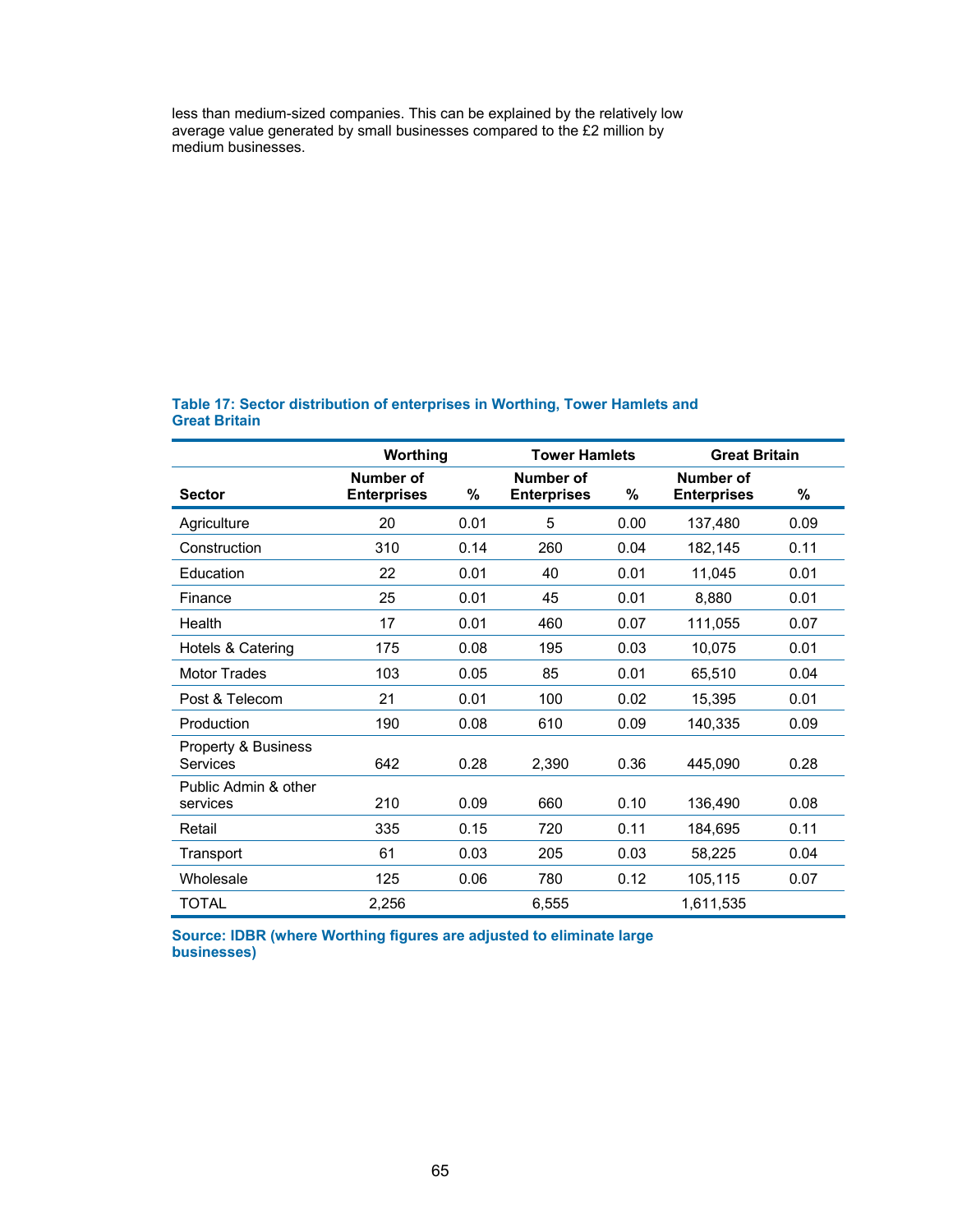|                                | <b>Micro</b> | <b>Small</b> | Medium     | All         |
|--------------------------------|--------------|--------------|------------|-------------|
| Number of<br><b>Businesses</b> | 2,130        | 96           | 30         | 2,256       |
| Total Impact                   | 79,929,384   | 25,801,391   | 63,073,339 | 168,804,114 |
| Average Impact                 | 37,529       | 268,194      | 2,079,341  | 74,813      |

## **Table 18: Enterprise numbers, total and average impact values by size in Worthing**

Figures 18 and 19 help to illustrate these relative differences:

Medium businesses in Worthing create a significantly large total impact as Figure 18 illustrates. Although micro firms are still the clear winners, medium-sized businesses impact generation approaches this total.

Figure 19 helps to explain the narrow gap between the total impacts created by micro businesses and that by medium-sized businesses as illustrated. Micro firms, although there are a lot of them, have a very small average impact.



**Figure 18: Size distribution of total impact value**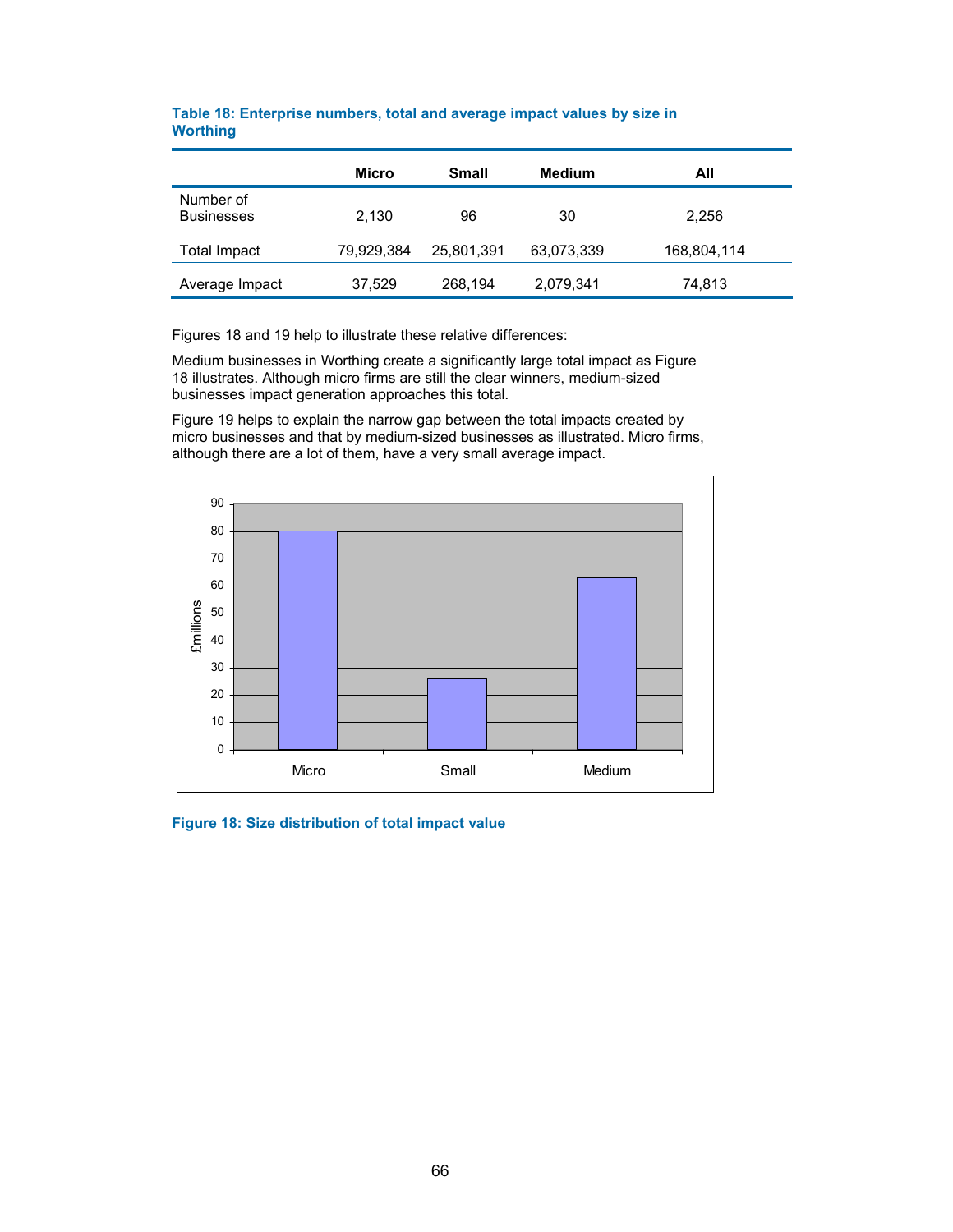

#### **Figure 19: Size distribution of average impact value**

The chief sectoral contributors to the local economy include finance and wholesale. The presence of finance sector contributions in Worthing is in contrast to the other towns in this study. There are significant finance businesses that register in the data. This doesn't mean that there are no finance sector impacts in the other towns, but it is likely that they are significantly lower. Graphs illustrating the data in the table above can be viewed in Appendix A.

The four key sectors are the subject of Figure 22 and 23. They show the distribution of total and average impact values across the hotels and catering, production, property and business services and retail sectors.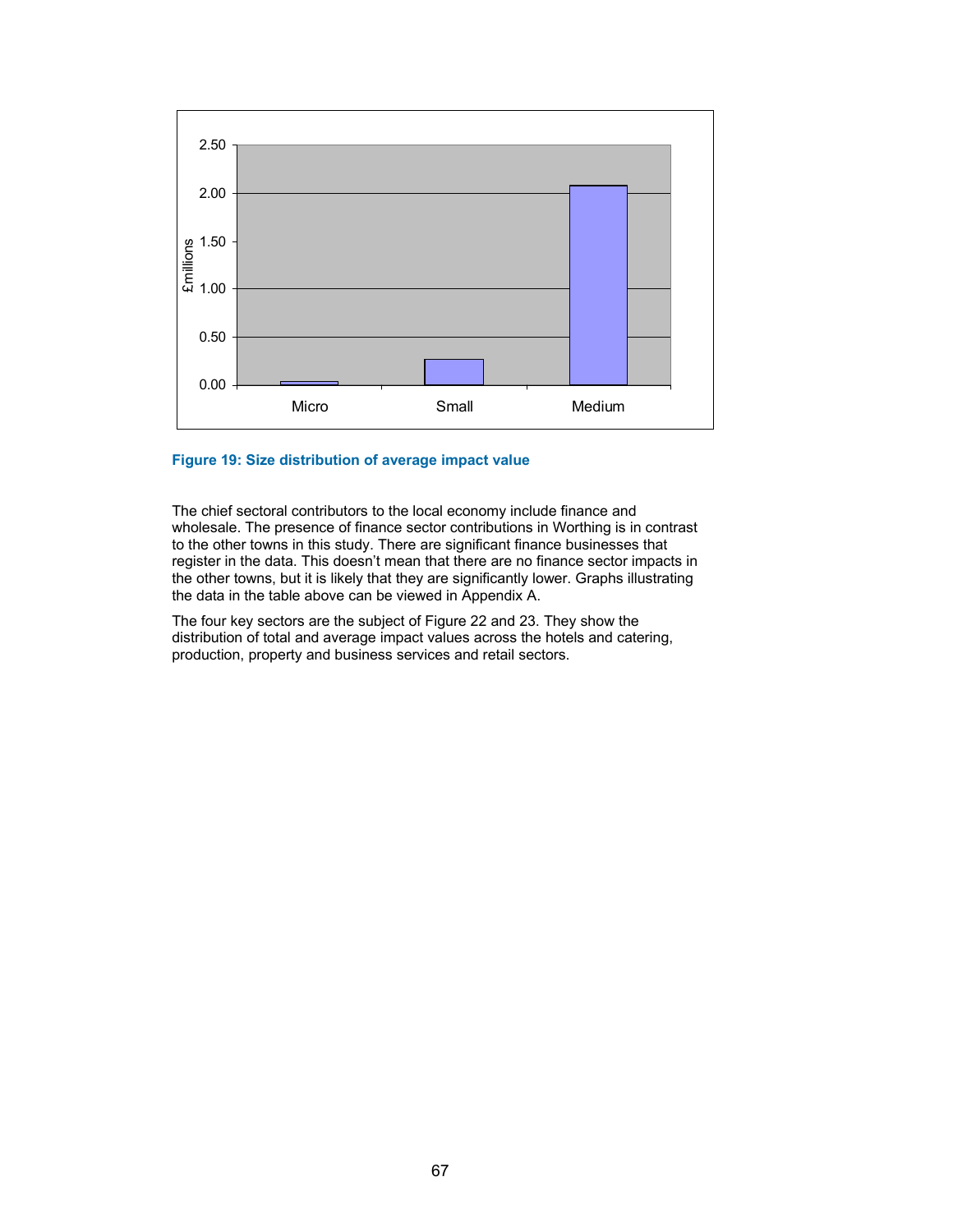|                                           | <b>Total Impacts</b> |              |               |            |
|-------------------------------------------|----------------------|--------------|---------------|------------|
| <b>Sector</b>                             | Micro                | <b>Small</b> | <b>Medium</b> | All        |
| Agriculture                               | 144,052              | 11,783       | 108,667       | 264,502    |
| Construction                              | 8,665,794            | 5,308,825    | 4,114,139     | 18,088,759 |
| Education                                 | 1,354,808            | 234,310      | 0             | 1,589,118  |
| Finance                                   | 5,555,951            | 1,545,842    | 21,753,419    | 28,855,212 |
| Health                                    | 1,310,512            | 116,335      | 0             | 1,426,847  |
| Hotels &<br>Catering                      | 7,370,054            | 551,451      | 0             | 7,921,505  |
| Motor Trades                              | 2,639,103            | 1,357,482    | 10,772,904    | 14,769,489 |
| Post & Telecom                            | 135,825              | 42,059       | 387,865       | 565,748    |
| Production                                | 9,306,445            | 4,429,827    | 0             | 13,736,272 |
| Property &<br><b>Business</b><br>Services | 17,486,464           | 3,124,921    | 2,106,458     | 22,717,843 |
| Public Admin &<br>other services          | 10,448,862           | 5,265,460    | 0             | 15,714,322 |
| Retail                                    | 11,506,728           | 817,169      | 0             | 12,323,897 |
| Transport                                 | 406,397              | 106,980      | 1,548,430     | 2,061,807  |
| Wholesale                                 | 3,598,387            | 2,888,948    | 22,281,457    | 28,768,792 |

# **Table 19a: Total industry sector impacts in Worthing**

## **Table 19b: Industry sector impacts in Worthing**

| <b>Average Impacts</b>                    |         |              |               |           |
|-------------------------------------------|---------|--------------|---------------|-----------|
| <b>Sector</b>                             | Micro   | <b>Small</b> | <b>Medium</b> | All       |
| Agriculture                               | 8,003   | 11,783       | 108,667       | 13,225    |
| Construction                              | 29,264  | 412,254      | 4,114,139     | 58,351    |
| Education                                 | 67,740  | 117,155      | 0             | 72,233    |
| Finance                                   | 336,101 | 445,566      | 4,350,684     | 1,154,208 |
| Health                                    | 87,367  | 58,167       | 0             | 83,932    |
| Hotels &<br>Catering                      | 42,966  | 158,948      | 0             | 45,266    |
| <b>Motor Trades</b>                       | 28,359  | 195,637      | 3,590,968     | 143,393   |
| Post & Telecom                            | 7,990   | 21,029       | 193,932       | 26,940    |
| Production                                | 53,903  | 255,367      | 0             | 72,296    |
| Property &<br><b>Business</b><br>Services | 28,153  | 225,178      | 287,244       | 35,368    |
| Public Admin &<br>other services          | 50,592  | 1,517,691    | 0             | 74,830    |
| Retail                                    | 35,833  | 58,884       | 0             | 36,788    |
| Transport                                 | 7,189   | 30,835       | 1,548,430     | 33,800    |
| Wholesale                                 | 34,404  | 277,566      | 2,228,146     | 230,150   |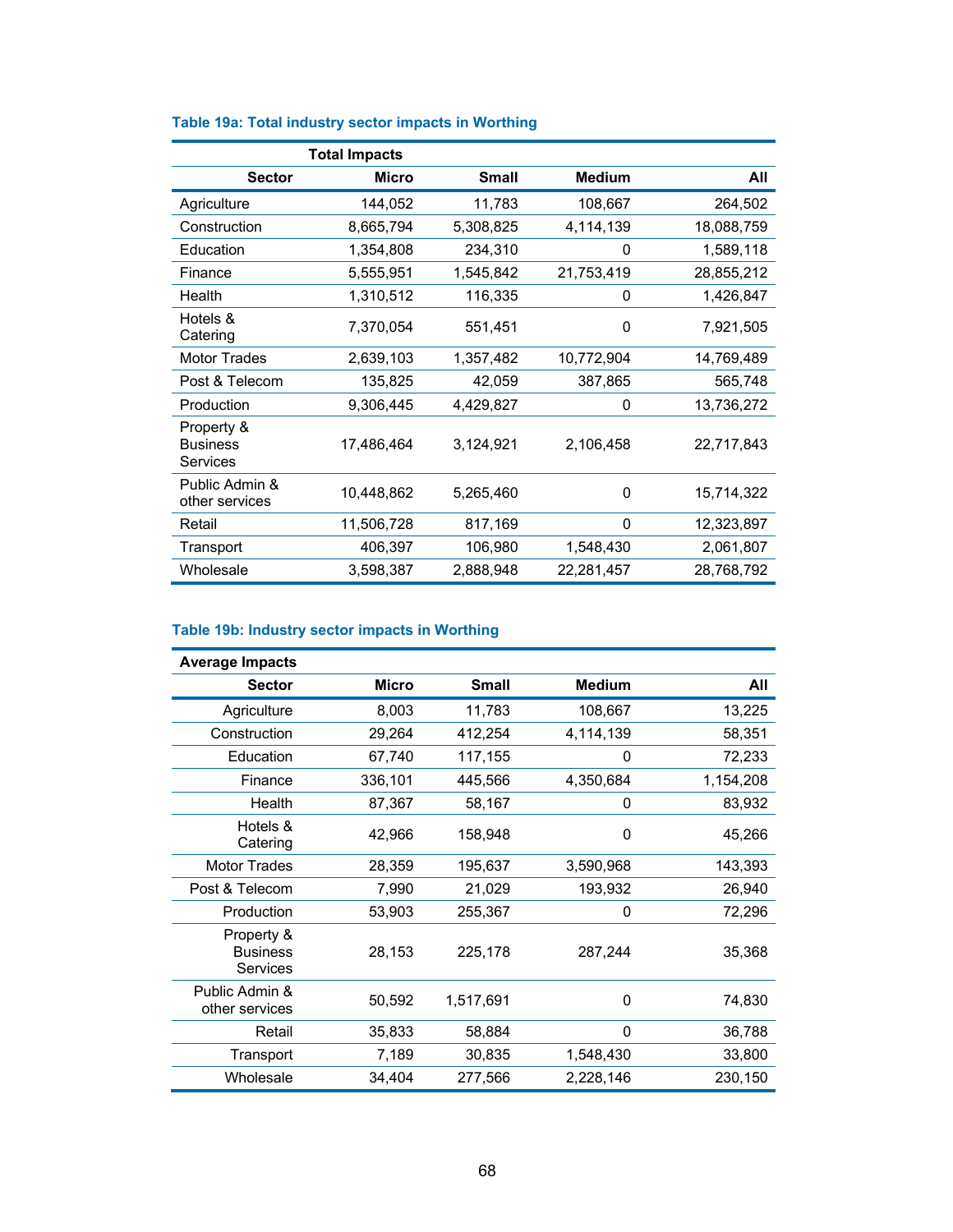

#### **Figure 20: Size and sector distribution of total impact value for four key sectors**

Figure 20 shows that the property and business sector is the main generator of impact in Worthing. There are no medium-sized businesses in any of the four sectors except for property and business. Despite this, Worthing contributes significantly higher impacts compared with the other towns. Although this observation needs further investigation, it helps to illustrate the important role small and micro businesses can play in the impact of enterprise on the local economy.



### **Figure 21: Size and sector distribution of Average Impact Value for four key sectors**

Figure 21 shows that small businesses are the powerhouses of impact generation in the four key sectors of Worthing.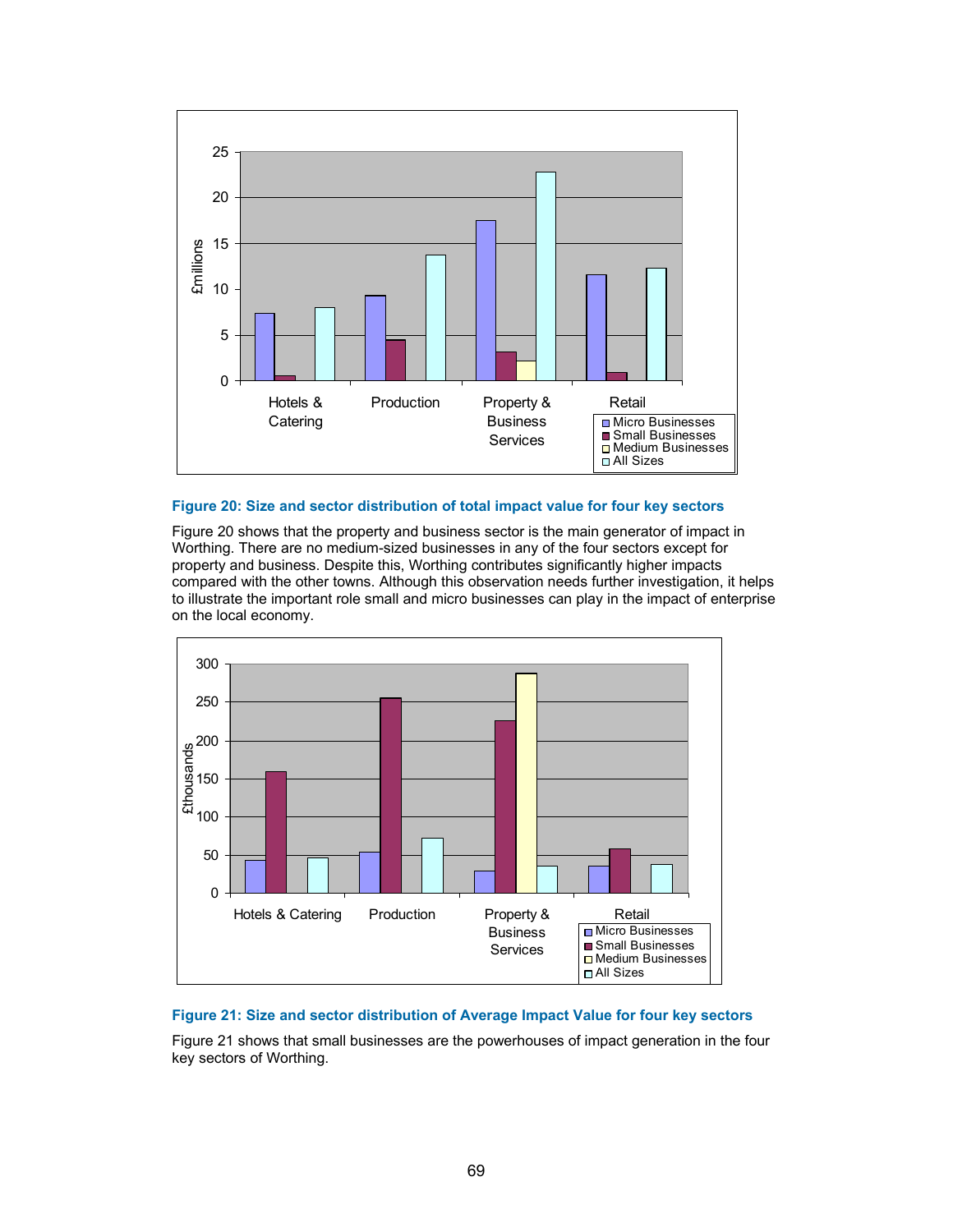# **2.4.4 Recommendations for Worthing**

Worthing has a relatively diverse economy compared with the other towns in this study and few areas of disadvantage. However, it has suffered from a lack of clear civic leadership, strategy and vision in adjusting to the changing pattern of tourism and regarding its retail offer. Business is playing a role in addressing this through the Worthing First partnership and input into an Economic Development Plan and Masterplan of the area.

- Worthing Council and Worthing First to identify a solution for redeveloping the Teville Gate shopping centre, which occupies a key gateway site close to the railway station and continues to decline.
- Develop better linkages between the seafront and main high street shopping area. Encourage the development of a distinctive retail offer, particularly in the streets leading to the seafront.
- **The cultural industries and retail sectors in Worthing are important local clusters.** Efforts should be made, through a viable cultural quarter, to embed these in the local economy. The impacts on the local economy should be measured and tracked.
- Exploit the full potential of Worthing Pier and enhance its attractiveness to a more diverse range of users, particularly families.
- Develop a strategy for attracting new retail and business that will meet the currently underserved market needs of the over-30s and families as the demographic make-up of Worthing changes.
- Worthing Council to build on the success of Worthing First which provides a useful model for business-led regeneration and involve entrepreneurs and local business in regenerating Worthing.
- Worthing has a good range of medium and large firms providing skilled and semiskilled employment opportunities. Worthing Borough Council to work closely to ensure that they are embedded in the local economy.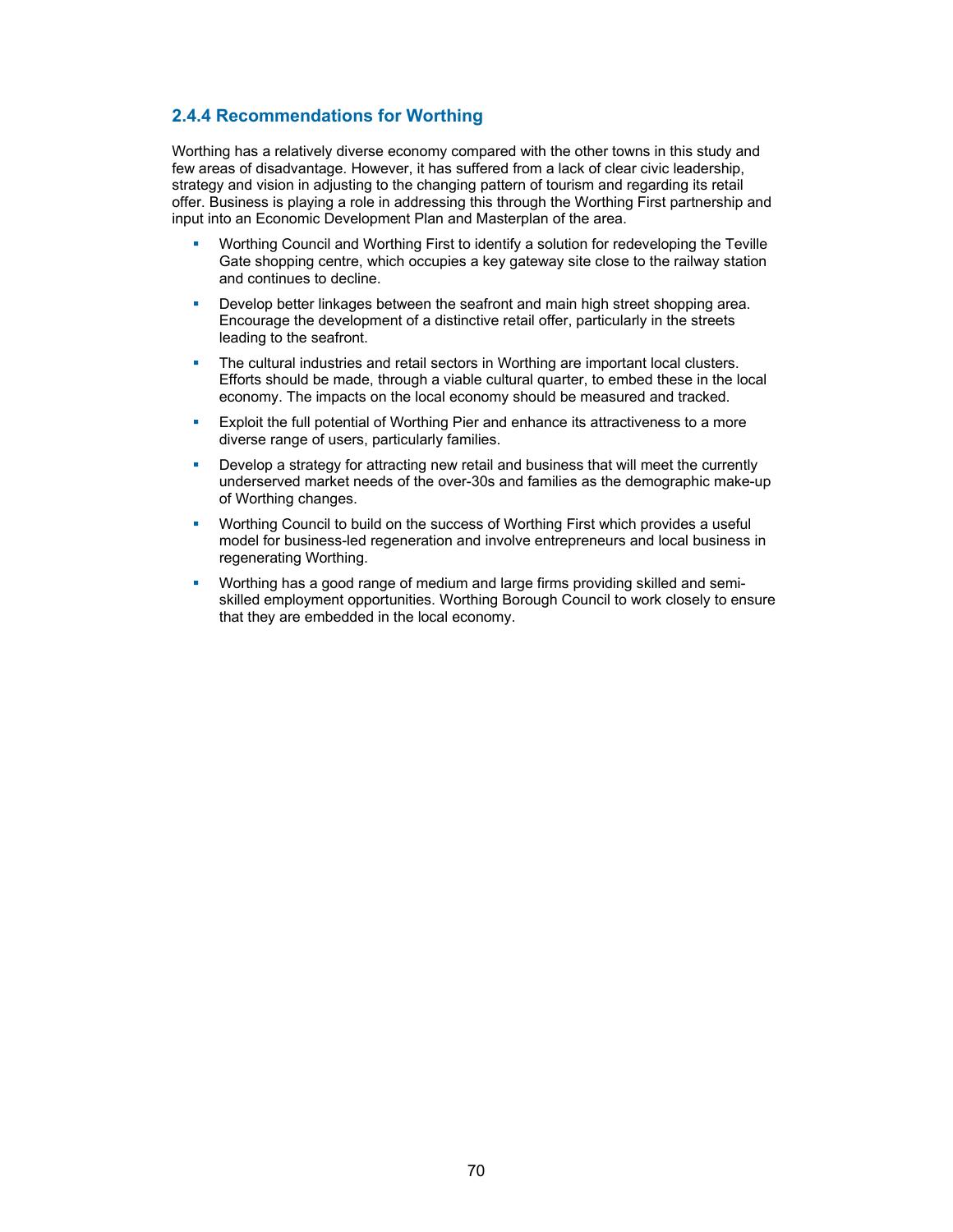# **2.5 Comparing impact patterns between the four towns**

Table 20 provides an analysis of enterprise levels and total and average impact values for each town of the study. It is not intended to be a performance league for each town as there are many other factors not displayed here that can explain disparities. It is intended to allow comparison between impact levels and enterprise landscapes.

A comparison of the data on impact for the four towns highlights some interesting similarities and differences about the enterprise landscape.

One of the most striking facts is the relatively low value of the hotel and catering sector to the local economy of the coastal towns. In all four towns this sector, the mainstay of the traditional tourism sector, has average impacts at well below the overall average for each town, highlighting the transition to the post-tourism economy in each town.

Retail also emerges as making a contribution impact with below average impact. Only in Margate is the contribution greater than average.

The production sector emerges as key to the economies of most of the coastal towns studied, generating the highest average and total impacts in Havant and Margate and the third highest in Eastbourne.

The construction sectors pre-eminence in terms of the number of firms is not reflected in impact, with the exception of Havant, the average impact is small.

The importance of anchor firms is exemplified by the finance sector in Worthing, giving them a major competitive advantage compared with the other towns in this study. Economic development officers in Worthing highlighted the relative resilience of the Worthing economy as being based on its success in attracting and retaining a range of financial services businesses which contribute to the local economy and provide significant employment.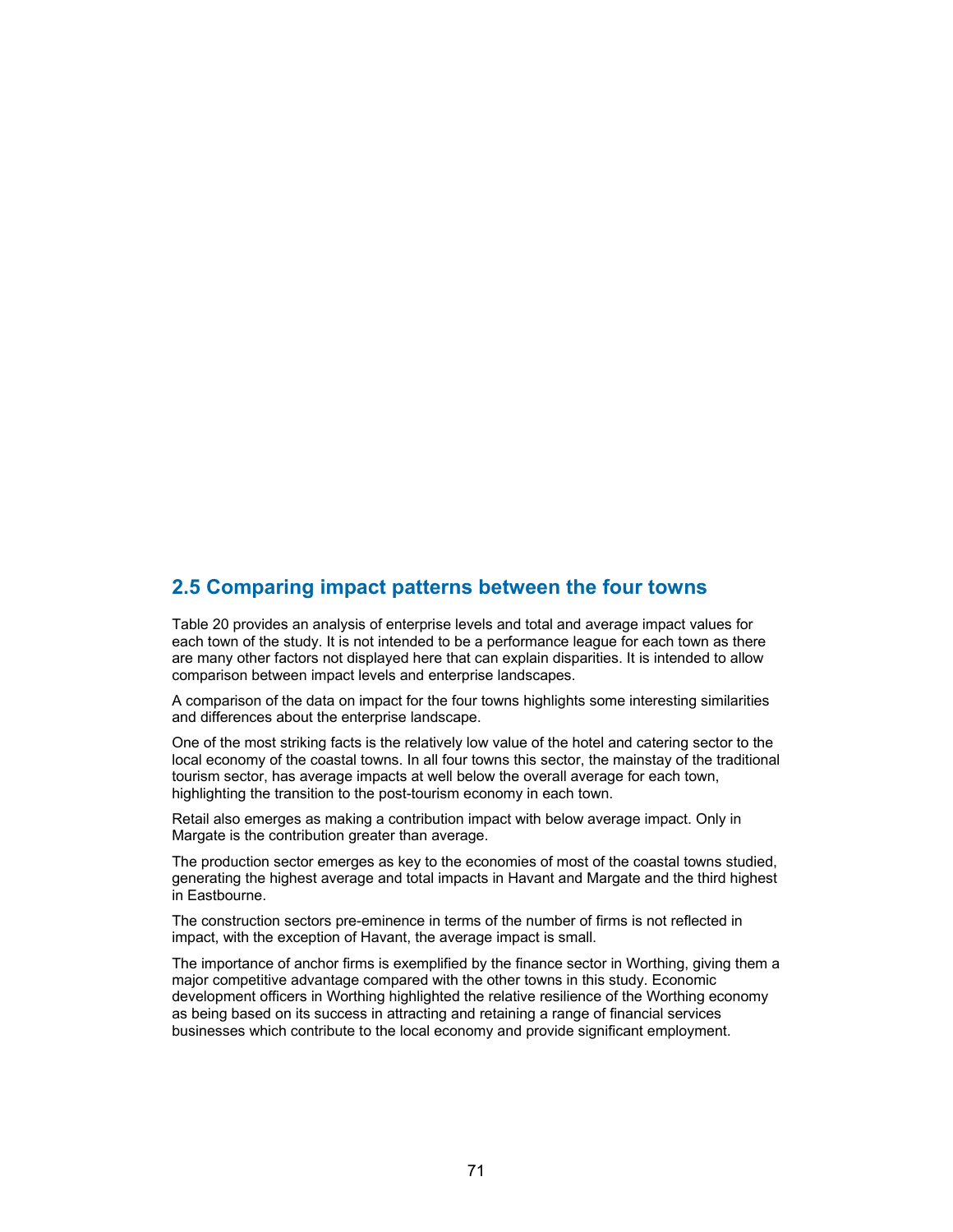|                                        | <b>Eastbourne</b> |                     |                | <b>Havant</b> |                 |            |
|----------------------------------------|-------------------|---------------------|----------------|---------------|-----------------|------------|
|                                        | No Firms          | <b>Total Impact</b> | Avg Impact     | No Firms      | Total<br>Impact | Avg Impact |
| Agriculture                            | 30                | 440,908             | 14,697         | 10            | 386,117         | 38,612     |
| Construction                           | 255               | 11,750,758          | 46,081         | 137           | 10,357,323      | 75,601     |
| Education                              | 0                 | 0                   | 0              | 0             | 0               | 0          |
| Finance                                | $\mathbf 0$       | 0                   | 0              | 0             | 0               | 0          |
| Health                                 | $\mathbf{0}$      | $\overline{0}$      | $\overline{0}$ | 0             | 0               | 0          |
| Hotels & Catering                      | 205               | 11,381,145          | 55,518         | 45            | 2,088,953       | 46,421     |
| <b>Motor Trades</b>                    | 66                | 10,911,031          | 164,695        | 30            | 949,743         | 31,658     |
| Post & Telecom                         | 25                | 480,134             | 19,205         | 0             | 0               | 0          |
| Production                             | 139               | 20,984,305          | 150,966        | 82            | 12,097,744      | 148,439    |
| Property &<br><b>Business Services</b> | 493               | 21,104,977          | 42,800         | 197           | 11,039,673      | 55,944     |
| Public Admin &<br>other services       | 180               | 8,804,951           | 48,916         | 60            | 1,943,221       | 32,387     |
| Retail                                 | 285               | 16,206,035          | 56,863         | 85            | 4,875,403       | 57,358     |
| Transport                              | 40                | 7,238,098           | 180,952        | 0             | 0               | 0          |
| Wholesale                              | 85                | 11,423,263          | 134,391        | 35            | 1,325,986       | 37,885     |
| Total                                  | 1,803             | 120,725,605         | 66,945         | 681           | 45,064,163      | 66,190     |

#### **Table 20: Enterprise levels and impact trends across the four towns**

|                                        | <b>Margate</b>  |                     | Worthing       |          |                     |           |
|----------------------------------------|-----------------|---------------------|----------------|----------|---------------------|-----------|
|                                        |                 |                     |                |          |                     | Avg       |
|                                        | <b>No Firms</b> | <b>Total Impact</b> | Avg Impact     | No Firms | <b>Total Impact</b> | Impact    |
| Agriculture                            | 5               | 241,263             | 44,650         | 20       | 264,502             | 13,225    |
| Construction                           | 95              | 1,451,240           | 15,276         | 310      | 18,088,759          | 58,351    |
| Education                              | $\overline{0}$  | $\Omega$            | $\mathbf{0}$   | 22       | 1,589,118           | 72,233    |
| Finance                                | $\overline{0}$  | $\Omega$            | 0              | 25       | 28,855,212          | 1,154,208 |
| Health                                 | $\overline{0}$  | $\Omega$            | $\mathbf{0}$   | 17       | 1,426,847           | 83,932    |
| Hotels & Catering                      | $\Omega$        | 1,441,366           | 17,578         | 175      | 7,921,505           | 45,266    |
| <b>Motor Trades</b>                    | 21              | 816,897             | 38,412         | 103      | 14,769,489          | 143,393   |
| Post & Telecom                         | $\overline{0}$  | $\Omega$            | 0              | 21       | 565,748             | 26,940    |
| Production                             | 53              | 4,783,197           | 89,685         | 190      | 13,736,272          | 72,296    |
| Property &<br><b>Business Services</b> | 105             | 5,297,925           | 50,456         | 642      | 22,717,843          | 35,368    |
| Public Admin &<br>other services       | 55              | 4,518,416           | 82,184         | 210      | 15,714,322          | 74,830    |
| Retail                                 | 97              | 5,630,317           | 58,045         | 335      | 12,323,897          | 36,788    |
| Transport                              | $\overline{0}$  | $\Omega$            | $\overline{0}$ | 61       | 2,061,807           | 33,800    |
| Wholesale                              | 16              | 1,266,463           | 79,082         | 125      | 28,768,792          | 230,150   |
| Total                                  | 530             | 25,447,084          | 48,014         | 2,256    | 168,804,114         | 74,813    |

This is confirmed by the findings of the Local Impact Model for Worthing which point to its value to the Worthing economy in comparison to the other coastal towns studied. The total and average impact of the relatively few firms in the finance sector is more than five times greater than next most important sector, wholesale. It is six times larger than the transport sector in Eastbourne, the second largest across the coastal towns.

The significance of the public sector to the economy of disadvantaged communities with relatively weak economies, is a recognised phenomenon in inner cities and industrial towns and is also present in coastal towns. In Margate, which has the highest levels of disadvantage and the most fragile economy, the public services and administration sector provides the second largest impact; whereas in Worthing it is only the 11th largest sector out of 14. This underlines the importance of ensuring that opportunities for maximising the value of public procurement exist to support local supply chains. Recent work done by **nef** with Northumberland Council revealed that £1 spent with local suppliers was worth £1.76 to the local economy and only 36 pence when spent outside the local area.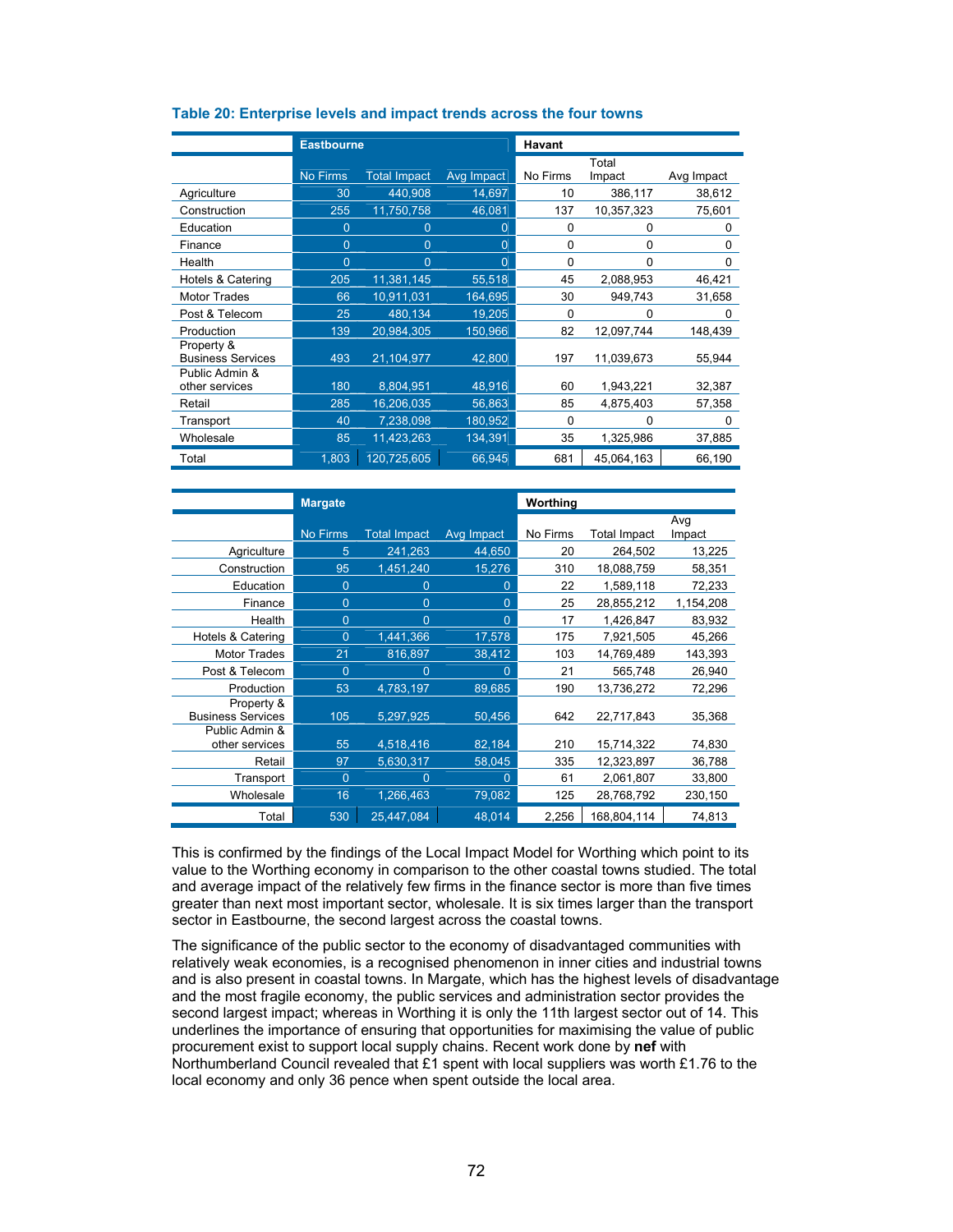# **3. Business in the coastal towns**

An important element of the research used to produce this study involved direct interviews with businesses based in the four towns. The aim of the interviews was to obtain a business voice on key subjects highlighted in this report.

The following are the main areas covered in this section:

- **Main challenges facing business in the four towns;**
- Analysis of business support in the area;
- Challenges and advantages for businesses engaging with their communities;
- Analysis of the extent to which businesses can source locally.

## **3.1 Challenges for business**

The four towns have a unique set of challenges for businesses. The towns are based in either remote or congested areas of the South East. Unsurprisingly, transport issues are high on the list for many businesses. Also problematic are the availability and suitability of business premises.

### **Transport and communication infrastructure**

Road and rail links have the effect of isolating businesses and causing problems for travelling either between towns on the south east coast and or through the region to London. The infamous A27, synonymous with severe congestion, was mentioned in every interview with local businesses and public officers based in Worthing and Eastbourne.

The daily gridlock around Eastbourne is a common cause for complaint. Adrian Teulon, CEO of the maintenance firm CMB GB, needs to visit clients around the region but the congestion has a negative effect on his business:

### *"I have to leave Eastbourne by 5.00am to get out in time."*

Train lines are gradually being expanded in some areas but Ray Mason at Eastbourne's enterprise agency Edeal says the opportunities for companies to use rail-based freight services are minimal. The majority of companies rely mainly on road transportation for their company logistics.

While there are undoubtedly plans to ease congestion through relatively small interventions, it is clear that investment in transport infrastructure on a grand scale is unlikely. Efforts to expand the road network have been under consideration for a long time and are fraught with difficulties, not least given the high quality of the environment within and surrounding the towns. Substantial natural conservation areas flank Eastbourne and Worthing in particular.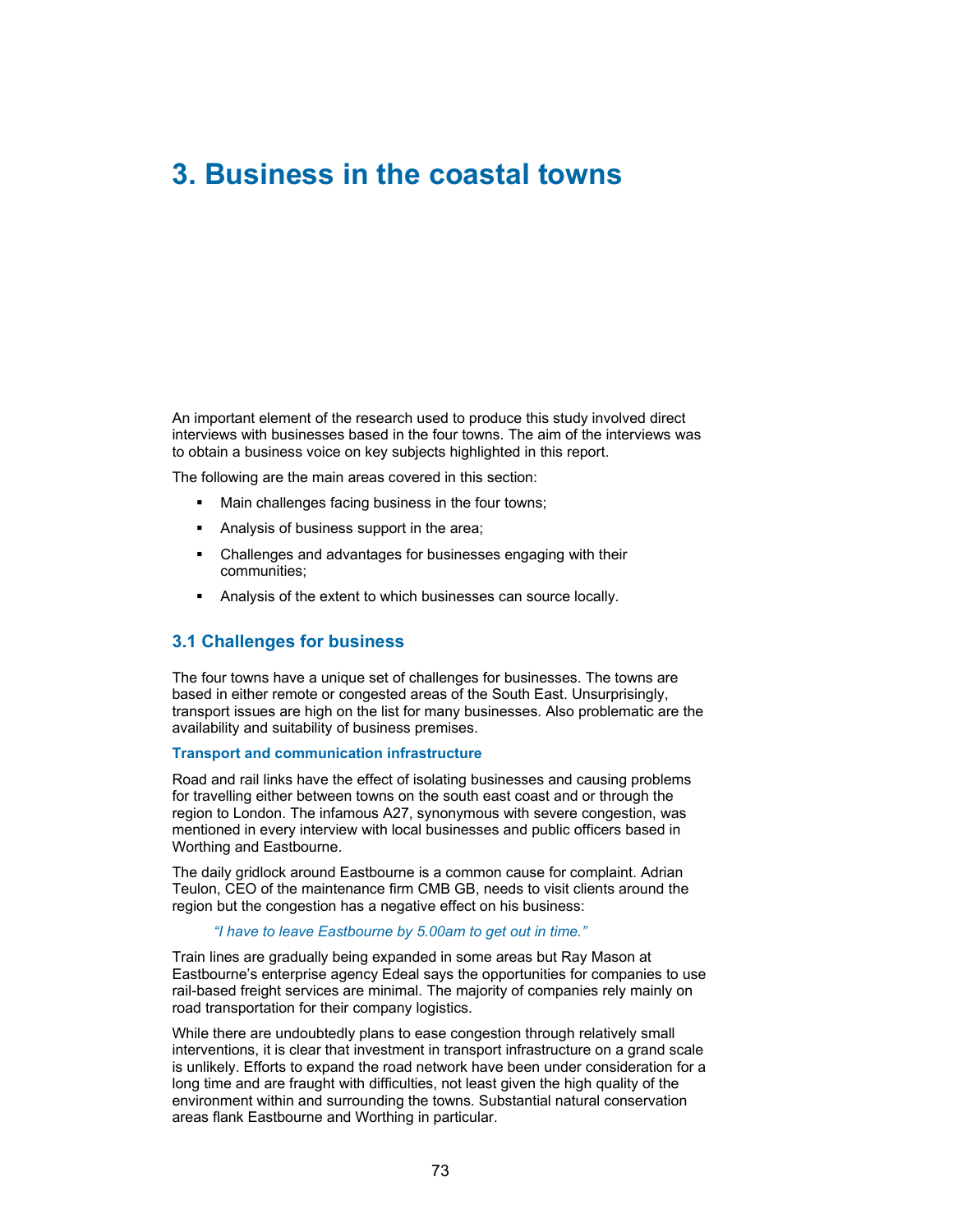In the Margate/Thanet area many companies claim the limited transport networks make the area seem very isolated. Peter Davies, Managing Director of Southern Antennae, the Broadstairs-based installer of satellite and security systems notes:

*"The biggest problem we have here are the roads and infrastructure. It's hard to get in and out of the area quickly. It's much easier for businesses based in Canterbury, for example, which have much better access to the rest of the economy."* 

The situation in Havant is slightly better for transport infrastructure relative to the other towns in this study. Tony Gillie of IT specialist 'Tony Gillie' in Havant admitted it had been just this reason that had attracted the company to the area.

*"We chose Havant because of its good transport links which makes it easy for workforce to get here."* 

## **Broadband as a solution to ease transport gridlock**

Forward-thinking enterprise policy-makers might be wise to consider business development in sectors that are perhaps less reliant on physical infrastructure. Ray Mason at Edeal is already thinking along these lines. Edeal applied for project funding through their local Area Investment Framework to create Broadband East Sussex – a project dedicated to promoting the use of broadband in the region, incorporating a broadband infrastructure implementation, training programmes, and schemes to promote the understanding of online business practices. Progress has been made but there is still a long way to go.

*"So far all Eastbourne parishes are now broadband-connected. Business take-up has been slow; some are using for email, others to a greater degree. We're trying to get companies to explore more advanced ecommerce applications. There is a lot of work still to be done – there are still a few businesses who are using dial-up or no emails at all."* 

#### Ray Mason, Edeal.

In Worthing, efforts to make business less dependent on physical transport through broadband implementation have recently been thwarted. According to Mr Brackin, who heads the marketing consultancy Extra Sensory Perception, a recent programme to implement a broadband infrastructure ended in disaster recently when the system crashed and people had to revert back to the old dial-up access methods.

#### *"Businesses I know were tearing their hair out."*

These set-backs are unhelpful in encouraging broader adoption and improving communication links.

#### **Problems with business premises**

There is overwhelming pressure on the scarce supply of development-ready land across the South East. The focus of attention is often on housing-market pressures, but there are also significant difficulties for businesses. A common issue raised in our interviews with businesses in the four towns is the lack of appropriate business accommodation, the difficulty of acquiring land for such development and the obstacles faced by companies wishing to refurbish accommodation they currently occupy.

In Eastbourne there appears to be a tendency for landlords to sit on property waiting for high financial returns.

*"It's better for a land developer to develop for residential accommodation so few sites become available."* 

Ray Mason, Edeal*.* 

Many companies that want to remain in their towns are faced with significant obstacles when it comes to converting or refurbishing buildings for office use. Greg Bridge, Managing Director of Bridges Insurance Brokers in Margate, has faced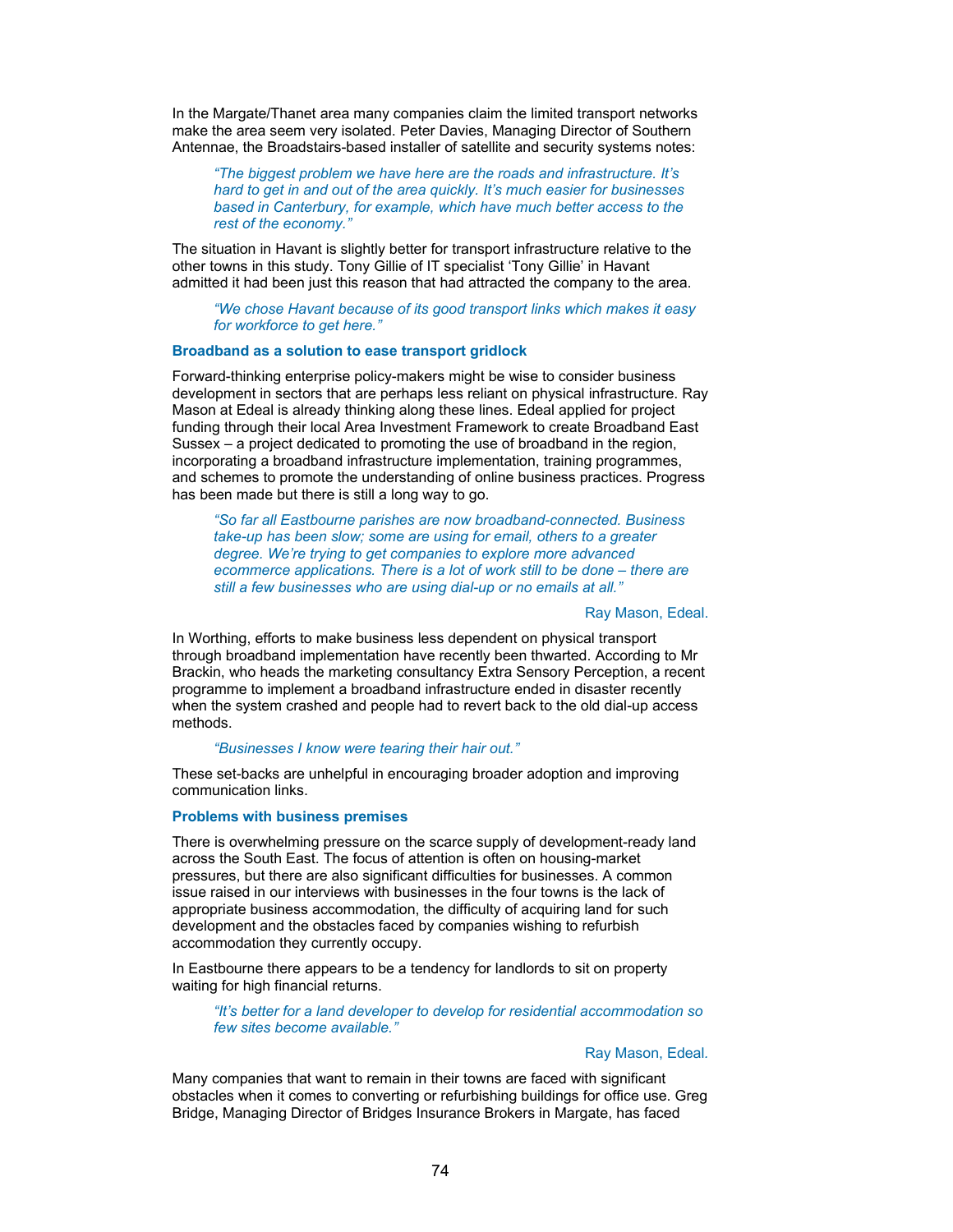considerable delays and frustrations in converting property to facilitate the firm's expansion.

*"The trouble comes when you try to get council planning departments to move quickly enough. We needed to convert other parts of the Victorian building we are based in to accommodate the expansion of our business. We needed to move as fast as the pace of our rapid expansion but planning responded very slowly. It has caused huge problems."* 

Bridge was tempted to move out of Margate to an interim business park but decided to stay because he believes the local community is one of the reasons the company thrives. However, he notes "all the pressures are to move out, though".

Mike Johnston-Fagg, project manager at music training specialist Pie Factory Music is having a similarly frustrating experience trying to set up a business in Margate:

*"We're trying to refurbish a building that is completely wrecked. To get it up to scratch we need to spend three quarters of a million on it but it won't be worth that much to sell on. If we can't get a grant to finance this, we won't be able to do it."* 

Fagg explains that the problem lies in the property market:

*"One of the biggest issues is that the buildings aren't worth the value of money that people want for them. Landlords sit on the properties because they want more money than they can get. Meanwhile the buildings fall further into decline."* 

Worthing has similar problems according to Dan Thompson of the new media company, Baby Lamb.

*"We need the Council to slacken its regulations when it comes to offices and other business use venues. There are a lot of great buildings around the town but the council won't subsidise their use."* 

The situation regarding the availability of business property is dire: the enterprise base can only expand if there is space in which to do so. However, the property market and restrictions on refurbishing mean business accommodation is unable to expand. This is an issue for all the coastal towns in the study where high demand for property and resulting inflated land values are common.

There is recognition of this problem among public officials and councillors. Councillor Bob Lacey's vision for business units in Eastbourne is one that incorporates not only the physical building but also shared administration and reception facilities.

*"We'd like to provide business units that offer free banking, legal advice and accounting and also shared admin and reception facilities … Businesses just don't have time to take their calls. They're too busy out there drumming up business and getting the job done, so we need to provide the front-ofhouse that gives them the professional edge."* 

Lacey's idea has merit and there are many precedents for creating supported incubator and business space throughout the UK.

## **3.2 Business support**

Business support was a popular subject among the companies contacted through our direct research. Opinions varied across the towns but most felt that there was some value in the support offered but thought that services could be marketed better.

Alan Wrigley of the Margate-based marine electronics firm Simrad is on a local Business Growth Assessment panel that offers grants to businesses. He says the problem for these sorts of programmes is awareness: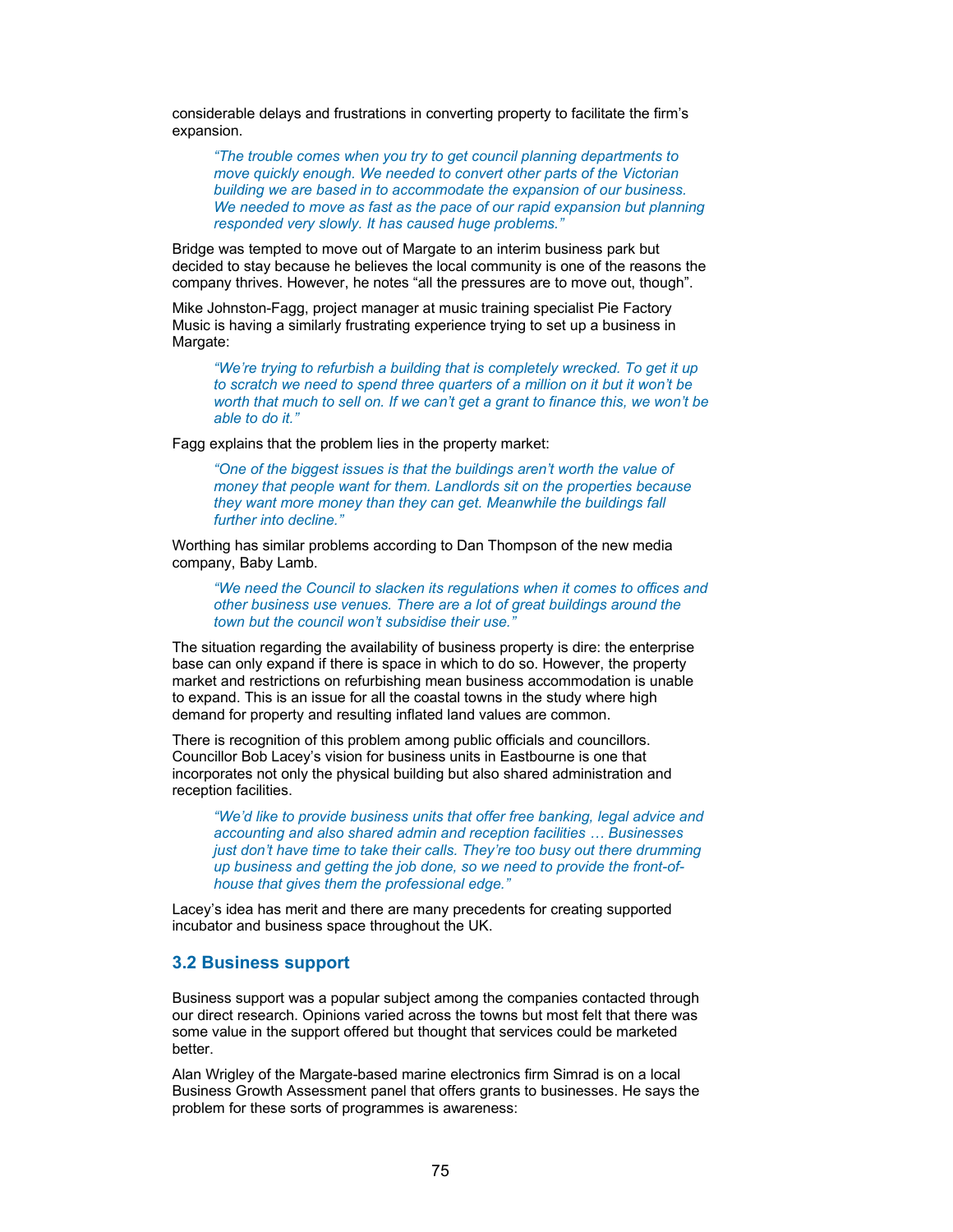*"It's going well where we have awarded grants. But I'm surprised how few applications we've had to date. Could be that because people aren't aware of it. It may also be that they're frightened about accounting for the justifications."* 

Worthing has had a recent overhaul of its previously non-existent economic development capacity. New staff has come in with a new approach that involves a significant level of consultation with local businesses. The first meeting of the Worthing First organisation, a business network supported by the Council, was attended by around 100 companies and demonstrates an enthusiasm to improve things.

Dan Thompson, Director of a new media company in Worthing is very impressed:

*"It's finally starting to feel like things are happening, thanks to Dale Thompson at the Council. Until now, there's been a long tradition within the Council that 'you can't do things'. You had to get official approval to do anything. They held us up. Now that is changing. We have big plans for our employment strategy. We'd like to tap into the diverse workforce in Eastbourne. There are 86 different communities. We'd also like to get involved with the New Deal for Over 50s."* 

# **3.3 Engaging with local communities**

Local businesses pointed to direct benefits from involvement with their local communities. Most companies that were interviewed said they had considered involvement and were either engaged or had plans to do so. However there were differences in the approaches taken by SMEs and larger businesses. Although there was no direct mention of Corporate Social Responsibility, some companies focused on the complementarity between the commercial advantages from playing an active community role and a sense of civic responsibility in contributing to regenerating their local area.

Adrian Teulon, CEO of Eastbourne maintenance company CMS GB, noted:

*"It raises the profile of the company locally. It gives the staff a sense of pride."* 

Adrian also recognises the benefits gained beyond the company profit line:

*"It's a way of putting something back into the local infrastructure. If everybody did more local networking the community would be a lot richer."* 

However, Teulon is aware that entrepreneurs are time poor and may find it difficult to engage actively in local community activities.

Another business that values its local links is Bridges Insurance Brokers in Margate. Managing Director Greg Bridge believes that real commercial advantages are gained from their engagement which enables them to attract new customers from the local area:

*"We are a local business and are well positioned in the local community. One of the keys to success in business is recognising your strengths. Our strength is that we are a community business."* 

There is some evidence from the interviews that much larger companies are less interested in networking and engaging with their local communities. Penny Shearer, Economic Development Manager at Eastbourne Council, reports that larger companies feel such activities can open the floodgates to large amounts of requests for support – financial or otherwise – that they cannot meet:

*"A couple of large companies in Eastbourne don't get involved locally anymore because they get inundated with further requests."* 

She also believes that large, successful companies don't need to be involved because they are doing well already and don't need to build their local profile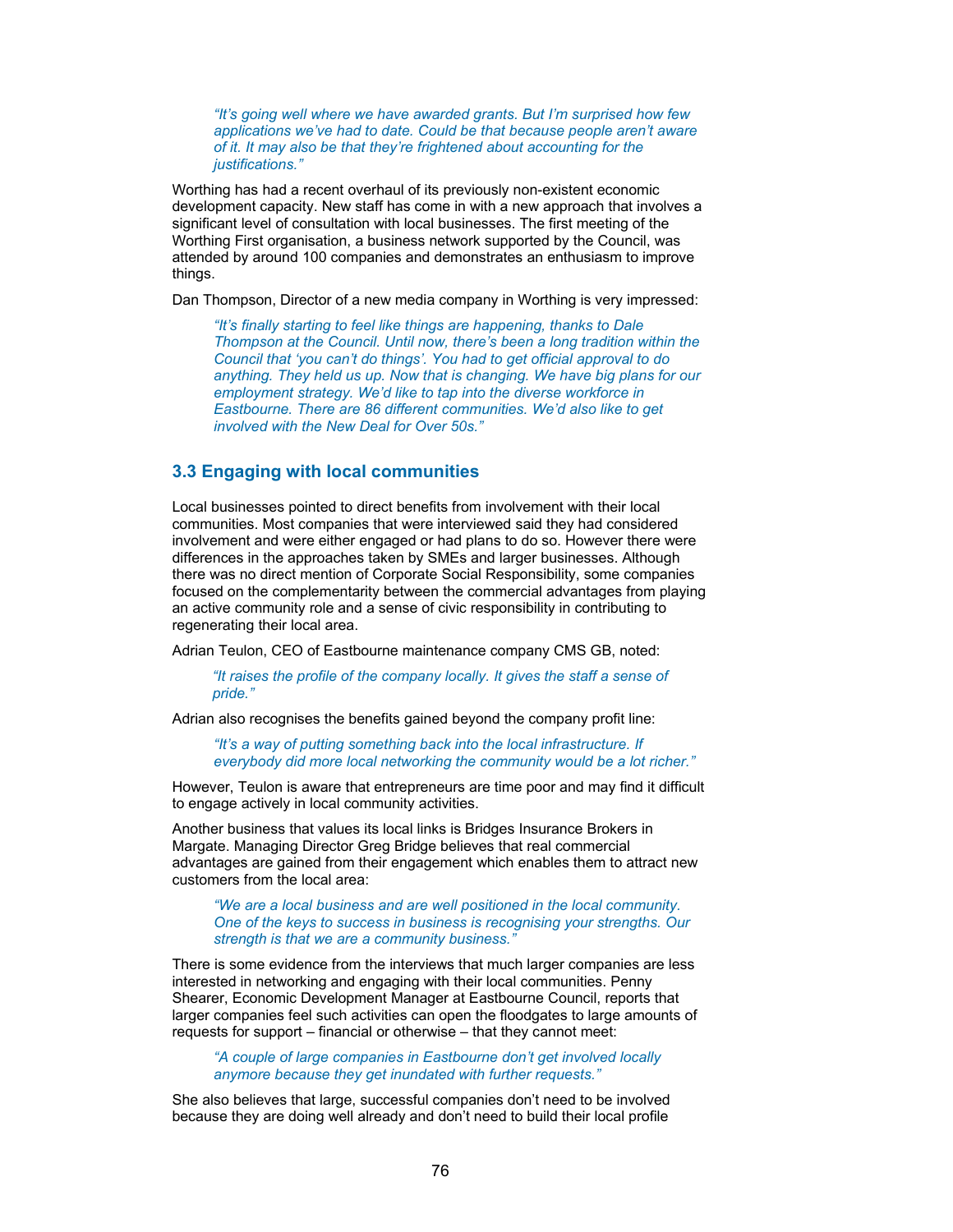further. Shearer suggests that small companies are better at engaging in their community because they need the profile more.

## **3.4 Local sourcing**

Employing local people and sourcing supplies from local companies are key methods for companies to become more embedded in their local economy and ensure the long-term vitality of their area. Our interviews with companies revealed that many are keen to source locally whenever feasible. The following two sections are a selection of quotes that illustrate this desire to do so but also identify some of the problems they face.

#### **Employing locally**

Employing people from within the four towns studied is central to ensuring that wealth created in these towns is retained and benefits local people. Without sufficient employment opportunities and good matches between skills and opportunities, local people will be excluded from the workforce undermining the economic capacity of the economies.

A key limiting factor for firms trying to employ local people is lack of appropriate skills. This is a problem that was highlighted by many businesses across the four towns and is typical of many disadvantaged areas and fragile economies In Eastbourne, there is a perceived inflexible two-tier skills structure among the local workforce according to the Council's economic development manager, Penny Shearer. She argues that there are the senior managers and company owners at the high end of the pay scale but that at the other end there is a high number of low-skilled, poorly paid workers:

*"The problem is self-sustaining. Managers complain about the quality of the low-skilled workers but little is done to provide the career path and development for those workers."* 

Eastbourne appears also to be suffering from a 'brain drain' with difficulties in encouraging young people to remain in the town and seek employment.

*"For younger adults coming out of college there aren't many well paid jobs in Eastbourne. The brighter and more ambitious tend to leave Eastbourne."* 

Ray Mason, Edeal

Mason's argument is supported by the data contained within the profile of Eastbourne (see page 18) and exposes an important weakness in the economy.

The problems do not just derive from a lack of attractive career opportunities but also lie in the nature of the town (though these two factors are somewhat related). Adrian Teulon, CEO at Eastbourne maintenance company CMS GB said:

*"I've got three sons at university in this area but I won't be encouraging them to stay around after that. We could do with a better outlook from the Council to make the town more attractive to the younger population. If they want to see the development of sectors other than tourism they have to do more."* 

He also says that he had to search further afield for the higher-skilled members of his workforce:

*"Most of the people we employ don't come from Eastbourne. The administrative staff do, but most of the management and engineering staff come from beyond – probably around 80 per cent are not local."* 

Teulon's comments are extremely worrying in that they can be generalised, and evidence from the Eastbourne profile goes some way to explaining his comments. Margate also has difficulties retaining young graduates and finding the right skills.

*"We have to advertise across Kent or we have to accept the limitations of the people available."*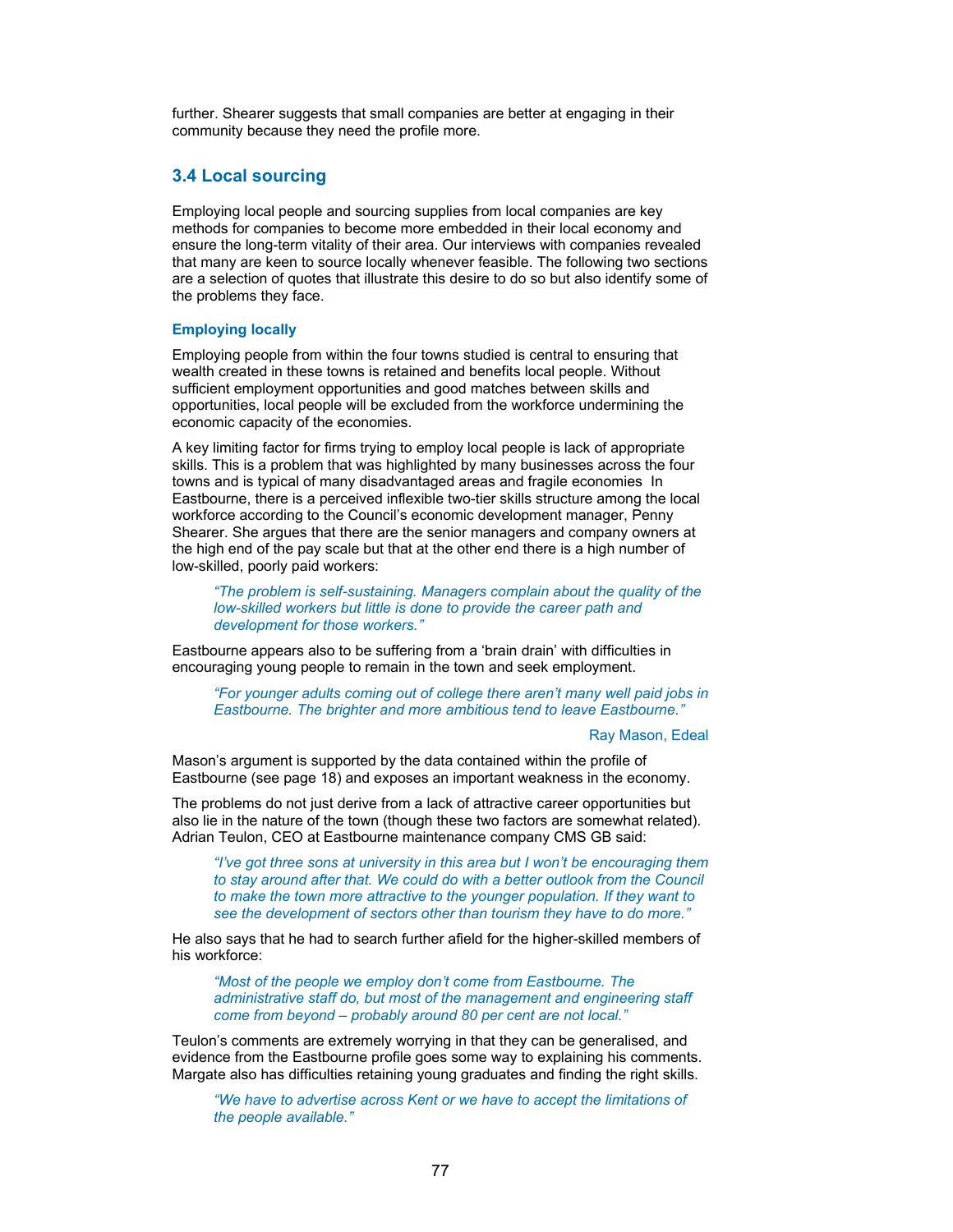#### Peter Davies, Managing Director, Southern Atennae

It is possible that some of the difficulties with retaining a broader demographic of people, particularly young graduates, could be eased by the new cultural renaissance programmes under construction, including plans to move the Towner art collection into a new arts centre. Equally the new Turner Contemporary art gallery in Margate could be a step towards creating a more attractive proposition for a broader demographic. However, it remains to be seen whether this development can be successful at engaging people from the community, as well as attracting visitors.

# **3.5 Procuring locally**

Businesses in the towns that buy from other local businesses create greater money flows within an economy and can play a critical role in wealth generation.

In Margate, the companies interviewed were largely positive about the availability of local suppliers. Greg Bridge, Managing Director of Bridges Insurance Brokers, said that he could find most of the supplies needed locally. This is backed up by Tim Sayer at Tempest Technology who said that Margate provides a wide range of suppliers that cater for approximately 80 per cent of his company's needs.

The story was fairly similar across the other towns. In Eastbourne many of the professional services, like accounting and legal services, are well catered for, which reflects the population of more mature demographics. In Worthing, companies reported a rich network of supply chains that can be tapped into.

However, the focus is largely on the service sector and professional services that are, broadly speaking, less dependent on complex supply chains.

*Supplies and services most amenable to local procurement* 

Adrian Teulon, CEO at Eastbourne maintenance company CMS GB said there was a clear distinction between the types of procurement he could source locally and those that needed importing from national and international locations:

*"Professional services like auditing, chartered accountants are local, office furniture is local whereas most of the other stuff, such as raw materials, we have to bring in from further a field."* 

Raw materials often seem to be a sticking point when it comes to local procurement. Alan Wrigley of the Margate-based marine electronics firm Simrad confirmed that much of his raw materials procurement is international:

*"If we had to rely on our supply chain being local we'd be out of business. We would always try to source locally where we can. It's feasible when it comes to day-to-day office requirements like stationary, travel, legal services etc. However, raw materials are purchased as a group on an international basis."* 

He explained why the two areas of procurement lend themselves to different sourcing patterns:

*"We don't need local connections for our primary raw material aluminium because we buy in bulk. When it comes to basic skills like cutting, rolling and fabricating coils of aluminium it's more cost effect for me to purchase in Far East. However, something like travel is a completely different thing. The travel market is a completely different thing. We don't need to go global in this sort of area. My people build relationships with local people – they spend a lot of time with us. So it's good to have them local."* 

Peter Davies remarked that there had been a failure to recognise local companies when they were dealing with Business Link:

*"When we were looking for a new hardware provider the three companies that were recommended by Business Link weren't local. The problem with*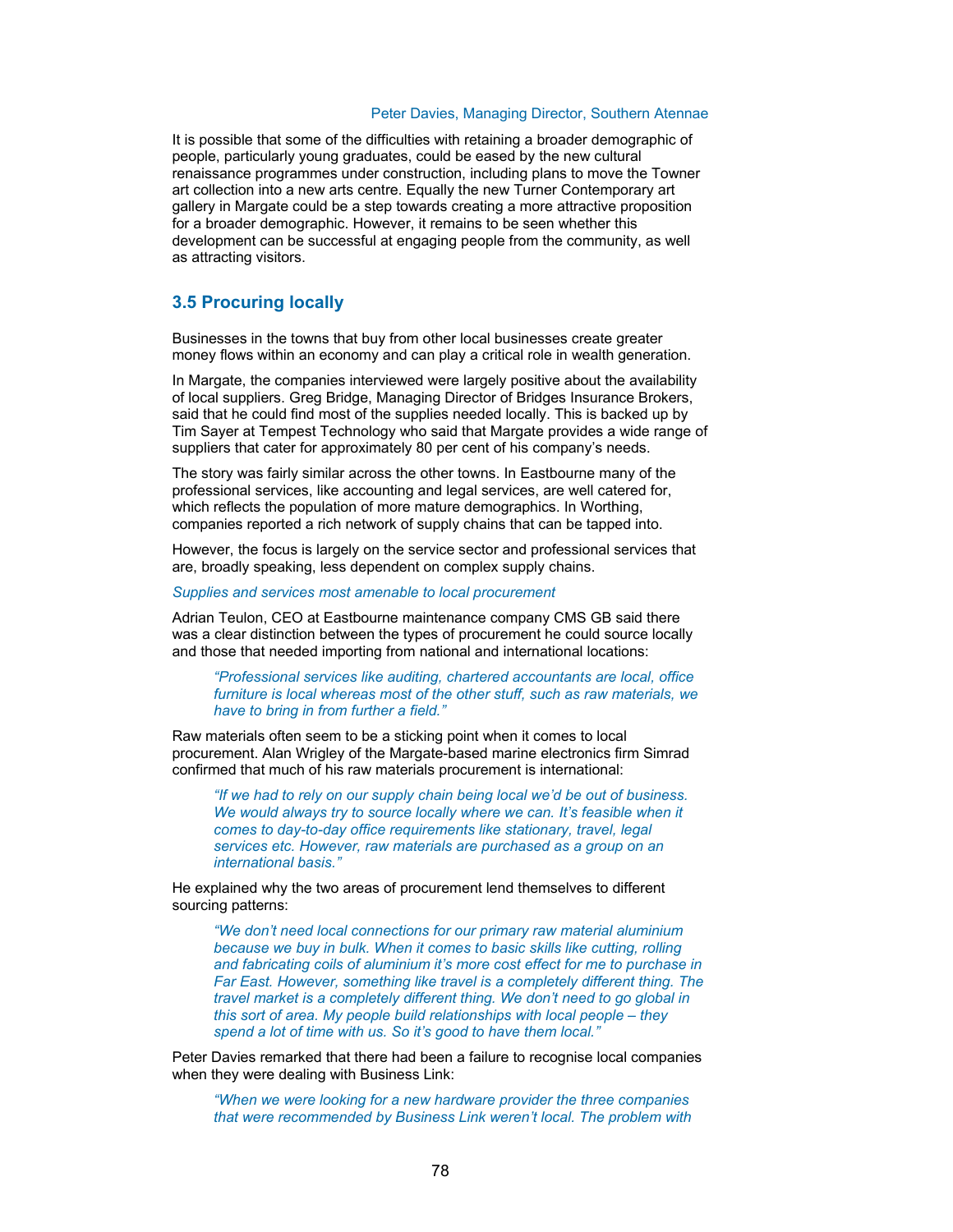*Business Link is that they think they're bigger than they are. They don't have the time to look at local businesses. It's the easy route to use a tried and tested company that is already on the books without considering whether it's local. I know companies that have tried to get in with Business link but haven't been successful."* 

This may be an isolated incident and could simply reflect a paucity of appropriate hardware companies in the area, though Davies clearly believes otherwise. However, at the very least, it suggests an important potential role for business support agencies in ensuring that business stays in the local areas and benefits the coastal economies.

 *"We always procure locally because our suppliers are also our customers. We use local companies even if they're more expensive than national ones because they're more likely to renew their insurance with us."* 

Greg Bridge, Bridges Insurance Brokers, Margate*.* 

Nick Cole at Margate-based Hornby Hobbies says supporting local companies is important for them:

*"We like to support the local companies if we can. We pay on time because we've had rough times ourselves."* 

Jim Brackin of Extra Sensory Perception – a marketing consultancy in Worthing – recognises the value of local sourcing:

*"I suppose it's good to support local business as opposed to buying from national chains. Quite often you can get cheaper things from national chains but by the time you've set up the relationship and the goods are delivered you'll find the price evens out."* 

Alan Wrigley of the Margate-based marine electronics firm Simrad says local procurement is good for business:

*"…because they work in the way that we want. They turn things around quickly."* 

Interviewees clearly expressed perceived benefits of procuring from local firms, but in order to make this happen, it is important to have a sufficiently diverse and robust business base in the towns.

Peter Davies, Managing Director of the Broadstairs-based installer of satellite and security systems, Southern Antennae, estimates that around 20 per cent of his suppliers are based in Thanet with the rest sourced from around the UK. He says that decisions about procurement shouldn't be based only on price suggesting that contracts are decided on a range of different factors.

## **3.6 Supply chains**

The interviews with businesses revealed that supply chains are in a reasonably good shape across the region. Many businesses and business support professionals reported a healthy network of businesses working with each other up and down the chain. Supply chains are hard to define particularly because of the complex nature of procurement and the structure of companies that feed into each other. Few companies we interviewed were able to paint a detailed picture or say exactly how many companies made up their supply chains.

However it was possible in some cases to get a rough idea of the extent and reach of supply chains. Greg Bridge, Managing Director of Bridges Insurance Brokers in Margate, estimates there to be around 15 companies in his supply chain.

Worthing has a relatively thriving business community. There was significant awareness of the presence of healthy supply chain networks. Mr Brackin of the marketing consultancy Extra Sensory Perception said that there seemed to be a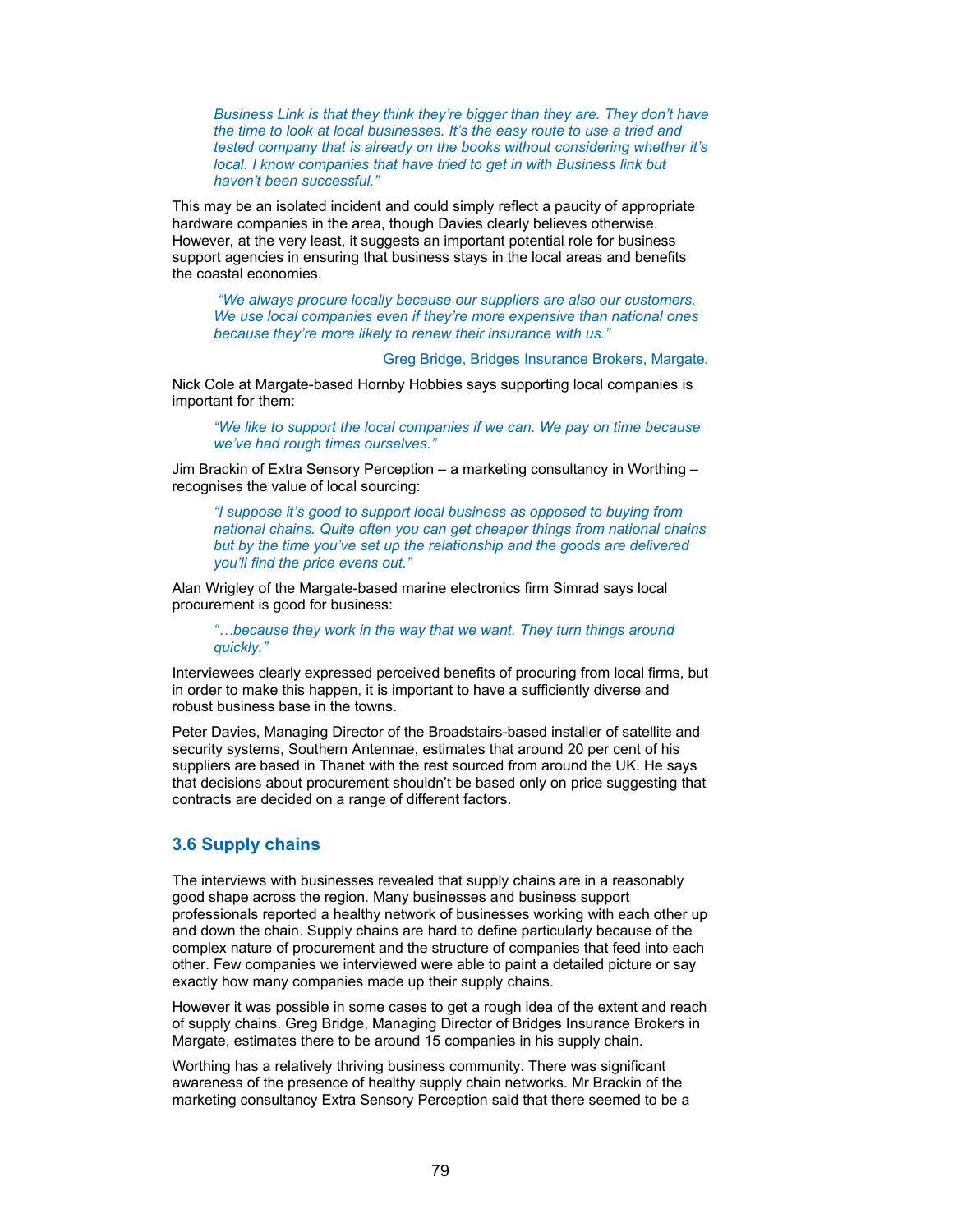number of companies that were available to supply his company. This makes it easy for him procure most of his supplies locally.

This view is backed up by Dan Thompson at Baby Lamb in Worthing who says the healthy supply chain set up is down to the geography of Worthing and the longevity of companies based in the town:

*"There are very good supply chains here. Worthing is quite a big town. Because of that there are a number of centres so it's not reliant solely on one single location. Plus a lot of businesses have been here a long time and it's been in their interests to have good networks in place."* 

To illustrate this, Thompson gave details of the number of companies and selfemployed entrepreneurs he is linked with. He is a member of a new Council initiative called Worthing First, which he estimates has around 80 business members. He also finds time to engage with the entrepreneur support group Worthing Business Circle, which involves a further 30 people. Finally through the sector-specfic Revolutionary Arts Group, he links to an additional 40 people. Although these numbers are estimates, it certainly paints a picture of substantial, well-networked groups of entrepreneurs.

In Margate there is a healthy awareness of supply chains.

*"It's very incestuous in the Thanet business community. We all know who all the businesses are. The chances are that you know someone, or know someone who knows someone."* 

Tim Sayer, Tempest Technology

#### *Small is beautiful*

Eastbourne's relatively small size may mean companies find it easier to remain aware of each other than in larger areas. The local chamber in Eastbourne is active and one of the largest in the country and this also supports information sharing. Regular meetings like these, coupled with the small size, means it is relatively easy to find out who is who.

#### *Benefits of supply chains and networking*

Involvement with other companies in the supply chain can help spread knowledge and provide support when specific problems become common among a number of companies. Nick Cole at Margate-based Hornby Hobbies says meeting with other local companies can help them strengthen against competition from larger companies:

*"We network with many local businesses. We communicate at a senior level and forums are held where chief executives meet. Pay is always the top of the agenda. Seracol and Phizer both put the pay structures out there so we meet to strengthen our own policies."* 

Alan Wrigley of the Margate-based marine electronics firm Simrad finds networking events are a good way to pick up quality suppliers:

*"I've had a couple of good contacts on the legal side through networking events."* 

## **3.7 Promoting local business through the media.**

The local media has a vital role to play in sustaining and promoting business. They can play a key role in promoting local businesses and improving the visibility or local brands and companies. However this requires businesses to be creative in identifying an appealing story and attractive angle that will persuade media contacts that it is worth covering and of interest to their audience.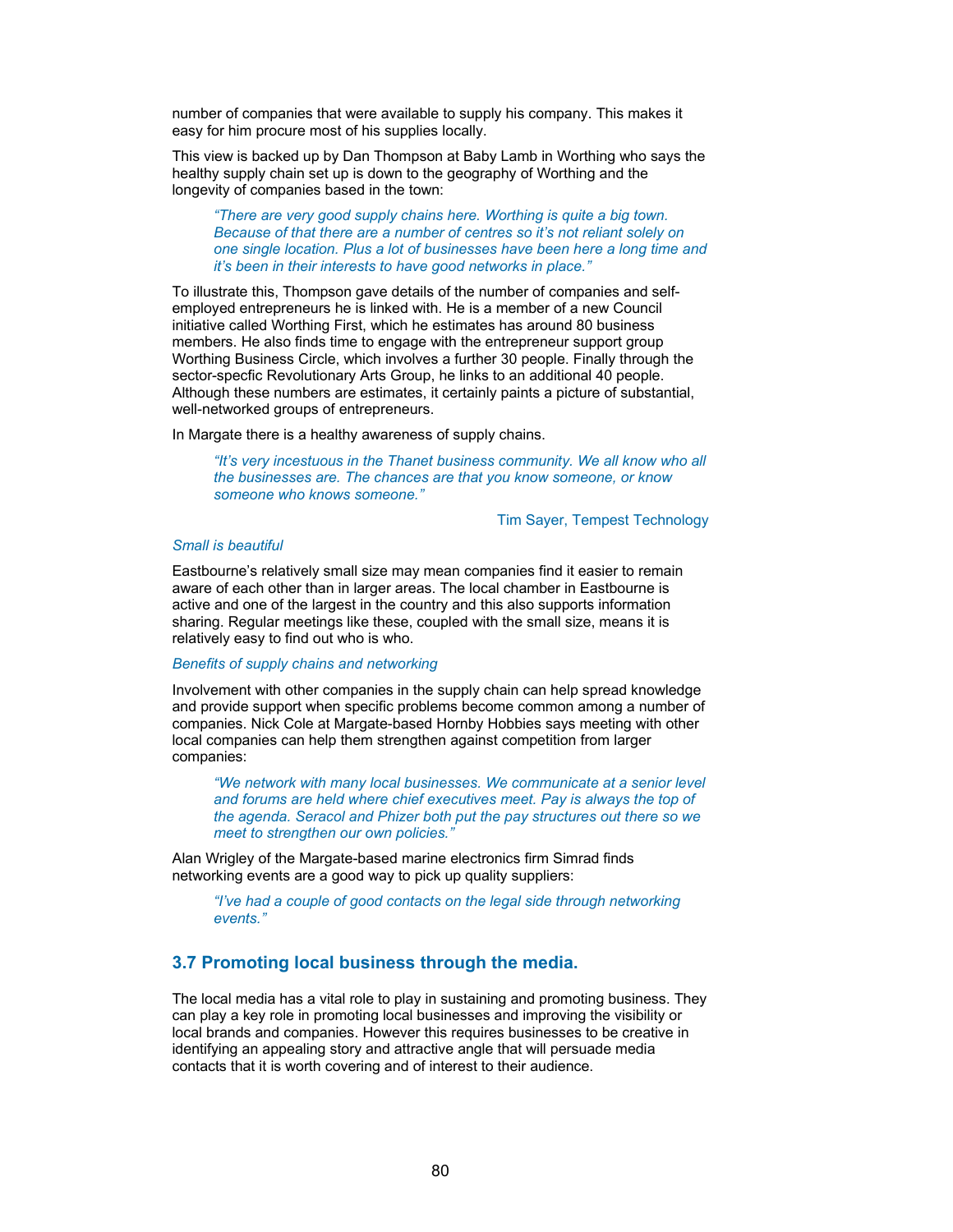Expectations that the media will be interested in covering the creation of a new business without an attractive 'offer' are unrealistic. This is borne out by the experience of one Eastbourne business.

Niamh Kiernan, Director of Juleberry, after relocating thought a short press release about a new company setting up locally would be received with interest but found no such enthusiasm:

*" We contacted the Evening Herald when we set up here but were told that they don't do business stories."* 

The specialist press can be a useful tool in promoting and supporting healthy supply chains and business networking. For example, the newsletters such as those produced by the Thanet Business Support Strategy and the Eastbourne enterprise hub are instrumental in sparking connections and business connectivity by enabling local companies to discover one another and highlighting potential suppliers.

## **Pump Cluster**

An example of an established supply chain is the highly successful pump cluster.

There are 15 companies in the pump industry in the Eastbourne/Halesham area. Two of these companies are the European headquarters of multinational companies. There has been considerable focus, including from SEEDA, on encouraging greater links and co-operation between businesses in the pump cluster.

A potential future problem for the pump industry is that China is taking over the industry with fabrication done in Italy.

The Cluster is having to deal with changing market conditions and may not be able to expand. Given this shift it may be not be advisable to put more resources into the industry. The Cluster does provide some white collar employment but its overall contribution on the local economy is not hugely significant.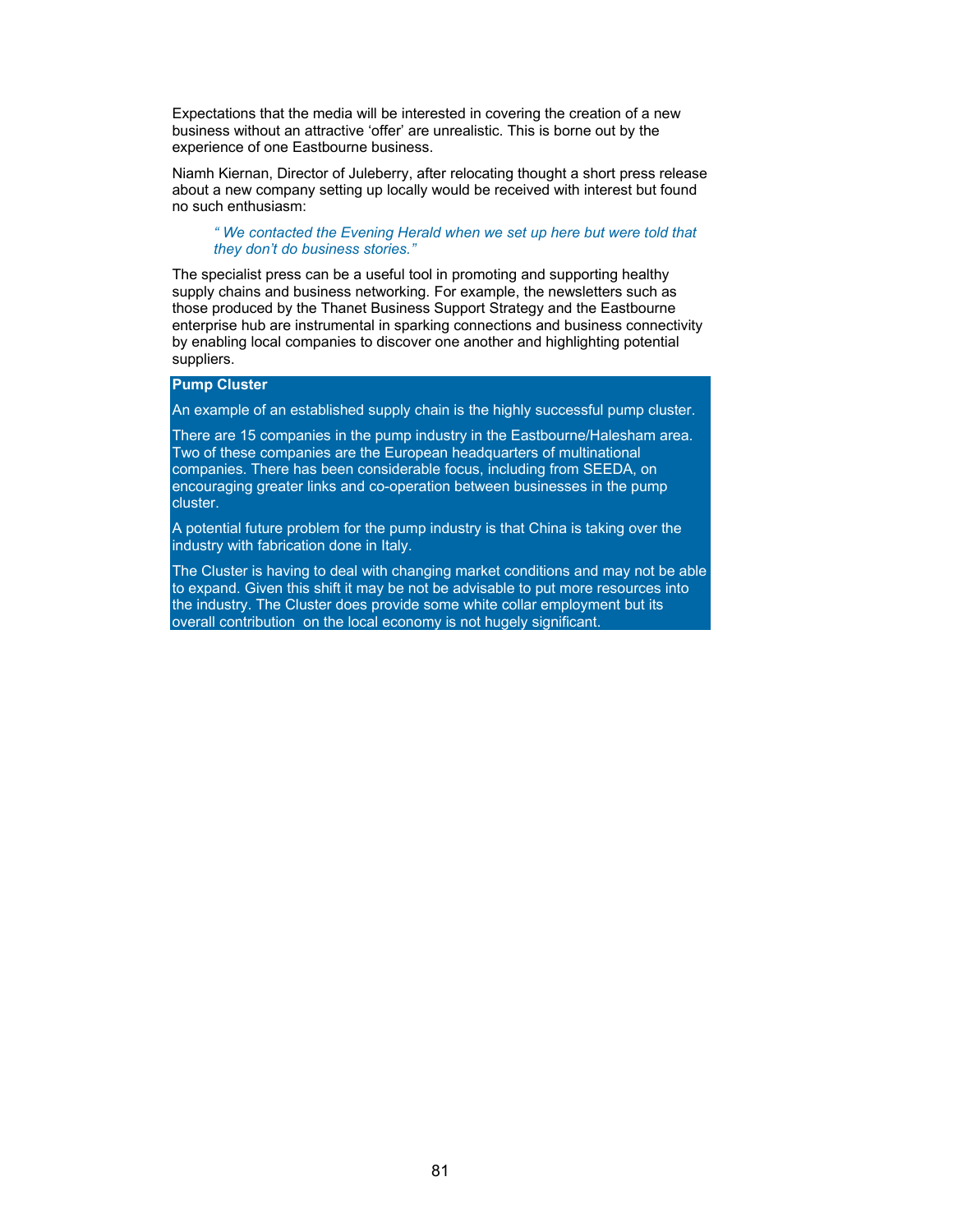# **4. Conclusion**

This Report demonstrates that local businesses have a key role in regenerating the local economies of coastal towns. The development of a stronger and more diversified business base complemented with strong business involvement in developing policies can make a significant contribution to regeneration. In addition, businesses promise major contributions to the South East's productive capacity, competitiveness and innovation. The very significant local impacts identified in this Report capture only a relatively small proportion of the contributions of these firms as they do not measure their effects on the broader region.

The economies of the coastal towns studied in this Report have a distinctive set of features that set them apart from urban and rural towns in the South East. Dependent to a greater or lesser extent on tourism, they have been in economic decline (despite employment and population growth) since the 1960s. Their fragile economies need urgent attention if the decline is to be arrested and the widening gap with the rest of the South East economy to be closed. SEEDA has recognised the nature of this problem, designating each of the towns as priority regeneration areas with Area Investment Frameworks and a leading-edge example of regeneration in Hastings and Bexhill. However, this process needs to be complemented with a strategic and coherent approach bringing together key stakeholders and local residents with a commitment to reviving the major South East coastal towns in need of regeneration.

SEEDA's Coastal Towns Initiative, also referred to as the South Coastal Renaissance, was launched by Pam Alexander at the South East Towns Conference in July 2004 and provides such a framework. This framework needs to ensure that indigenous businesses in the coastal towns that are already delivering strong positive impacts are retained and their impacts further encouraged and supported.

**Worthing** faces challenges, particularly around improving and modernising the pier, lido and seafront areas and the adjacent retail areas which is showing signs of decline, in finding a solution to the Teville Gate 'eyesore' and improving the the poor environment around the railway station which gives an unattractive first impression to visitors. However, the local economy, as the local impact model make clear is relatively resilient and there are signs that Worthing Council and Worthing First are developing a strategic approach to regeneration with buisnesa and enterprise at its heart. However, this report demonstrates that the problems faced in **Margate, Eastbourne and Havant** are of a different scale and nature. There is a need for urgent action and it is recommended that the taskforce approach that has been successfully used in Hastings and Bexhill be considered for each of the towns.

The recommendations in this Report are based on a holistic approach to regeneration that recognises that proposals to stimulate business enterprise and entrepreneurialism need to be based on an understanding of the key barriers and opportunities to growth, such as transport and communications, training and skills,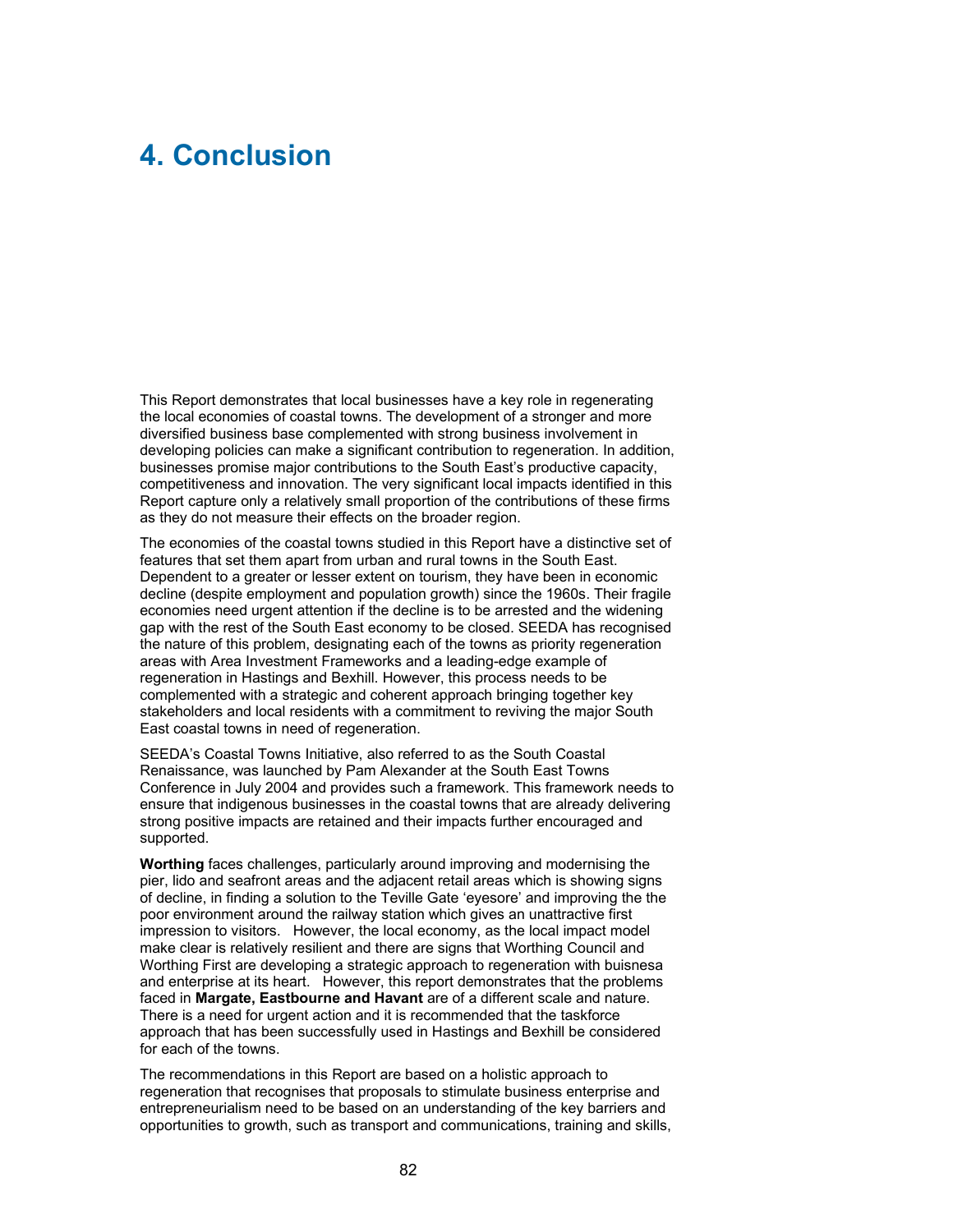and physical regeneration. They also aim to take account of the strengths and weaknesses of area-based approaches to tackling disadvantage.

All of the four towns studied face a set of challenges that arise from specific circumstances and consequently they are complemented by a set of specific recommendations for action in each town. These aim to contribute to the debate and provide suggestions on key strands of this initiative.

The impact of poor transport links on the local economies of coastal towns cannot be underestimated. They reinforce their peripherality, and congestion and long travel times make them unattractive as locations for businesses. Complaints about the quality of transport are top of the list of comments from local businesses.

However, it is difficult to see major infrastructure improvements taking place in the short or medium term. Worthing and Eastbourne are surrounded by Areas of Outstanding Natural Beauty and the business case for improving roads when traffic rates have a clear seasonal peak can be difficult when competing against fast-growth towns in the South East facing year-round congestion.

Making coastal towns attractive places to live and visit is at the heart of regeneration. There are tangible issues where the public and private sector providers can make a significant contribution. SEEDA's Hastings and Bexhill partnership is an excellent example of tackling decline with a coherent approach.

The 'iconic' Turner Contemporary art gallery and the restoration of the Seaside Road area in Eastbourne, are examples of exciting and contrasting approaches to urban renewal that are fit the local context. However, if they are to be more than isolated initiatives, they need to linked to a wider, deeper and more strategic approach to Coastal Town Revival which SEEDA is well placed to make happen. .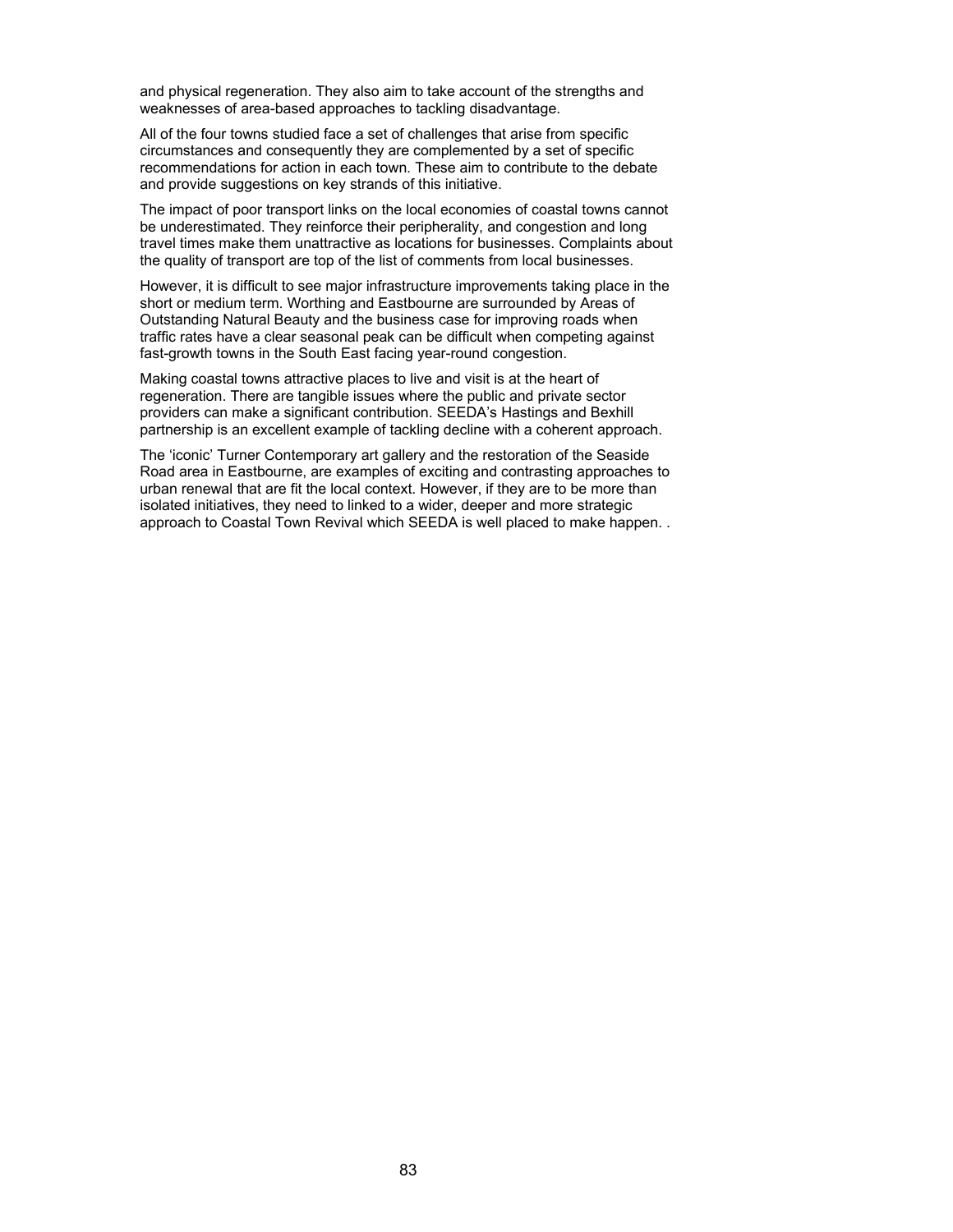# **5. Findings and recommendations**

The Regional Economic Strategy should consider launching a taskforce to tackle underlying economic problems highlighted in this report in Eastbourne, Havant and Margate.

#### **Business support and job creation**

The SEEDA Regional Economic Strategy should adapt its business strategy to focus as much on the need for business resilience and retention as on start-ups. This strategy should also expand the definitions of enterprise to include community-based and social enterprises so that a wider spectrum of disadvantaged communities plays a role in driving regeneration. Business development should focus in area sectors that are less reliant on transport and infrastructure where coastal towns cannot compete with towns with better connectivity.

The following presents a series of specific recommendations:

- Identify key 'anchor firms': medium and large firms whose survival is critical to the health of the local economy in each town. SEEDA to work with these embedded firms to ensure that they thrive and maximise their contributions to the local economy. Through this work SEEDA should develop an 'Anchor Firms Sustainability Toolkit' with a view to piloting it prior to wider dissemination.
- SEEDA to help prevent jobs moving to people based outside the towns through targeted job creation schemes. This can be done by drawing upon good practice in training local people and ensuring transport infrastructures are designed to enable local people to access those jobs.
- SEEDA should consider an outreach approach to business support and development such as BizFizz.<sup>65</sup> This enables a more demand-led, proactive and 'bottom up' community-based approach to developing an entrepreneurial culture. It provides a good alternative to existing support models with which there is some dissatisfaction among the business community. There is potentially a good fit with enterprise hubs where the people-based approach of BizFizz could complement the physical infrastructure approach of the Eastbourne hub.

### **Business impacts**

 SEEDA to increase local economic self-reliance by studying and raising awareness of supply chains. This could involve the creation of local business directories to increase knowledge among businesses and Business Links of potential local suppliers and partners. This could also

l  $<sup>65</sup>$  BizFizz is a radically different business support service that turns the passion</sup> and enthusiasm of individuals into a driving force for local economic renewal. See http://www.neweconomics.org/gen/tools\_bizfizz.aspx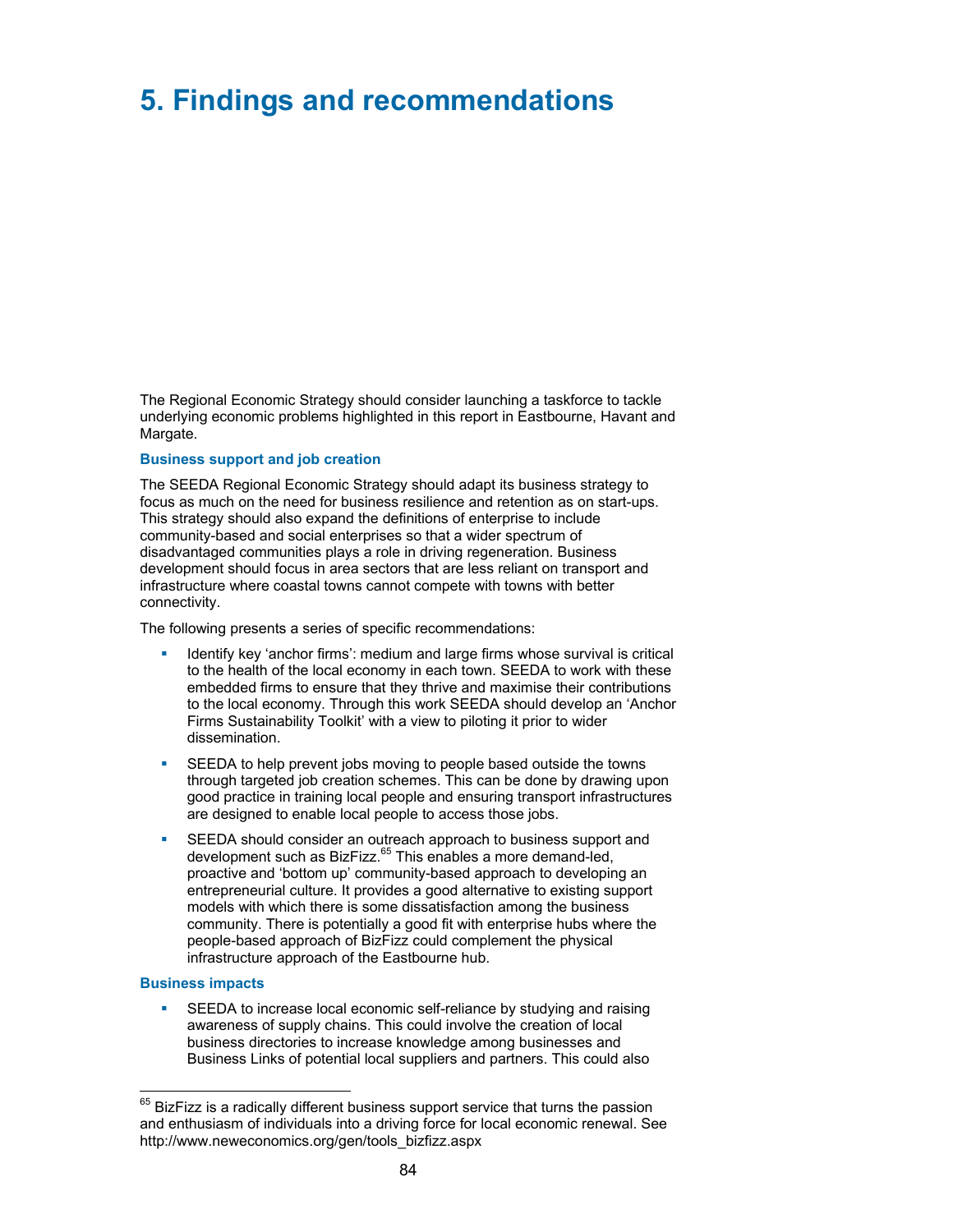involve impact analyses and LM3 studies of businesses to bring more understanding to how supply chains and local economies are currently functioning. This would help identify opportunities to increase the impacts of those businesses. To do this SEEDA should work with LSPs and other business support organisations.

- SEEDA to commission a series of practical seminars to encourage and teach procurement practitioners (from the private and public sector) how to channel procurement into more local businesses. SEEDA could build on **nef**'s existing project with Northumberland County Council to substantially increase its local procurement levels.
- The RES to develop a robust and effective set of measures of business activity and impact. This could draw upon the Beta model published by the Small Business Service and the Treasury. This captures the business activity of enterprises below the VAT registration threshold, as well as measuring the proportion of employment and wealth benefiting local people.
- SEEDA to Commission an evaluation of the impacts of the informal economy in coastal towns and effective pathways for transition to the formal sector. Quantifying the economic value of the informal sector will inform policy to improve the transition to the formal economy and build on the entrepreneurship already existent.

### **Active citizenship and volunteering: a way into the jobs markets**

 Develop active citizenship and volunteering as an effective way of tackling social exclusion, integrating marginal groups who have difficulty joining the work force (long-term sick etc), and improving key skills and human capital thereby enhancing employability.

### **Tourism**

- The towns lack clear identities. There is a need to establish and exploit each town's 'brand' that encompasses distinctive features, cultural heritage and competitive advantages. This should be linked to an overall South Coastal Towns Renaissance branding and marketing strategy and to Tourism South East's regional tourism strategies.
- **Public art has been effectively used in seaside regeneration, particularly at** Morecambe. It is recommended that a programme of public art be developed in each of the resorts. SEEDA should work with the Arts Council to commission a high profile photographer to capture images of the changing world of South East Coastal Towns. This exhibition could to tour coastal towns and galleries of the South East.
- People were originally attracted to coastal towns in the eighteenth century for their climate and health-giving properties of the sea. Today the lifestyle and health industries are growing and a range of continental resorts have successfully exploited this development. SEEDA should conduct a feasibility study to assess the possibility of creating specialist resorts offering clusters of high-value traditional health and alternative-health tourism.
- SEEDA should note the success of the sustainability beacons and green tourism strategies pursued by other coastal towns and assess whether these can be applied to coastal towns in the South East.

### **Transport and communications**

 SEEDA's RES to carry out an evaluation of travel-to-work as a barrier in the sub-region and coastal towns. SEEDA to work closely in partnership with local and sub-regional transport providers to provide high-quality and cost-effective solutions to improving access. Access to quality public transport is a key driver for local residents in accessing work. It is essential that residents, particularly those more dependent on public transport in disadvantaged areas, are able to access high-quality public transport. This is a particular issue for residents in Thanet, where half the population live in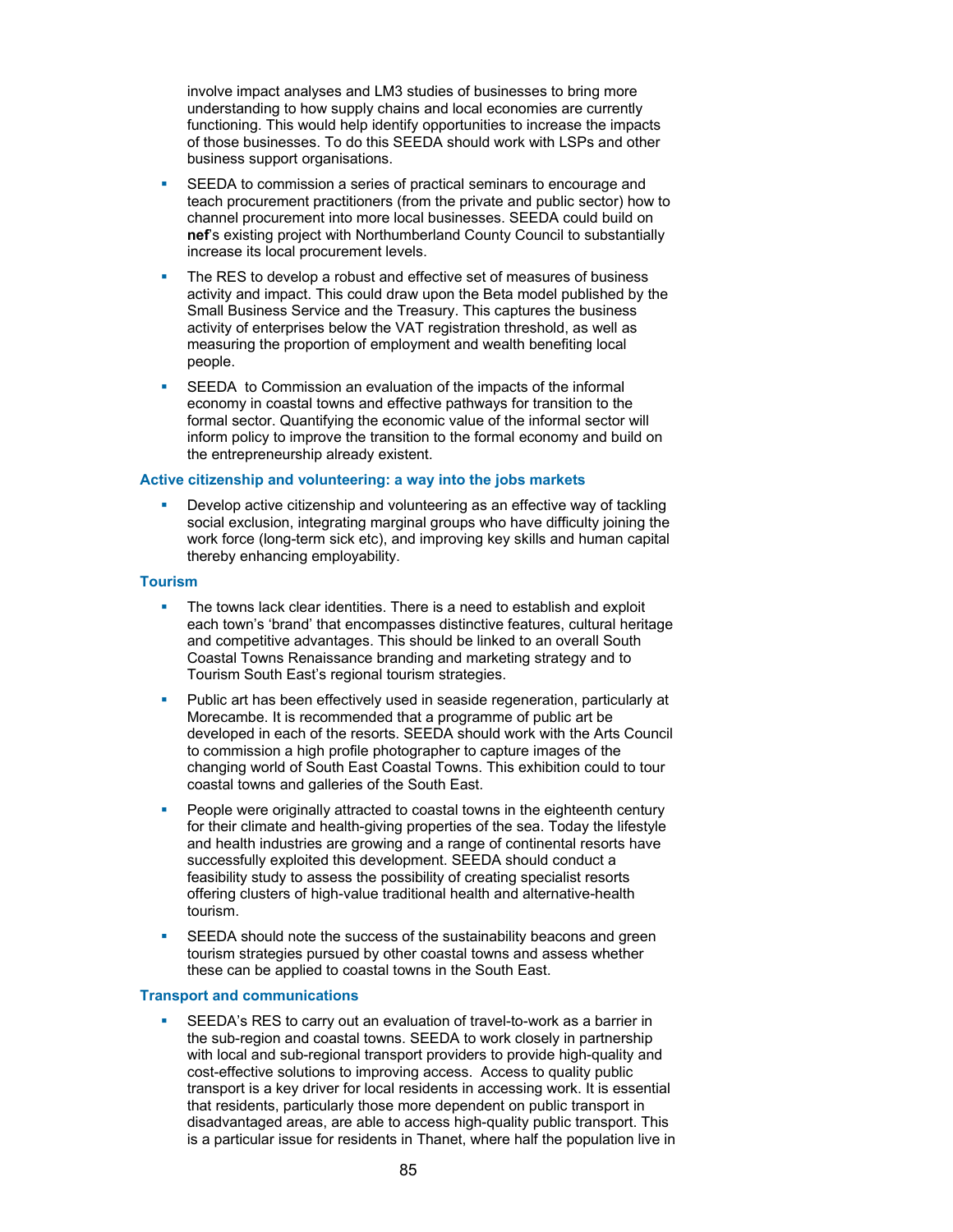areas of high deprivation, with many jobs taken through in-migration from outside Thanet. Consequently a large number of Margate residents have have to travel to work outside the borough.

- Broadband has a critical role to play in addressing key competitive disadvantages of peripherality, small markets and transport congestion faced by businesses in coastal towns. Take-up in coastal areas is well below the South East average. SEEDA should take steps to avoid a 'digital divide' that will compound the gap in economic performance between the coastal towns and high growth areas in the South East.
- SEEDA should (a) collate data about broadband take up and use by businesses in coastal towns, and (b) work with BizFizz and local partners (LSPs, Business Forums, Business Links) to develop projects that tackle attitudinal barriers to ICT.

#### **Retail**

 All four coastal towns studied have a tired and poor retail offer with few independent shops, many vacant properties, and a plethora of chain stores, though few anchor or prestige stores. Retail has a key role to play in reviving the coastal towns. SEEDA to work to encourage councils to use all available planning powers and their power of well-being to promote and sustain small, independent retailers (as these are part of the much needed business base).

#### **Seafront assets**

 The Heritage Lottery Fund's Public Parks Initiative provides funding of up to £50,000 to regenerate seaside promenades. Grants below £5 million require 10 per cent match funding and above £5 million require 25 per cent match funding. SEEDA should consider partnering with one of the coastal towns to apply for this funding which could form one element of the Southern Coastal Towns Renaissance Programme.

#### **Civic pride and leadership**

 Some of the towns lack a sense of civic pride. There is an inward focus and a culture of complacency that contributes to the lack of civic leadership and vision to arrest the long-term decline of the resorts. SEEDA to commission 'visioning' exercises and work with the Improvement and Development Agency and the Local Government Association to develop a wider set of leadership skills.

### **Local Strategic Partnerships (LSPs)**

 Local Strategic Partnerships in coastal towns have an important role to play in regeneration and are identified as one of the key delivery mechanisms by the government But many LSPs are failing to play a strategic role in the way envisaged or in engaging business. This was borne out by research in coastal towns where many partners' involvement was tokenistic; a number of the LSPs seem to be simply vehicles for local authority regeneration programmes. The RES to consider best practice in supporting and improve underperforming LSPs,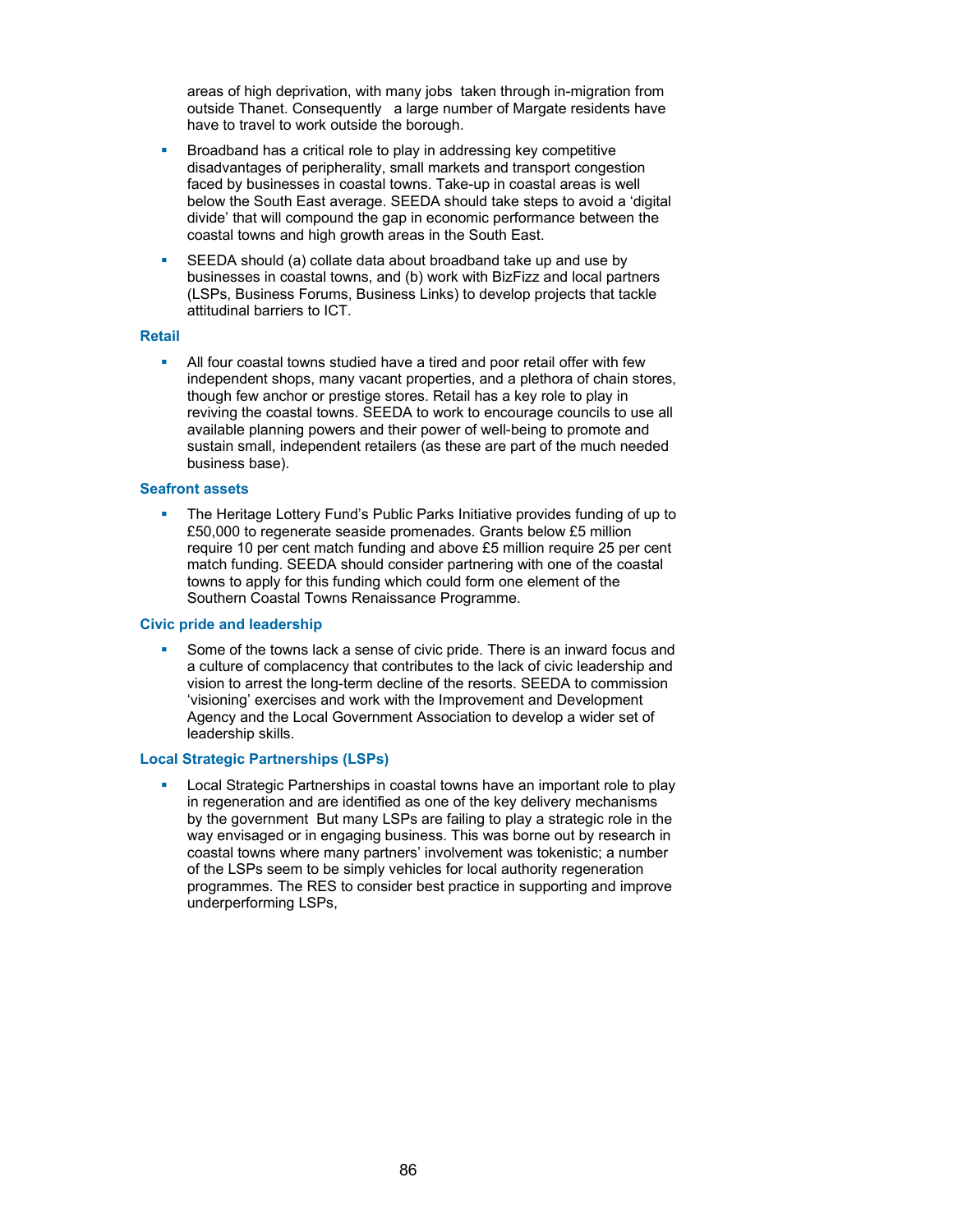### Appendix A

The Local Impact Model works by using averaged impact values taken from a large sample of firms to build an aggregate picture of the whole economy of a given area.

These average impact values are sourced from both publicly available information and detailed survey work. The publicly available datasets are sourced from the Office of National Statistics (ONS), which provides enterprise levels across the country in the form of the Inter Departmental Business Registry (IDBR), and is informed by procurement and employment patterns of these enterprises from the Annual Business Inquiry (ABI). The research has made extensive use of Experian, which is a regularly updated database of individual businesses. In addition, over 800 surveys informed the model and provided further insights into business attitudes influencing the level of impacts (see Appendix B for an explanation of IDBR and the ABI).

# **The development of findings**

## **Stage One: Gathering sample data.**

Using a business database, a sample of companies was selected from the four towns. As well as their geographical location it was also necessary to note their Standard Industrial Classification (SIC) code, the Government's system of classifying business description, and their turnovers. These additional details are present for a sub-set of the entire enterprise population. Only SMEs were used in the sample.

## **Stage Two: Generating key variables.**

The model is based on three key variables:

- **1.** Local procurement
- **2.** Local employment costs
- **3.** Local financial contributions

The ABI was used to determine values for each enterprise's total (as opposed to local) procurement and employment costs (or wage bill). The third variable, financial contributions, is tackled in a different way in Stage Three. The ABI provides sector total values of such variables so averages were applied to obtain approximate values for an individual enterprise.

## **Stage Three: Applying local impact ratios to key variables**.

To obtain local impact values it was necessary to apply local impact ratios to each enterprise's procurement and employment costs based on survey data and analysis.

This study focuses on four major industry sectors:

- Production industries
	- Food and beverage
	- Publishing and printing
	- Chemicals
	- Mechanical engineering and motor
	- Electrical engineering
- Retail
- Hotels and catering
- Property and business
	- Computer and related activities
	- Other business activities.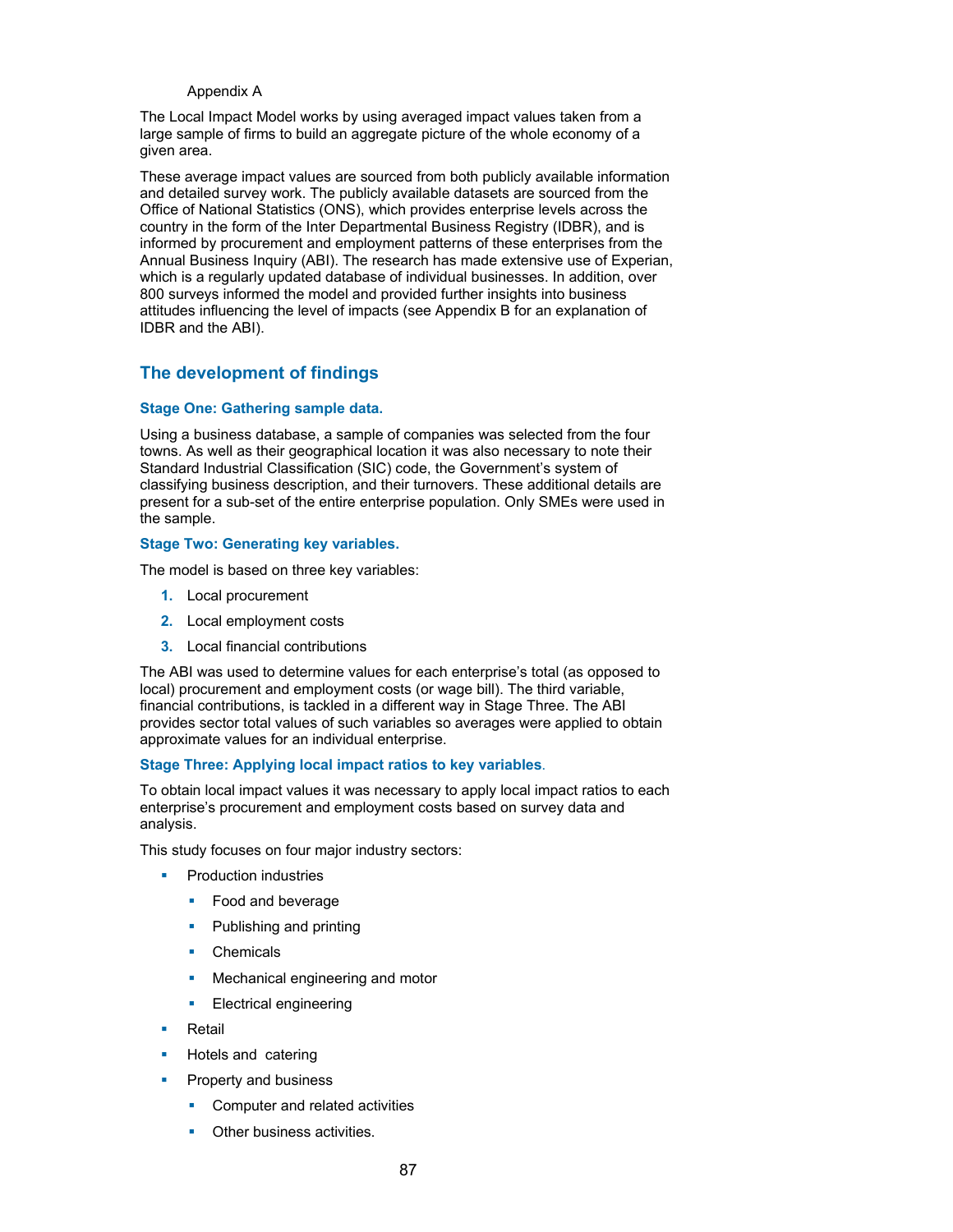The data was augmented by that from the original Inner City 100 model. $66$ 

#### **Stage Four: Factoring up.**

For all practical purposes it is not possible to accurately measure every enterprise's impacts individually, at least not without huge resources. The nature of the data used means that some will be missing (as they are in the IDBR) but the vast majority of SME impacts will be captured; enterprises missing are disproportionately small. Despite sample limitations, the population used provides significant findings.

## **Parameters of the Model**

The Local Impact Model only measures the first order direct impacts of enterprises on their immediate areas. The Model does not measure additional secondary impacts, for example, how employees of local businesses spend their money. In the case of wages, the measurement is limited to the value of wages given to local employees and does not extend to the next stage or, second order, of spending by the local employee of that income. This underestimates the true value of money generated for the local area through local employment. The multiplier effect of further spending is not incorporated into the model's findings. However, it is examined later in this report and the principles of **nef**'s LM3 tool are applied.<sup>67</sup>

In addition, the Local Impact Model focuses on the localised impacts of SMEs. Defining a local area is problematic, but the **nef** model defines local as within one mile. This definition focuses on the immediate locality and contrasts with work on rural areas that defines the local area as up to a 20-mile radius $^{68}$ .

It should also be noted that the geographical areas used for the model in each town varied slightly. In the case of Eastbourne and Worthing, the coastal towns comprise the entire local authority, whereas Havant and Margate are smaller areas within the wider local authorities of Havant and Thanet respectively. In the case of the former two, enterprise data used for the Model represented the entire local authority area. In the case of Havant and Margate enterprise data was used only from the wards that comprise the Havant and Margate.

The focus is on small and medium enterprises (SMEs) but also includes micro enterprises with a turnover in excess of £1,000. The model focuses on SMEs because there are considerable gaps in knowledge about their roles in local communities and they are central to creating a vibrant enterprise ecology. Clearly, large firms can have significant impacts on their local areas, but these are not considered here. Large firms are excluded from the Local Impact Model as it is problematic to calculate their direct local impacts given their scale and often broad geographical reach. For example, large firms may locate their headquarters in a given town, for example, Eastbourne, but their impacts are often predominantly non-local. This is not to say that large firms do not have an important role in coastal economies, but the focus here is on SMEs and how to measure and improve their impacts.

#### **Purpose of the Model and its level of accuracy**

l

 $^{66}$  The Inner City 100 is a yearly business index and research initiative that located and celebrated the fastest growing inner city businesses in the UK from 2001. Led by **nef**,, the Inner City 100's mission is

to champion entrepreneurship in the inner city. 67 Sacks, J (2002) *The Money Trail: Measuring your impact on the local economy using LM3* (nef: London).<br><sup>68</sup> Williams, C.C. (1994) 'Rethinking the role of the service sector in local economic

revitalisation', *Local Economy*, 9 (1), pp. 73-83. Curran and Blackburn (1994) opt for a

<sup>10-</sup>mile radius. Curran, J. and Blackburn, R. (1994) *Small Firms and Local Economic Networks: The Death of the Local Economy?* London: Paul Chapman.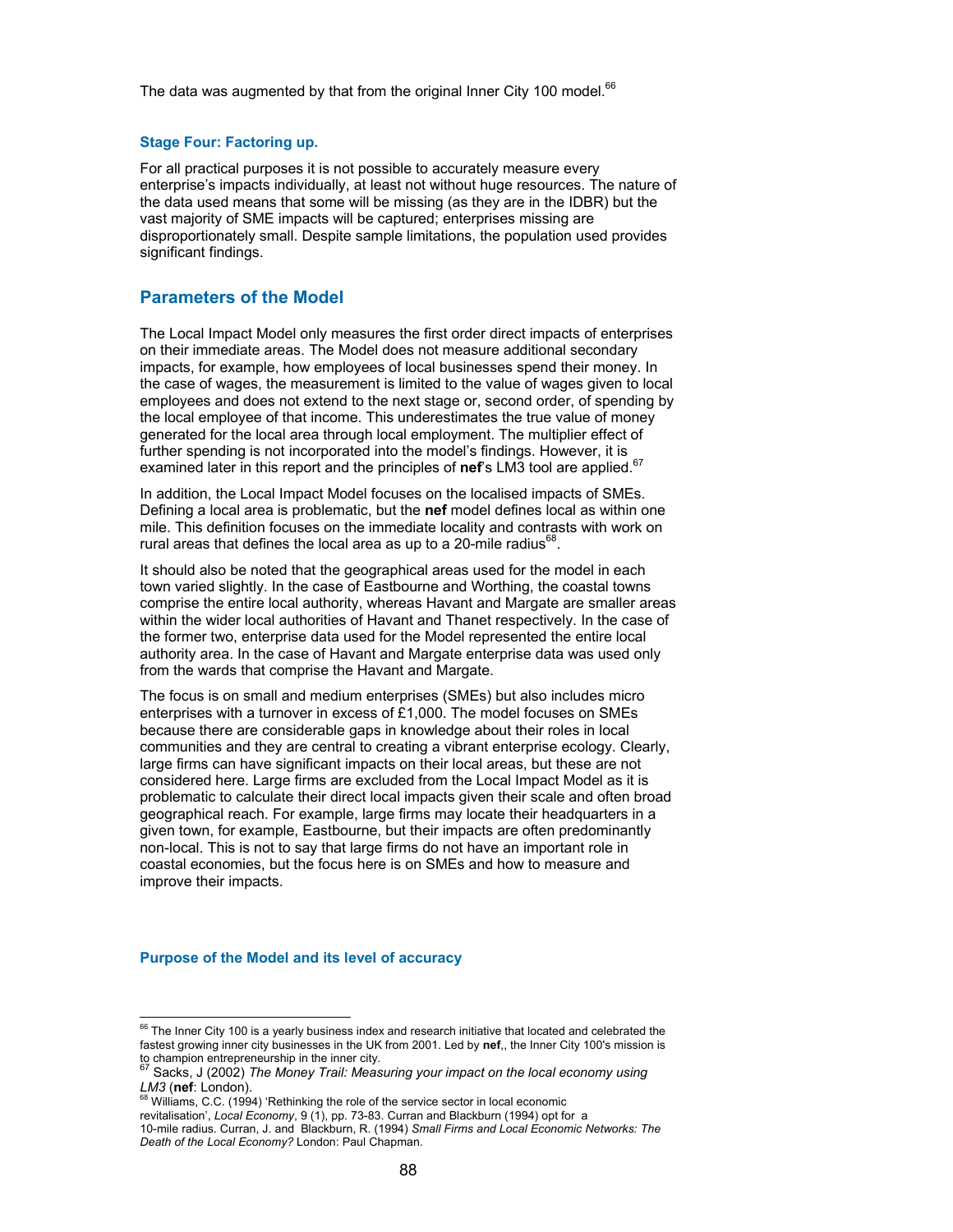The Local Impact Model does not claim to provide an exact figure of local impacts in the coastal towns. The Model is designed to create reliable and statistically significant local impacts. The figures produced by the Model are intended to provide compelling financial evaluations of what are essentially real phenomena, namely local employment, procurement and financial contributions of the local area.

The Model offers insights into the magnitudes of local impacts being generated by businesses in an area and segments these by organisational size and industry sector. It also raises a number of questions that can help mould future enterpriseled regeneration policy, for example, by informing policy on which firms and of what size contribute most to their local economy.

Where there are sectors not represented, this reflects omissions from the original IDBR data where numbers of enterprises were so small that they could not be represented.

It should be noted that there is some double counting in the Model. Not all money is 'new money' flowing into the area. For example, one enterprise may procure from another local SME and that firm in turn may procure some products from the original enterprise; in these cases double counting of impacts will occur. The extent of this double counting needs further research but it is highly probable that the effects are minimal and will be outweighed by the under-estimation of total impacts inherent in adopting such a limited definition of local i.e. within one mile.

# **Eastbourne**

then by sector and size. **Eastbourne E: Sectoral Distribution of Total Impact Values** 25

Figures A1 and A2 show the **total impact** values displayed by sector only and



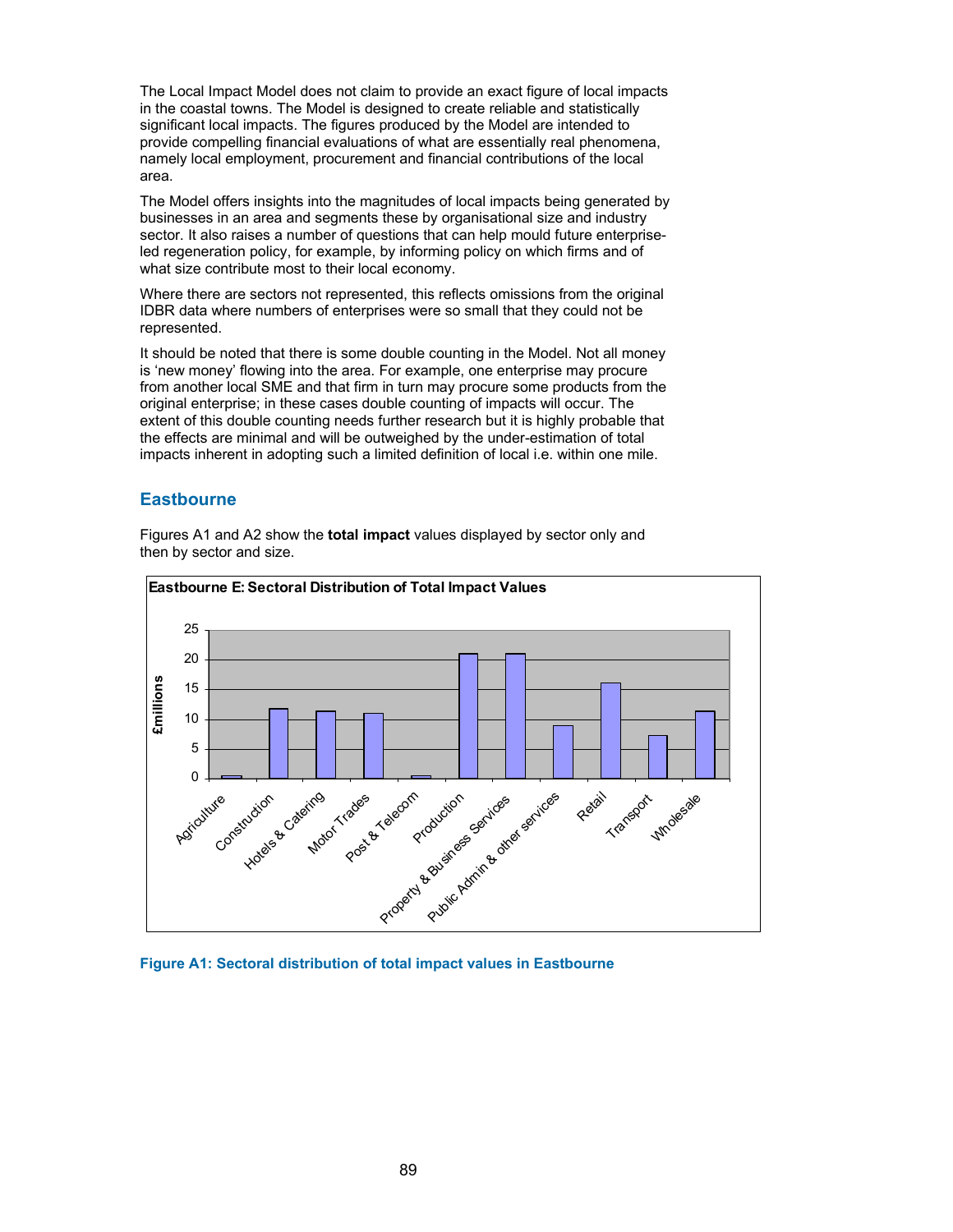

**Figure A2: Sectoral and size distribution of total impact values in Eastbourne**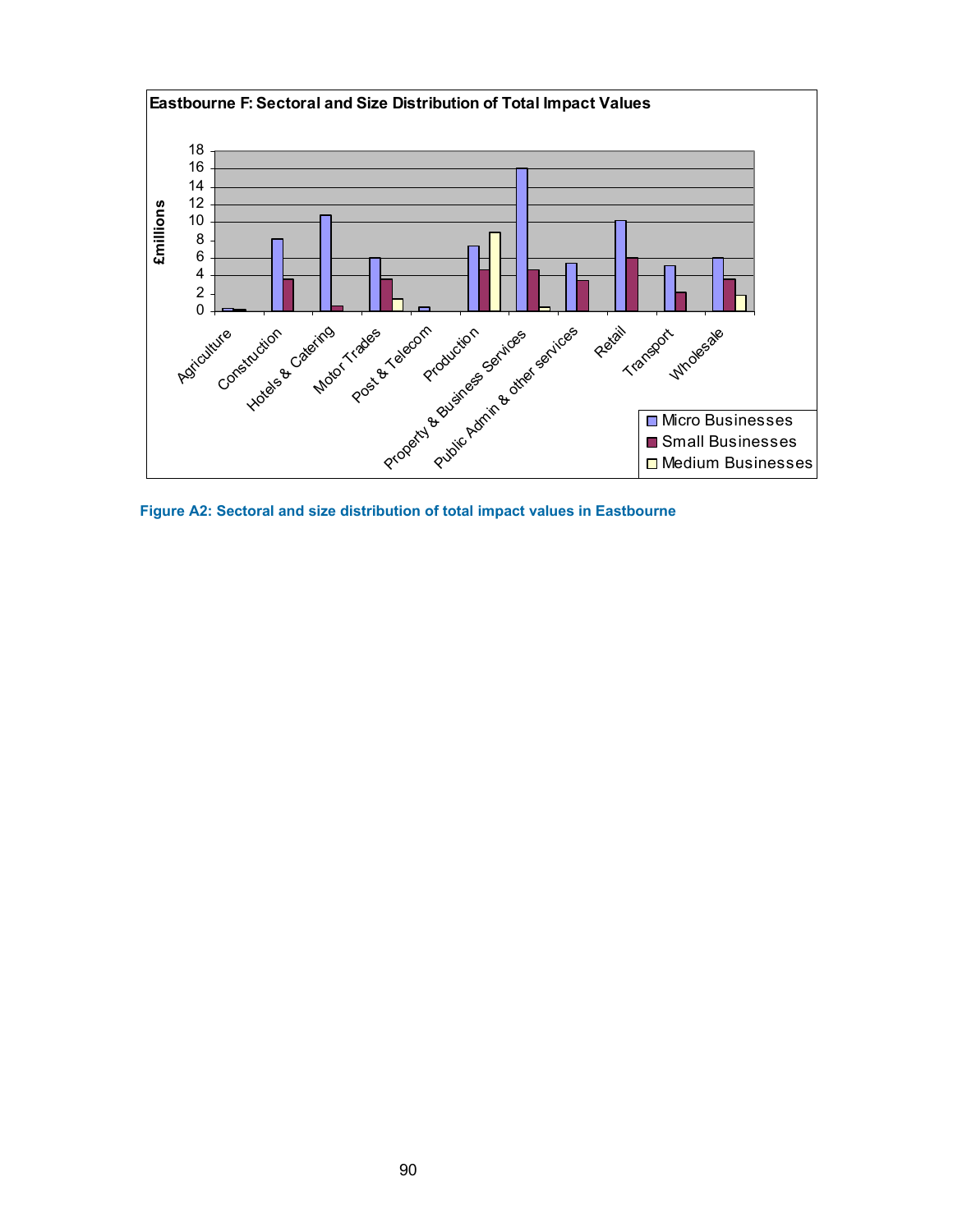Figures A3 and A4 show the **average** impact values displayed by sector only and then by sector and size.







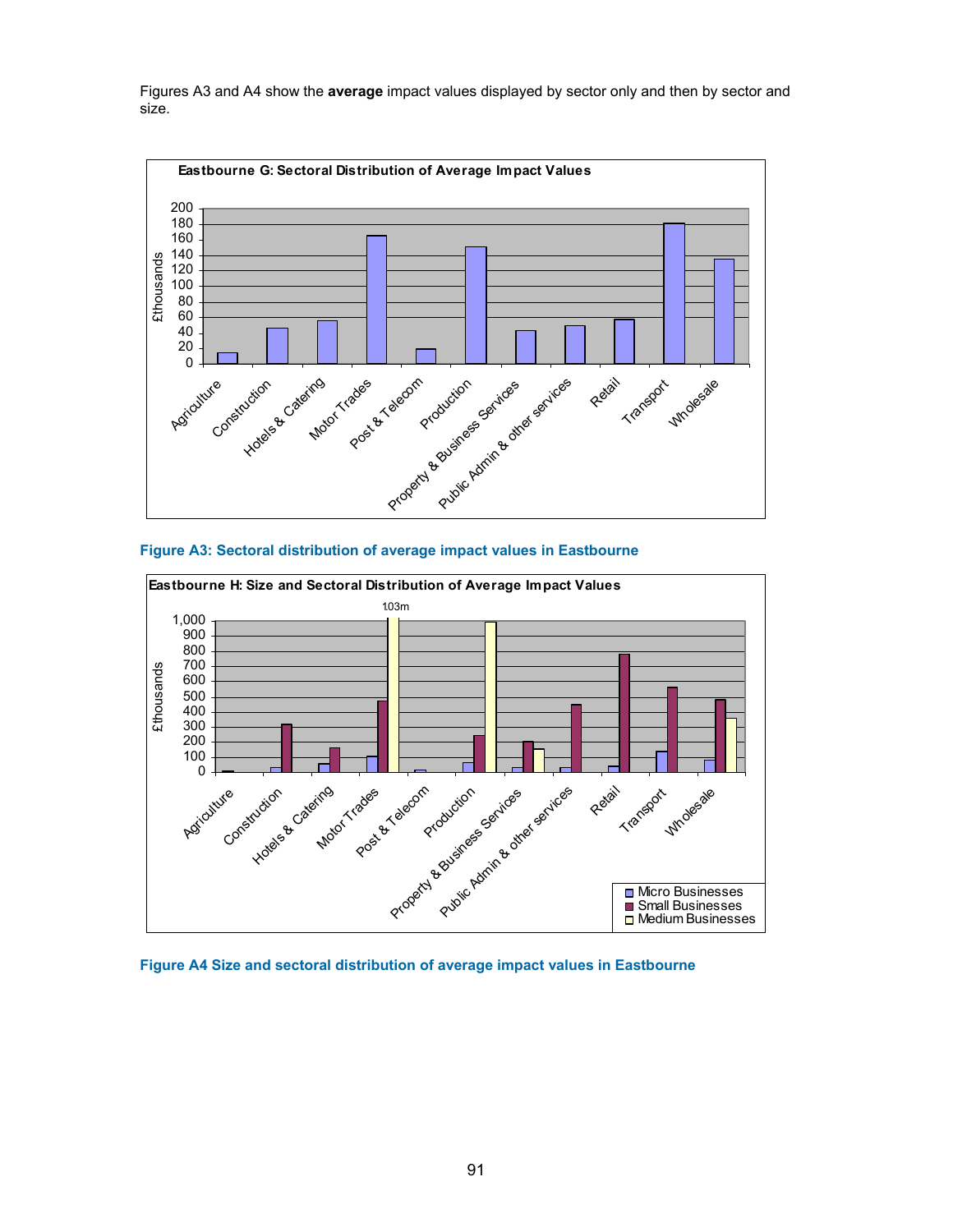# **Havant**

Figures A5 and A6 show the **total** impact values displayed by sector only and then by sector and size.









Figures A7 and A8 show the **average** impact values displayed by sector only and then by sector and size.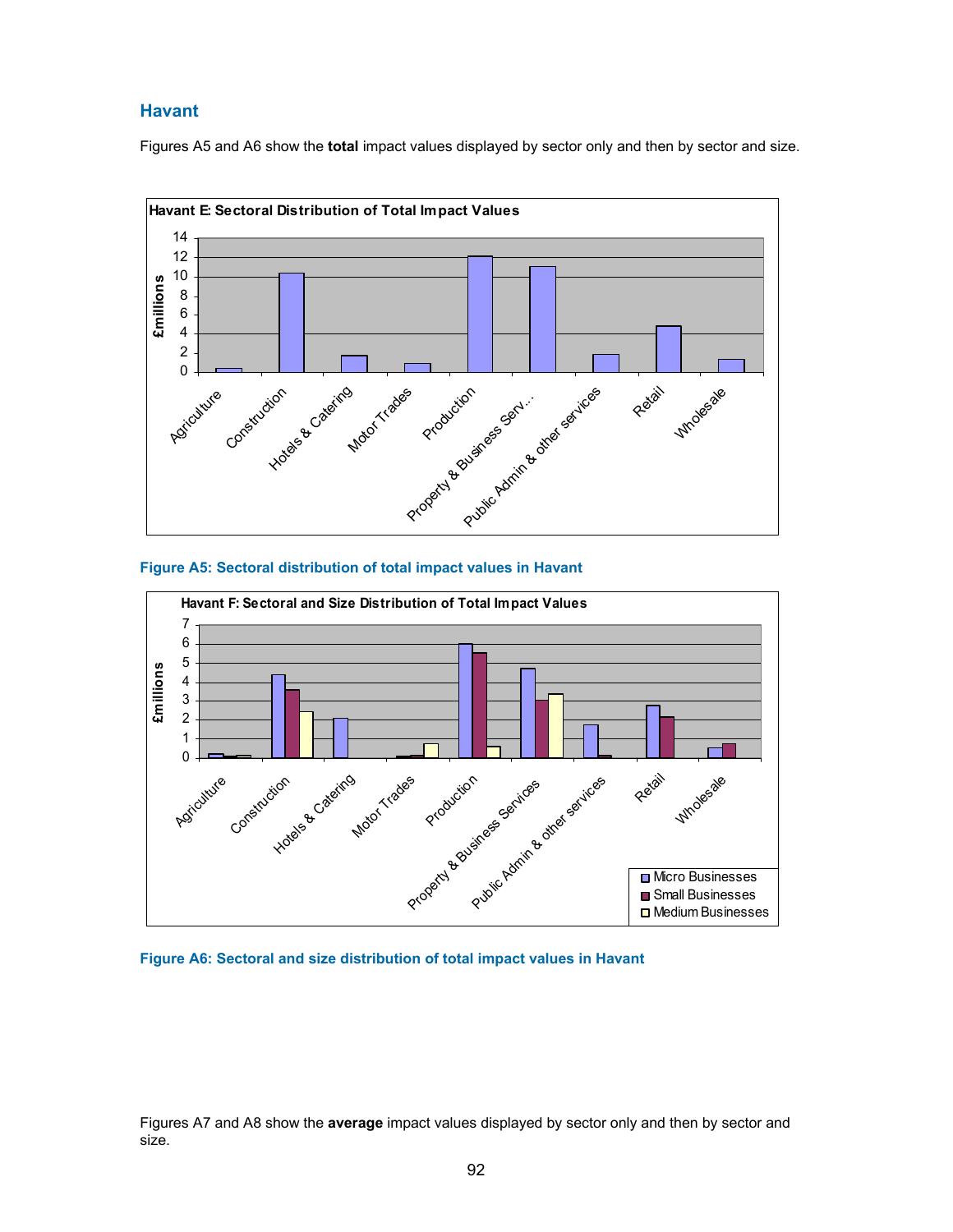

**Figure A7: Sectoral distribution of average impact values in Havant** 



**Figure A8: Sectoral and size distribution of average impact values in Havant**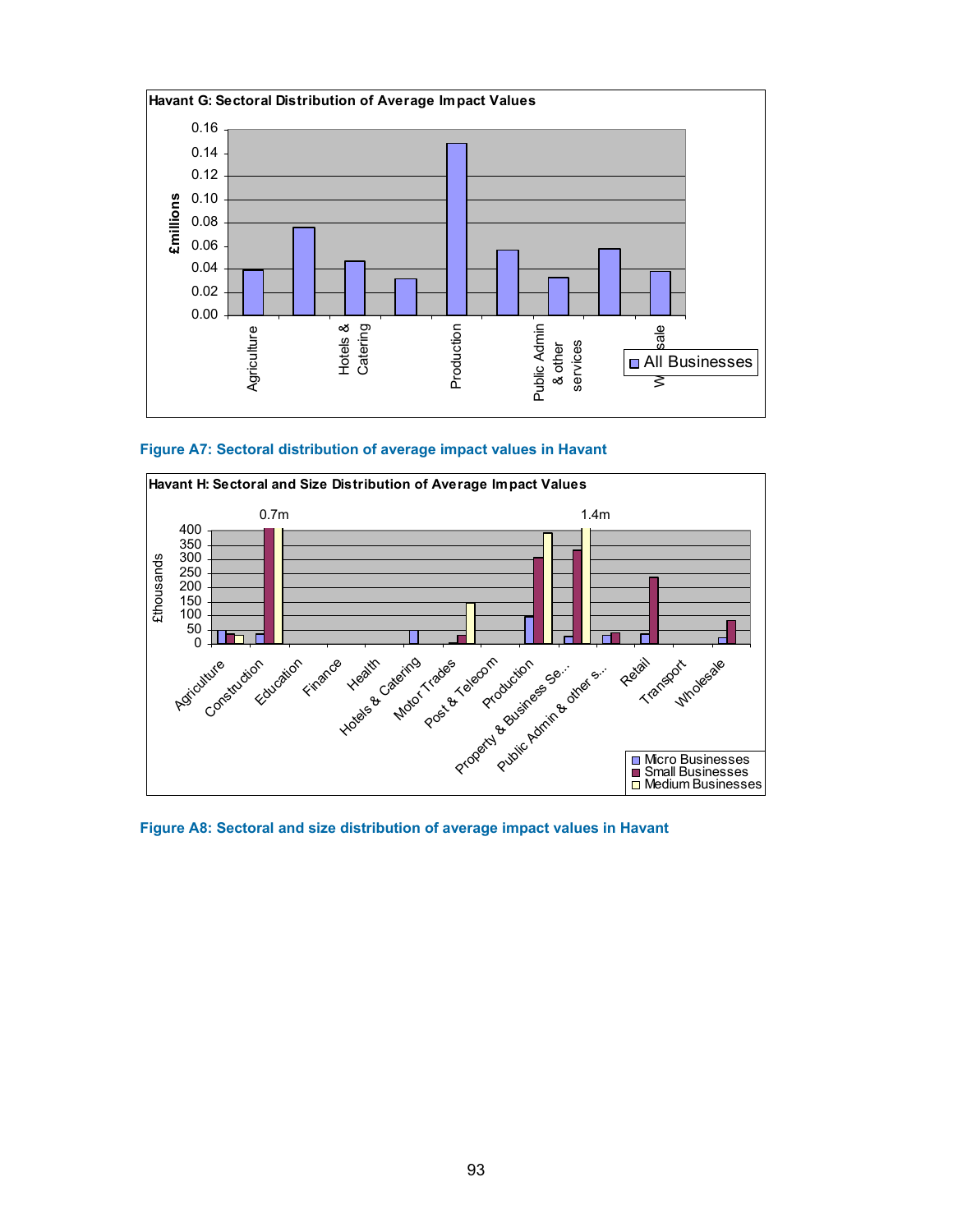# **Margate**

Figures A9 and A10 show the **total** impact values displayed by sector only and then by sector and size.







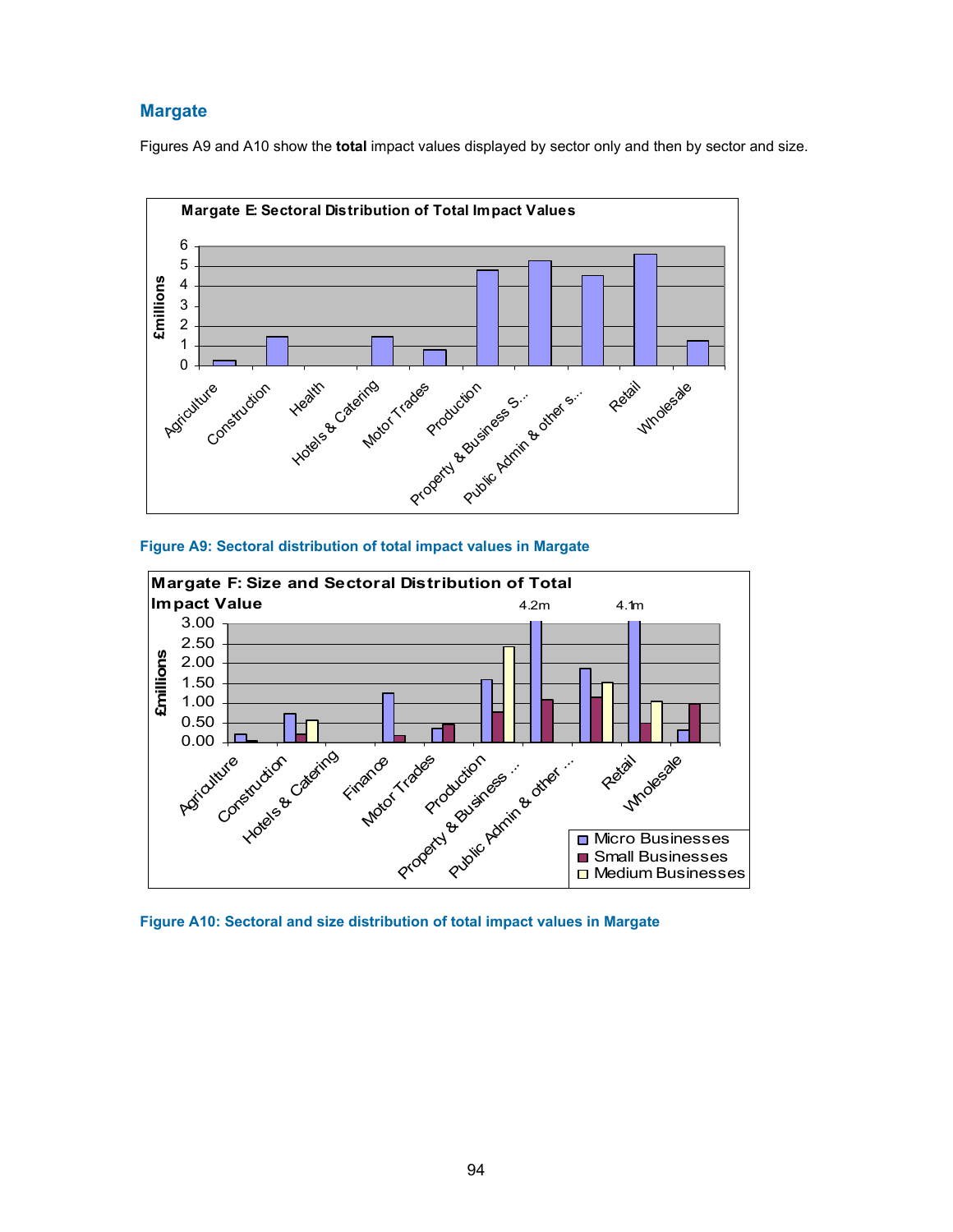Figures A11 and A12 show the **average** impact values displayed by sector only and then by sector and size.



**Figure A11: Sectoral distribution of average impact values in Margate** 



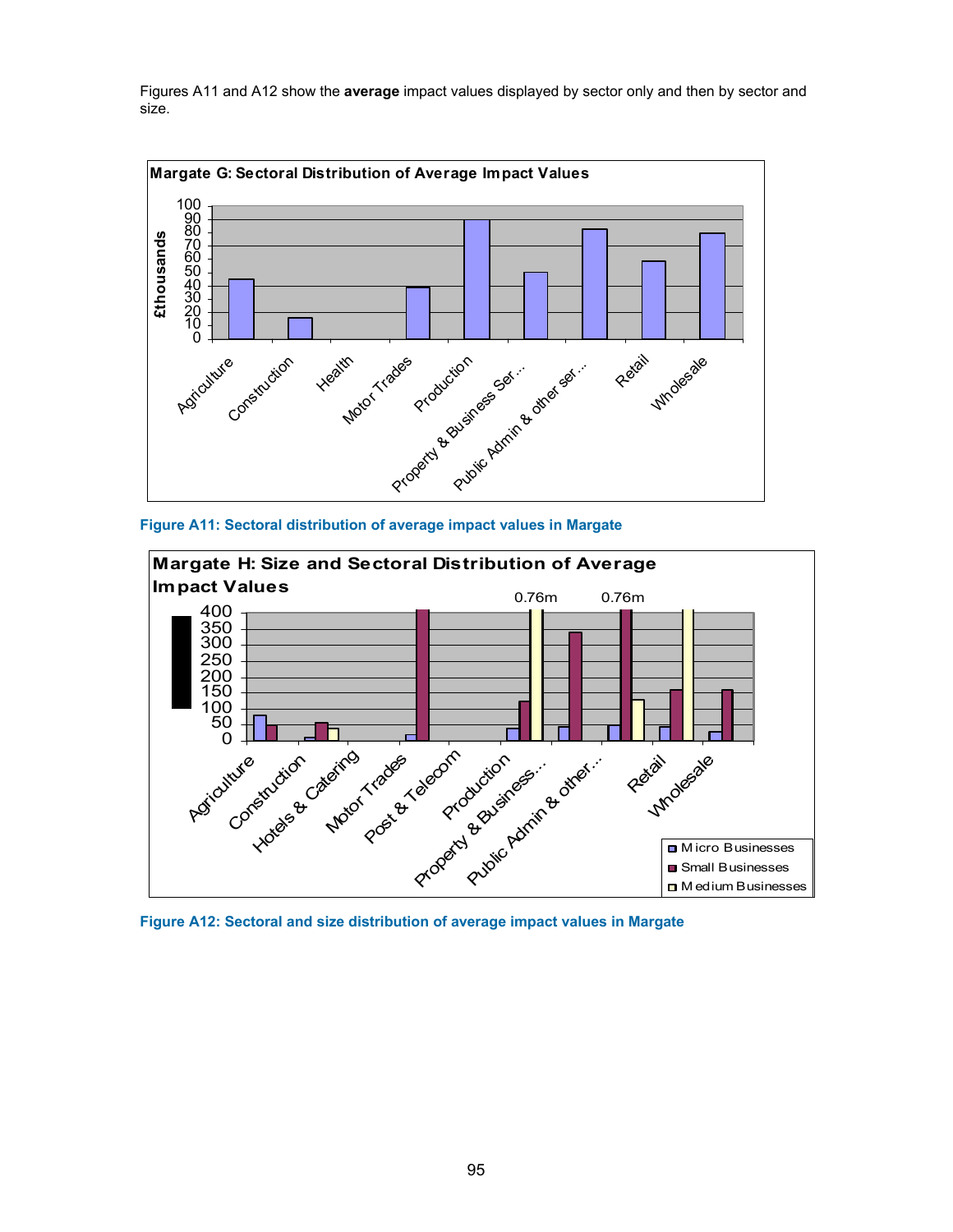# **Worthing**

Figures A13 and A14 show the **total** impact values displayed by sector only and then by sector and size.



**Figure A13: Sectoral distribution of total impact size in Worthing** 



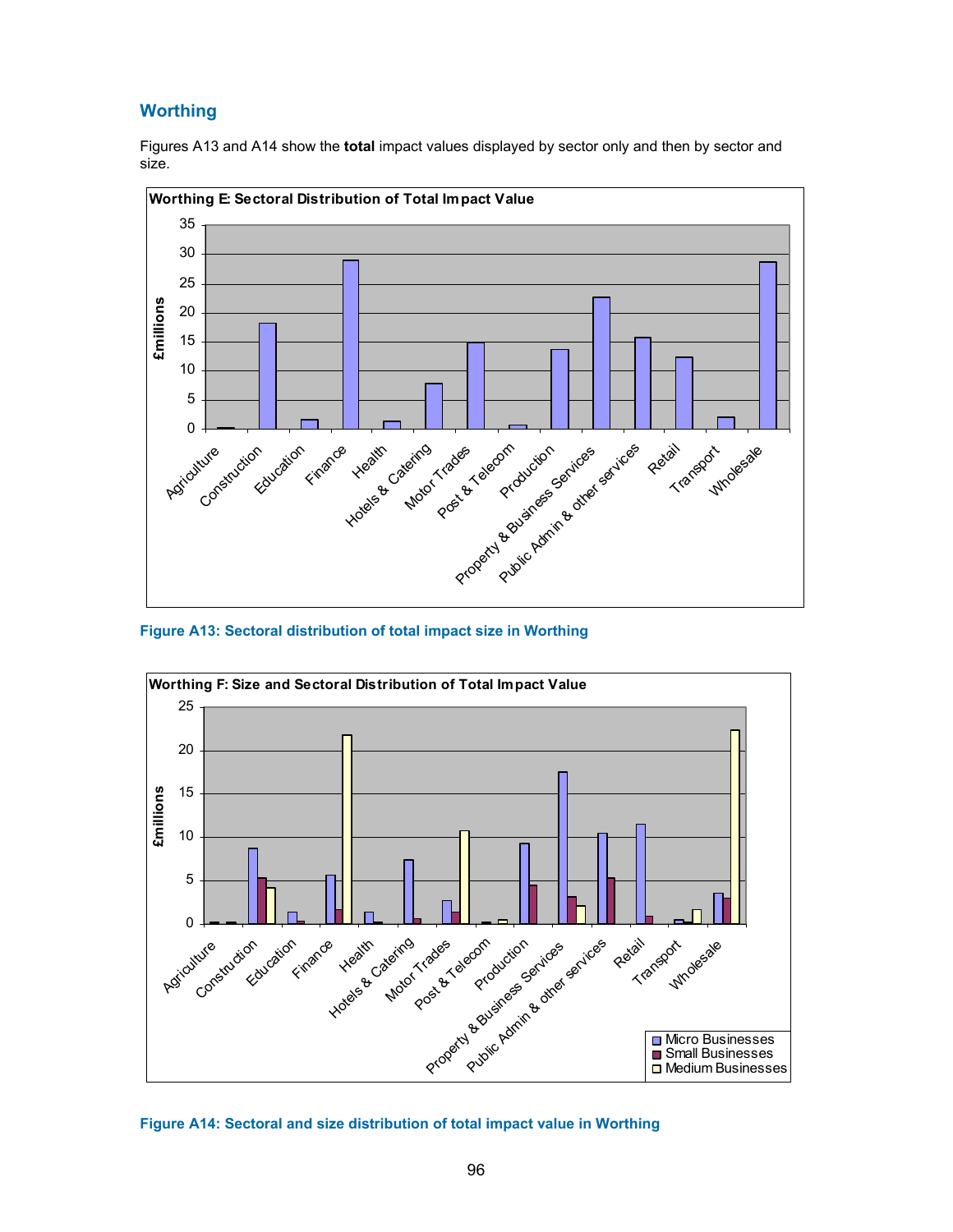Figures A15 and A16 show the **average impact** values displayed by sector only and then by sector and size.



**Figure A15: Sectoral distribution of average impact size in Worthing** 



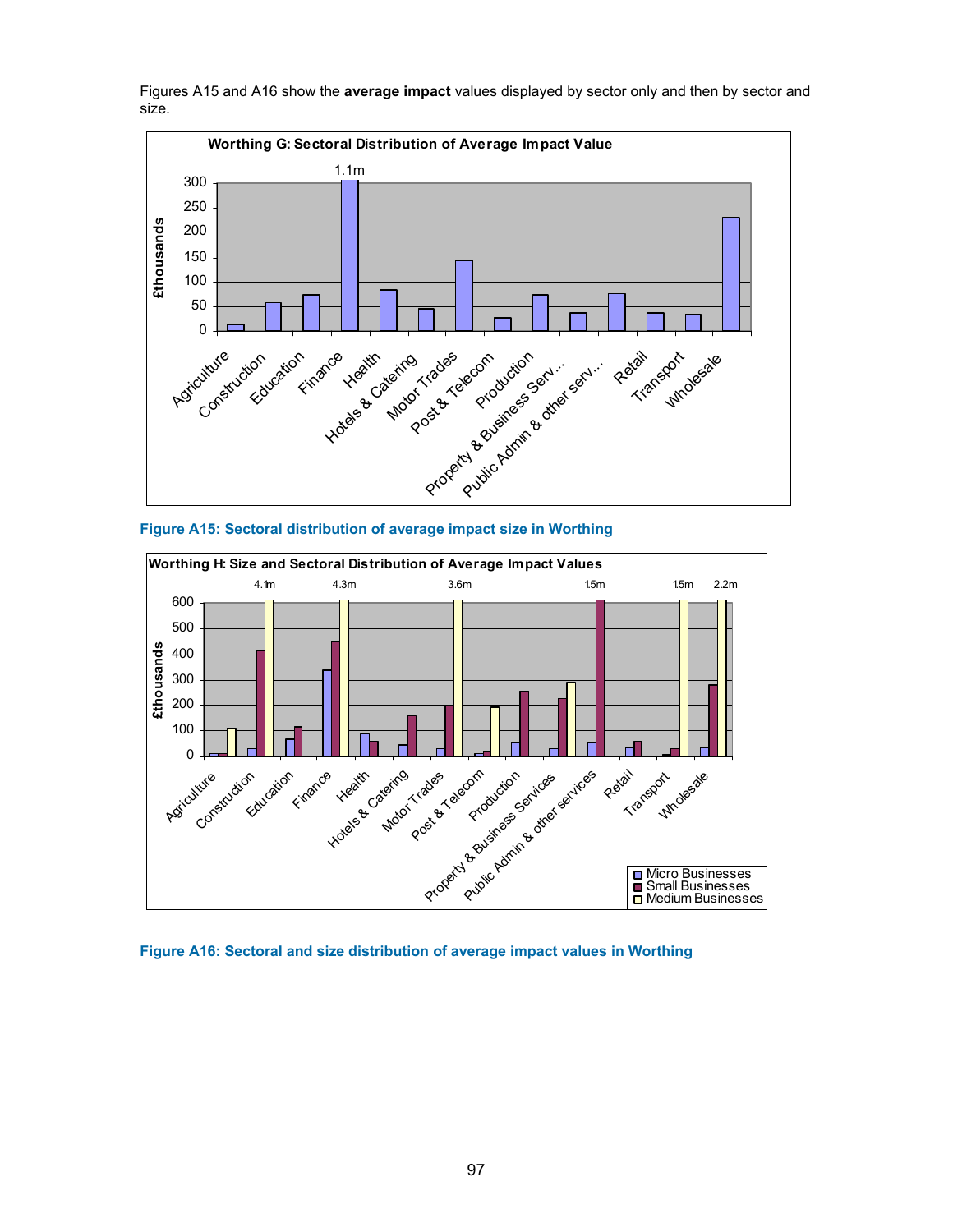# **Appendix B – Methodology**

A combination of desk research, interviewing and town visits was used to gather information for this study. Each town was visited at least once.

## **Interviews**

We interviewed a number of key groups to inform the research for this report. These included SEEDA employees, key business support group representatives, and entrepreneurs.

- Local community/business support representatives: to get a different perspective of the state of business support and the landscape of business in the towns it was necessary to talk to local representatives. They included local councillors, economic development personnel based at the councils, business link members, etc
- Local businesses: To get a real picture of the business landscape in the towns of our study and an idea of what are the present challenges entrepreneurs face we needed

The following is a list of interviewees

#### **Entrepreneurs**

To get a real picture of the business landscape in the towns of our study and an idea of what are the present challenges entrepreneurs face we interviewed:

- Phil Atkinson, Director, The Handrail People, Worthing
- Stephen Baker, Director, Colt International, Havant
- Mr Brackin, Director, Extra Sensory Perception, Worthing
- Greg Bridge, Managing Director, Bridge Insurance Brokers, Margate
- Phil Castell, Director, Lewmar, Havant
- Nick Cole, Director, Hornby Hobbies, Margate
- Peter Davies, Director, Southern Antennae, Margate
- Tony Gillie, Director, TMB Solutions, Havant
- Diane Heath, Commercial & PR Manager, Havant International, Havant
- Tracy Hopkins, Director, Ability Bound, Eastbourne
- Martin Hughes, Managing Director, Filton Brewery Products, Eastbourne
- Mike Johnston-Fagg, Project Director, Pie Factory Music, Margate
- Niamh Kiernan, Managing Director, Juleberry, Eastbourne
- Ken Martin, Director, Leitmotif Opera Company, Eastbourne
- Gilly Nicole, Director, gn Events, Eastbourne
- Tim Sayer, Sales & Marketing Director, Tempest Technology Ltd, Margate
- Karen Simporis, Director, Henry House Hydrotherapy Centre, Worthing
- Dan Thompson, Director, Baby Lamb, Worthing
- Adrian Toolon, Director, CMS, Eastbourne
- Tina Webb, Director, Tri-Synergy, Havant
- Alan Wrigley, Director, Simrad, Margate

#### **SEEDA representatives**

We spoke to members of area teams as well as to people responsible for specific areas of policy, such as cultural renaissance and business development. To get an understanding of how SEEDA policy is functioning in practice and tracking its performance and challenges, we interviewed: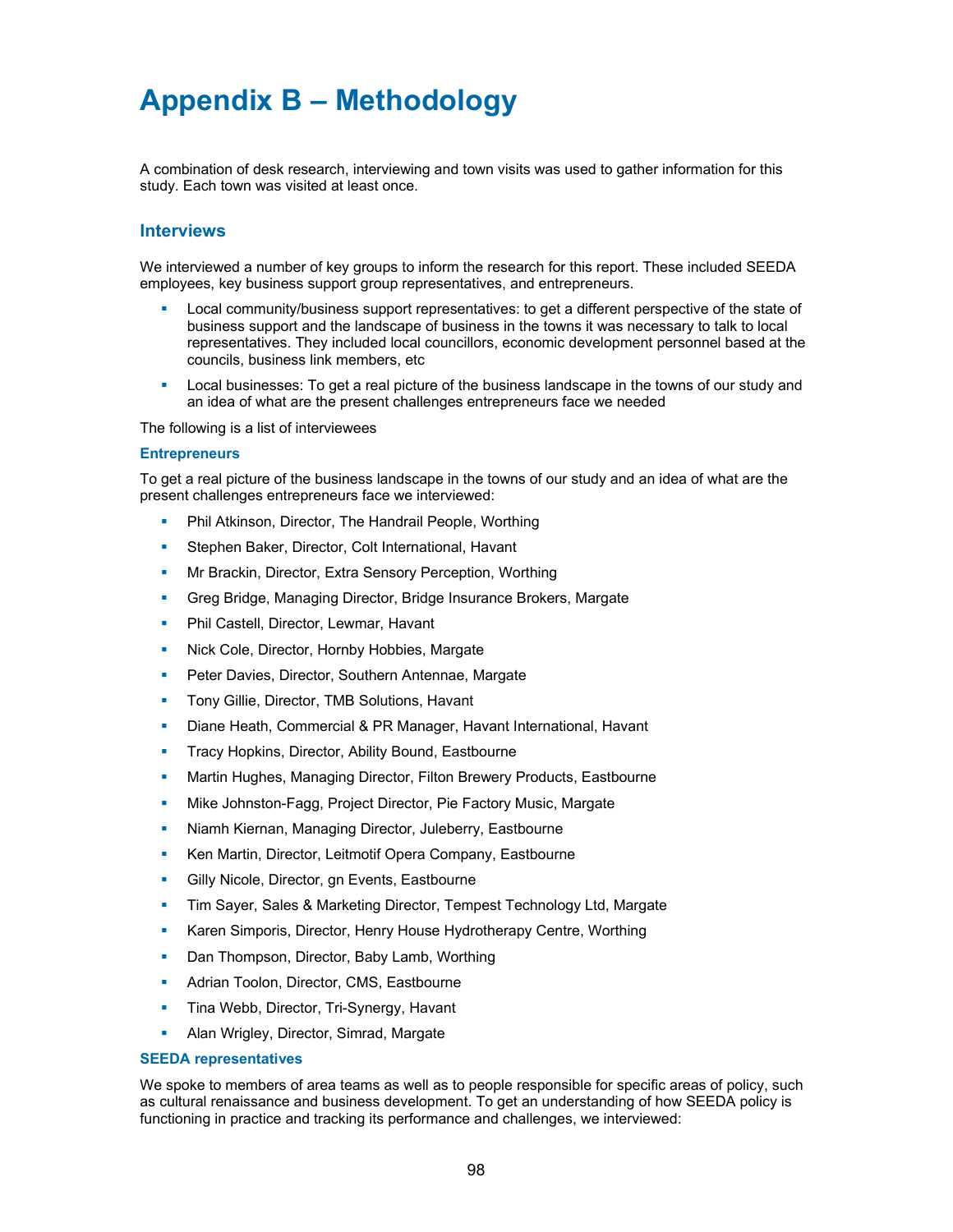- Agharad James, Area manager Surrey and Sussex
- Ken Mackness, Kent Area Manager
- Andrea McCallum, Area Manager Hants and IOW
- Miranda Pearce, Urban renaissance manager
- Ivan Perkovic, Economic Analyst
- **Kathy Slack, Hants and IOW Area Director**
- **Joy Walley, Surrey and Sussex Area Manager**
- **Greg Ward, Head of Business incubation.**

### **Local business support representatives**

To get another perspective on the state of business support and the landscape of business in the towns it was necessary to talk to local representatives. They included local councillors, economic development personnel based at the councils, and Business Link members:

- Ray Mason, CEO, Edeal, Eastbourne
- Cllr Bob Lacey, Cabinet Member Economic Development, Eastbourne Council, Eastbourne
- Penny Shearer, Economic Development Manager, Eastbourne Council, Eastbourne
- Alison Macdonald Hughes, Director, Wheatsheaf Trust, Havant
- Roger Sherlock, Economic Development Manager, Havant Borough Council Economic Development Unit, Havant
- Joy Okwuadigbo, Head of Regeneration, Havant Borough Council, Havant
- Anne Fox, Head of Policy & Strategy, Thanet District Council, Margate
- Jill Tipping, Project Manager, Thanet Business Support Strategy, Margate
- Lisa Hitchings, Director, Thanet Mediation Service, Margate
- Bill Dodd, Director, Worthing Chamber of Commerce, Worthing
- Dale Thompson, Economic Development Manager, Worthing Council Economic Development Department, Worthing
- **Bruce Nairne, Project Manager, Step Ahead Research, Worthing**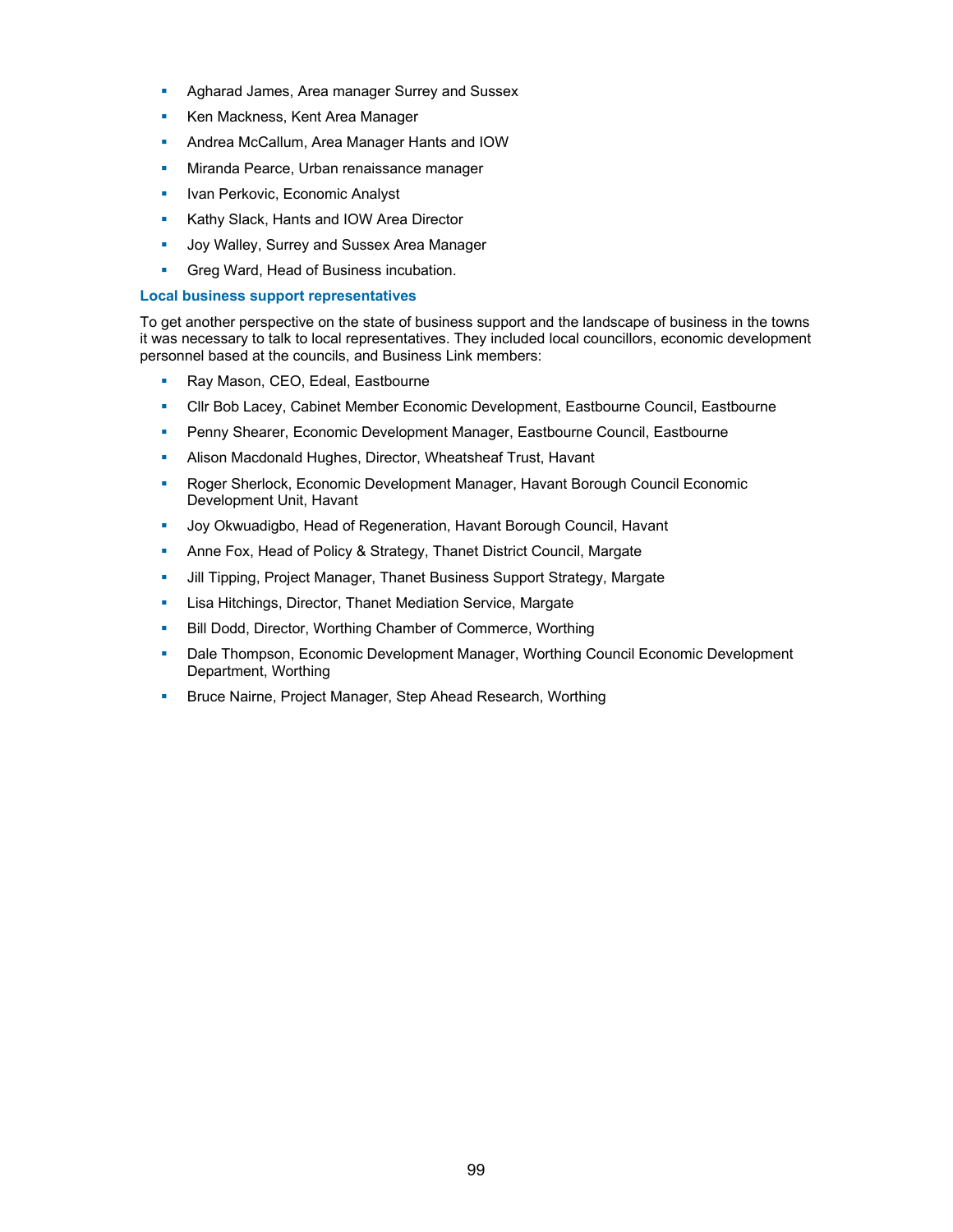# **Appendix C: Key strategies and documents**

# **Eastbourne Regeneration Strategy**

The overall aim of Eastbourne Council's Regeneration Strategy published 2005 is "to champion Eastbourne businesses and encourage investment in our local economy and tourism".

The Strategy recognises that the high profile of tourism in the local economy can make it seem like a 'one-industry town' and it needs to promote and maintain a diverse economy. The Regeneration Strategy notes the need for more expansion space to retain businesses. The Area Investment Framework will be the structure around which regeneration and investment will be targeted.

Eastbourne has received a £5 million investment from SRB on cultural regeneration and social inclusion. However this is due to end in 2006 and future funding is due to be focus on the three wards that face the most social exclusion, isolation and deprivation.

The strategy aims to:

- Reduce unemployment by 25 per cent in the two key wards.
- **Establish an Enterprise Hub and business links with Brighton University.**
- Regenerate town centre by 2015).
- Bring new jobs (3,000) on new sites by 2010.
- Offer healthier working options leading to better work–life balance.

The Strategy sees jobs growth as likely to come from the service sector and public authorities including the County Council, hospital and Higher Education (University of Brighton and Sussex Downs).

# **Eastbourne Community Strategy**

Prepared by the Local Strategic Partnership, the Eastbourne Community Strategy, *Shaping A Future Together*, sets out a vision for the town up to 2020. .

The Strategy aims to reduce the number of unfit private houses from 2,955 in 2001 to 712 by 2006/7 and aims to build 80 affordable housing units each year from 2004. On education, skills and training the aim is to:

- **Tackle innumeracy and illiteracy.**
- **Provide a training course to allow local people to take local jobs and encourage university** graduates to stay.
- Develop links with Sussex Downs College to provide training for businesses.

#### **Business and enterprise**

- Foster apprenticeship schemes and vocational training from key employers.
- Identify affordable childcare as a key need.
- Work with young people to create a culture of enterprise.
- Reduce unemployment in deprived ward to East Sussex Average
- Achieve a net increase in business space.
- Increase VAT-registrated business to 2,250 by 2010 and 2,500 by 2020.

### **Cultural diversity**

- Organise an event celebrating cultural diversity in Eastbourne.
- Establish a Black and Minority Ethnic Forum/network.
- Increase drug treatment places by 18 per cent by 2005/6.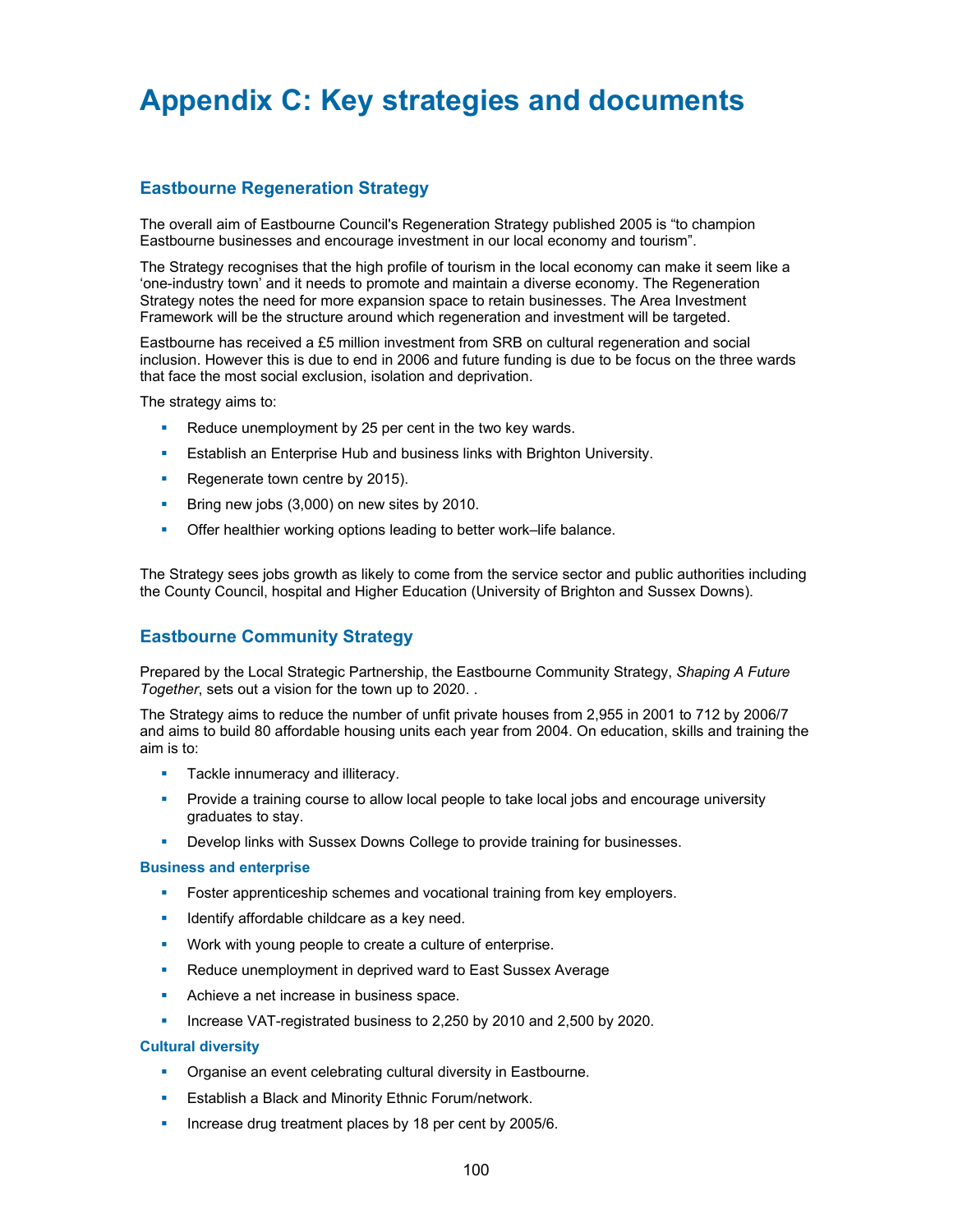### **East Sussex Area Investment Framework**

The overall objectives are to:

- **Improve integrated transport.**
- Develop a genuine knowledge and skill-based economy.
- **Offer active support for rural and urban revival.**

The targets are to establish a high-quality education and management institute and attract greater local and inward investment and business expansion. The main strategic objective for business is to create a 'new business model' for East Sussex that features a more creative, innovative higher-skilled business base. The AIF highlights the need to strengthen entrepreneurial culture and provide access to suitable finance. A number of approaches are mentioned including business alchemy clubs, education, business-to-business advice, mentoring and knowledge transfer.

# **Worthing key strategies**

The Community Strategy describes Worthing as prosperous with major employers and good shopping. A number of large anchor firms are based here, mainly in the services that provide core jobs that buffer the town from the decline in tourism that has affected other coastal towns.

The economic approach is to be recognised as a town by the sea rather than a seaside town reflecting a wish to develop a diversified economy and less attention on tourism. The Strategy highlights key social issues, such as affordable housing, homelessness, substance misuse, unfit housing, health inequalities and tackling fuel poverty. The Community Strategy highlights the need to improve the town centre shopping areas, and to improve accessibility and link it to the vibrant seafront.

It highlights the need to revitalise the town centre and seafront and longer-term priorities are:

- **Establishing a Credit Union.**
- **•** Developing enterprise initiatives to encourage new business.
- **-** Developing a new town-planning framework.
- Making greater use of local businesses and suppliers.

'Sussex by the Sea' is the new sub-regional brand that will be used to market the Sussex coastal strip, which includes Worthing.

The West Sussex Coastal Area Investment Framework has a number of strategic goals:

- **Improving business infrastructure and support for businesses.**
- Providing sites and premises and business support.
- Raising aspirations and improving skills and learning opportunities.
- Developing sustainable communities
- **Providing sustainable and integrated transport**
- **Ensuring prosperity and well-being of towns**
- Strengthening partnership and delivery capacity.

Worthing District Council comments that, "the partnership continues to evolve slowly" suggesting that it is not proving that useful and it only has a budget of £700,000 in 2005/6 for the entire Area Investment Framework. *This year there is just £141,000 across the five towns.* 

Two projects specifically highlight Worthing:

- **1.** Inward investment into the AIF is estimated at £1.16 million. The majority comes from central government. Nearly half comes from the Sustainable Communities scheme. It is relatively pessimistic about the potential for inward investment to the sub-region.
- **2.** Coastal Towns Renaissance Worthing is a study of the development potential of the East Worthing Access Road off the A27. The development of a new access road will offer 10 hectares of new development land,improve access for businesses and take traffic away from commercial areas. A combination of housing, employment and leisure uses is being looked at. SEEDA is funding a study.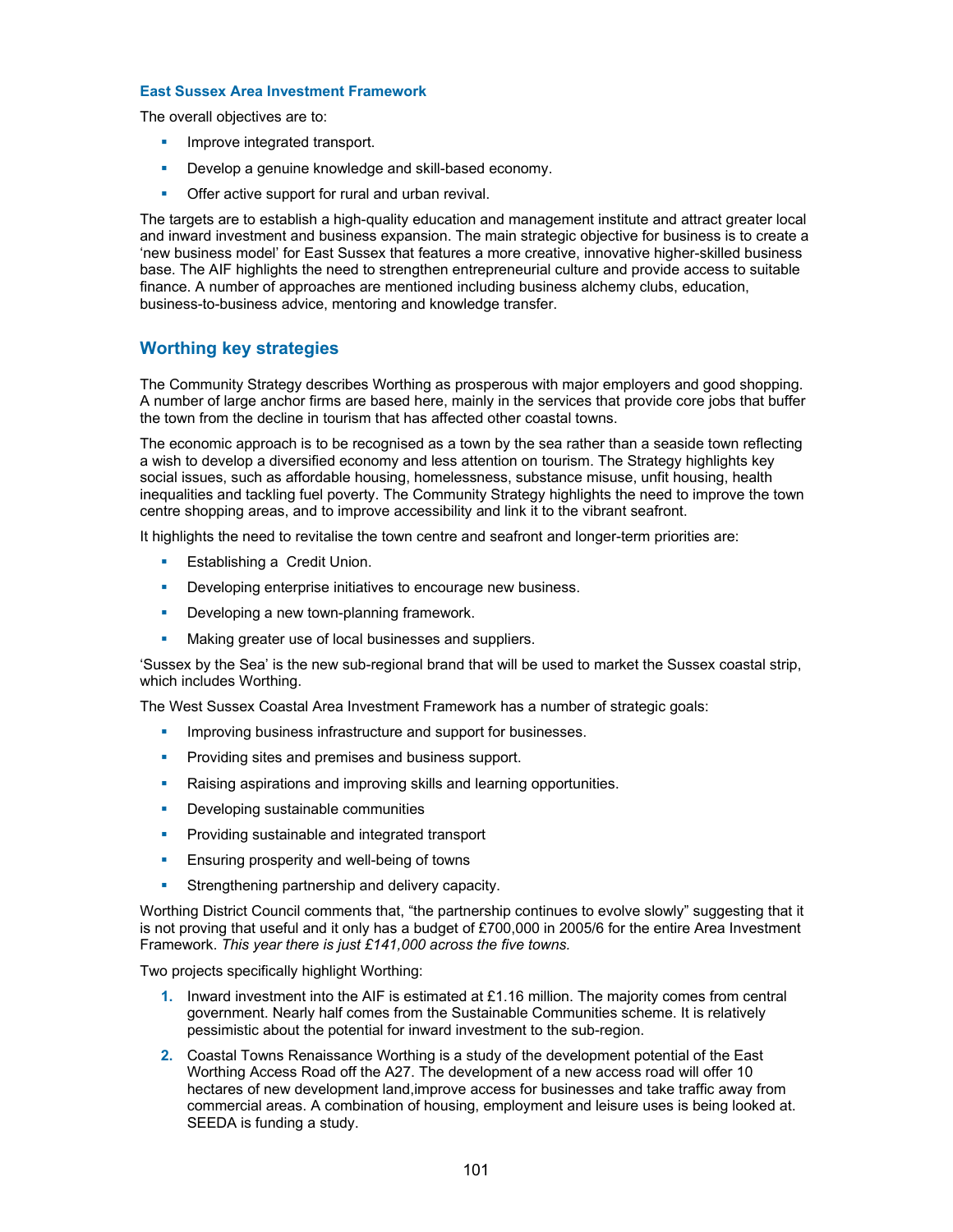Milestones/outputs for the AIF are relatively undemanding:

- Adopt performance plan (March 2005).
- **Annual service quality survey.**
- Delivery of three town revitalisation projects 2004/5.
- One business infrastructure project (2004/5).
- One education and learning project (2004/5).

The AIF highlights that there are generally few sites for investment.

In terms of tourism – it proposed that Worthing should look to attract a conference centre. This is not a view shared by Worthing Borough Council (see above).

The AIF found that there was a low level of knowledge economy relative to the rest of the county. It is a priority to alter this.

- Business support should be focused at SMEs.
- Budget focuses on supporting tourism, leisure and the creative industries.
- There is a budget of £1.3 million for the next three years .Of this, £41,000 has been set aside for encouraging start-up businesses, to reduce to £36,000 by 2007, and encouraging inward investment this financial year.

It also highlights skill shortages, the take-up of ICT, poor infrastructure and the implications this has in attracting inward investment.

Business support should be provided through the Shoreham Enterprise Hub. It highlights "encouraging entrepreneurs and social enterprises is important" though it is short on specifics as to how this will be achieved. Key priorities for business support are:

- Providing incubator space.
- Improving small business start-ups and improving survival rates.
- Investigating schemes to promote entrepreneurship, especially amongst young women.

*"Many of the towns within the AIF area are lacking a long-term vision and a commitment to specific projects which need to be endorsed by the major landowners or businesses"* 

*"Worthing will need to produce a town centre vision to guide future development and priorities for the town as a sub-regional retail centre. Teville Gate, Heene, Central and Seldon ward offer opportunities for redevelopment and regeneration priorities. It is important to promote mixed use development within these town centre locations".*